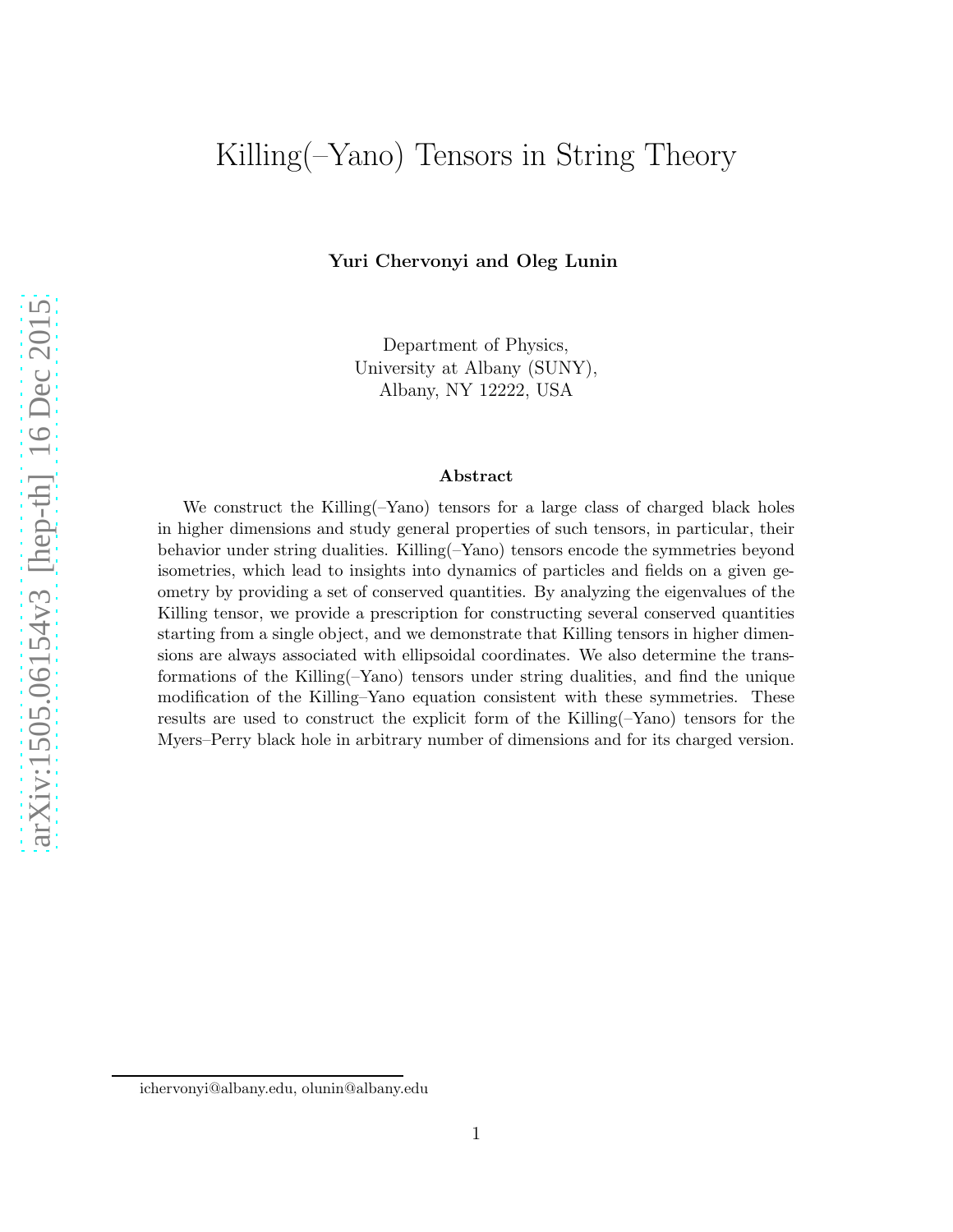# Contents

| 1                | Introduction and summary                                                                                                                                                                                                                                                | $\bf{3}$                                   |
|------------------|-------------------------------------------------------------------------------------------------------------------------------------------------------------------------------------------------------------------------------------------------------------------------|--------------------------------------------|
| $\boldsymbol{2}$ | Killing $(-Yano)$ tensors in higher dimensions<br>2.1<br>2.2<br>2.3                                                                                                                                                                                                     | $\bf{5}$<br>$5\phantom{.0}$<br>8<br>12     |
| 3                | Example: Killing-Yano tensors for the Myers-Perry black hole                                                                                                                                                                                                            | 15                                         |
| 4                | Killing(-Yano) tensors and string dualities<br>4.1<br>4.2<br>T duality and the modified Killing–Yano equation<br>4.3                                                                                                                                                    | 21<br>22<br>$27\,$<br>36                   |
| 5                | Examples of the modified KYT for F1-NS5 system<br>5.1<br>5.2<br>5.3<br>5.4                                                                                                                                                                                              | 38<br>40<br>42<br>44<br>46                 |
| 6                | <b>Discussion</b>                                                                                                                                                                                                                                                       | 47                                         |
|                  | A Conformal transformations of Killing tensors                                                                                                                                                                                                                          | 48<br>48<br>49                             |
|                  | B Killing tensors and ellipsoidal coordinates<br>B.1 Ellipsoidal coordinates from Killing tensors                                                                                                                                                                       | 49<br>$50\,$<br>$52\,$                     |
|                  | C Principal CKYT for the Myers-Perry black hole                                                                                                                                                                                                                         | 54                                         |
|                  | D Dimensional reduction and T duality<br>D.2 Dimensional reduction and covariant derivatives<br>D.3 Dimensional reduction for Killing vectors<br>D.5 Extension to CKT<br>$D.6$ mKTY equation and the constraint on the B field                                          | 58<br>58<br>$59\,$<br>60<br>63<br>65<br>66 |
| Е                | The restrictions on the B field from the $F1 \rightarrow NS5$ duality chain                                                                                                                                                                                             | 70                                         |
| F                | Modified KY tensor for the charged Myers–Perry black hole                                                                                                                                                                                                               | 72                                         |
|                  | G Killing tensors for the F1-NS5 system<br>G.1 F1-NS5 from the four-dimensional Kerr metric<br>G.2 F1-NS5 from the five-dimensional black hole $\dots \dots \dots \dots \dots \dots \dots \dots \dots \dots \dots$<br>G.3 F1-NS5 from the Plebanski-Demianski solutions | 75<br>75<br>76<br>78                       |
|                  | H Double Field Theory                                                                                                                                                                                                                                                   | 79                                         |
| 1                | Complex structures                                                                                                                                                                                                                                                      | 82                                         |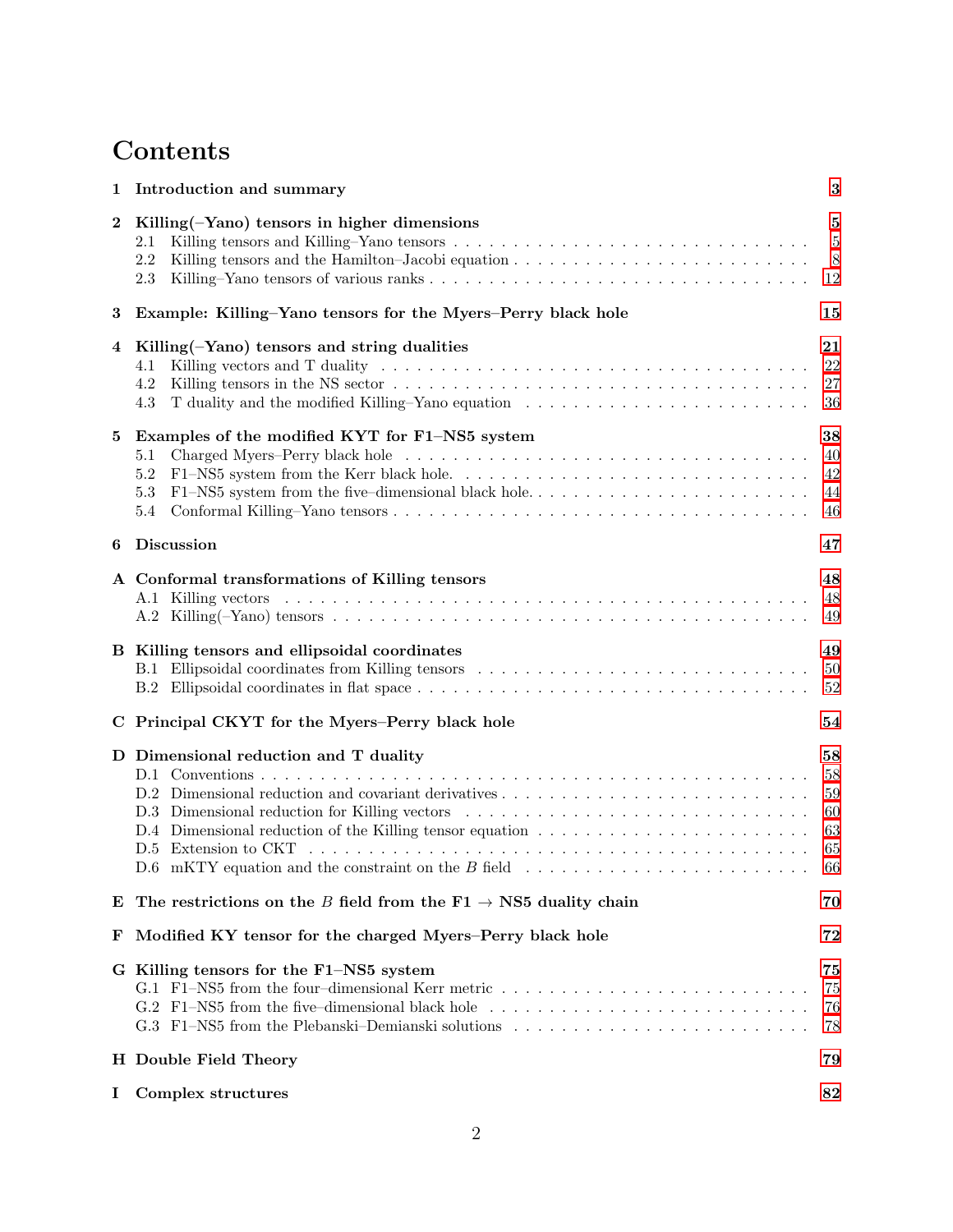## <span id="page-2-0"></span>1 Introduction and summary

Symmetries of dynamical equations have always played very important role in string theory. Conformal symmetry of the worldsheet led to Polyakov's reformulation of the theory [\[1\]](#page-82-0), making it amenable to quantization, and provided powerful tools for performing calculations [\[2\]](#page-82-1). Study of string dualities [\[3\]](#page-82-2) led to great insights into dynamics of string theory at strong coupling and to formulation of the gauge/gravity duality [\[4\]](#page-82-3). More recently discovery of hidden symmetries of equations for a classical string led to the discovery of integrability [\[5,](#page-82-4) [6\]](#page-82-5), which stimulated a great progress in understanding of string dynamics and gauge/gravity duality (see [\[7\]](#page-82-6) for the review and list of references). To gain additional insights into properties of quantum gravity and strong interactions it is very important to look for new examples of integrable string backgrounds. Since at low energies strings behave as point–like particles, integrable structures must give rise to hidden symmetries of supergravity, which will be investigated in this article.

Integrability of classical strings on certain backgrounds is guaranteed by an infinite number of conserved quantities which can be extracted from reformulating the dynamical equations as a linear Lax pair [\[8\]](#page-82-7). Unfortunately, there is no algorithmic procedure for constructing such pairs, and they have to be guessed. Interestingly, there exists a procedure for demonstrating that a particular background does not have a Lax pair, and it has been applied in [\[9,](#page-82-8) [10\]](#page-83-0) to rule out several promising candidates, such as strings on a conifold and on asymptotically–flat geometry produced by D3 branes. Unfortunately, this procedure for ruling out integrability is rather complicated, and it has to be applied on a case–by–case basis, so in [\[11\]](#page-83-1) we used a different approach based on the study of geodesics. Since at low energies strings behave as point particles, integrability must survive as a hidden symmetry of such objects, and this gives a very coarse necessary condition for integrability, which can be tested for large classes of backgrounds. Interestingly, this condition was sufficient for ruling out integrability on all known supersymmetric geometries produced by D–branes, with an exception of  $AdS_p \times S^q$  and a couple of other examples [\[11\]](#page-83-1). Of course, to analyze the integrability of geodesics one has to start with explicit solutions, and the nontrivial integrable deformations of  $AdS_p \times S^q$  [\[12,](#page-83-2) [13\]](#page-83-3) had to be constructed using special techniques rather than obtained as members of known families<sup>[1](#page-2-1)</sup>. This article is a continuation of the program initiated in [\[11\]](#page-83-1): it extends the earlier results to geometries without supersymmetry, and, more importantly, it uncovers the hidden symmetries underlying integrability of geodesics. In spite of this continuity, this paper does not require familiarity with [\[11\]](#page-83-1).

Study of geodesics has a long history in general relativity, and the most powerful methods are based on the analysis of the Hamilton–Jacobi (HJ) equation. It is well-know that such equation separates if the background contains cyclic (ignorable) directions, but sometimes separation happens even between non–cyclic coordinates. The simplest example of such 'ac-

<span id="page-2-1"></span><sup>1</sup>Analysis of [\[11\]](#page-83-1) focused only on geometries supported by the Ramond–Ramond fluxes, which allowed us to analyze very large families. The 'isolated points' discussed [\[12,](#page-83-2) [13\]](#page-83-3) contained mixed fluxes, and they would have survived the analysis of [\[11\]](#page-83-1) had it been performed. Integrability of strings on the beta–deformed backgrounds [\[12\]](#page-83-2) has been discussed in [\[14\]](#page-83-4).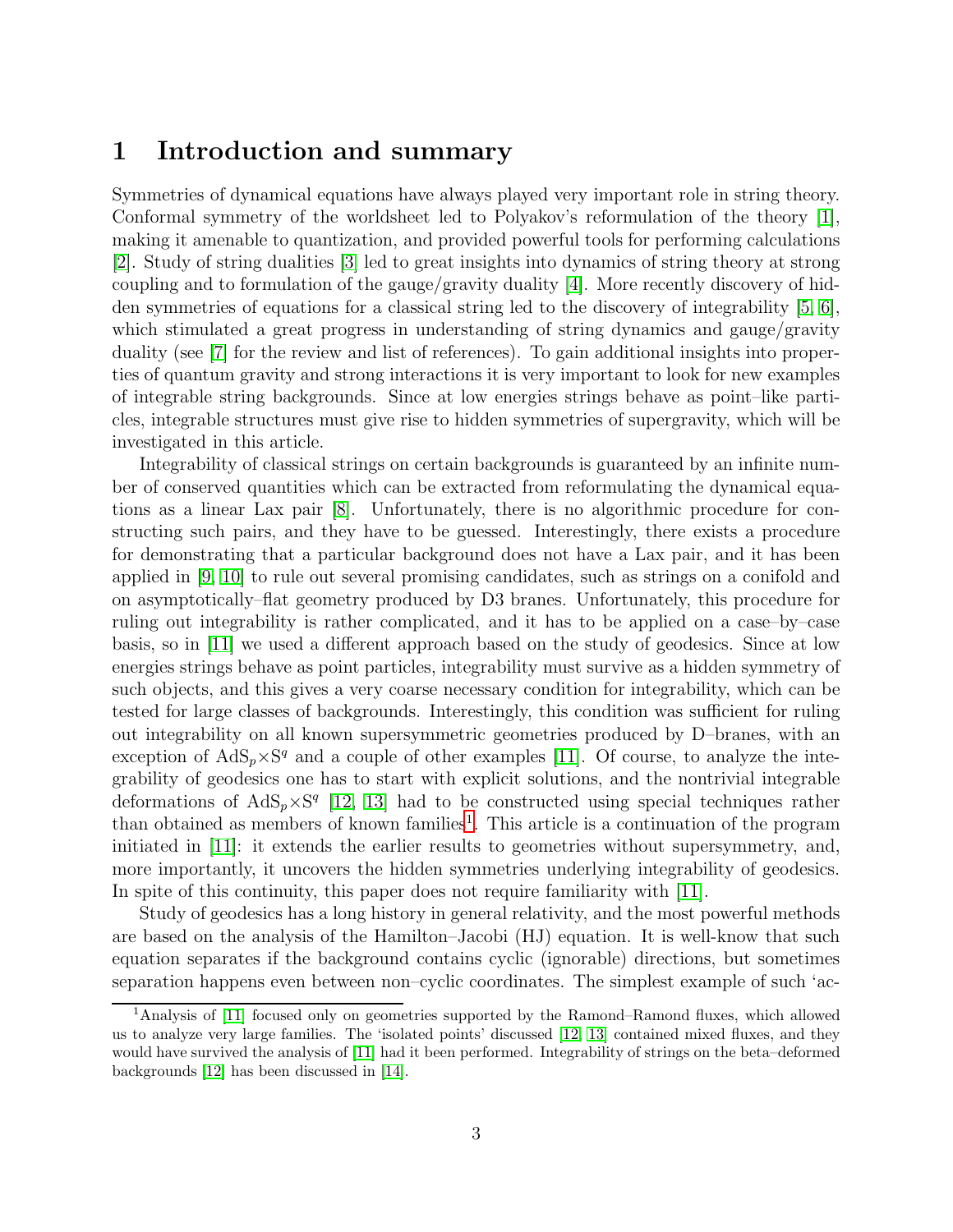cidental separation' comes from the three–dimensional flat space in spherical coordinates: the polar angle  $\theta$  separates in the HJ equation, although the metric depends on this coordinate. In this case the separation can be attributed to the  $SU(2)$  symmetries of the sphere, but similar argument cannot be applied to the Kerr black hole, which has only  $U(1)\times U(1)$ isometry, although the  $\theta$  coordinate still separates. The technical aspects of this separation will be reviewed in section [2.2,](#page-7-0) and here we just recall that the separation is associated with a hidden symmetry encoded in the Killing tensor (KT) [\[15,](#page-83-5) [16\]](#page-83-6). The same tensor also leads to separation of the Klein–Gordon equation even beyond the eikonal approximation. The Kerr metric also gives rise to separable Dirac equation, this is guaranteed by an additional symmetry encoded in the Killing–Yano tensor (KYT) [\[17\]](#page-83-7). Over the last four decades Killing(–Yano) tensors have been found for other geometries both in general relativity [\[18\]](#page-83-8) and in string theory [\[19\]](#page-83-9), and in this article we will construct KYT for a large class geometries in arbitrary numbers of dimensions, which contains most of the known examples as special cases.

Killing(–Yano) tensors encode all continuous symmetries of solutions in general relativity, but string theory also has discrete symmetries associated with dualities, which can be promoted to a continuous group of solution-generating transformations in supergravity. This leads to a very natural question: what happens with Killing(–Yano) tensors under action by this group? Answering this question is one of the main goals of this paper. A slightly different question was answered in the article [\[20\]](#page-83-10), which identified the subset of duality transformation leaving the Killing–Yano tensor invariant. As we will see, in general both Killing and Killing–Yano tensors are changed by the dualities, even the *equation for the* KYT is modified. However, for the special cases discussed in  $[20]$  our results agree with that paper. In this article we focus on dualities in the NS–NS sector since our preliminary study of the Ramond–Ramond backgrounds indicates that T duality applied to such geometries may change the rank of the KYT and even produce Killing–Yano tensors of mixed rank. A very brief discussion of this point is given in section [4.3.](#page-35-0)

This paper has the following organization.

In sections [2.1](#page-4-1) and [2.3](#page-11-0) we review some well-known properties of Killing(–Yano) tensors, and in section [2.2](#page-7-0) we rewrite them in a slightly unusual form which becomes crucial for the subsequent discussion. Usually one uses the Killing tensor to produce a conserved quantity which leads to separation of the HJ and Klein–Gordon equations, and only one such quantity can be constructed from a given Killing tensor. In section [2.2](#page-7-0) we argue that if one looks further and studies the *eigenvalues* of the Killing tensor, then a single KT can lead to a *family* of conserved quantities since the detailed analysis of eigenvalues allows one to construct a family of Killing tensors from a single representative using an *algebraic* procedure (i.e., without solving differential equations). As a bi–product of this analysis we also demonstrate that separation caused by nontrivial Killing tensors in any number of dimensions can only happen in (degenerate) ellipsoidal coordinates, this generalizes the earlier result of [\[11\]](#page-83-1) to non–supersymmetric geometries. In section [2.3](#page-11-0) we also show that the eigenvectors of the Killing tensors lead to simple expressions for the Killing–Yano tensors when the latter exist.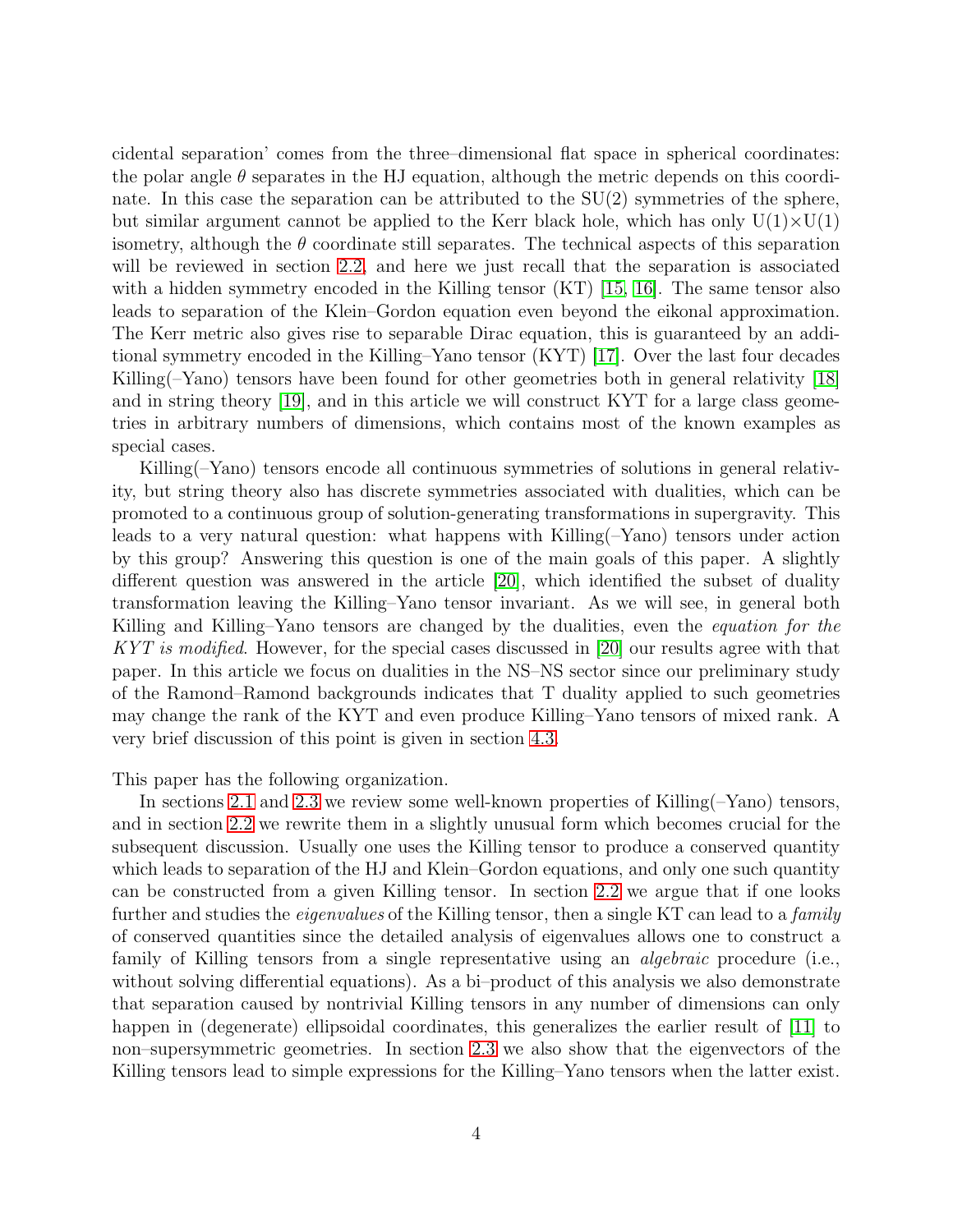After developing this general technology we apply it in section [3](#page-14-0) to write the Killing–Yano and Killing tensors for the Myers–Perry black holes [\[21\]](#page-84-0) in arbitrary number of dimensions with arbitrary number of rotations. In section [5.1](#page-39-0) this construction is extended to charged solutions built from Myers–Perry geometries by application of the solution–generating dualities, and relatively simple explicit expressions for the Killing(–Yano) tensors are derived.

The general effects of string dualities on Killing(–Yano) tensors are discussed in section [4,](#page-20-0) where it is demonstrated that Killing vectors (KV) and Killing tensors survive under dualities if certain conditions on the Kalb–Ramond field are satisfied, and the resulting transformations for the KV and KT are derived<sup>[2](#page-4-2)</sup>. For the Killing–Yano tensors the situation is rather different: while dualities generically destroy the standard KYT, they preserve the modified version of the KYT equation, which is derived in section [4.3.](#page-35-0) We demonstrate that such duality–invariant modification is unique and derive the transformation laws for the Killing–Yano tensor. Several examples of the modified KY tensors are discussed in section [5.](#page-37-0)

While studying massless particles, one encounters Conformal Killing(–Yano) tensors (CKT and CKYT), and their behavior under string dualities has some unusual aspects. The conformal objects are discussed throughout the paper along with their standard counterparts. Some technical details are presented in appendices.

## <span id="page-4-0"></span>2 Killing(–Yano) tensors in higher dimensions

## <span id="page-4-1"></span>2.1 Killing tensors and Killing–Yano tensors

Symmetries play very important role in physics, and symmetries of geometries are encoded in Killing vectors and Killing tensors. In this section we will review some well–known properties of these objects and establish the notation which will be used in the rest of the paper.

We begin with recalling that the Killing vector (KV) is defined as a vector field V which leaves the metric invariant. In other words, the Lie derivative of the metric along V must vanish:

<span id="page-4-3"></span>
$$
\mathcal{L}_V g_{MN} = 0,\t\t(2.1)
$$

Relation [\(2.1\)](#page-4-3) can be rewritten as

$$
\mathcal{L}_V g_{MN} = V^P \partial_P g_{MN} + \partial_M V^P g_{PN} + \partial_N V^P g_{MP} = \nabla_M V_N + \nabla_N V_M = 0, \tag{2.2}
$$

and it implies that the metric does not change under an infinitesimal transformation

$$
x^{\prime M} = x^M + \epsilon V^M. \tag{2.3}
$$

<span id="page-4-2"></span><sup>2</sup>For Killing vectors, a very nice interpretation of the transformation law in terms of the Double Field Theory [\[22\]](#page-84-1) is discussed in section [4.1,](#page-21-0) but unfortunately a natural embedding of KT and KYT in this formalism is still missing.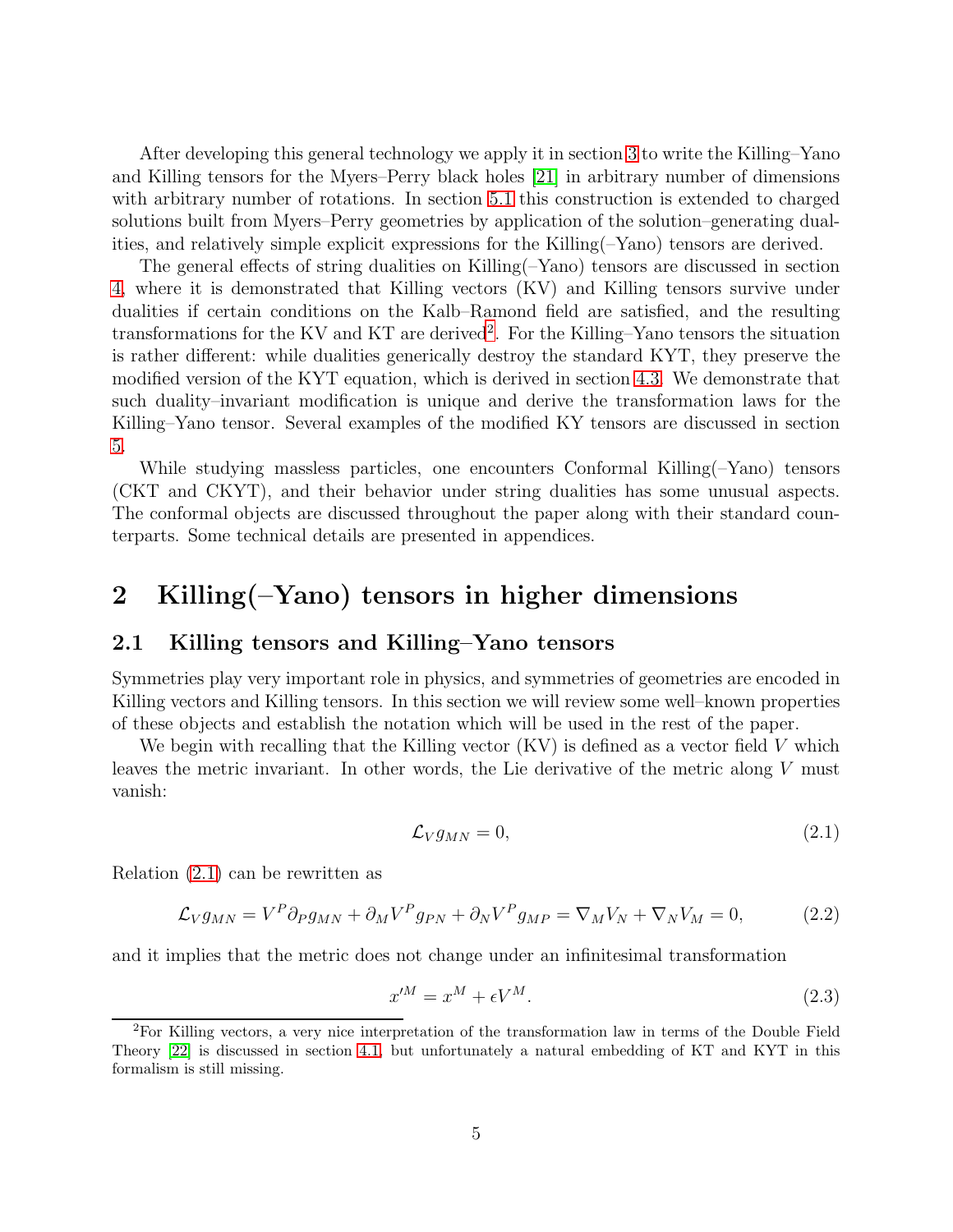Since Killing vectors encode symmetries, they are always associated with conserved quantities. Specifically, the expression

$$
I = V_M \frac{dx^M}{ds} \tag{2.4}
$$

is conserved along any geodesic.

The correspondence between Killing vectors and integrals of motion is not one–to-one: some conserved quantities are not associated with KV. However, it was shown by Penrose and Walker [\[16\]](#page-83-6) that any integral of motion that depends on momentum comes either from a Killing vector or from a rank–two Killing tensor as

$$
I = K_{MN} \frac{dx^M}{ds} \frac{dx^N}{ds},\tag{2.5}
$$

where  $K_{MN}$  satisfies a linear equation

<span id="page-5-0"></span>
$$
\nabla_M K_{NP} + \nabla_N K_{MP} + \nabla_P K_{MN} = 0.
$$
\n(2.6)

To determine whether the integrals of motion survive in quantum theory as well, one should analyze separability of the Klein–Gordon equation, and as shown in [\[23\]](#page-84-2), the relevant conserved quantity must be associated with eigenvalues of the differential operator

$$
\hat{K} \equiv \frac{1}{\sqrt{-g}} \partial_M \left[ \sqrt{-g} K^{MN} \partial_N \right] + k(x) \tag{2.7}
$$

with some function k(x). As demonstrated in [\[24,](#page-84-3) [23\]](#page-84-2), operator  $\hat{K}$  commutes with  $\nabla_M\nabla^M$  if and only if  $K^{MN}$  satisfies equation [\(2.6\)](#page-5-0) and one more condition which will not be discussed here.

In general, presence of the Killing tensor does not imply separability of the Dirac equation, this requires existence of an anti–symmetric Killing–Yano tensor (KYT)  $Y_{MN}$  which satisfies the defining equation [\[17\]](#page-83-7)

<span id="page-5-2"></span>
$$
\nabla_M Y_{NP} + \nabla_N Y_{MP} = 0. \tag{2.8}
$$

This equation can be generalized to tensors of arbitrary rank as [\[25\]](#page-84-4)

<span id="page-5-1"></span>
$$
\nabla_{(M} Y_{N)P_1...P_{k-1}} = 0, \quad Y_{P_1...P_k} = Y_{[P_1...P_k]}.
$$
\n(2.9)

In four dimensions KYT of rank  $k > 2$  can be dualized into vectors and scalars, but in string theory one encounters interesting solutions of [\(2.9\)](#page-5-1), which will be discussed throughout this paper. It is also possible to define Killing tensors of rank  $k > 2$  as solutions of the equation  $|16|$ 

$$
\nabla_{(M_1} K_{M_2...M_{k+1})} = 0,\t\t(2.10)
$$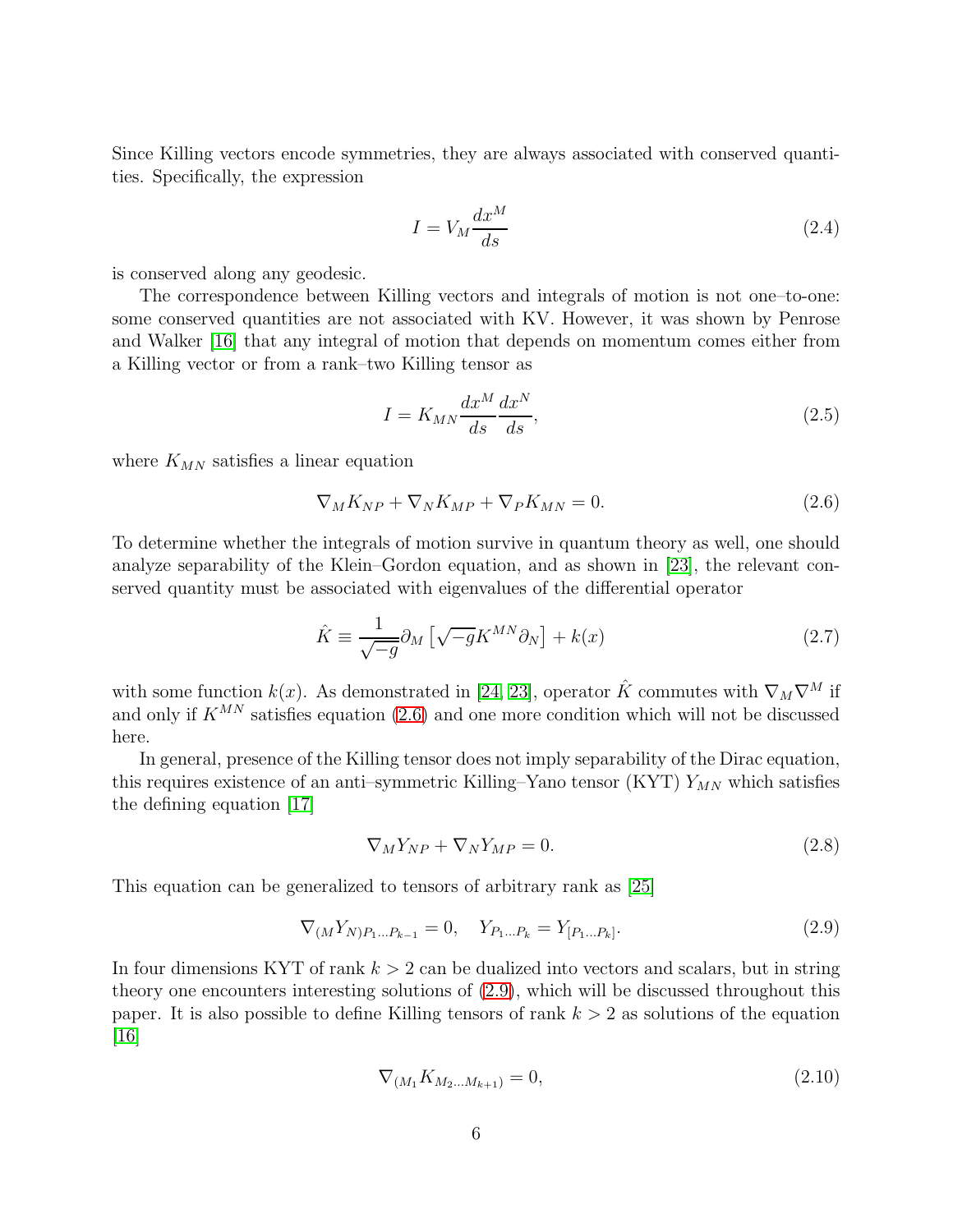but such objects will not play any role in our discussion.

Any KYT gives rise to a Killing tensor of rank two via the relation

<span id="page-6-1"></span>
$$
K_{MN} = Y_M^{A_1...A_{k-1}} Y_{NA_1...A_{k-1}}.\tag{2.11}
$$

This equation has a simple interpretation: separability of the Dirac equation implies one for the Klein–Gordon equation in the same coordinates. In section [2.2](#page-7-0) we will present a detailed analysis of Killing tensors and outline a procedure for "extracting the square root" from them which allows one to construct the Killing–Yano tensors, if they exist.

So far we discussed the integrals of motion for massive particles, but some additional symmetries might arise in the massless case. For example, while the metric

$$
ds^2 = dr^2 + r^2 d\phi^2 \tag{2.12}
$$

is not invariant under rescaling of  $r$  coordinate, massless particles are not sensitive to such rescaling, so while

$$
\mathcal{V} = r\partial_r \tag{2.13}
$$

is not a Killing vector, it does lead to conserved quantities for massless particles. Such conformal Killing vectors (CKV) satisfy equation

$$
\nabla_M \mathcal{V}_N + \nabla_N \mathcal{V}_M = v g_{MN},\tag{2.14}
$$

where  $v$  is an arbitrary functions of all coordinates. If  $v$  is a constant, then the corresponding CKV is called homothetic [\[26\]](#page-84-5), and such vectors will play an important role in the analysis presented in section [4.1.3.](#page-25-0)

The conformal Killing(–Yano) tensors (CKT and CKYT) are defined as solutions of equations

<span id="page-6-2"></span>
$$
\nabla_{(M_1} \mathcal{K}_{M_2...M_{k+1})} = W_{(M_1...M_{k-1}} g_{M_k M_{k+1})},
$$
\n
$$
\nabla_{(M_1} \mathcal{Y}_{M_2)...M_{k+1}} = g_{M_1 M_2} Z_{M_3...M_{k+1}} + \sum_{i=3}^{k+1} (-1)^i g_{M_i (M_1} Z_{M_2)...M_{i-1} M_{i+1}...M_{k+1}}.
$$
\n(2.15)

with coordinate–dependent tensors W and  $Z$ . Notice that under rescaling of the metric, CKV, CKT and CKYT transform in a simple way<sup>[3](#page-6-0)</sup>, so they survive S duality and transition from the string to the Einstein frame. Ordinary Killing vectors have the same feature, as long as we impose a reasonable restriction on the dilaton:

$$
\mathcal{L}_V e^{2\Phi} = V^M \partial_M e^{2\Phi} = 0. \tag{2.16}
$$

On the other hand, the ordinary KT and KYT are usually destroyed by coordinate–dependent rescaling of the metric, so they exist only in one frame. Conformal transformations of the KT and KYT are discussed in Appendix [A.](#page-47-0)

<span id="page-6-0"></span><sup>3</sup>The relevant transformations are derived in Appendix [A.](#page-47-0)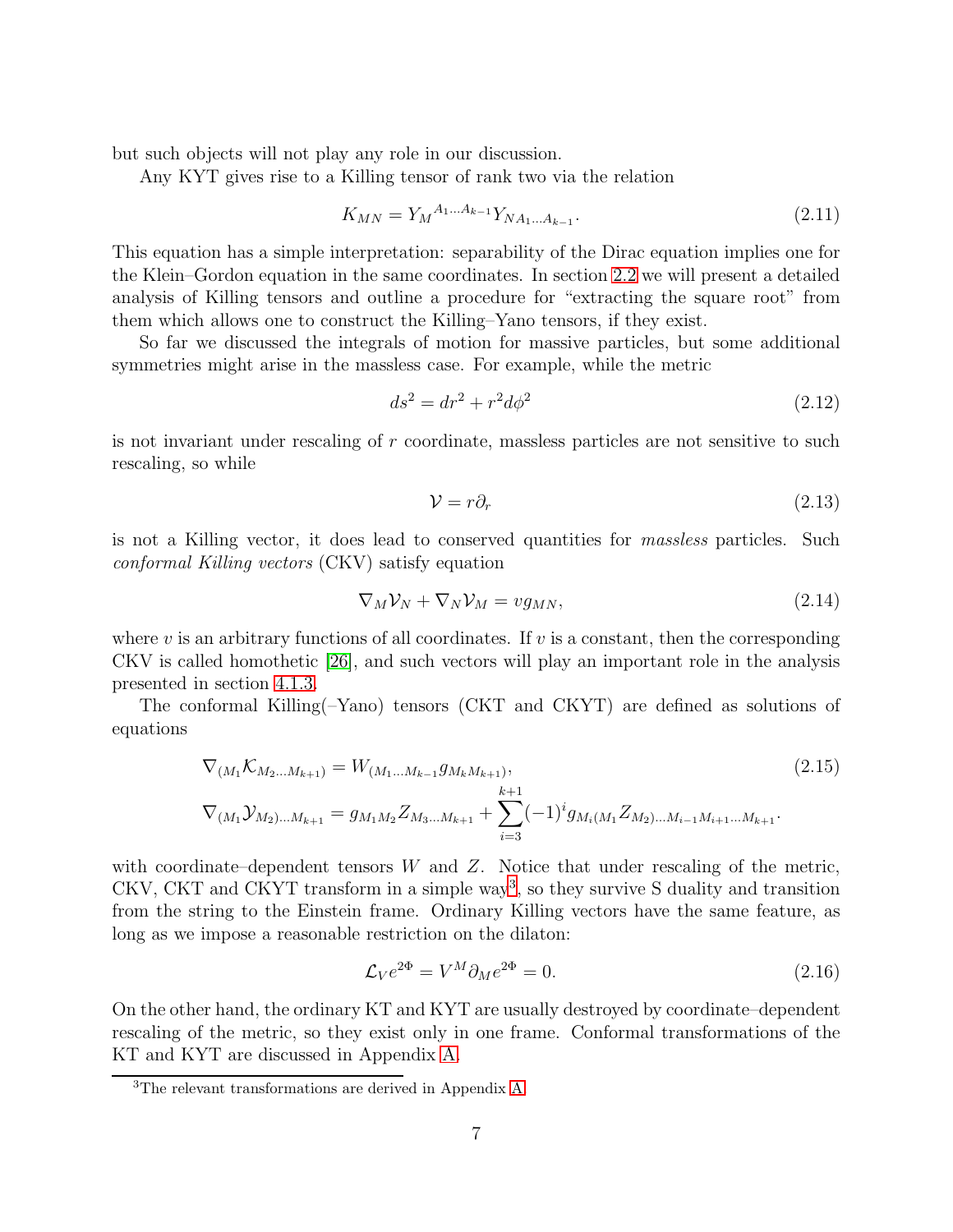We will mostly focus on rank–2 KT and CKT, and they can be constructed by squaring KYT or CKYT:

<span id="page-7-6"></span>
$$
\mathcal{K}_{MN} = \mathcal{Y}_M{}^{A_1 \dots A_{k-1}} \mathcal{Y}_{NA_1 \dots A_{k-1}}, \quad W_M = 2 \mathcal{Y}_{MA_1 \dots A_{k-1}} Z^{A_1 \dots A_{k-1}}.
$$
 (2.17)

For rank-1 and rank–2 (C)KYT this construction is well-known, and direct computation shows that it works for all  $k$ .

Conformal Killing tensors  $\mathcal{K}_{MN}$  with  $W_M = -\nabla_M \phi$  have a special property: they can be extended to the standard KT  $K_{MN}$  by

<span id="page-7-1"></span>
$$
K_{MN} = K_{MV} + \phi g_{mn}.\tag{2.18}
$$

To see this one can take a covariant derivative of [\(2.18\)](#page-7-1) and symmetrize the result:

$$
\nabla_{(M}K_{NP)} = \nabla_{(M}\mathcal{K}_{NP)} + \nabla_{(M}\phi g_{NP)} = 0.
$$
\n(2.19)

This construction will be illustrated in section [2.3](#page-11-0) by comparing KT and CKT for rotating black holes.

## <span id="page-7-0"></span>2.2 Killing tensors and the Hamilton–Jacobi equation

Solutions of the equation for the KT,

<span id="page-7-5"></span>
$$
\nabla_P K_{MN} + \nabla_M K_{NP} + \nabla_N K_{PM} = 0 \tag{2.20}
$$

form a linear space, in particular, a 'trivial subspace' is spanned by combinations of the metric and Killing vectors,

$$
K_{MN}^{triv} = e_0 g_{MN} + \sum_{i,j} e_{ij} V_M^{(i)} V_N^{(j)},
$$
\n(2.21)

with constant coefficients  $e_0, e_{ij}$ . In this subsection we will establish a one-to-one correspondence between nontrivial Killing tensors and separation of variables in the Hamilton–Jacobi equation

<span id="page-7-2"></span>
$$
g^{MN}\partial_M S \partial_N S + \mu^2 = 0. \tag{2.22}
$$

#### 2.2.1 Killing tensors from the Hamilton–Jacobi equation

There are several notions of separability for equation [\(2.22\)](#page-7-2), and we focus on the standard one by assuming that

<span id="page-7-3"></span>
$$
S = S(x_1, \dots x_k) + S(x_{k+1} \dots x_n). \tag{2.23}
$$

This assumption can be generalized to R–separability as

<span id="page-7-4"></span>
$$
S = S(x_1, \dots, x_k) + S(x_{k+1} \dots x_n) + S_0(x_1 \dots x_n), \tag{2.24}
$$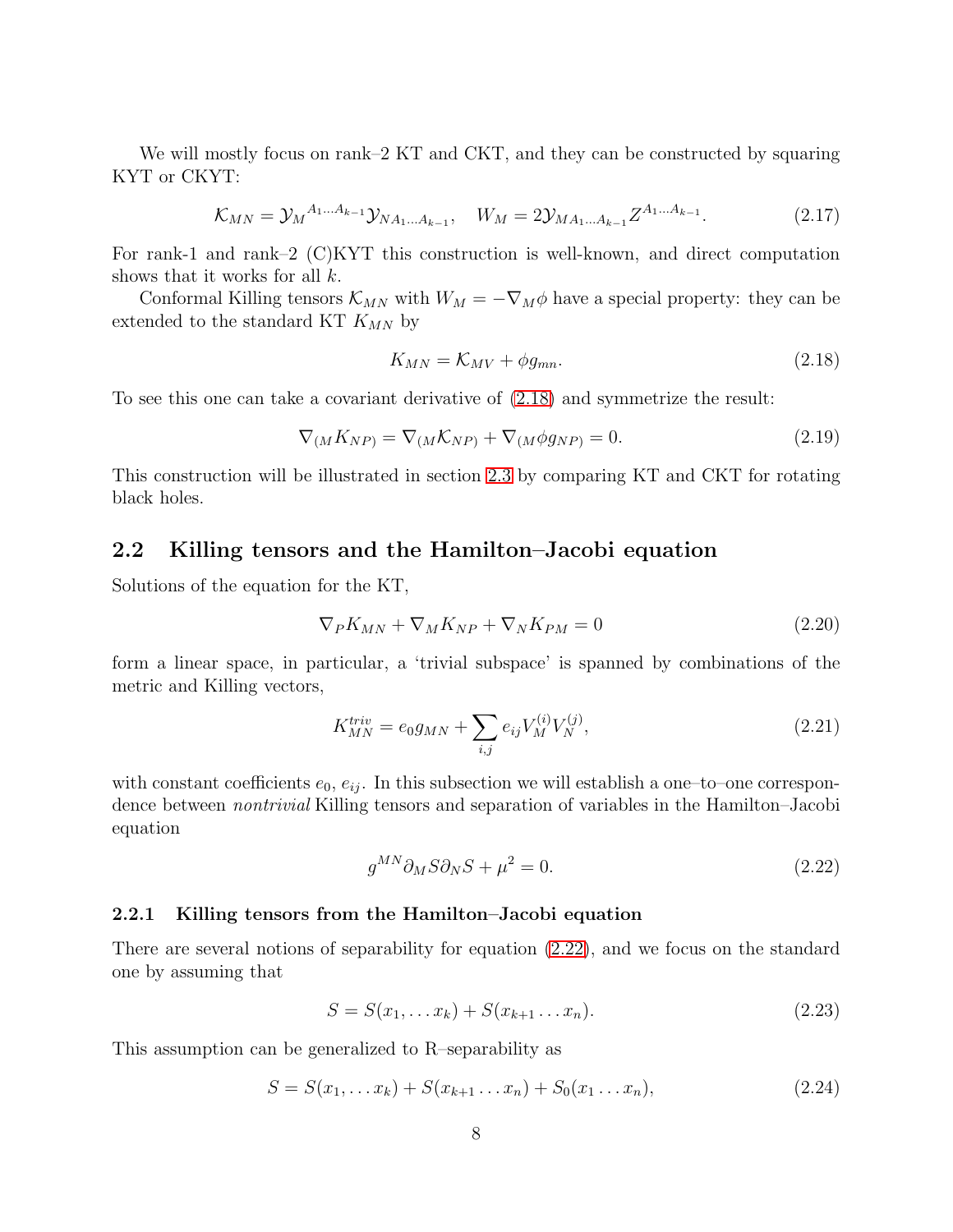where  $S_0(x_1 \ldots x_n)$  is a known function of its arguments<sup>[4](#page-8-0)</sup> [\[27\]](#page-84-6). However, this generalization will not play any role in our discussion.

Equation [\(2.22\)](#page-7-2) separates as [\(2.23\)](#page-7-3) if and only if three conditions are satisfied:

- (a) Coordinates  $x^M$  can be divided into cyclic coordinates z and two other groups, which will be denoted by  $x$  and  $y$ . The metric does not depend on coordinates  $z$ .
- (b) There exists a separation function  $f$ , such that

<span id="page-8-3"></span>
$$
g^{MN} = \frac{1}{f} \left( X^{MN} + Y^{MN} \right), \quad \partial_x Y^{MN} = \partial_y X^{MN} = 0, \ X^{y^i M} = 0, \ Y^{x^i M} = 0. \tag{2.25}
$$

(c) Function  $f$  can be decomposed as

<span id="page-8-5"></span>
$$
f = f_x - f_y, \qquad \partial_y f_x = 0, \quad \partial_x f_y = 0, \quad \partial_z f_x = \partial_z f_y = 0. \tag{2.26}
$$

Conditions (a)–(c) allow us to rewrite equation  $(2.22)$  as

$$
X^{MN}\partial_M S\partial_N S + \mu^2 f_x = -Y^{MN}\partial_M S\partial_N S + \mu^2 f_y,\tag{2.27}
$$

where the left–hand side depends only on x, and the right–hand side depends only on y. This implies that

<span id="page-8-2"></span>
$$
I \equiv \left[ X^{MN} - f_x g^{MN} \right] \partial_M S \partial_N S \tag{2.28}
$$

must be an integral of motion, and as such it must be associated with a Killing tensor:

<span id="page-8-1"></span>
$$
I = K^{MN} \partial_M S \partial_N S. \tag{2.29}
$$

We conclude that separation of variables  $(a)$ – $(c)$  is associated with Killing tensor

<span id="page-8-4"></span>
$$
K^{MN} = X^{MN} - \frac{f_x}{f} \left( X^{MN} + Y^{MN} \right) = -\frac{f_y X^{MN} + f_x Y^{MN}}{f}.
$$
 (2.30)

If condition (c) is not satisfied, then equation [\(2.22\)](#page-7-2) separates only for  $\mu = 0$ , and the associated conformal Killing tensor is

$$
K^{MN} = X^{MN}.\tag{2.31}
$$

After reviewing the standard procedure for extracting the Killing tensor from separation of variables [\[15,](#page-83-5) [16\]](#page-83-6), we discuss the inverse problem: recovery of separation from a given Killing tensor.

$$
\Psi = X(x_1 \dots x_k) Y(x_{k+1} \dots x_n) \Psi_0(x_1 \dots x_n)
$$

with known function  $\Psi_0$ . For non-trivial  $\Psi_0$  this is known as R–separation [\[23\]](#page-84-2).

<span id="page-8-0"></span> $4$ The counterpart of  $(2.24)$  for the Schrödinger equation is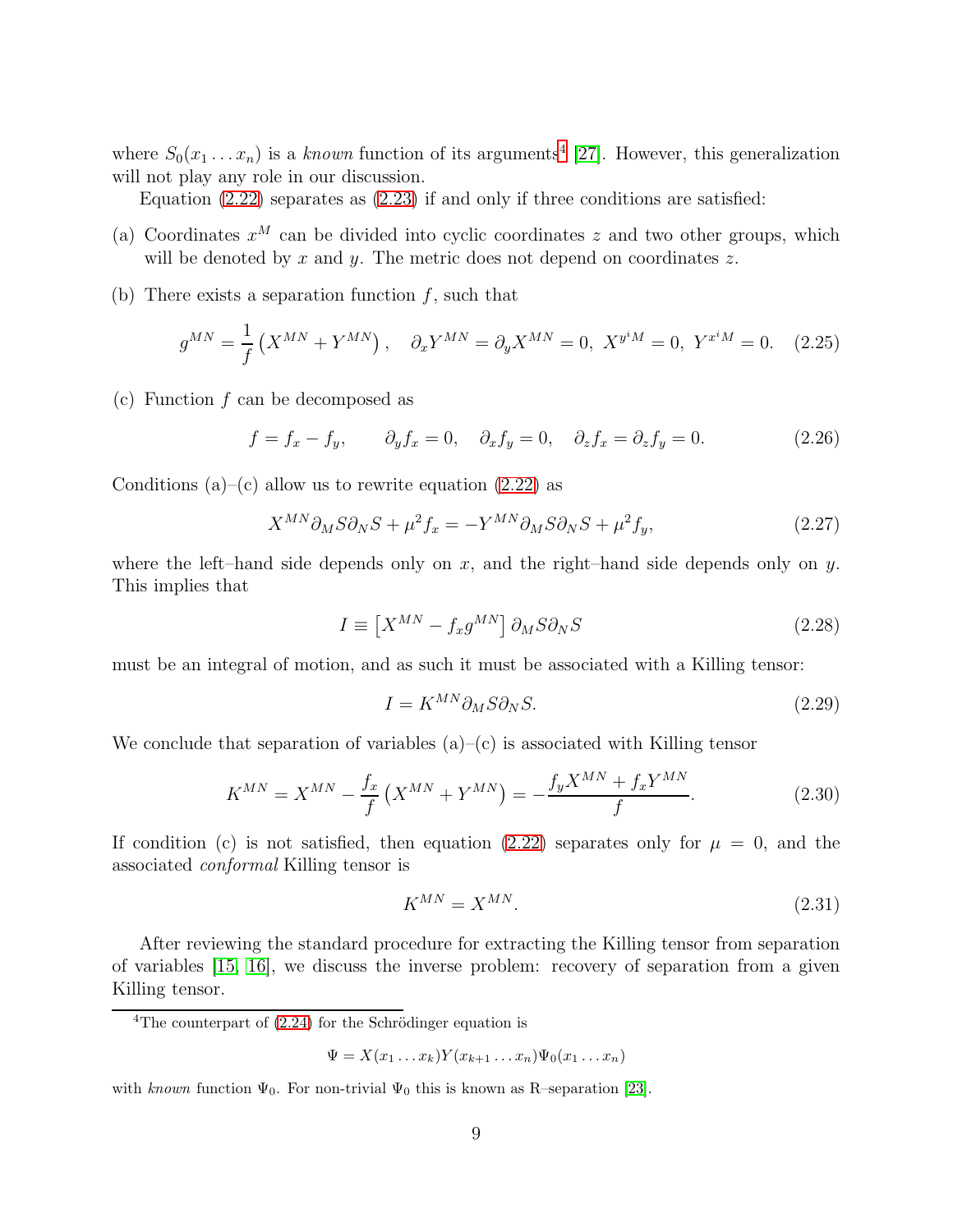#### <span id="page-9-5"></span>2.2.2 Separation of variables from Killing tensor

Every Killing tensor gives rise to an integral of motion via [\(2.29\)](#page-8-1), and such constant must be associated with separation of variables as in [\(2.28\)](#page-8-2). While the separation functions  $(f_x, f_y)$ and the corresponding tensors  $(X^{MN}, Y^{MN})$  are encoded in the Killing tensor, extracting them requires further analysis, and as we will demonstrate, this analysis may lead to an entire family of the Killing tensors which can be constructed *algebraically* from one representative. Schematically our results can be represented as

<span id="page-9-4"></span>Eigenvalues  
of KT 
$$
\Rightarrow
$$
 separation  $\Rightarrow$   $m$ -parameter  
family of KTs  $\Rightarrow$   $m$  conserved  
charges (2.32)

To justify the usefulness of eigenvalues we recall equations [\(2.25\)](#page-8-3) and [\(2.30\)](#page-8-4):

$$
g^{MN} = \frac{1}{f} \left( X^{MN} + Y^{MN} \right), \qquad K^{MN} = -\frac{f_y X^{MN} + f_x Y^{MN}}{f} \tag{2.33}
$$

and consider an eigenvalue problem:

<span id="page-9-1"></span>
$$
K^{MN}Z_N = \Lambda g^{MN}Z_N. \tag{2.34}
$$

Assuming that metric has at least one non–cyclic direction<sup>[5](#page-9-0)</sup> x and that there is at least one component  $K^{xN} \neq 0$ , the  $M = x$  component of [\(2.34\)](#page-9-1) becomes

$$
-\frac{f_y}{f}X^{xN}Z_N = \Lambda \frac{1}{f}X^{xN}Z_N \quad \Rightarrow \quad \Lambda = -f_y. \tag{2.35}
$$

In other words, some eigenvalues of the Killing tensor give the separation functions, and corresponding eigenvectors can be used to recover the relevant tensors  $(X^{MN}, Y^{MN})$ . The cyclic coordinates complicate this construction, so they should be ignored to recover the separation function and added back in the end. Specifically, we propose the following procedure for extracting the separation function from the Killing tensor:

(1) Find the eigenvalues and eigenvectors of the KT:

<span id="page-9-3"></span>
$$
K_{MN} = \sum_{a} \Lambda_a e_M^{(a)} e_N^{(a)}, \qquad g_{MN} = \sum_{a} e_M^{(a)} e_N^{(a)}.
$$
 (2.36)

Notice that some eigenvalues may vanish of be degenerate.

(2) Build the projectors<sup>[6](#page-9-2)</sup>

$$
P_{MN}^{(a)} = e_M^{(a)} e_N^{(a)}.
$$

<span id="page-9-0"></span><sup>5</sup>This assumption is violated only for flat space in Cartesian coordinates.

<span id="page-9-2"></span> ${}^{6}$ To avoid cumbersome formulas, we focus on non-degenerate eigenvalues. In general the left hand side of [\(2.37\)](#page-10-0) should refer to an eigenvalue  $\Lambda$  and the right–hand side should contain summation over all a with  $\Lambda_a = \Lambda$ . Since degeneracy clutters notation without introducing new effects, we use [\(2.37\)](#page-10-0).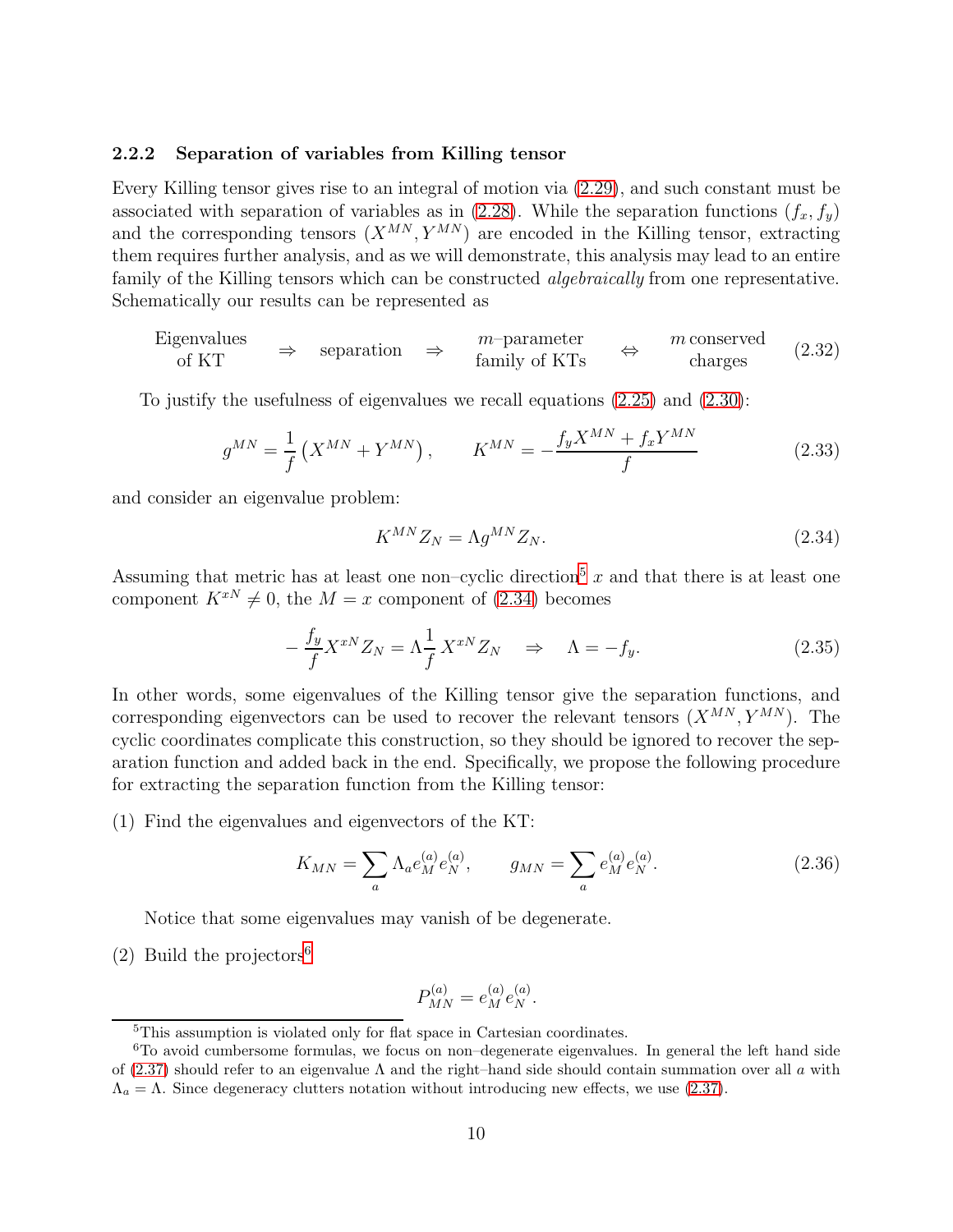Projector P will be called cyclic if

<span id="page-10-0"></span>
$$
\sum_{N} [P^{(a)}]_{M}^{N} \partial_{N} \Lambda_{b} = 0 \quad \text{for all} \quad (a, b). \tag{2.37}
$$

.

If all projectors are cyclic, the Killing tensor can be built from Killing vectors and the metric.

(3) Remove all directions associated with cyclic projectors and construct the reduced metric and Killing tensor:

$$
K_{MN}^{red} = \left[\sum_{a} \Lambda_a e_M^{(a)} e_N^{(a)}\right]_{red}, \qquad g_{MN}^{red} = \left[\sum_{a} e_M^{(a)} e_N^{(a)}\right]_{red}
$$

Non–cyclic components of equation [\(2.20\)](#page-7-5) imply that  $K_{MN}^{red}$  is a Killing tensor for  $g_{MN}^{red}$ . Nontrivial  $K_{MN}^{red}$  and  $g_{MN}^{red}$  imply that Killing tensor cannot be constructed from the Killing vectors and the metric.

(4) Separation of variables implies that

$$
\sum_{M} e_M^{(a)} dx^M = \sqrt{g_a} dx^a, \qquad \partial_j \partial_k \ln g_m = 0 \text{ for different } (i, j, k). \tag{2.38}
$$

Then analysis of the Killing equations shows that *generically* the reduced metric and Killing tensor must have the form

<span id="page-10-3"></span>
$$
ds_{red}^2 = \sum_k g_k(dx_k)^2, \quad K_{red} = \sum_k \Lambda_k g_k(dx_k)^2,
$$
  

$$
g_k = h_k(x_k) \prod_{j \neq k} [x_k - x_j], \quad \Lambda_j = \partial_j \Lambda,
$$
 (2.39)

where  $\Lambda(x_1 \ldots x_n)$  is a linear polynomial in every  $(x_1 \ldots x_n)$  symmetric under interchange of every pair of arguments.

(5) Separation of variables in the reduced metric is accomplished by multiplying the reduced HJ equation by

<span id="page-10-1"></span>
$$
\rho_k = \prod_{j \neq k} [x_k - x_j]. \tag{2.40}
$$

Then the reduced HJ equation can be written as

<span id="page-10-2"></span>
$$
\frac{1}{h_k}(\partial_k S)^2 = \sum_{p=0}^{n-1} (x_k)^p I_p^{(k)}(x_1 \dots x_{k-1}, x_{k+1} \dots x_n), \tag{2.41}
$$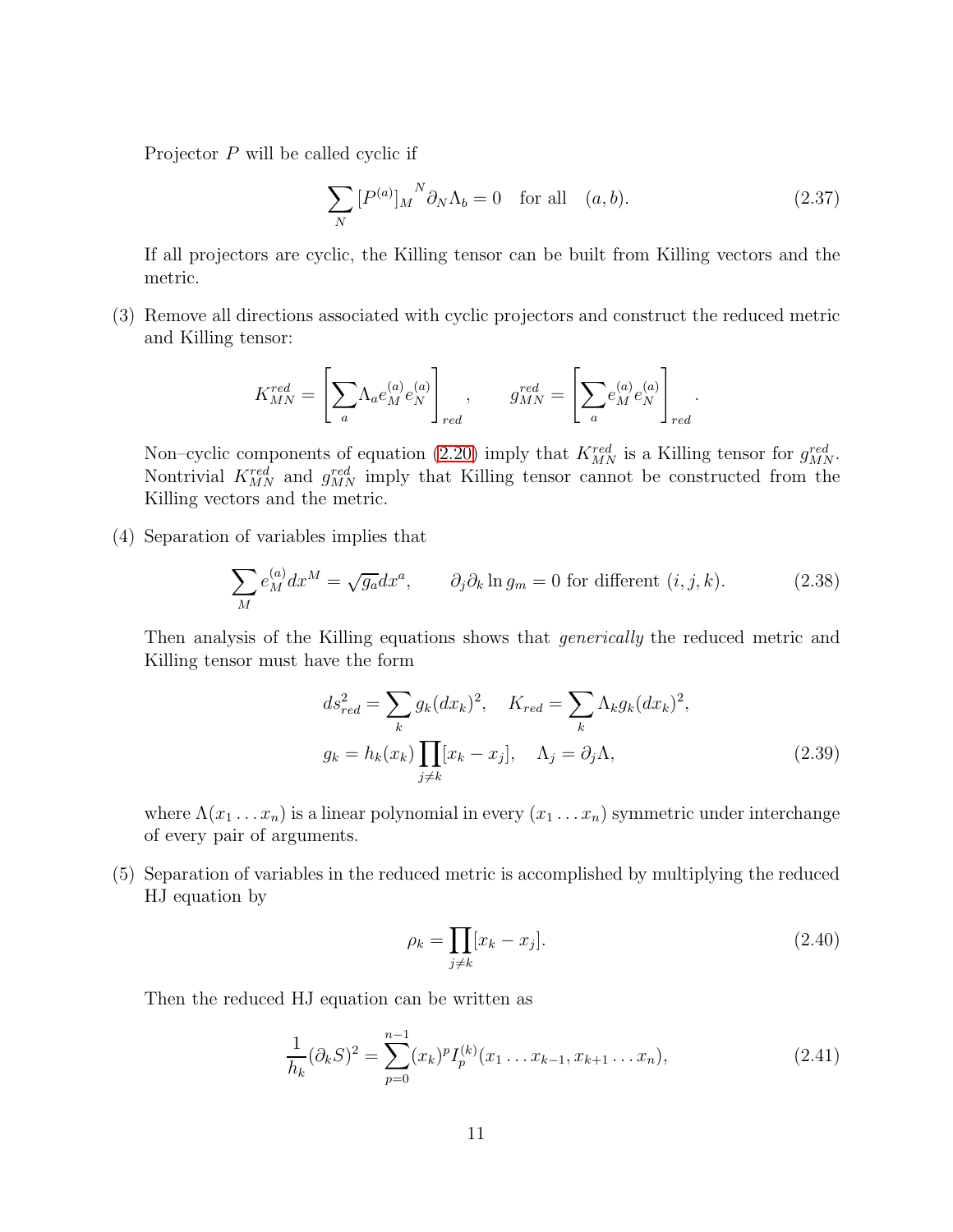which implies that all  $I_p^{(k)}$  must be constant<sup>[7](#page-11-1)</sup>. This construction separates variable  $x_k$ , and other coordinates can be separated in the same fashion

- (6) After coordinates  $(x_1 \ldots x_n)$  have been constructed, cyclic directions can be added back, and upon multiplication by  $(2.40)$  the complete d–dimensional HJ equation takes the form  $(2.41)$ . This follows from the fact that K from  $(2.36)$  was a Killing tensor for the d–dimensional metric.
- (7) A given Killing tensor corresponds to a particular function  $\Lambda$  in [\(2.39\)](#page-10-3), and a family of Killing tensors for the reduced metric can be constructed by keeping the same coordinates and introducing an arbitrary polynomial Λ.

Steps  $(1)$ – $(7)$  outline our construction, and the details and justification are presented in the Appendix [B.1.](#page-49-0) A different approach to separation functions and Killing tensors was developed in [\[28\]](#page-84-7), and our results are consistent with theirs.

Expressions [\(2.39\)](#page-10-3) generalize Jacobi's ellipsoidal coordinates [\[29\]](#page-84-8) to curved space, and we derived them assuming that the dependence on  $(x_1 \ldots x_n)$  is generic. Specifically we assumed that  $g_1$  depends on all n coordinates. It is also possible to have some degenerate cases where some  $x_i$  does not appears in  $g_1$ , but such solutions can be obtained by taking some singular limits of the ellipsoidal coordinates. In the appendix [B.2](#page-51-0) we review such singular limits for the ellipsoidal coordinates in flat three–dimensional space.

To summarize, in this subsection we clarified the relation between Killing tensors and separation of variables. It is well–known that separation of variables leads to a Killing tensor, which is associated with a conserved quantity [\[15,](#page-83-5) [16\]](#page-83-6), but in higher dimensions, where the metric can depend on three or more variables and may admit more than one nontrivial Killing tensor, the correspondence is more interesting. As illustrated in the diagram  $(2.32)$ , a single separation of variables may give rise to a family of Killing tensors, and the entire family can be constructed from a single member by studying its eigenvalues. In section [3](#page-14-0) our construction will be applied to an important example of the Myers–Perry black hole, and in section [5.1](#page-39-0) it will be extended to the charged version of that solution. But first we discuss the additional symmetry structures which appear when the geometry admits a Killing–Yano tensor.

## <span id="page-11-0"></span>2.3 Killing–Yano tensors of various ranks

While Killing–Yano tensors (KYT) of rank two are well-known from general relativity in four dimensions, the objects with higher rank are less familiar, so in this subsection we will present several examples of such Killing–Yano tensors and discuss their relation to Killing tensors.

<span id="page-11-1"></span><sup>&</sup>lt;sup>7</sup>Integrals of motion  $I_p^{(k)}$  are closely related to the separation constants which arise from breaking the HJ equation into pieces using Stäckel determinant. A detailed discussion of the Stäckel's method can be found in chapter 5 of [\[27\]](#page-84-6).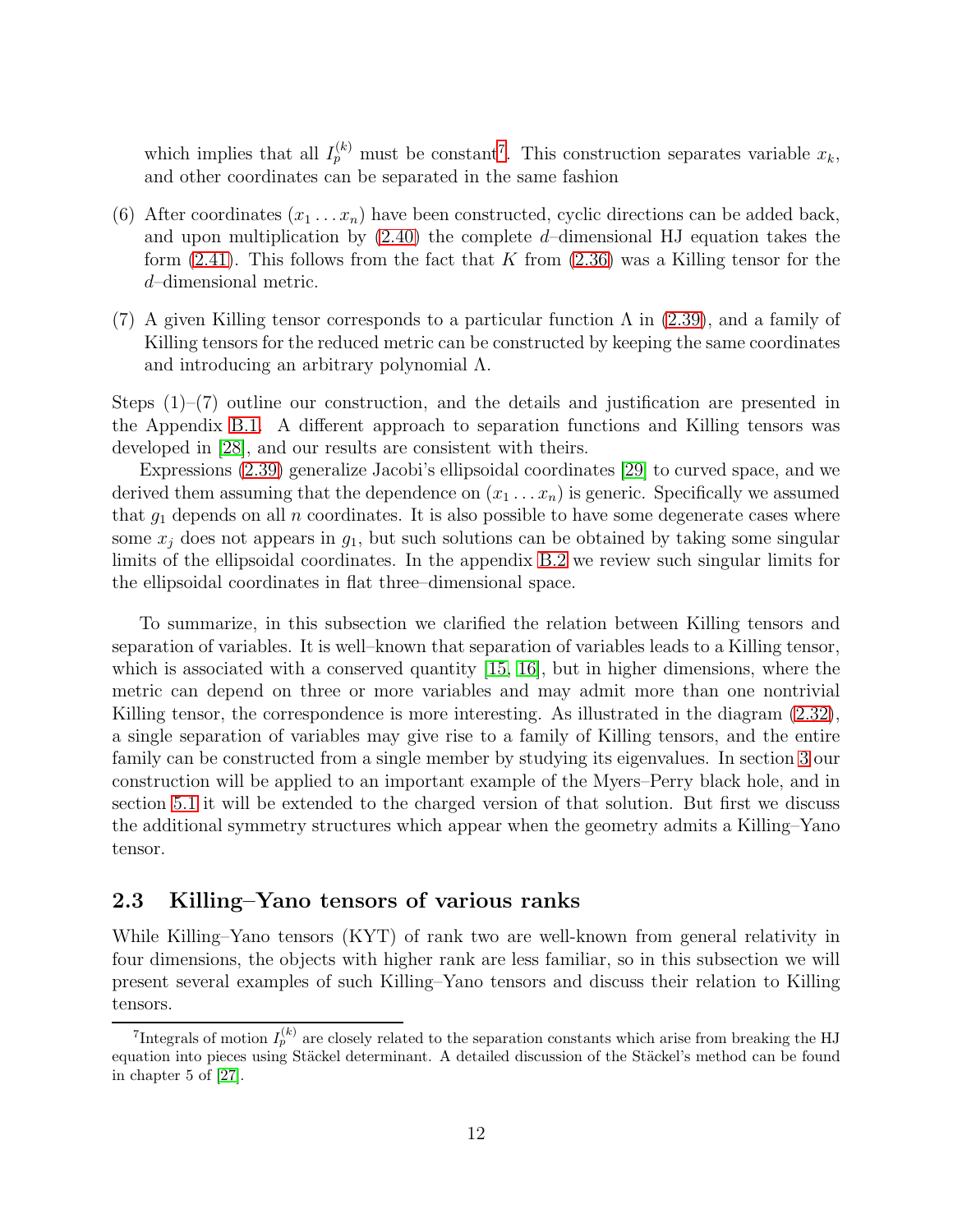Recall that the Killing–Yano tensors are defined as solutions of equation [\(2.9\)](#page-5-1)

$$
\nabla_{(M} Y_{N)P_1...P_{k-1}} = 0, \quad Y_{P_1...P_k} = Y_{[P_1...P_k]}.
$$
\n(2.42)

As reviewed in section [2.1,](#page-4-1) any Killing–Yano tensor leads to a Killing tensor via [\(2.11\)](#page-6-1). For example, any d–dimensional space admits a trivial KYT of rank d, which is defined as a volume form, and it squares to the metric. Nontrivial KYT may square to the metric as well, as illustrated by our first example: a space that has a factorized form

$$
ds^2 = g_{mn}(x)dx^m dx^n + h_{\mu\nu}(y)dy^\mu dy^\nu,
$$
\n(2.43)

where two subspaces have the same dimensionality n. Then volume forms on x and y spaces give rise to a family of Killing–Yano tensors:

$$
Y = c_1 \text{Vol}_g + c_2 \text{Vol}_h \implies
$$
  
\n
$$
K_{MN} dX^M dX^N = (n-1)! \left[ c_1^2 g_{mn}(x) dx^m dx^n + c_2^2 h_{\mu\nu}(y) dy^\mu dy^\nu \right].
$$
 (2.44)

It is clear that a non-trivial KY tensor can square to the metric as long as  $c_1^2 = c_2^2$ . For generic values of constants  $c_1$  and  $c_2$  Killing tensor has two distinct eigenvalues, and each of them has degeneracy n.

A large class of geometries admitting Killing–Yano tensors comes from rotating black holes<sup>[8](#page-12-0)</sup>, and in the next section we will construct the KYTs for black holes with arbitrary number of rotations. Before performing this general analysis we review the situation for the well–known example of the Kerr black hole [\[31\]](#page-84-9) and extract important lessons from it. The non–trivial Killing tensor for the Kerr geometry was constructed by Carter [\[15\]](#page-83-5), and we begin with rewriting the metric in convenient frames defined as eigenvectors of that KT:

<span id="page-12-1"></span>
$$
ds^{2} = -e_{t}^{2} + e_{r}^{2} + e_{\theta}^{2} + e_{\phi}^{2},
$$
  
\n
$$
e_{t} = \frac{\sqrt{\Delta}}{\rho} (dt - as_{\theta}^{2} d\phi), \quad e_{\phi} = \frac{s_{\theta}}{\rho} [(r^{2} + a^{2}) d\phi - adt], \quad e_{r} = \frac{\rho}{\sqrt{\Delta}} dr, \quad e_{\theta} = \rho d\theta,
$$
  
\n
$$
\Delta = r^{2} + a^{2} - 2mr, \quad \rho^{2} = r^{2} + a^{2}c_{\theta}^{2}, \quad c_{\theta} = \cos\theta, \quad s_{\theta} = \sin\theta.
$$
 (2.45)

Then expressions for the Killing and Killing–Yano tensors become very compact:

<span id="page-12-2"></span>
$$
K = r^{2} \left[ e_{\phi}^{2} + e_{\theta}^{2} \right] + (ac_{\theta})^{2} \left[ e_{t}^{2} - e_{r}^{2} \right], \quad Y = re_{\theta} \wedge e_{\phi} + (ac_{\theta}) e_{r} \wedge e_{t}.
$$
 (2.46)

We observe that the eigenvalues of K  $(r^2 \text{ and } -(ac_\theta)^2)$  appear in pairs, and Y is constructed from these eigenvalues and corresponding eigenvectors in a simple way. As we will see in the next section, this double degeneracy persists in all even dimensions. Notice that the separating function defined in the previous subsection is equal to the difference of eigenvalues, and in the present case equation [\(2.26\)](#page-8-5) becomes

$$
f_x = r^2, \quad f_y = -(ac_\theta)^2, \quad f = r^2 + (ac_\theta)^2. \tag{2.47}
$$

<span id="page-12-0"></span><sup>8</sup>Another interesting class of geometries admitting Killing–Yano tensors comes from putting D–branes on singular points of Calabi–Yau manifolds. Killing–Yano tensors for Sasaki-Einstein manifolds appearing in this construction have been recently constructed in [\[30\]](#page-84-10).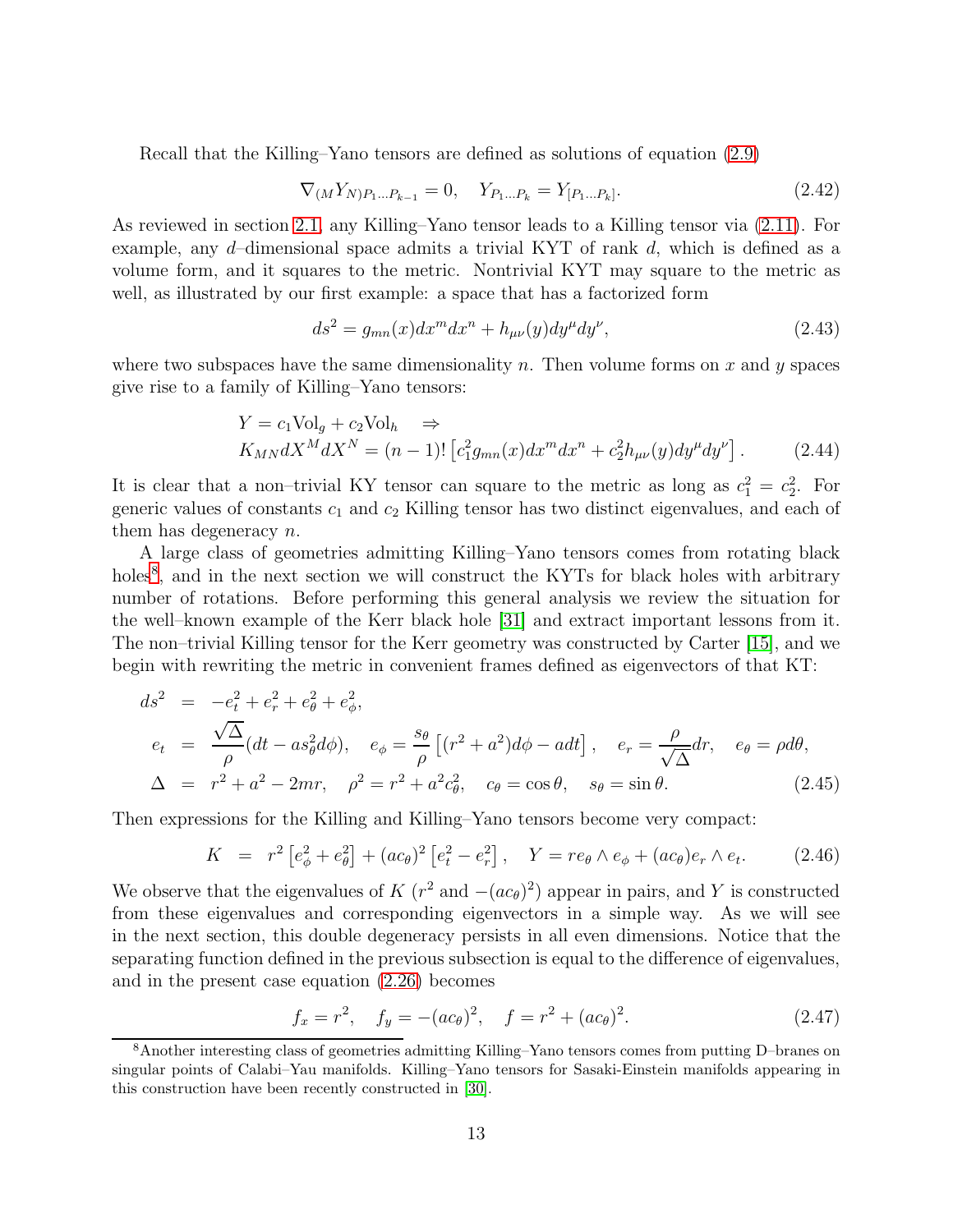In odd dimensions the situation is different<sup>[9](#page-13-0)</sup>, and to get some insights, we look at a rotating black hole in five dimensions [\[21\]](#page-84-0). Solving equations for the Killing–Yano tensor, constructing the corresponding KT, and defining the frames as its eigenvalues, we find

<span id="page-13-2"></span>
$$
ds^{2} = -e_{t}^{2} + e_{r}^{2} + e_{\theta}^{2} + e_{\phi}^{2} + e_{\psi}^{2},
$$
  
\n
$$
K = r^{2} \left[ e_{\phi}^{2} + e_{\theta}^{2} \right] + (ac_{\theta})^{2} \left[ e_{t}^{2} - e_{r}^{2} \right] + \left[ r^{2} - (ac_{\theta})^{2} \right] e_{\psi}^{2},
$$
  
\n
$$
Y = \left[ re_{\theta} \wedge e_{\phi} + (ac_{\theta}) e_{r} \wedge e_{t} \right] \wedge e_{\psi}.
$$
\n(2.48)

The frames are defined by

<span id="page-13-1"></span>
$$
e_t = \frac{\sqrt{\Delta}}{\rho} (dt - as_\theta^2 d\phi), \quad e_\phi = \frac{s_\theta}{\rho} \left[ (r^2 + a^2) d\phi - adt \right],
$$
  
\n
$$
e_r = \frac{\rho}{\sqrt{\Delta}} dr, \quad e_\theta = \rho d\theta, \quad e_\psi = rc_\theta d\psi,
$$
  
\n
$$
\Delta = r^2 + a^2 - M, \quad \rho^2 = r^2 + a^2 c_\theta^2.
$$
\n(2.49)

Notice that eigenvalues of K come in two pairs and one special value corresponding to  $e_{\psi}$ . In the next section we will demonstrate that this pattern persists in all odd dimensions with arbitrary number of rotations. As expected from  $(2.26)$ , the separating function f is equal to the difference of two non–cyclic eigenvalues

$$
f_x = r^2, \quad f_y = -(ac_\theta)^2, \quad f = r^2 + (ac_\theta)^2,\tag{2.50}
$$

but now the Killing tensor has an additional eigenvector  $e_{\psi}$  associated with cyclic coordinates, and the corresponding eigenvalue is

$$
\Lambda_{\psi} = f_x + f_y = r^2 - (ac_{\theta})^2.
$$
\n(2.51)

Analysis of section [2.2](#page-7-0) did not put any restrictions on cyclic eigenvectors and eigenvalues.

In addition to the standard KYT, rotating black holes may admit a conformal KYT, which satisfies equations [\(2.15\)](#page-6-2) and gives rise to a conformal KT (CKT) via [\(2.17\)](#page-7-6). In particular, the CKYT and CKT for the Kerr metric [\(2.45\)](#page-12-1) are

<span id="page-13-3"></span>
$$
\mathcal{Y} = re_r \wedge e_t - (ac_\theta)e_\theta \wedge e_\phi, \quad Z = dt - \frac{2mr}{\rho\sqrt{\Delta}}e_t, \n\mathcal{K} = r^2[e_t^2 - e_r^2] + (ac_\theta)^2[e_\theta^2 + e_\phi^2], \quad W = -d[r^2 - a^2c_\theta^2],
$$
\n(2.52)

and for the rotating black hole in five dimensions [\(2.49\)](#page-13-1) they are given by

<span id="page-13-4"></span>
$$
\mathcal{Y} = re_r \wedge e_t - (ac_\theta)e_\theta \wedge e_\phi, \quad Z = dt - \frac{M}{\rho\sqrt{\Delta}}e_t, \n\mathcal{K} = r^2[e_t^2 - e_r^2] + (ac_\theta)^2[e_\theta^2 + e_\phi^2], \quad W = -d[r^2 - a^2c_\theta^2].
$$
\n(2.53)

<span id="page-13-0"></span><sup>&</sup>lt;sup>9</sup>Since the number of eigenvalues is odd, the double degeneracy is not possible. To avoid unnecessary complications, we write [\(2.48\)](#page-13-2) for one rotation, more general case will be discussed in the next section.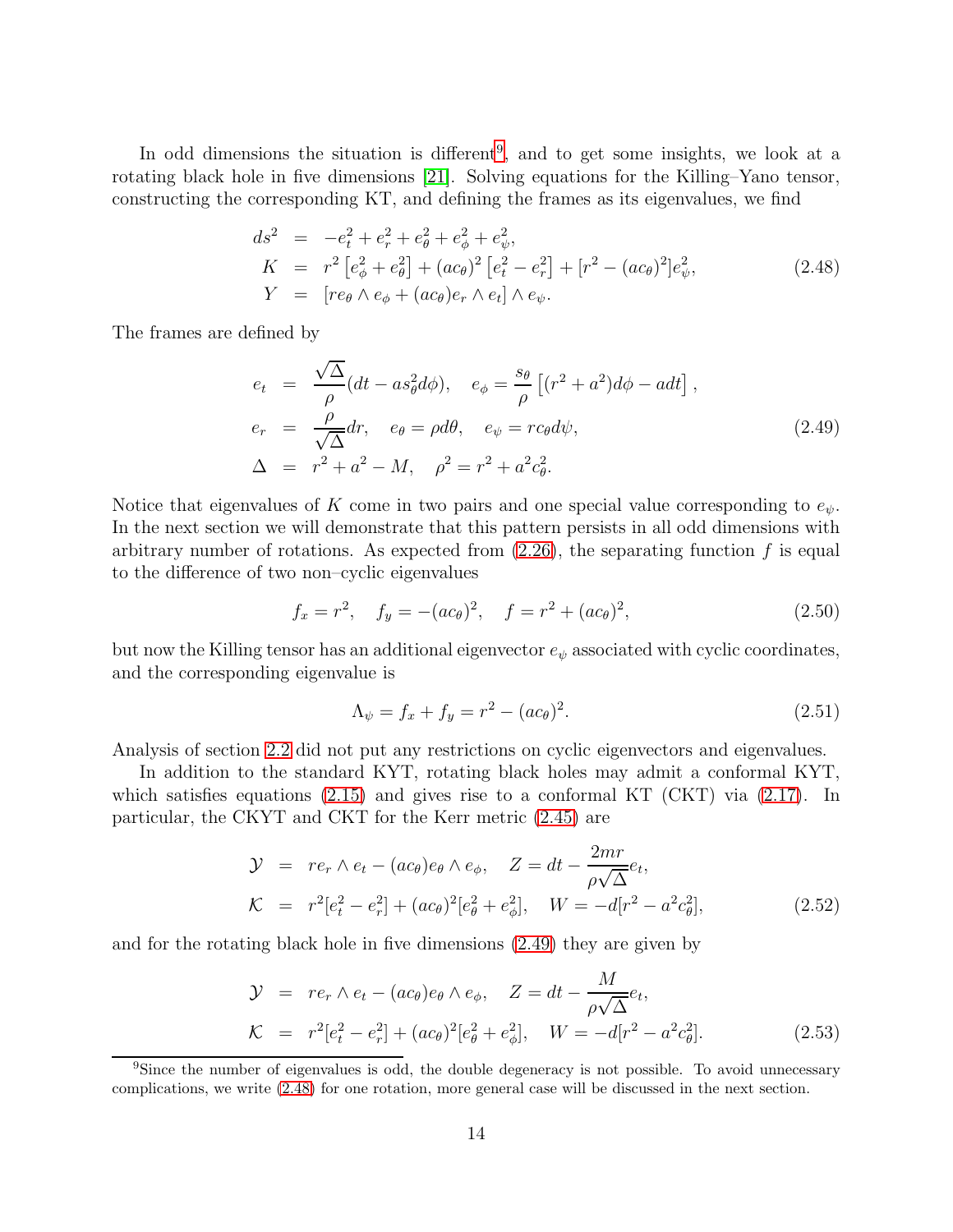Notice that vectors W appearing in  $(2.52)$  and  $(2.53)$  are written as gradients of scalar functions, which means that they give rise to standard Killing tensors via [\(2.18\)](#page-7-1). Direct calculations show that application of  $(2.18)$  to  $(2.52)$  and  $(2.53)$  leads to the Killing tensors given in [\(2.46\)](#page-12-2) and [\(2.48\)](#page-13-2). Conformal KYT [\(2.52\)](#page-13-3) and [\(2.53\)](#page-13-4) will play an important role in the general analysis presented in section [4.](#page-20-0)

## <span id="page-14-0"></span>3 Example: Killing–Yano tensors for the Myers–Perry black hole

In this section we construct a family of Killing–(Yano) tensors for the Myers–Perry black hole using the techniques introduced in section [2.2.](#page-7-0) The cases of odd and even dimensions have to be treated differently, so we begin with MP solution in even dimensions  $(d = 2n + 2)$  $|21, 32|$ :

<span id="page-14-1"></span>
$$
ds^{2} = -dt^{2} + \frac{mr}{FR} \left(dt + \sum_{i=1}^{n} a_{i}\mu_{i}^{2}d\phi_{i}\right)^{2} + \frac{FRdr^{2}}{R - mr} + \sum_{i=1}^{n} (r^{2} + a_{i}^{2})\left(d\mu_{i}^{2} + \mu_{i}^{2}d\phi_{i}^{2}\right) + r^{2}d\alpha^{2}.
$$
\n(3.1)

Here variables  $(\mu_i, \alpha)$  are subject to constraint

$$
\alpha^2 + \sum_{i=1}^n \mu_i^2 = 1,\tag{3.2}
$$

and functions  $F, R$  are defined by

<span id="page-14-5"></span>
$$
F = 1 - \sum_{k=1}^{n} \frac{a_k^2 \mu_k^2}{r^2 + a_k^2}, \quad R = \prod_{k=1}^{n} (r^2 + a_k^2).
$$
 (3.3)

To find the KYT for the geometry [\(3.1\)](#page-14-1) we observe that the square of the KYT gives a KT with some components along non–cyclic coordinates, so following the general procedure outlined in section [2.2,](#page-7-0) we begin with looking at the non–cyclic part of the metric:

<span id="page-14-2"></span>
$$
ds_{NC}^2 = \frac{FR dr^2}{R - mr} + \sum_{i=1}^n (r^2 + a_i^2) d\mu_i^2 + r^2 \left( d[1 - \sum_{i=1}^n \mu_i^2]^{1/2} \right)^2.
$$
 (3.4)

As demonstrated in section [2.2.2,](#page-9-5) in the appropriate frames the Killing tensor and geometry  $(3.4)$  must have the form<sup>[10](#page-14-3)</sup>

<span id="page-14-4"></span>
$$
K_{mn}dx^m dx^n = \sum_m \Lambda_m(e^m)^2, \quad ds_{NC}^2 = \sum_m (e^m)^2,\tag{3.5}
$$

<span id="page-14-3"></span><sup>&</sup>lt;sup>10</sup>In this section we have to distinguish between  $e^a = e^a_M dx^M$  and  $e_a = e^M_a \partial_M$ , so the frame indices are written in the appropriate places. In the rest of the paper we abuse notation and write  $e_a = e_M^a dx^M$  to simplify formulas.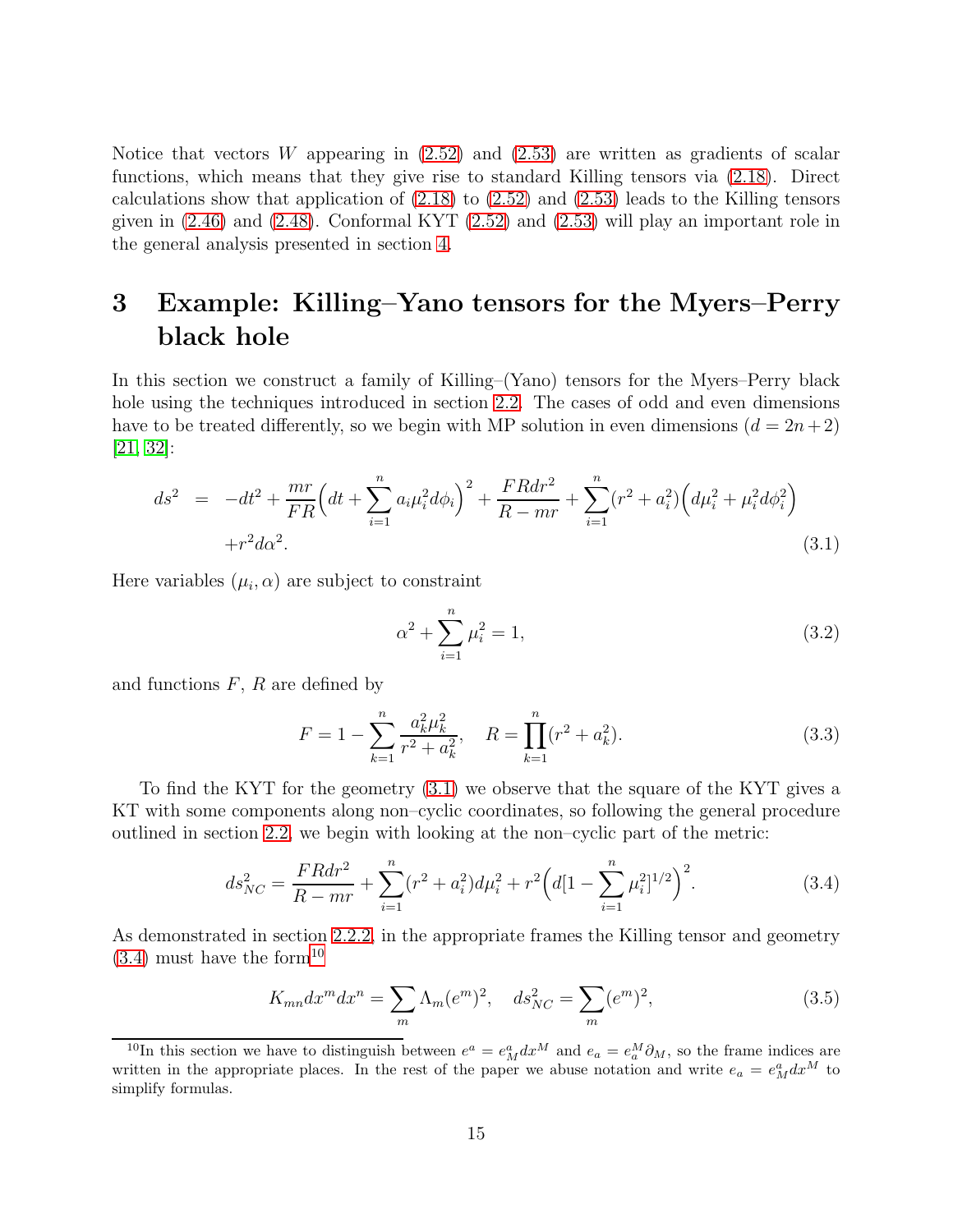where

<span id="page-15-0"></span>
$$
e^m = h_m(x_m) \left[ \prod_{k \neq m} [x_m - x_k] \right] dx^m, \quad \Lambda_m = \partial_m \Lambda(x_0 \dots x_n), \tag{3.6}
$$

and  $\Lambda$  is a symmetric polynomial linear in every argument. To determine the new coordinates  $(x_1 \ldots x_{n+1})$  in terms of  $(r, \mu_1 \ldots \mu_n)$  we begin with  $m = 0$  case when metric [\(3.4\)](#page-14-2) becomes flat and the relation between  $(x_0 \ldots x_{n+1})$  and  $(r, \mu_1 \ldots \mu_n)$  is given in terms of well–known ellipsoidal coordinates [\[27\]](#page-84-6):

<span id="page-15-3"></span>
$$
x_0 = r^2, \quad (a_i \mu_i)^2 = \frac{1}{c_i^2} \prod_{k=1}^n (a_i^2 + x_k), \quad c_i^2 = \prod_{k \neq i} (a_i^2 - a_k^2). \tag{3.7}
$$

Note that here the variables are arranged in the following order

$$
r^2 > 0 > x_1 > -a_1^2 > x_2 > -a_2^2 > \dots > x_n > -a_n^2.
$$
 (3.8)

It turns out that mass does not spoil this relation, and in terms of  $(x_0 \dots x_n)$  metric [\(3.4\)](#page-14-2) takes the form  $(3.5)-(3.6)$  $(3.5)-(3.6)$ :

<span id="page-15-4"></span>
$$
e^r = \frac{dr}{\sqrt{R - mr}} \sqrt{\prod_k (r^2 - x_k)}, \qquad e^{x_i} = \frac{1}{2} dx_i \sqrt{\frac{(r^2 - x_i)}{-x_i H_i} \prod_{k \neq i} (x_i - x_k)}.
$$
(3.9)

From now on Latin indices take values  $(1 \dots n)$ , and we also define convenient quantities  $d_i$ ,  $\mathcal{H}_i$  and rewrite  $\mathcal{FR}$  in terms of the new coordinates:

<span id="page-15-5"></span>
$$
d_i = \prod_{k \neq i} (x_i - x_k), \quad H_i = \prod_k (x_i + a_k^2), \quad FR = \prod_k (r^2 - x_k).
$$
 (3.10)

So far we have ignored the cyclic coordinates since components of the Killing tensor in these directions contain an ambiguity of adding an arbitrary combination of Killing vectors:

<span id="page-15-2"></span>
$$
K^{MN} \to K^{MN} + \sum_{a,b} c_{ab} V_a^M V_b^N, \quad V_0 = \partial_t, \quad V_i = \partial_{\phi_i}.
$$
 (3.11)

Once the proper non–cyclic coordinates  $(x_0 \ldots x_n)$  are found, we can determine the remaining components of the Killing tensor by studying the separation of variables associated with it. Specifically, we look at the Hamilton–Jacobi equation associated with [\(3.1\)](#page-14-1) and write it in coordinates  $(x_0 \ldots x_n)$ :

<span id="page-15-1"></span>
$$
\sum_{i} \frac{4H_i(-x_i)}{(r^2 - x_i)d_i} (\partial_i S)^2 + \frac{R - mr}{FR} (\partial_r S)^2 + g^{ab} \partial_a S \partial_b S = -\mu^2.
$$
 (3.12)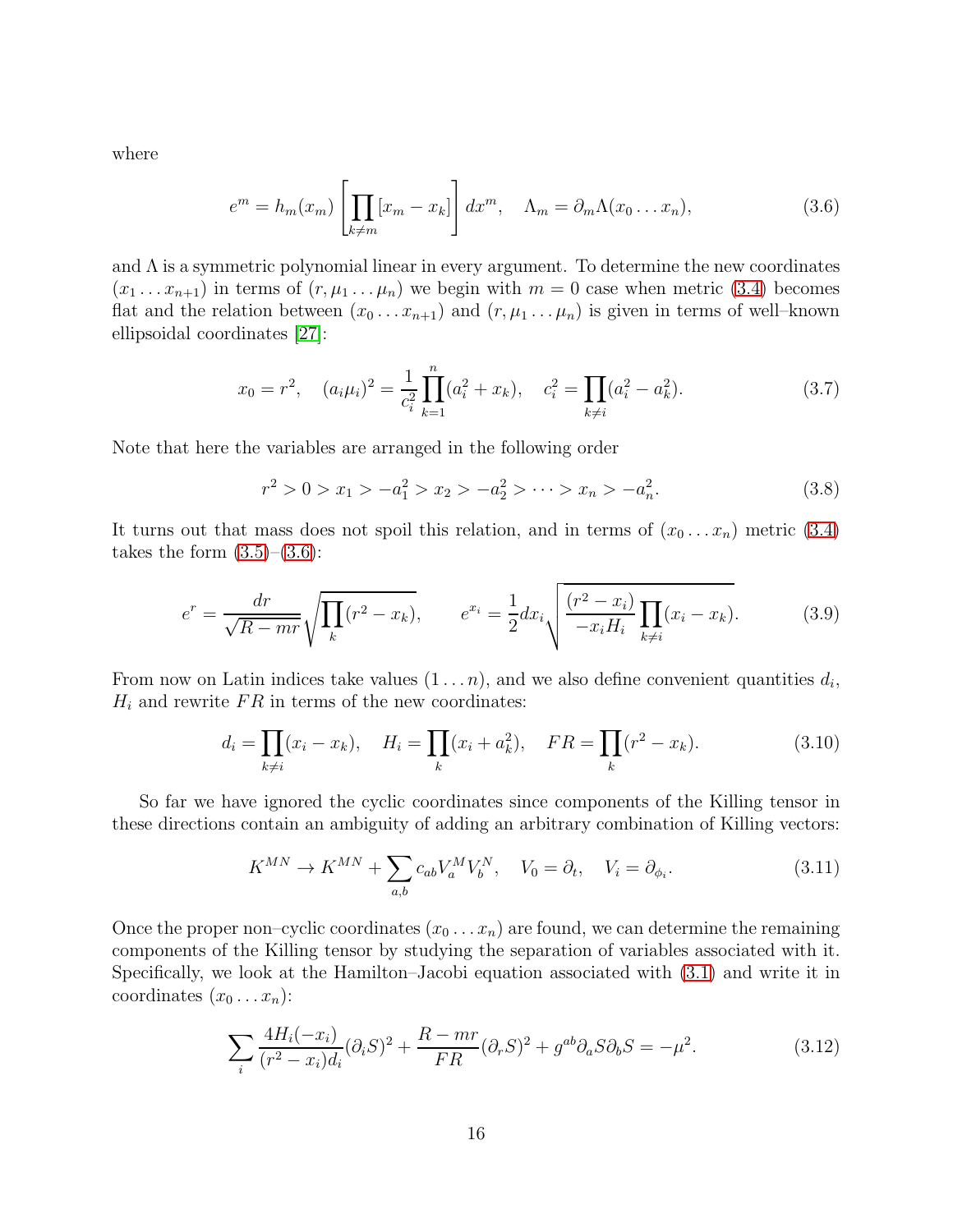To separate r coordinate, we have to multiply the last relation by

<span id="page-16-3"></span>
$$
\rho_r = RF = \prod_k (r^2 - x_k) \tag{3.13}
$$

and introduce integrals of motion  $I_k$  as coefficients in front of various powers of r. Then we will find

<span id="page-16-0"></span>
$$
(R - mr)(\partial_r S)^2 = \sum_{k=0}^n I_k r^{2k}.
$$
\n(3.14)

Notice that one Killing tensor leads to several integrals of motion, while the standard prescription [\[15,](#page-83-5) [16\]](#page-83-6) allows us to construct only one:

$$
I = K^{MN} \partial_M S \partial_N S. \tag{3.15}
$$

The 'extra' conserved quantities came as the result of our analysis of eigenvalues: the coordinates  $(r^2, x_1 \ldots x_n)$  define a *family* of the Killing tensors parameterized by the polynomial Λ, and the coordinates can be extracted from any special solution. Then starting with any member of the family and analyzing its eigenvalues, we can recover other Killing tensors by changing coefficients in  $\Lambda$ , as summarized by  $(2.32)$ .

Extraction of the explicit expressions for  $I_k$  is straightforward, but we will be interested in a different aspect of [\(3.14\)](#page-16-0). To extend the relations [\(3.5\)](#page-14-4) beyond non–cyclic variables, we should identify the relevant cyclic frames, in particular, they should form pairs with  $e_r$  and  $e_{x_i}$ <sup>[11](#page-16-1)</sup>. To extract the partner of  $e_r$ , we set  $(r^2 - x_i) \rightarrow 0$  in  $(3.14)^{12}$  $(3.14)^{12}$  $(3.14)^{12}$ , then the right–hand side coming from [\(3.12\)](#page-15-1) contains only one frame:

$$
e_t \propto \partial_t - \sum_i \frac{a_i}{r^2 + a_i^2} \partial_{\phi_i} \tag{3.16}
$$

Raising the index and normalizing this frame, we find

<span id="page-16-4"></span>
$$
e^t = \sqrt{\frac{R - mr}{FR}} \left[ dt + \sum_i \frac{G_i}{a_i c_i^2} d\phi_i \right], \quad G_i \equiv \prod_k (x_k + a_i^2) \tag{3.17}
$$

To extract the remaining frames, we write a counterpart of [\(3.14\)](#page-16-0) by multiplying [\(3.12\)](#page-15-1) by

<span id="page-16-5"></span>
$$
\rho_i = (r^2 - x_i) \prod_{k \neq i} (x_i - x_k) = (r^2 - x_i) d_i.
$$
\n(3.18)

<span id="page-16-1"></span> $11$ This follows from the existence of the Killing–Yano tensor, as discussed below.

<span id="page-16-2"></span><sup>&</sup>lt;sup>12</sup>This is a very formal manipulation: although we set  $(r^2 - x_i) \rightarrow 0$  for all i, we assume that  $x_i - x_j \neq 0$ . The goal of this operation is to remove all x–dependent terms from  $(3.14)$ . We also recall that  $(3.14)$  comes from multiplying  $(3.12)$  by  $(3.13)$ .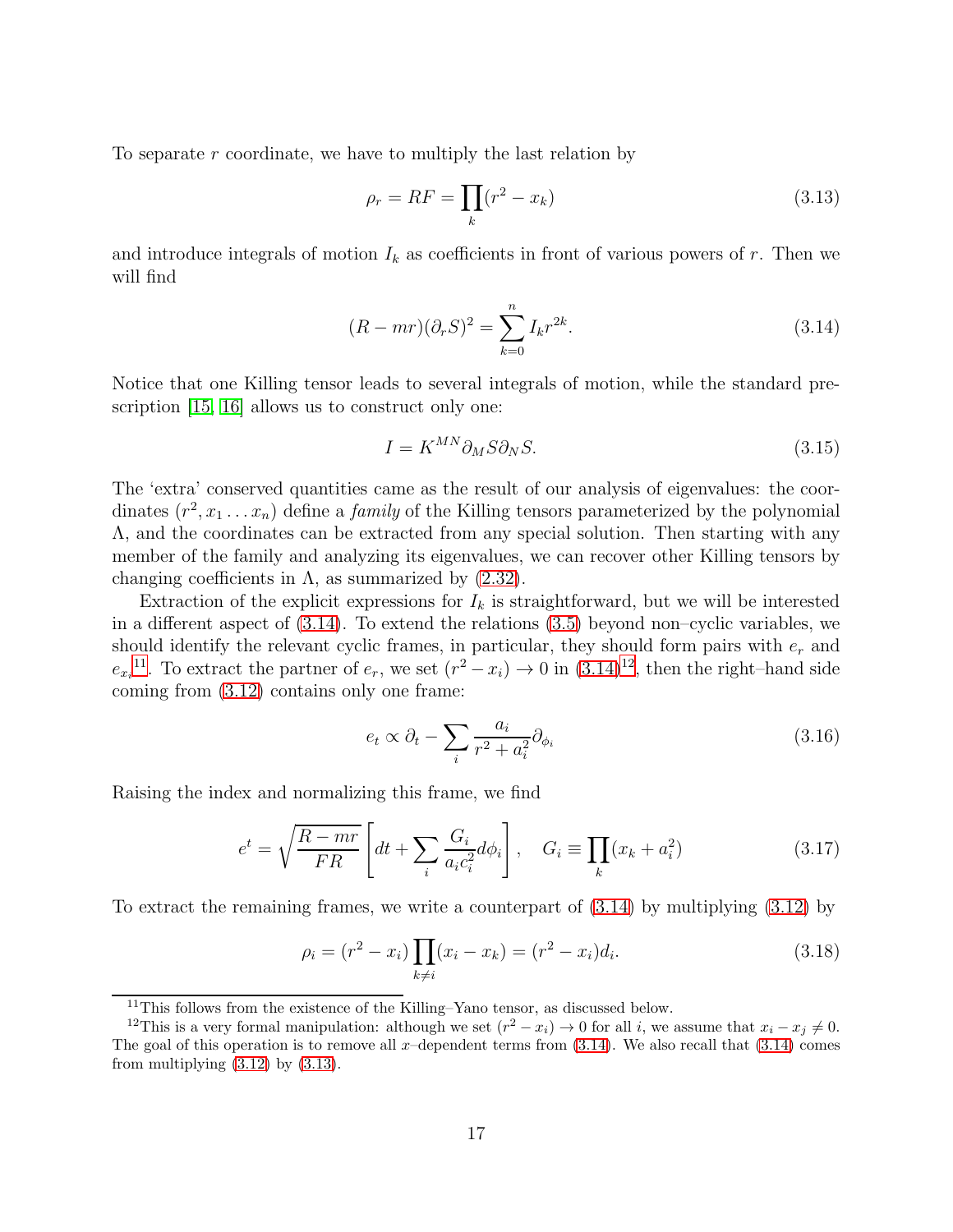This gives

$$
\sum_{i} 4H_i x_i (\partial_i S)^2 = \sum_{k=0}^n I_k^{(i)} (x_i)^{2k}.
$$

As before, we formally replace  $(r^2 - x_i)$  and  $(x_j - x_i)$  by zero to extract

<span id="page-17-3"></span>
$$
e_i \propto \partial_t - \sum_k \frac{a_k}{a_k^2 + x_i} \partial_{\phi_i} \quad \Rightarrow \quad e^i = \sqrt{\frac{H_i}{d_i (r^2 - x_i)}} \left[ dt + \sum_k \frac{G_k (r^2 + a_k^2)}{a_k c_k^2 (x_i + a_k^2)} d\phi_k \right]. \tag{3.19}
$$

For future reference we summarize the frames and notation associated with Myers–Perry black hole in even dimensions $^{13}$  $^{13}$  $^{13}$ 

<span id="page-17-1"></span>
$$
e^{t} = \sqrt{\frac{R - mr}{FR}} \left[ dt + \sum_{k} \frac{G_{k}}{a_{k}c_{k}^{2}} d\phi_{k} \right], \quad e^{r} = \sqrt{\frac{FR}{R - mr}} dr,
$$
  
\n
$$
e^{i} = \sqrt{\frac{H_{i}}{d_{i}(r^{2} - x_{i})}} \left[ dt + \sum_{k} \frac{G_{k}(r^{2} + a_{k}^{2})}{a_{k}c_{k}^{2}(x_{i} + a_{k}^{2})} d\phi_{k} \right], \quad e^{x_{i}} = \sqrt{-\frac{(r^{2} - x_{i})d_{i}}{4x_{i}H_{i}}} dx_{i}
$$
  
\n
$$
e_{t} = -\sqrt{\frac{R^{2}}{FR(R - mr)}} \left[ \partial_{t} - \sum_{k} \frac{a_{k}}{r^{2} + a_{k}^{2}} \partial_{\phi_{k}} \right], \quad e_{r} = \sqrt{\frac{R - mr}{FR}} \partial_{r},
$$
  
\n
$$
e_{i} = -\sqrt{\frac{H_{i}}{d_{i}(r^{2} - x_{i})}} \left[ \partial_{t} - \sum_{k} \frac{a_{k}}{x_{i} + a_{k}^{2}} \partial_{\phi_{k}} \right], \quad e_{x_{i}} = \sqrt{-\frac{4x_{i}H_{i}}{d_{i}(r^{2} - x_{i})}} \partial_{x_{i}} \qquad (3.20)
$$
  
\n
$$
d_{i} = \prod_{k \neq i} (x_{i} - x_{k}), \quad H_{i} = \prod_{k} (x_{i} + a_{k}^{2}), \quad G_{i} = \prod_{k} (x_{k} + a_{i}^{2}),
$$
  
\n
$$
R = \prod_{k} (r^{2} + a_{k}^{2}), \quad FR = \prod_{k} (r^{2} - x_{k}), \quad c_{i}^{2} = \prod_{k \neq i} (a_{i}^{2} - a_{k}^{2}).
$$

In terms of frames [\(3.20\)](#page-17-1) the metric and the Killing tensor become

<span id="page-17-2"></span>
$$
ds^{2} = -(e^{t})^{2} + (e^{r})^{2} + \sum_{k} [(e^{x_{k}})^{2} + (e^{k})^{2}],
$$
  
\n
$$
K_{MN} dx^{M} dx^{N} = \Lambda_{r} [-(e^{t})^{2} + (e^{r})^{2}] + \sum_{k} \Lambda_{k} [(e^{x_{k}})^{2} + (e^{k})^{2}].
$$
\n(3.21)

Here  $\Lambda_r$  and  $\Lambda_k$  are symmetric polynomials, as guaranteed by the general construction of section [2.2.](#page-7-0) The most general KT is obtained by adding Killing vectors (see [\(3.11\)](#page-15-2)) and the metric to the last expression, and this leads to modification of eigenvalues. We are primarily interested in KT that comes from squaring a Killing–Yano tensor, this requires a double degeneracy in the eigenvalues, so [\(3.21\)](#page-17-2) is the most natural choice.

<span id="page-17-0"></span><sup>&</sup>lt;sup>13</sup>See [\(3.3\)](#page-14-5), [\(3.7\)](#page-15-3), [\(3.9\)](#page-15-4), [\(3.10\)](#page-15-5), [\(3.17\)](#page-16-4), [\(3.19\)](#page-17-3).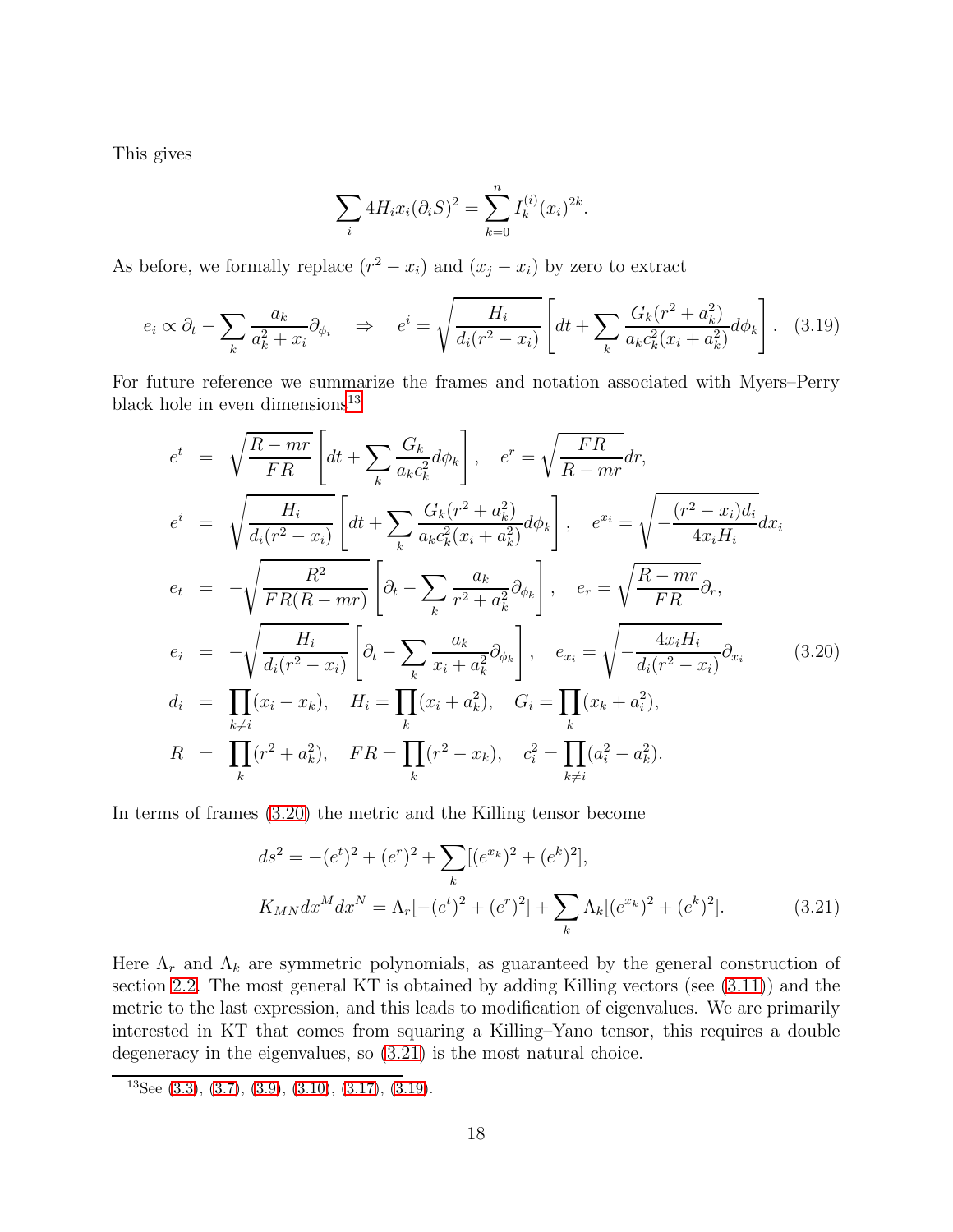The simplest KYT is the volume form,

<span id="page-18-3"></span>
$$
Y^{(2n)} = e^t \wedge e^r \wedge \prod_k \left[ e^{x_k} \wedge e^k \right],\tag{3.22}
$$

and its square gives a trivial KT with  $\Lambda_r = \Lambda_k = 1$  in [\(3.21\)](#page-17-2). Experience with KYT for the Kerr metric suggests that there is also a KYT of rank  $2(n-1)$  and it should have the form

<span id="page-18-1"></span>
$$
Y^{(2n-2)} = \lambda_r \prod_k \left[ e^{x_k} \wedge e^k \right] + e^t \wedge e^r \left[ \sum_i \lambda_i \prod_{k \neq i} \left[ e^{x_k} \wedge e^k \right] \right]. \tag{3.23}
$$

In the four–dimensional Kerr metric we had

<span id="page-18-5"></span>
$$
\lambda_r = \sqrt{r^2}, \quad \lambda_1 = \sqrt{-x_1}, \quad \Lambda_r = x_1, \quad \Lambda_1 = r^2,
$$
\n(3.24)

and generalization to higher dimensions is straightforward<sup>[14](#page-18-0)</sup>:

<span id="page-18-2"></span>
$$
\lambda_r = \sqrt{r^2}, \quad \lambda_k = -\sqrt{-x_k}, \quad \Lambda_r = \sum_k x_k, \quad \Lambda_i = r^2 + \sum_{k \neq i} x_k. \tag{3.25}
$$

Direct calculation shows that [\(3.23\)](#page-18-1) with [\(3.25\)](#page-18-2) solves the equation for the KYT. A clear pattern appears:

To construct a KYT of rank  $2(n-k)$  one should start with [\(3.22\)](#page-18-3) and symmetrically remove k pairs using the rule

<span id="page-18-4"></span>
$$
e^t \wedge e^r \to \sqrt{r^2}, \quad e^{x_i} \wedge e^i \to -\sqrt{-x_i}.\tag{3.26}
$$

Then the square of this  $KYT$  is the  $KT$   $(3.21)$  with

<span id="page-18-6"></span>
$$
\Lambda_r = \partial_{x_0} \Lambda, \quad \Lambda_i = \partial_i \Lambda, \quad \Lambda = x_0 x_1 \dots x_k + perm, \quad x_0 = r^2. \tag{3.27}
$$

For example, for  $k = 2$  this procedure gives

$$
Y^{(2n-4)} = \lambda_r \sum_j \lambda_j \prod_{k \neq j} \left[ e^{x_k} \wedge e^k \right] + e^t \wedge e^r \left[ \sum_{j < m} \lambda_j \lambda_m \wedge \prod_{k \neq j, m} \left[ e^{x_k} \wedge e^k \right] \right], \qquad (3.28)
$$
\n
$$
\lambda_r = \sqrt{r^2}, \quad \lambda_k = -\sqrt{-x_k}, \quad \Lambda_r = \sum_{k < m} x_k x_m, \quad \Lambda_i = r^2 \sum_k x_k + \sum_{j < k} x_j x_k.
$$

Rather than proving the procedure [\(3.26\)](#page-18-4) we connect it to a very nice discussion of [\[33,](#page-84-12) [34,](#page-85-0) [35,](#page-85-1) [36\]](#page-85-2), where it was shown that a family of KYT can be constructed starting from

<span id="page-18-7"></span>
$$
h = \sum_{i} a_i \mu_i d\mu_i \wedge \left[ a_i dt + (r^2 + a_i^2) d\phi_i \right] + r dr \wedge \left[ dt + \sum_{i} a_i \mu_i^2 d\phi_i \right] \tag{3.29}
$$

<span id="page-18-0"></span><sup>&</sup>lt;sup>14</sup>The sign difference between  $(3.24)$  and  $(3.25)$  is explained by different conventions for Kerr BH (where we use  $\sqrt{a^2} = a$ ) and Myers-Perry BH (where  $\sqrt{a_k^2} = a_k$ ) and the relation  $a_1 = -a$ .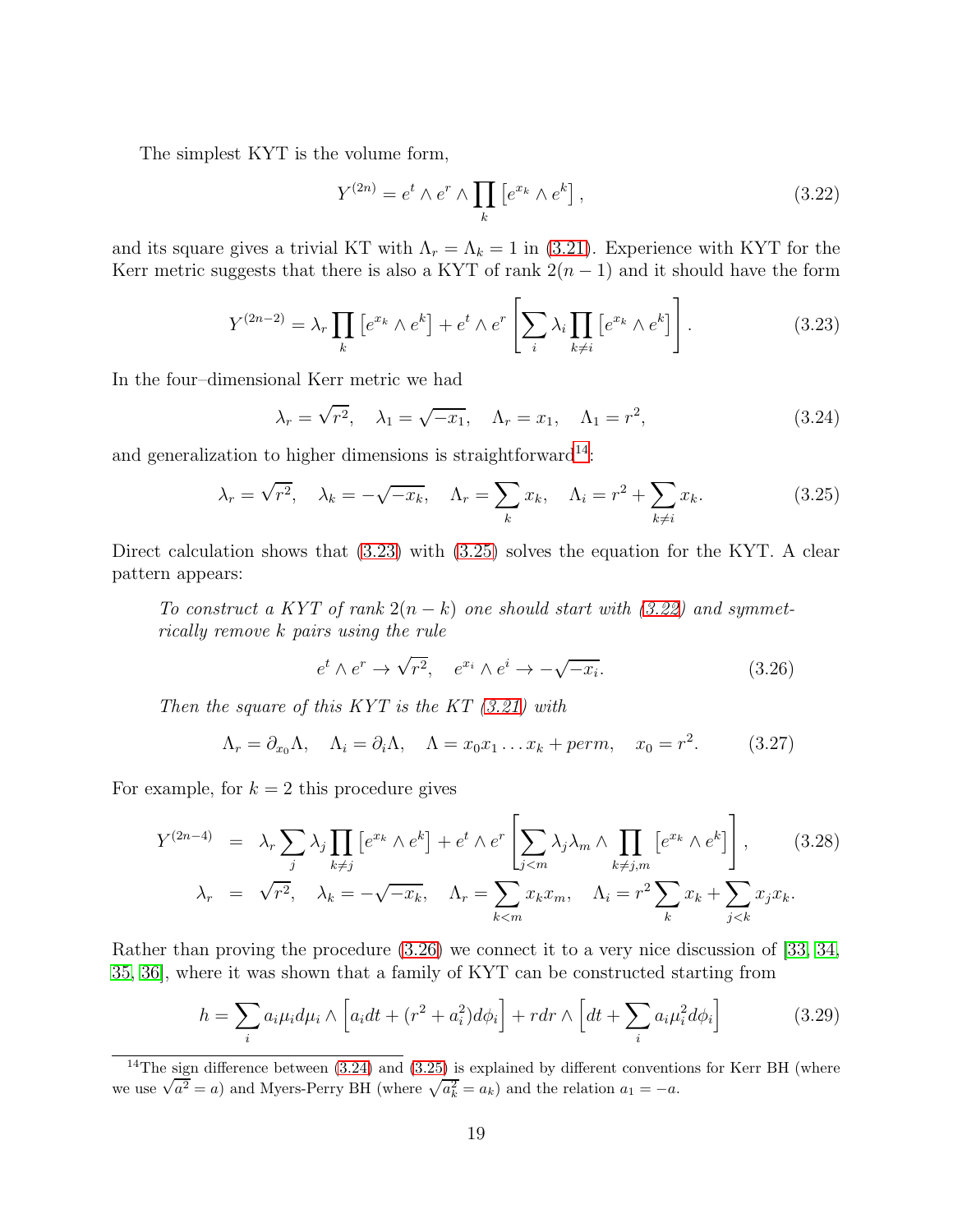by applying an operation

<span id="page-19-0"></span>
$$
Y^{2(n-k)} = \star \left[ \wedge h^k \right]. \tag{3.30}
$$

While our equations [\(3.26\)](#page-18-4), [\(3.27\)](#page-18-6) give simpler expressions for the KYT and KT due to the use of convenient frames, they reduce to the construction  $(3.29)$ – $(3.30)$  once  $(3.29)$  is rewritten in the frames [\(3.20\)](#page-17-1):

<span id="page-19-1"></span>
$$
h = re^r \wedge e^t + \sum_{i} \sqrt{-x_i} e^{x_i} \wedge e^i.
$$
 (3.31)

Construction  $(3.30)$ – $(3.31)$  is proven in Appendix [C,](#page-53-0) and here we just outline the steps:

- 1. Expression [\(3.31\)](#page-19-1) gives a conformal Killing–Yano tensor (CKYT) for the Myers–Perry black hole, and the two–form  $h$  is closed.
- 2. The product  $\mathcal{Y} = [\wedge h^k]$  has the same properties as h (i.e., it is a closed CKYT).
- 3. A Hodge dual of any closed CKYT is a KYT.

Justifications of these statements are scattered throughout the literature [\[37,](#page-85-3) [33,](#page-84-12) [35\]](#page-85-1), and Appendix [C](#page-53-0) provides streamlined derivations. Construction [\(3.30\)](#page-19-0)–[\(3.31\)](#page-19-1) of the KYT will be extended to a charged black hole in section [5.1.](#page-39-0)

We conclude this section by a brief discussion of the Myers–Perry black hole in odd dimensions. Instead of starting with [\(3.1\)](#page-14-1) one should begin with

$$
ds^{2} = -dt^{2} + \frac{mr^{2}}{FR} \left(dt + \sum_{i=1}^{n} a_{i}\mu_{i}^{2}d\phi_{i}\right)^{2} + \frac{FRdr^{2}}{R - mr^{2}} + \sum_{i=1}^{n} (r^{2} + a_{i}^{2})\left(d\mu_{i}^{2} + \mu_{i}^{2}d\phi_{i}^{2}\right), \quad (3.32)
$$

then repetition of the previous analysis leads to the counterpart of [\(3.20\)](#page-17-1):

$$
e^{t} = \sqrt{\frac{R - mr^{2}}{FR}} \left[ dt + \sum_{k} \frac{a_{k} G_{k}}{c_{k}^{2}} d\phi_{k} \right], \quad e^{r} = \sqrt{\frac{FR}{R - mr^{2}}} dr,
$$
  
\n
$$
e^{i} = \sqrt{-\frac{H_{i}}{x_{i} d_{i} (r^{2} - x_{i})}} \left[ dt + \sum_{k} \frac{G_{k} a_{k} (r^{2} + a_{k}^{2})}{c_{k}^{2} (x_{i} + a_{k}^{2})} d\phi_{k} \right], \quad e^{x_{i}} = \sqrt{\frac{d_{i} (r^{2} - x_{i})}{4H_{i}}} dx_{i},
$$
  
\n
$$
e_{t} = -\sqrt{\frac{R^{2}}{FR(R - mr^{2})}} \left[ \partial_{t} - \sum_{k} \frac{a_{k}}{r^{2} + a_{k}^{2}} \partial_{\phi_{k}} \right], \quad e_{r} = \sqrt{\frac{R - mr^{2}}{FR}} \partial_{r}, \tag{3.33}
$$
  
\n
$$
e_{i} = -\sqrt{-\frac{H_{i}}{x_{i} d_{i} (r^{2} - x_{i})}} \left[ \partial_{t} - \sum_{k} \frac{a_{k}}{x_{i} + a_{k}^{2}} \partial_{\phi_{k}} \right], \quad e_{x_{i}} = \sqrt{\frac{4H_{i}}{d_{i} (r^{2} - x_{i})}} \partial_{x_{i}}, \tag{3.34}
$$

and to one more frame that was not present in the even–dimensional case:

$$
e^{\psi} = \sqrt{\frac{\prod a_i^2}{r^2 \prod (-x_k)}} \left[ dt + \sum_k \frac{G_k(r^2 + a_k^2)}{c_k^2 a_k} d\phi_k \right], \ e_{\psi} = -\sqrt{\frac{\prod a_i^2}{r^2 \prod (-x_k)}} \left[ \partial_t - \sum_k \frac{1}{a_k} \partial_{\phi_k} \right] (3.34)
$$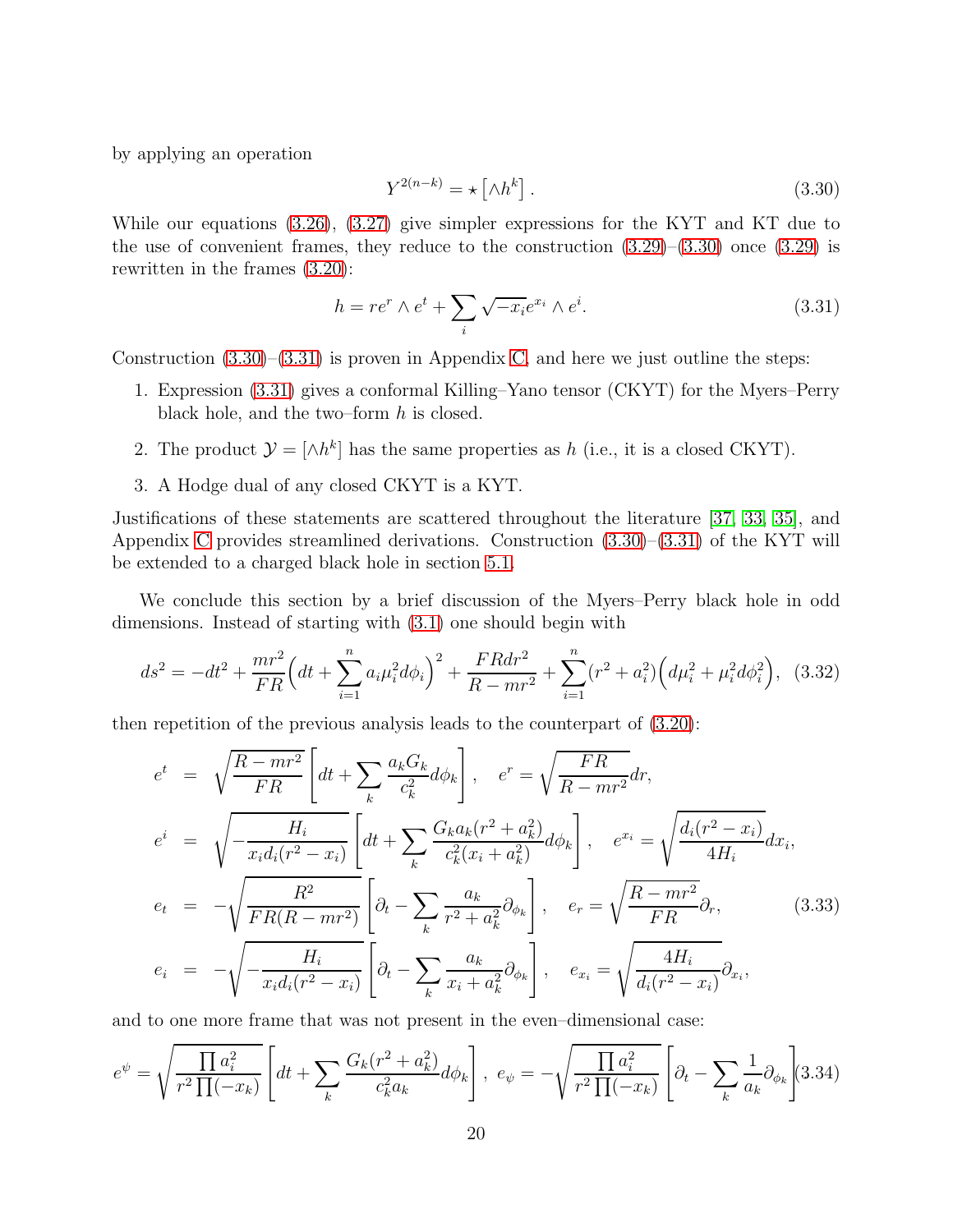Notice that one of the relations [\(3.7\)](#page-15-3) between Myers–Perry and ellipsoidal coordinates is modified $15$ :

$$
\mu_i^2 = \frac{1}{c_i^2} \prod_{k=1}^{n-1} (a_i^2 + x_k).
$$
\n(3.35)

This leads to a new expression for

$$
FR = r^2 \prod_k (r^2 - x_k) \tag{3.36}
$$

and we still have the remaining relations

$$
d_i = \prod_{k \neq i} (x_i - x_k), \quad H_i = \prod_k (x_i + a_k^2), \quad G_i = \prod_k (x_k + a_i^2),
$$
  

$$
R = \prod_k (r^2 + a_k^2), \quad c_i^2 = \prod_{k \neq i} (a_i^2 - a_k^2).
$$
 (3.37)

Note a very special form of the relative coefficients in frames  $e_a$ : they depend only on r in  $e_t$ , only on  $x_i$  in  $e_i$ , and they are constant in  $e_{\psi}$ .

The Killing–Yano tensors are still given by construction [\(3.30\)](#page-19-0) with

$$
h = re^r \wedge e^t + \sum_{i} \sqrt{-x_i} e^{x_i} \wedge e^i.
$$
 (3.38)

The separation factors are

$$
\rho_r = r^2 \prod_j^{n-1} (r^2 - x_j), \quad \rho_i = x_i (r^2 - x_i) \prod_{k \neq i} [x_i - x_k]. \tag{3.39}
$$

This reduces to [\(3.13\)](#page-16-3), [\(3.18\)](#page-16-5) if we introduce  $x_n \equiv 0$ .

## <span id="page-20-0"></span>4 Killing(–Yano) tensors and string dualities

In this section we will analyze transformations of various tensors under string dualities. Specifically, we will focus on T dualities along  $U(1)$  isometries and assume that Killing– (Yano) tensors do not depend on coordinates parameterizing the isometries. We will also consider larger classes of U duality transformations. Our results are summarized below:

<span id="page-20-1"></span><sup>&</sup>lt;sup>15</sup>Notice that in contrast to the even-dimensional case, where  $\mu_i$  were not constrained, now there is a relation  $\sum \mu_i^2 = 1$ , and, as a consequence, there only  $n - 1$  coordinates  $x_i$ .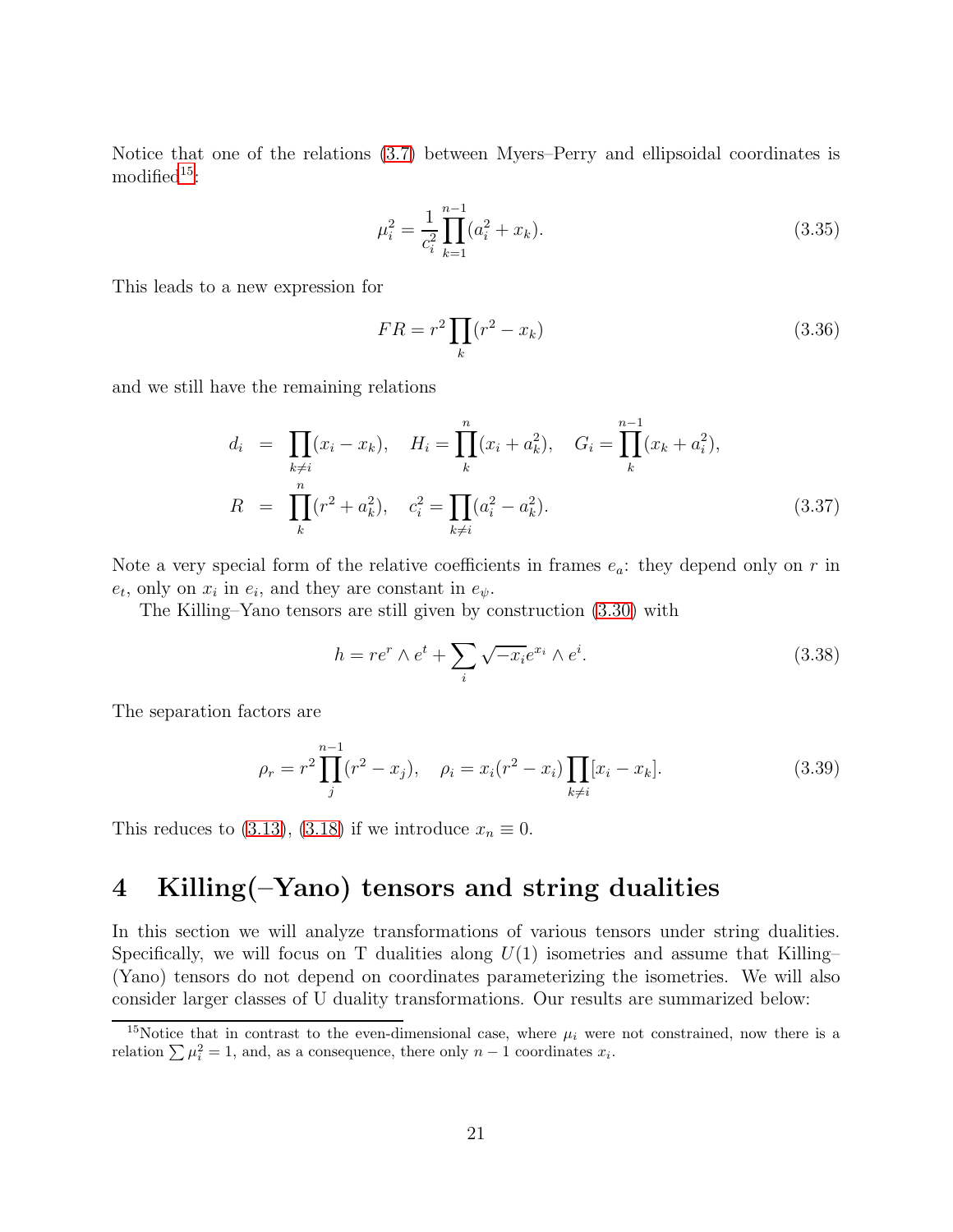- Generically, the Killing vectors depending on the direction of T duality are destroyed (as we will show in section [4.1.2\)](#page-23-0), and Killing vectors with trivial dependence on the duality direction survive the duality, as long as original fluxes respect the symmetry associated with Killing vectors (see section [4.1.1\)](#page-22-0).
- Conformal Killing vectors are destroyed by the T duality with an exception of the homothetic CKV. The latter acquire nontrivial dependence upon the duality direction in the dual geometry (see section [4.1.3\)](#page-25-0).
- KT equation remains the same, but there are constraints on the  $B$  field and the dilaton [\(4.67\)](#page-34-0), [\(4.51\)](#page-30-0), (see section [4.2\)](#page-26-0).
- Extension of T duality to the CKT is possible only for special solutions, and some examples are presented in Appendix [D.5.](#page-64-0)
- KYT equation is modified by terms containing the Kalb–Ramond field [\(4.72\)](#page-35-1), and there is an additional constraint  $(4.73)$  (or, more generally,  $(4.77)$ ) on this field (see section [4.3\)](#page-35-0).
- Extension of T duality to CKYT is possible only for special solutions.

<span id="page-21-0"></span>We will now discuss all theses properties in detail.

## 4.1 Killing vectors and T duality

In this subsection we will analyze the transformations of the Killing vectors under combinations of T dualities and reparametrizations. The most natural formalism for such study is provided by the Double Field Theory (DFT) [\[22\]](#page-84-1), which is reviewed in Appendix [H,](#page-78-0) and a very simple interpretation of our results in terms of this approach is presented in the end of section [4.1.1.](#page-22-0)

We will begin with a pure metric

<span id="page-21-1"></span>
$$
ds^{2} = e^{C}[dz + A_{i}dx^{i}]^{2} + \hat{g}_{ij}dx^{i}dx^{j}, \quad B_{MN} = 0
$$
\n(4.1)

that admits two Killing vectors,  $Z = \partial_z$  and  $V = V^M \partial_M$ , and study the transformation of vector  $V$  under  $T$  duality along  $z$  direction. We will look at three situations and the results are summarized as follows:

- (a) The z-independent vectors  $V$  (i.e., vectors commuting with  $Z$ ) have counterparts after T duality, and the transformation law is derived in section [4.1.1.](#page-22-0)
- (b) The z-dependent vectors V (i.e., vectors with  $[V, Z] \neq 0$ ) may be destroyed by the duality transformation, and in general the numbers of such vectors before and after T duality do not match. Some examples are discussed in section [4.1.2.](#page-23-0)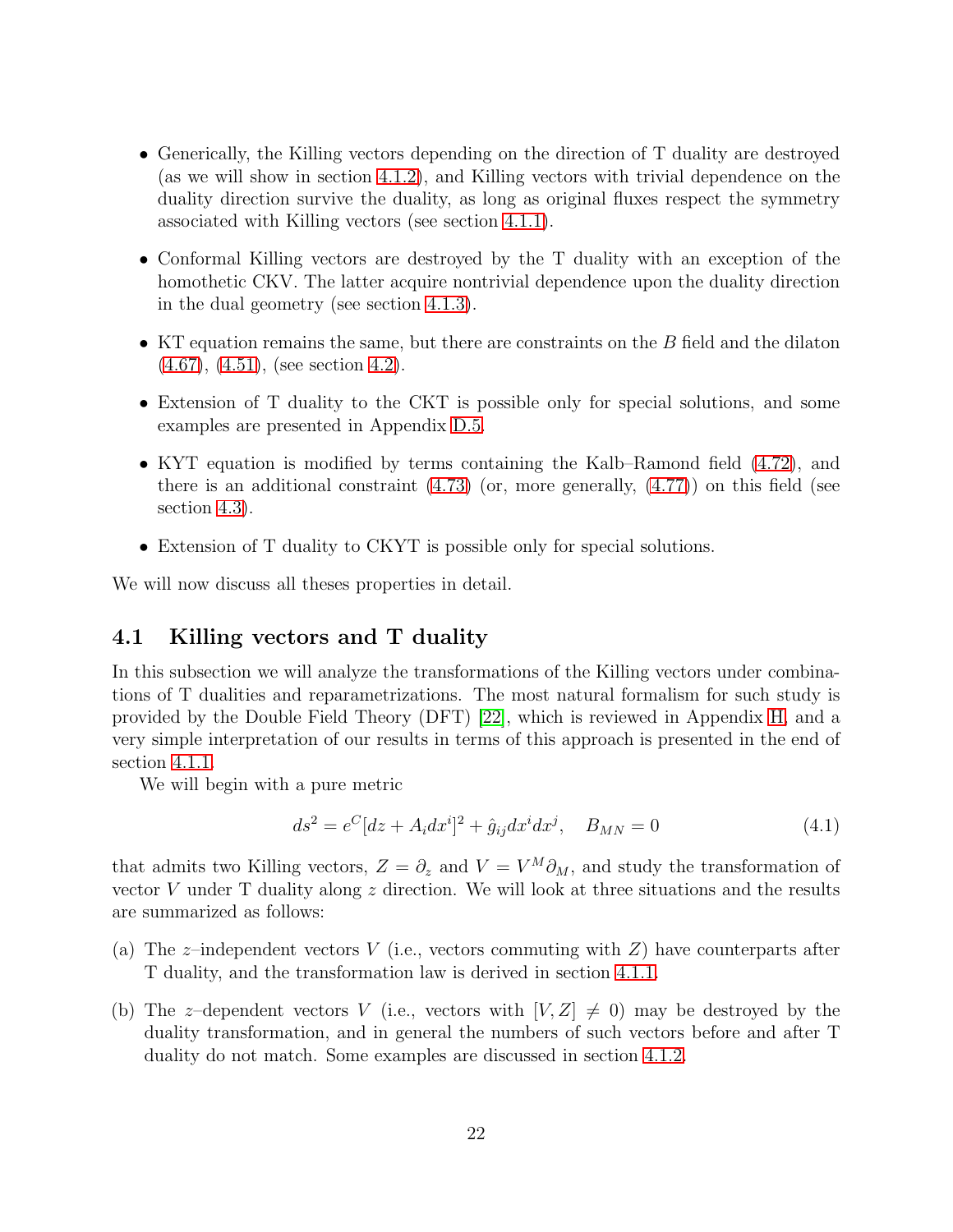(c) Conformal Killing Vectors of the original geometry are destroyed by T duality unless one introduces z–dependence in the dual frame. This construction is discussed in section [4.1.3.](#page-25-0)

In case (a) we will find an additional constraint on the Kalb–Ramond field after duality:

<span id="page-22-1"></span>
$$
H_{MNP}V^{P} = \nabla_{M}W_{N} - \nabla_{N}W_{M}, \text{ with arbitrary } W_{N}, \qquad (4.2)
$$

and we will demonstrate that any geometry that has a Killing vector  $V$  satisfying  $(4.2)$  can be dualized in a direction commuting with  $V$  without destroying the Killing vector. We will also show that condition [\(4.2\)](#page-22-1) arises naturally from the equation for a Killing vector in DFT.

#### <span id="page-22-0"></span>4.1.1 Killing vectors commuting with T duality direction

Let us first assume that geometry  $(4.1)$  solves Einstein's equations without B field, and that it admits a Killing vector  $V$ :

<span id="page-22-2"></span>
$$
\nabla_M V_N + \nabla_N V_M = 0 \tag{4.3}
$$

which commutes with  $Z = \partial_z$ . In Appendix [D.2](#page-58-0) we perform dimensional reduction of this equation in geometry  $(4.1)$  before and after T duality in z direction. Using tildes to denote the quantities after T duality, we find various components of [\(4.3\)](#page-22-2) and its dual counterpart:

<span id="page-22-3"></span>
$$
\nabla_M V_N + \nabla_M V_N = 0 \nabla_M \tilde{V}_N + \nabla_N \tilde{V}_M = 0
$$
\n
$$
zz : \n\partial_r CV^r = 0 \n\partial_r C \tilde{V}^r = 0
$$
\n
$$
mz : \nF_{mr} V^r = \partial_m (e^{-C} V_z) \n\partial_m (e^{C} \tilde{V}_z) = 0
$$
\n
$$
mn : \n\hat{\nabla}^m V^n + \hat{\nabla}^n V^m = 0 \n\hat{\nabla}^m \tilde{V}^n + \hat{\nabla}^n \tilde{V}^m = 0
$$
\n(4.4)

Here  $\hat{\nabla}$  denotes the covariant derivative corresponding to metric  $\hat{g}_{ij}$ .

Comparison of two columns on [\(4.4\)](#page-22-3) leads to the transformation law

<span id="page-22-4"></span>
$$
\tilde{V}^r = V^r, \quad \tilde{V}^z \equiv e^C \tilde{V}_z = \text{const.}
$$
\n(4.5)

Relation [\(4.5\)](#page-22-4) ensures that the Killing equations after T duality are satisfied, but the  $(mz)$ component of the original equation imposes a constraint on the new B field:

<span id="page-22-5"></span>
$$
\tilde{B}_{mz} = A_m \quad \Rightarrow \quad \tilde{H}_{zmp} V^p = \partial_m (e^{-C} V_z). \tag{4.6}
$$

Notice that this is the only relation in the dual frame that contains the original  $V_z$ .

The implications of the constraint [\(4.6\)](#page-22-5) are analyzed in Appendix [D.3,](#page-59-0) where it is shown that a pair of relations

<span id="page-22-6"></span>
$$
\nabla_M V_N + \nabla_M V_N = 0,
$$
  
\n
$$
H_{MNP} V^P = \nabla_M W_N - \nabla_N W_M
$$
\n(4.7)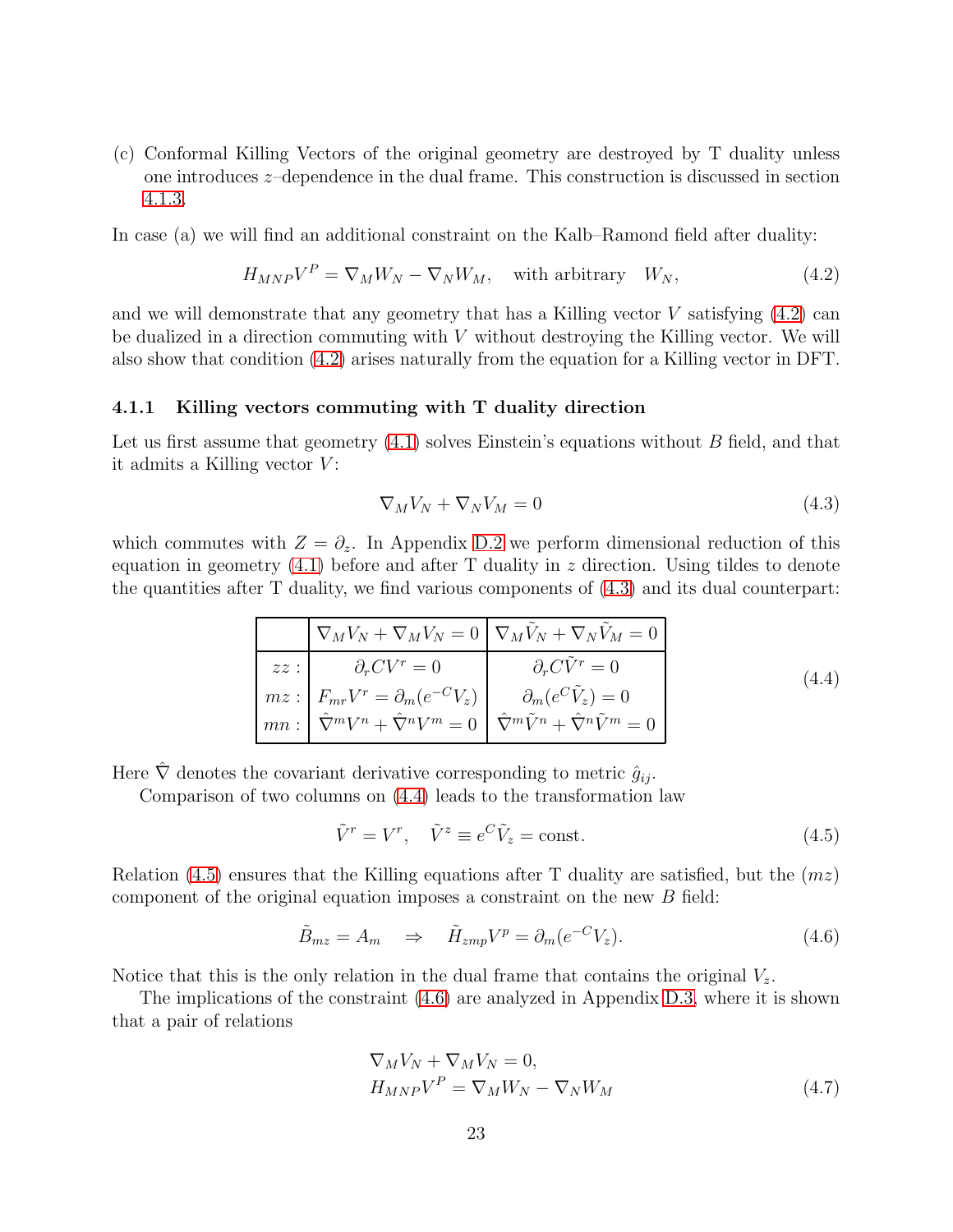is preserved by T duality as long as one imposes the the transformation

<span id="page-23-1"></span>
$$
\tilde{V}^{a} = V^{a}, \quad \tilde{W}_{z} = -e^{-C}V_{z}, \quad \tilde{V}_{z} = -e^{-C}W_{z}, \n\tilde{W}_{n} = W_{n} - \tilde{A}_{n}e^{-C}V_{z} - A_{n}W_{z} + \partial_{n}f,
$$
\n(4.8)

with arbitrary function f. Although we motivated  $(4.7)$  by starting with a pure metric, the map  $(4.8)$  leaves  $(4.7)$  invariant for arbitrary configurations of the B field before and after the duality.

The system [\(4.7\)](#page-22-6) is the unique extension of the equation for Killing vector consistent with T duality, and in Appendix [H](#page-78-0) we show that [\(4.7\)](#page-22-6) can be written as a single equation for a Killing vector on an extended space used in the Double Field Theory (DFT). Specifically, if the metric and the B field are combined in a single matrix  $(H.1)^{16}$  $(H.1)^{16}$  $(H.1)^{16}$ 

<span id="page-23-5"></span>
$$
\mathcal{H}_{IJ} = \begin{pmatrix} g^{ij} & -g^{ik} B_{kj} \\ B_{ik} g^{kj} & g_{ij} - B_{ik} g^{kl} B_{lj} \end{pmatrix},\tag{4.9}
$$

then equations [\(4.7\)](#page-22-6) appear as different components of a single equation for  $\xi^P$ :

<span id="page-23-3"></span>
$$
L_{\xi} \mathcal{H}_{MN} \equiv \xi^{P} \partial_{P} \mathcal{H}_{MN} + (\partial_{M} \xi^{P} - \partial^{P} \xi_{M}) \mathcal{H}_{PN} + (\partial_{N} \xi^{P} - \partial^{P} \xi_{N}) \mathcal{H}_{MP} = 0 \qquad (4.10)
$$

Here  $\xi^I = (\tilde{\lambda}_i, \lambda^i)$  is the generalized gauge parameter, where  $\tilde{\lambda}_i$  corresponds to the gauge transformation of the Kalb–Ramond field  $B_{ij}$  and  $\lambda^i$  generates diffeomorphisms. Equation [\(4.10\)](#page-23-3), which involves the generalized Lie derivative in double space  $L_{\xi}$ , implies that the system [\(4.7\)](#page-22-6) is covariant under combinations of diffeomorphisms and T–dualities.

#### <span id="page-23-0"></span>4.1.2 Killing vectors with z dependence

In the previous subsection we assumed that components of the Killing vector  $V$  did not depend on the direction of  $T$  duality<sup>[17](#page-23-4)</sup> and demonstrated that components of the Killing vector transform in a simple way [\(4.8\)](#page-23-1). Here we will use several examples to argue that situation for the z–dependent Killing vectors is rather different: even the number of such vectors can be changed by application of T duality.

We begin with the simplest example of a pure metric

$$
ds^{2} = f(dz^{2} + dy^{2}) + g_{mn}dx^{m}dx^{n}
$$
\n(4.11)

which admits a Killing vector corresponding to rotations in the  $(y, z)$  plane:

<span id="page-23-6"></span>
$$
V = y\partial_z - z\partial_y.
$$
\n(4.12)

<span id="page-23-2"></span> $^{16}$ In equations [\(4.9\)](#page-23-5)–[\(4.10\)](#page-23-3) and in Appendix [H](#page-78-0) we deviate from the notation used throughout this paper and denote the spacetime indices by lower–case letters, while reserving the capital ones to label the "double space". This notation is standard in the DFT literature.

<span id="page-23-4"></span><sup>&</sup>lt;sup>17</sup>In covariant form this condition is written as  $[Z, V] = 0$ .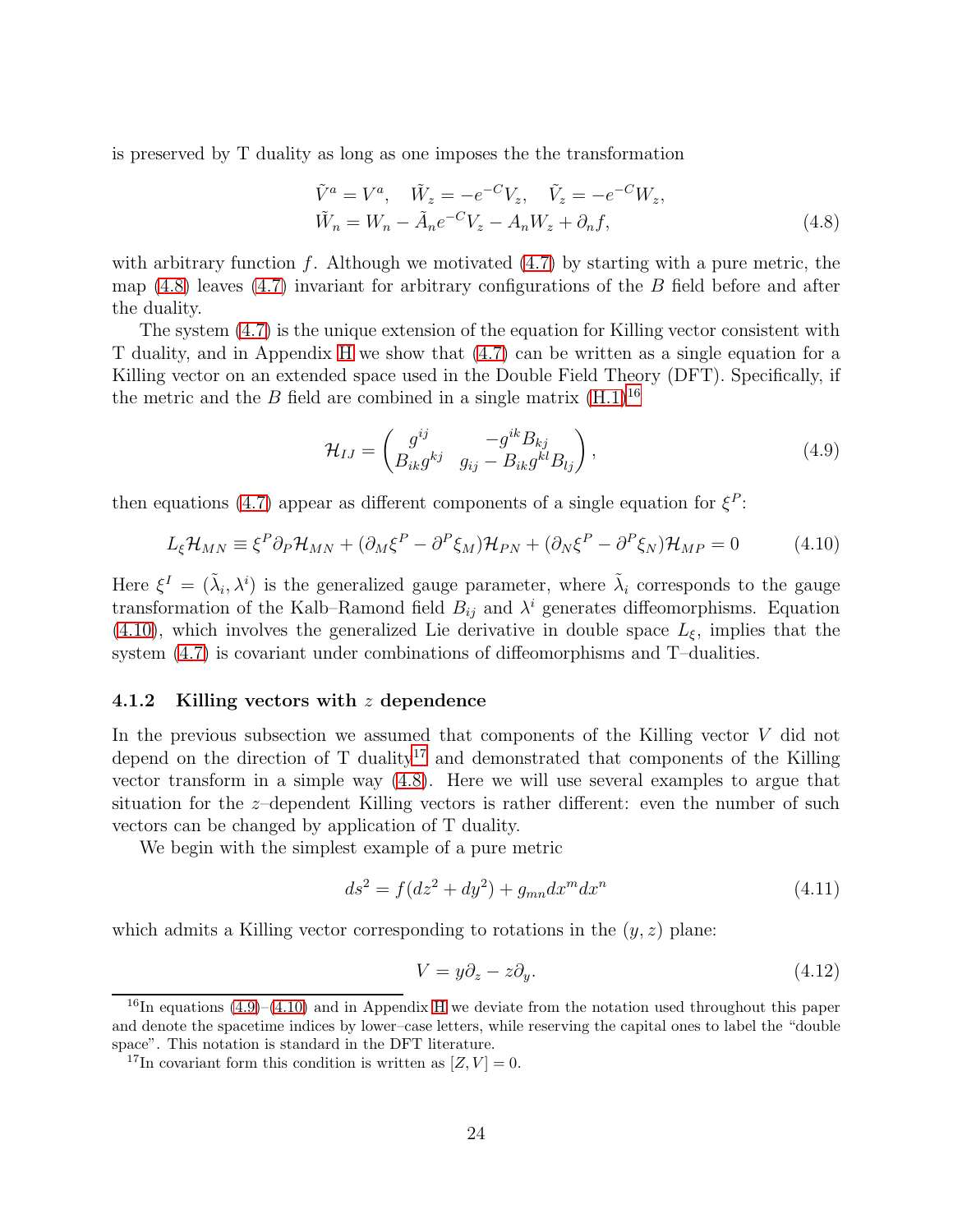Performing the T duality along z direction and solving equations for the Killing vector in the dual configuration,

$$
ds^{2} = \frac{dz^{2}}{f} + f dy^{2} + g_{mn} dx^{m} dx^{n},
$$
\n(4.13)

we find that there are only two KVs with nontrivial  $(y, z)$  components:

$$
V = c_1 \partial_y + c_2 \partial_z \tag{4.14}
$$

unless  $f = const$ , where there is also a counterpart of  $(4.12)$ :

$$
V = f^2 y \partial_z - z \partial_y. \tag{4.15}
$$

We conclude that the *z*-dependent Killing vector  $(4.12)$  disappears unless f is equal to constant.

The same phenomenon can be seen in a more interesting geometry produced by smeared fundamental strings [\[38\]](#page-85-4):

<span id="page-24-0"></span>
$$
ds^{2} = H^{-1}(dz^{2} - dt^{2}) + dr^{2} + r^{2}d\Omega_{p}^{2} + \sum_{k=1}^{7-p} dx_{k}dx_{k},
$$
  
\n
$$
B = (H^{-1} - 1)dt \wedge dz, \quad e^{2\Phi} = H^{-1}, \quad H = 1 + \frac{Q}{r^{p-1}}.
$$
\n(4.16)

The most general Killing vector with  $(z, t)$  components has the form

$$
V = c_1 \partial_t + c_2 \partial_z + c_3 (t \partial_z + z \partial_t). \tag{4.17}
$$

T duality along z direction leads to a metric produced by a plane wave, which has only two independent Killing vectors with components in  $(t, z)$  directions:

$$
V = c_1 \partial_t + c_2 \partial_z. \tag{4.18}
$$

Once again, z–dependent Killing vector disappears after T duality. In section [4.3](#page-35-0) we will encounter a similar situation with Killing–Yano tensors (KYT): at first sight they seem to be destroyed by T duality. To cure this problem we will modify the equation for KYT by adding an extra term containing the Kalb–Ramond field. This solution would not work in the present case: since the geometry dual to [\(4.16\)](#page-24-0) does not contain matter fields, the original equation [\(4.3\)](#page-22-2) is the unique relation consistent with invariance under diffeomorphisms.

To summarize, we conclude that z–dependent Killing vectors can appear and disappear under T dualities, so they don't have well–defined transformation properties. We expect the situation to be at least as bad for the Killing(–Yano) tensors, so in sections [4.2](#page-26-0) and [4.3](#page-35-0) we will focus only on z–independent objects. However, z–dependence can lead to very interesting effects for conformal Killing vectors, which will be discussed now.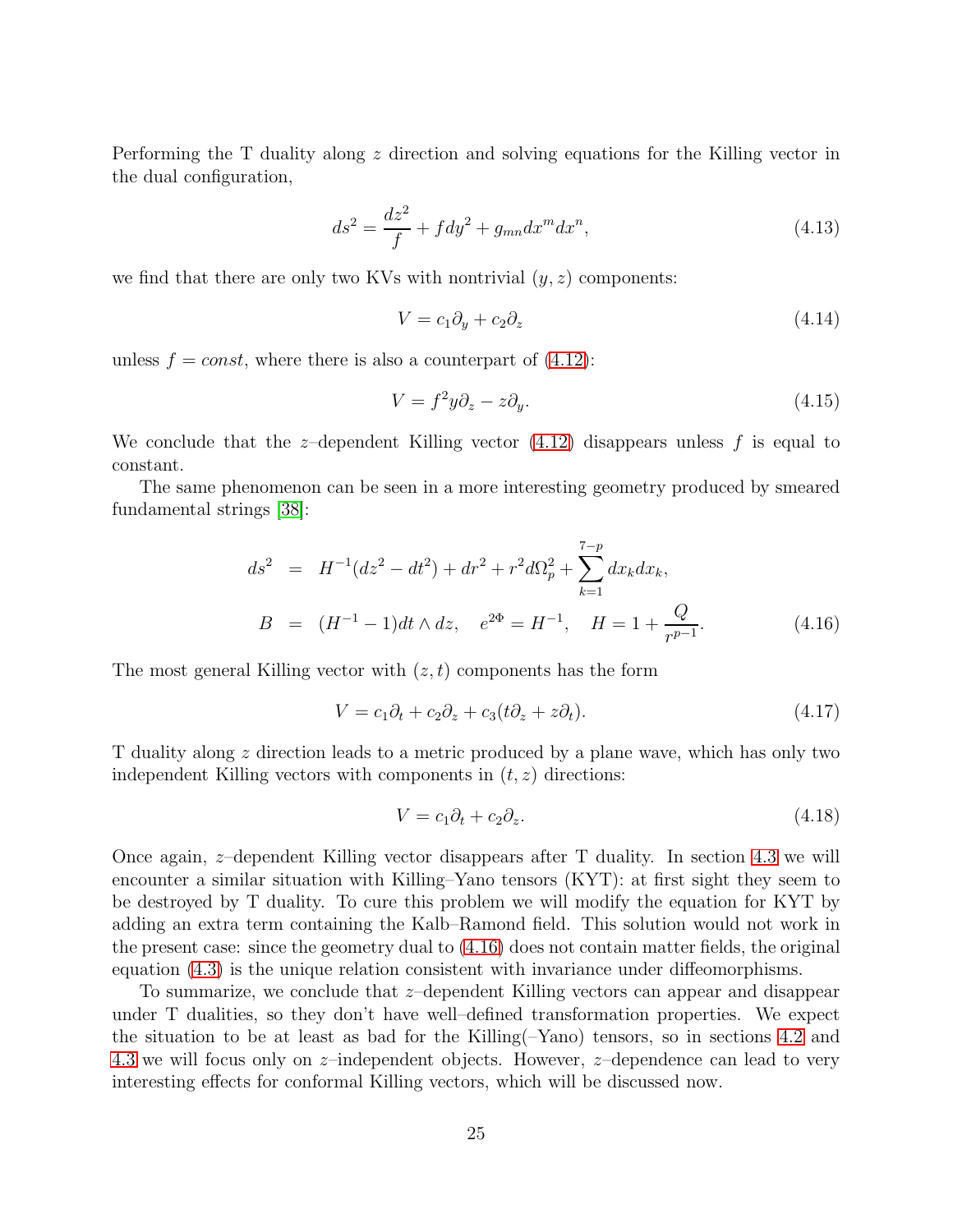### <span id="page-25-0"></span>4.1.3 Conformal Killing Vectors and T duality.

Conformal Killing vectors (CKV) do not leave the metric invariant, but rather they lead to rescalings by a conformal factor. Such vectors satisfy differential equation

$$
\nabla_M \mathcal{V}_N + \nabla_N \mathcal{V}_M = g_{MN} v,\tag{4.19}
$$

with some function v. Dimensional reduction of this equation gives the counterpart of  $(4.4)^{18}$  $(4.4)^{18}$  $(4.4)^{18}$ :

<span id="page-25-2"></span>
$$
\nabla_M \mathcal{V}_N + \nabla_N \mathcal{V}_M = g_{MN} v \left[ \tilde{\nabla}_M \tilde{\mathcal{V}}_N + \tilde{\nabla}_N \tilde{\mathcal{V}}_M = \tilde{g}_{MN} \tilde{v} \right]
$$
\n
$$
z \bar{z} \left[ \frac{1}{2} \partial_r e^C \mathcal{V}^r = e^C v \right] \frac{1}{2} \partial_r e^{-C} \tilde{\mathcal{V}}^r = e^{-C} \tilde{v}
$$
\n
$$
m \left[ \tilde{\nabla}^m \mathcal{V}^r = \partial_m (e^{-C} \mathcal{V}_z) \right] \qquad \partial_m (e^C \tilde{\mathcal{V}}_z) = 0
$$
\n
$$
mn \left[ \tilde{\nabla}^m \mathcal{V}^n + \tilde{\nabla}^n \mathcal{V}^m = g^{mn} v \right] \qquad \hat{\nabla}^m \tilde{\mathcal{V}}^n + \hat{\nabla}^n \tilde{\mathcal{V}}^m = g^{mn} \tilde{v}
$$
\n(4.20)

Imposing the relation  $\mathcal{V}^n = \tilde{\mathcal{V}}^n$ , we conclude that  $v = \tilde{v}$ , then  $(zz)$  components lead to contradiction unless C is a constant or v is equal to zero. To cure this problem, we allow z dependence in the conformal Killing tensor after duality and replace  $(4.20)$  by<sup>[19](#page-25-3)</sup>

<span id="page-25-4"></span>
$$
\nabla_M \mathcal{V}_N + \nabla_N \mathcal{V}_M = g_{MN} v \left[ \tilde{\nabla}_M \tilde{\mathcal{V}}_N + \tilde{\nabla}_N \tilde{\mathcal{V}}_M = \tilde{g}_{MN} \tilde{v} \right]
$$
\n
$$
z \bar{z} \left[ \frac{\frac{1}{2} \partial_r e^C \mathcal{V}^r = e^C v}{\frac{1}{2} \partial_r e^{-C} \mathcal{V}^r} \right] \frac{\partial_z \tilde{\mathcal{V}}_z + \frac{1}{2} \partial_r e^{-C} \tilde{\mathcal{V}}^r = e^{-C} \tilde{v}}{\partial_m (e^C \tilde{\mathcal{V}}_z) + \partial_z \tilde{\mathcal{V}}_m = 0}
$$
\n
$$
m n \left[ \tilde{\nabla}^m \mathcal{V}^n + \tilde{\nabla}^n \mathcal{V}^m = g^{mn} v \right] \frac{\partial_m (e^C \tilde{\mathcal{V}}_z) + \partial_z \tilde{\mathcal{V}}_m = 0}{\hat{\nabla}^m \tilde{\mathcal{V}}^n + \hat{\nabla}^n \tilde{\mathcal{V}}^m = g^{mn} \tilde{v}} \tag{4.21}
$$

Once again setting

$$
\tilde{\mathcal{V}}^n = \mathcal{V}^n, \quad \tilde{v} = v,\tag{4.22}
$$

we find a system of equations for  $\tilde{\mathcal{V}}^z$ :

$$
\mathcal{V}^r \partial_r C = 2v, \quad \partial_z \tilde{\mathcal{V}}^z = 2\tilde{v}, \quad \partial_m \tilde{\mathcal{V}}^z = 0 \tag{4.23}
$$

since the original CKV  $\mathcal V$  does not depend of z. Integrability conditions for the last two equations imply that  $\tilde{v}$  must be constant, so the CKV V must be homothetic. A simple example of a homothetic KV comes from rescaling of the flat space by a constant factor:

$$
ds^2 = \eta_{MN} dx^M dx^N, \quad \mathcal{V}_M dx^M = \eta_{MN} x^N dx^M, \quad v = 1.
$$
 (4.24)

To summarize, for every homothetic CKV we find the complete set of transformations,

$$
\tilde{\mathcal{V}}^m = \mathcal{V}^m, \quad \tilde{v} = v = \text{const}, \quad \tilde{\mathcal{V}}^z = 2zv + const \tag{4.25}
$$

that produces a CKV after T duality. Non–homothetic conformal Killing Vectors are destroyed by T duality.

<span id="page-25-1"></span><sup>&</sup>lt;sup>18</sup>Recall that we are starting with a pure metric, so there are no  $q_{zm}$  components after duality. Reductions [\(4.20\)](#page-25-2) and [\(4.21\)](#page-25-4) follow directly from Appendix [D.2.](#page-58-0)

<span id="page-25-3"></span><sup>&</sup>lt;sup>19</sup>Notice that introduction of z dependence after duality puts the initial and final system on a different footing. Similar situation is encountered in the non–Abelian T duality [\[39\]](#page-85-5), but there an analog of  $z$ dependence is introduced for the dynamical fields, while here we are looking at the Killing vectors.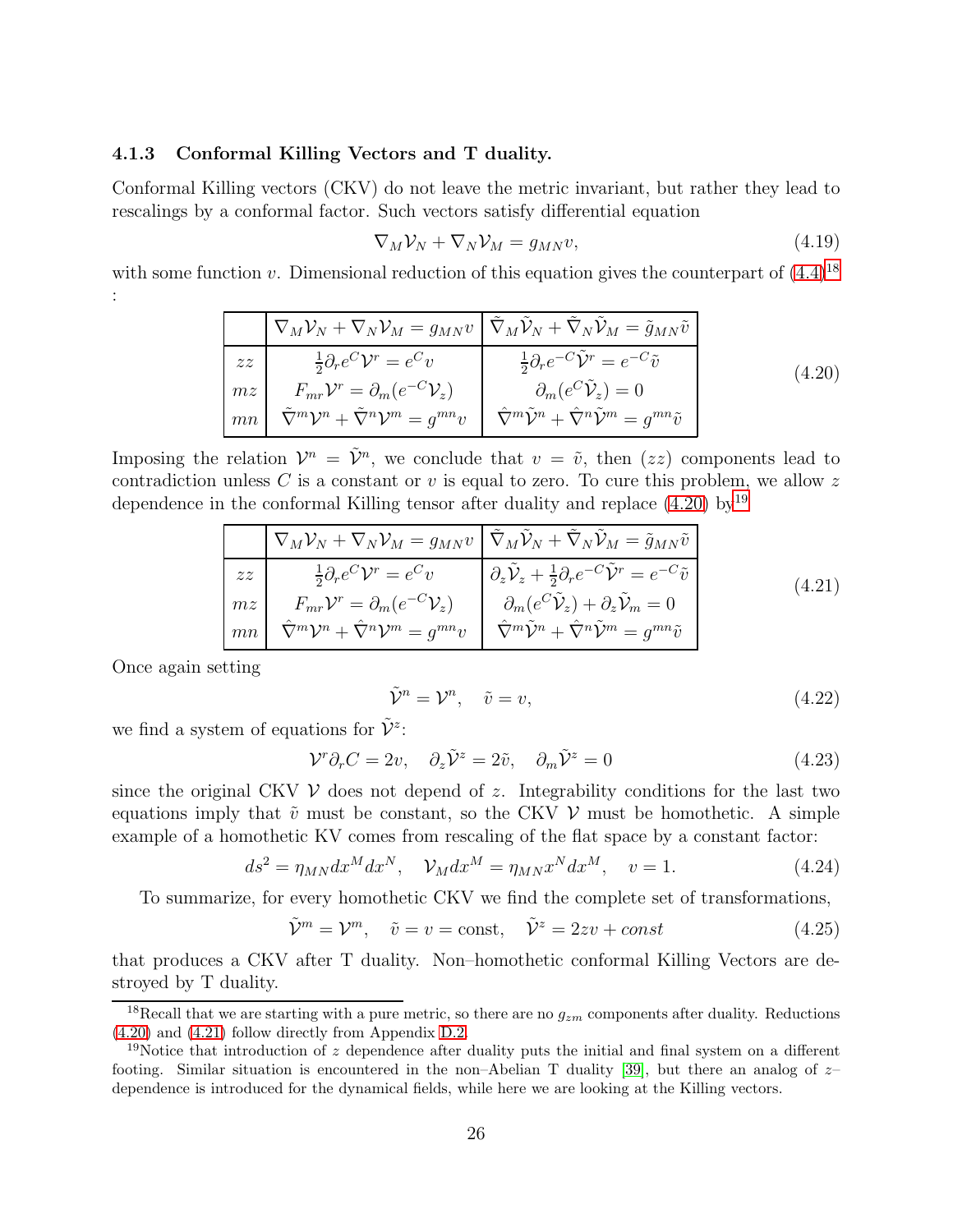## <span id="page-26-0"></span>4.2 Killing tensors in the NS sector

In this subsection we study the behavior of Killing tensors (KT) under  $O(d, d)$  transformations, which include boosts, T dualities and rotations, and then extend the construction to the full NS sector by incorporating transformations involving S dualities.

As discussed in section [2.2](#page-7-0) equation [\(2.20\)](#page-7-5) has reducible solution spanned by combinations of the metric and Killing vectors,

<span id="page-26-1"></span>
$$
K_{MN}^{triv} = e_0 g_{MN} + \sum_{ij} e_{ij} V_M^{(i)} V_N^{(j)},
$$
\n(4.26)

with constant coefficients  $e_0, e_{ij}$ . In section [4.1](#page-21-0) we showed that Killing vectors are preserved by the  $O(d, d)$  transformations if conditions [\(4.7\)](#page-22-6) are satisfied. This implies that the ex-pression [\(4.26\)](#page-26-1) for the "trivial Killing tensor" holds for the entire  $O(d, d)$  orbit. Here we will focus on non–trivial Killing tensors, which can be either destroyed or modified by T duality, and we identify a subset of  $O(d, d)$  transformations which do not lead to destruction of a nontrivial KT. The non–trivial Killing tensors can be found either by solving equation [\(2.20\)](#page-7-5) or by separating the Hamilton–Jacobi equation [\[15\]](#page-83-5), and the second approach is more convenient for the study of T duality. The relationship between Killing tensors and separation of the massive Hamilton–Jacobi equation has been reviewed in section [2.2,](#page-7-0) and in this subsection these results will be extended to charged solutions. An alternative approach based on dimensional reduction of KT equation is discussed in Appendix [D.4.](#page-62-0)

In subsection [4.2.1](#page-26-2) we focus on the  $O(d, d)$  orbit which generates fundamental strings from pure metric, and in subsection [4.2.3](#page-31-0) these results are extended to general F1–NS5 solutions. As we will see, existence of KT imposes certain restrictions on the Kalb–Ramond field, and they are discussed in subsection [4.2.4.](#page-33-0) Finally in subsection [4.2.2](#page-30-1) we use an alternative method (dimensional reduction) to derive the covariant form of the constraint on the B field.

### <span id="page-26-2"></span>4.2.1 Killing tensors and  $O(d, d)$  transformations

We begin with a pure metric that solves source–free Einstein equations in  $D$  dimensions, admits a Killing tensor, and has d cyclic directions  $\phi^a$ . Such geometry can be written in a reduced form:

<span id="page-26-3"></span>
$$
ds^{2} = G_{ab}(d\phi^{a} + V_{m}^{a}dx^{m})(d\phi^{b} + V_{n}^{b}dx^{n}) + h_{mn}dx^{m}dx^{n}.
$$
\n(4.27)

This metric has an obvious  $GL(d)$  symmetry that rotates cyclic directions into each other, but in supergravity this symmetry is enhanced to  $O(d, d)$ , which acts on the metric and on the Kalb–Ramond B field [\[40,](#page-85-6) [41\]](#page-85-7). This symmetry is extended further to  $O(D, D)$  via the Double Field Theory (DFT) formalism [\[22\]](#page-84-1), which is reviewed in Appendix [H.](#page-78-0)

Specifically, a  $2D \times 2D$  matrix written in  $D \times D$  blocks

$$
M = \begin{bmatrix} G^{-1} & -G^{-1}B \\ BG^{-1} & G - BG^{-1}G \end{bmatrix}
$$
 (4.28)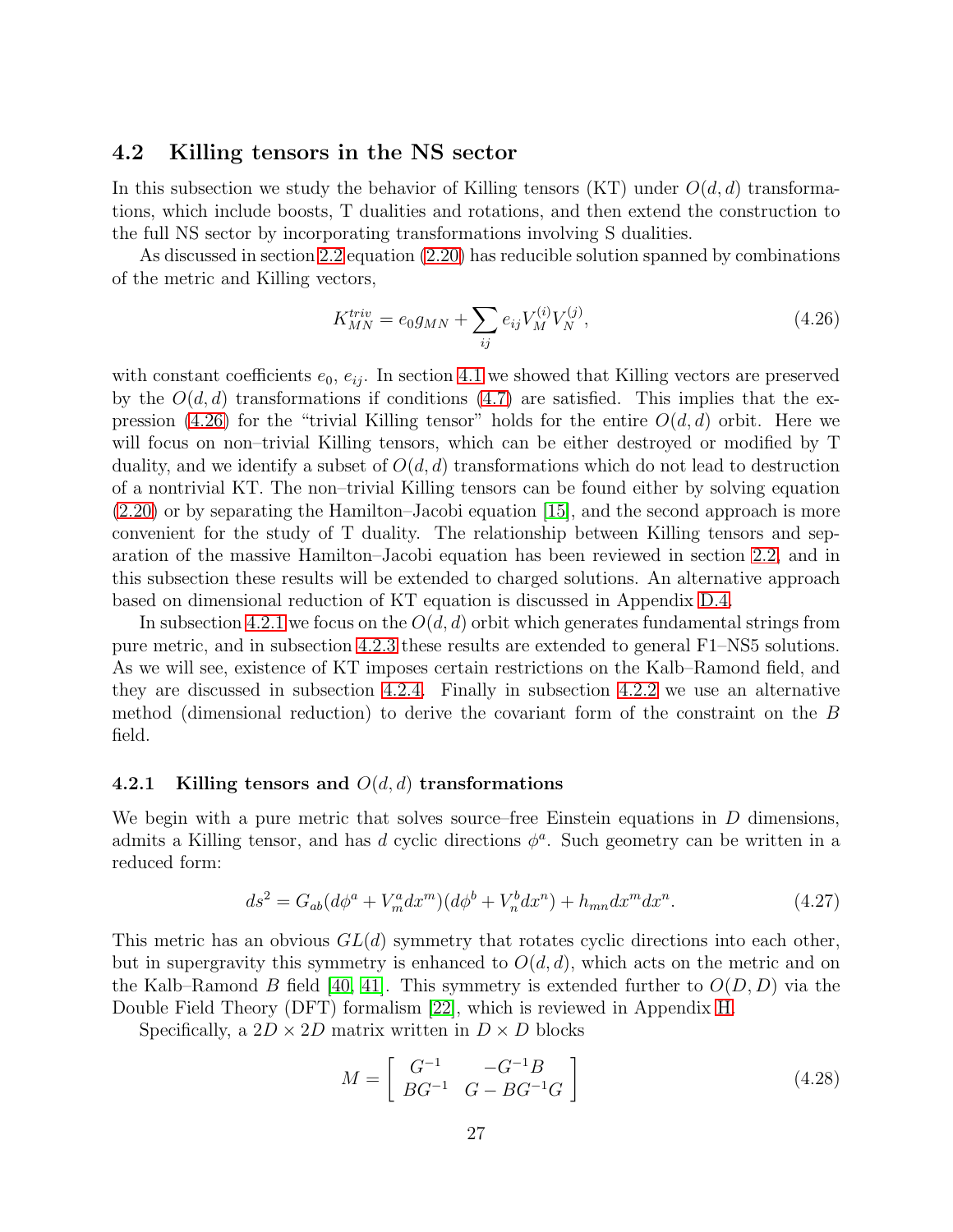is transformed under a global  $O(D, D)$  as

<span id="page-27-4"></span>
$$
M \to \Omega M \Omega^T,\tag{4.29}
$$

where

$$
\Omega \eta \Omega^T = \eta, \qquad \eta = \left[ \begin{array}{cc} 0 & 1 \\ 1 & 0 \end{array} \right]. \tag{4.30}
$$

Here  $\eta$  is a metric for a group  $O(D, D)$ .

Since we are starting with a pure metric, the initial matrix  $M$  is given by  $2^0$ 

$$
M = \begin{bmatrix} g^{ab} & q^{am} & 0 & 0 \\ \frac{q^{ma} & h^{mn}}{0} & 0 & 0 \\ 0 & 0 & G_{ab} & G_{am} \\ 0 & 0 & G_{ma} & G_{mn} \end{bmatrix}.
$$
 (4.31)

Parameterizing the  $O(d, d)$  rotations by  $d \times d$  matrices  $A, C, D, E$  as

<span id="page-27-5"></span>
$$
\Omega = \begin{bmatrix} A & 0 & E & 0 \\ 0 & I_{D-d} & 0 & 0 \\ C & 0 & D & 0 \\ 0 & 0 & 0 & I_{D-d} \end{bmatrix}, \quad \begin{bmatrix} A^T & C^T \\ E^T & D^T \end{bmatrix} \begin{bmatrix} 0 & I_d \\ I_d & 0 \end{bmatrix} \begin{bmatrix} A & E \\ C & D \end{bmatrix} = \begin{bmatrix} 0 & I_d \\ I_d & 0 \end{bmatrix}
$$
(4.32)

we find the transformed metric with upper indices

<span id="page-27-3"></span>
$$
\Omega M \Omega^T = \begin{bmatrix} AgA^T + EGE^T & Aq & \bullet \\ \hline qA^T & h & \bullet \\ \hline \bullet & \bullet & \bullet \end{bmatrix} \tag{4.33}
$$

Here and below G denotes a  $d \times d$  matrix with components  $G_{ab}$ . The survival of the Killing tensor under transformation with arbitrary  $A$  and  $B$  implies that the following four quantities must separate:

<span id="page-27-2"></span>
$$
fg^{ab}, \quad fq^{am}, \quad fh^{mn}, \quad fG_{ab}.\tag{4.34}
$$

The first three conditions are satisfied before the  $O(d, d)$  transformation since metric [\(4.27\)](#page-26-3) had a Killing tensor. Separation in the dual frame requires  $fG_{ab}$  to separate with the same function  $f$ . Combining this with results of section [2.2](#page-7-0) we arrive at the following conclusion:

- (1) Every KT is associated with a unique function  $f$ , which can be determined from the HJ equation or from eigenvalues, and with corresponding variables  $(x, y)$ .
- (2) T dualities and rotations in a sector spanned by cyclic coordinates  $\phi_a$  do not spoil separation of variables for a given KT if and only if

<span id="page-27-1"></span>
$$
\partial_x \partial_y [f G_{ab}] = 0. \tag{4.35}
$$

<span id="page-27-0"></span><sup>&</sup>lt;sup>20</sup>Note that  $g^{ab}$ ,  $q^{am}$  and  $h^{mn}$  are the components of  $D \times D$  matrix  $G^{-1}$ .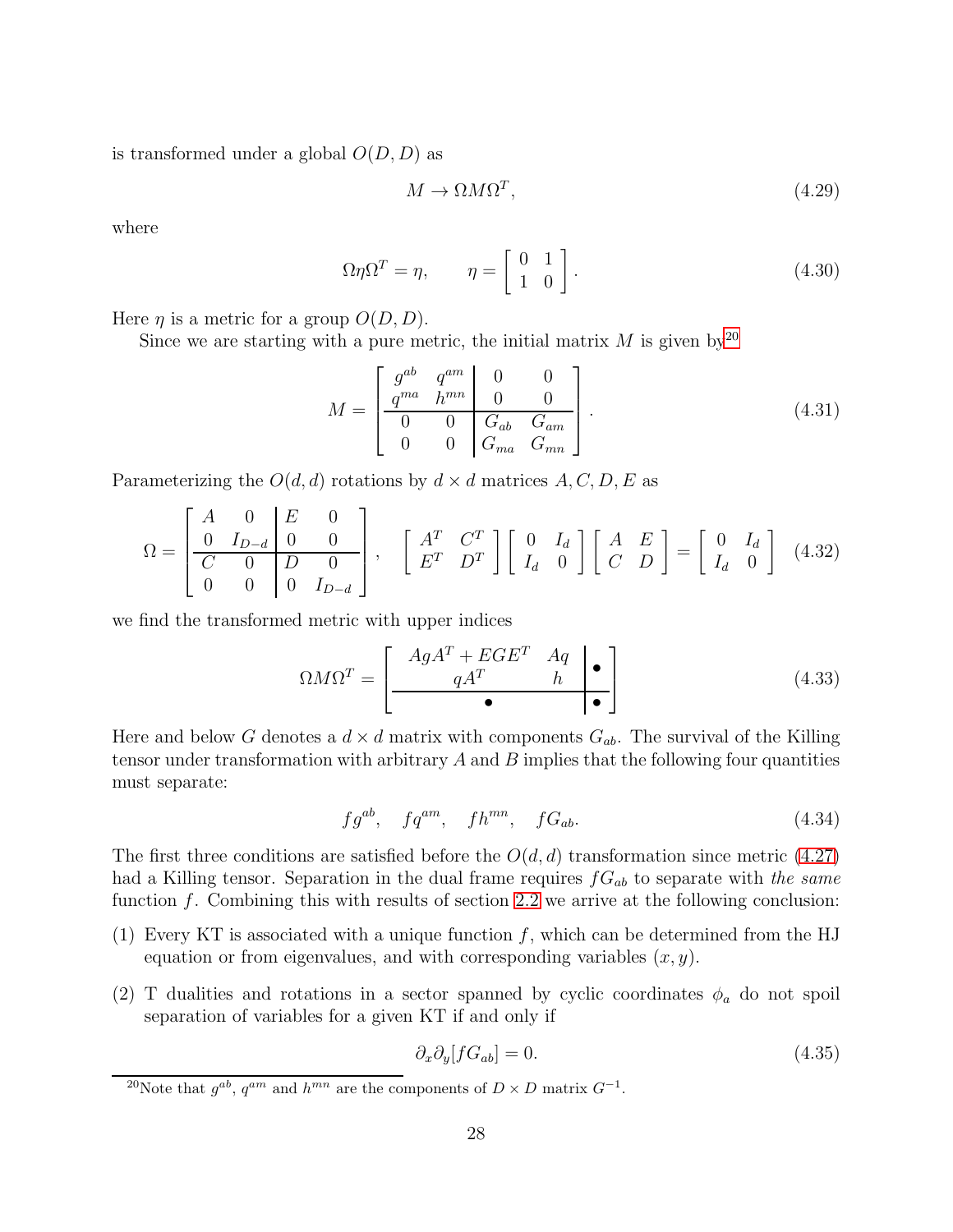So far we have separated coordinates into cyclic and non–cyclic, but equation [\(4.35\)](#page-27-1) suggests a more refined distinction: among cyclic coordinates  $\phi^a$  we identify the subsector where [\(4.35\)](#page-27-1) holds and call the corresponding cyclic directions translational, and the remaining directions will be called rotational<sup>[21](#page-28-0)</sup>. A simple example demonstrates the origin of these names: in the metric

$$
ds^{2} = dr^{2} + r^{2}d\theta^{2} + r^{2}\sin^{2}\theta (d\phi^{1})^{2} + (d\phi^{2})^{2}
$$
\n(4.36)

coordinate  $\phi^2$  would be called translational and coordinate  $\phi^1$  would be called rotational since in this case  $x = r$ ,  $y = \theta$ , and  $f = r^2$ . For many aspects of our discussion rotational coordinates appear on the same footing as non–cyclic ones.

Once we have demonstrated that the Killing tensor is not destroyed by the  $O(d, d)$  transformations as long as expressions [\(4.34\)](#page-27-2) separate, we can ask about transformation laws for this tensor. Recall that Killing vectors with upper components were unaffected by the  $O(d, d)$  transformations, but Killing tensor has a more interesting behavior. The third ex-pression in [\(4.34\)](#page-27-2) indicates that the separation function cannot be affected by the  $O(d, d)$ transformations since  $h^{mn}$  is invariant under them. This implies simple relations for the Killing tensors before and after  $T$  duality<sup>[22](#page-28-1)</sup>:

<span id="page-28-2"></span>
$$
K^{MN} = X^{MN} - f_x g^{MN}, \quad \tilde{K}^{MN} = \tilde{X}^{MN} - f_x \tilde{g}^{MN}.
$$
 (4.37)

We use tildes to denote the expressions after T duality. As discussed in section [2.2,](#page-7-0) separation in the original metric implies that

$$
g^{MN} = \frac{1}{f} \left[ X^{MN} + Y^{MN} \right],
$$

and the last condition in [\(4.34\)](#page-27-2) leads to an additional relation

$$
G_{ab} = \frac{1}{f} \left[ \hat{X}_{ab} + \hat{Y}_{ab} \right],\tag{4.38}
$$

where X,  $\hat{X}$  are functions of x and Y,  $\hat{Y}$  are functions of y. Then transformation [\(4.33\)](#page-27-3),

$$
\tilde{g}^{ab} = \left[ AgA^T + EGE^T \right]^{ab}, \quad \tilde{g}^{am} = A_{ab}g^{bm}, \quad \tilde{g}^{mn} = g^{mn}
$$

gives

<span id="page-28-3"></span>
$$
\tilde{X}^{ab} = \left[AXA^T + E\hat{X}E^T\right]^{ab}, \quad \tilde{X}^{am} = A_{ab}X^{bm}, \quad \tilde{X}^{mn} = X^{mn}.
$$
\n(4.39)

<span id="page-28-0"></span><sup>21</sup>Strictly speaking one should define coordinates are rotational and translational with respect to a particular Killing tensor: the same cyclic coordinate might by translational for one KT and rotational for another. Since we are dealing with one tensor at a time referring to a direction as simply translational should not cause confusions.

<span id="page-28-1"></span><sup>&</sup>lt;sup>22</sup>For simplicity we are focusing on Killing tensor which separates two non–cyclic coordinates x and y. Generalization to ore coordinates is straightforward, but the notation becomes cumbersome.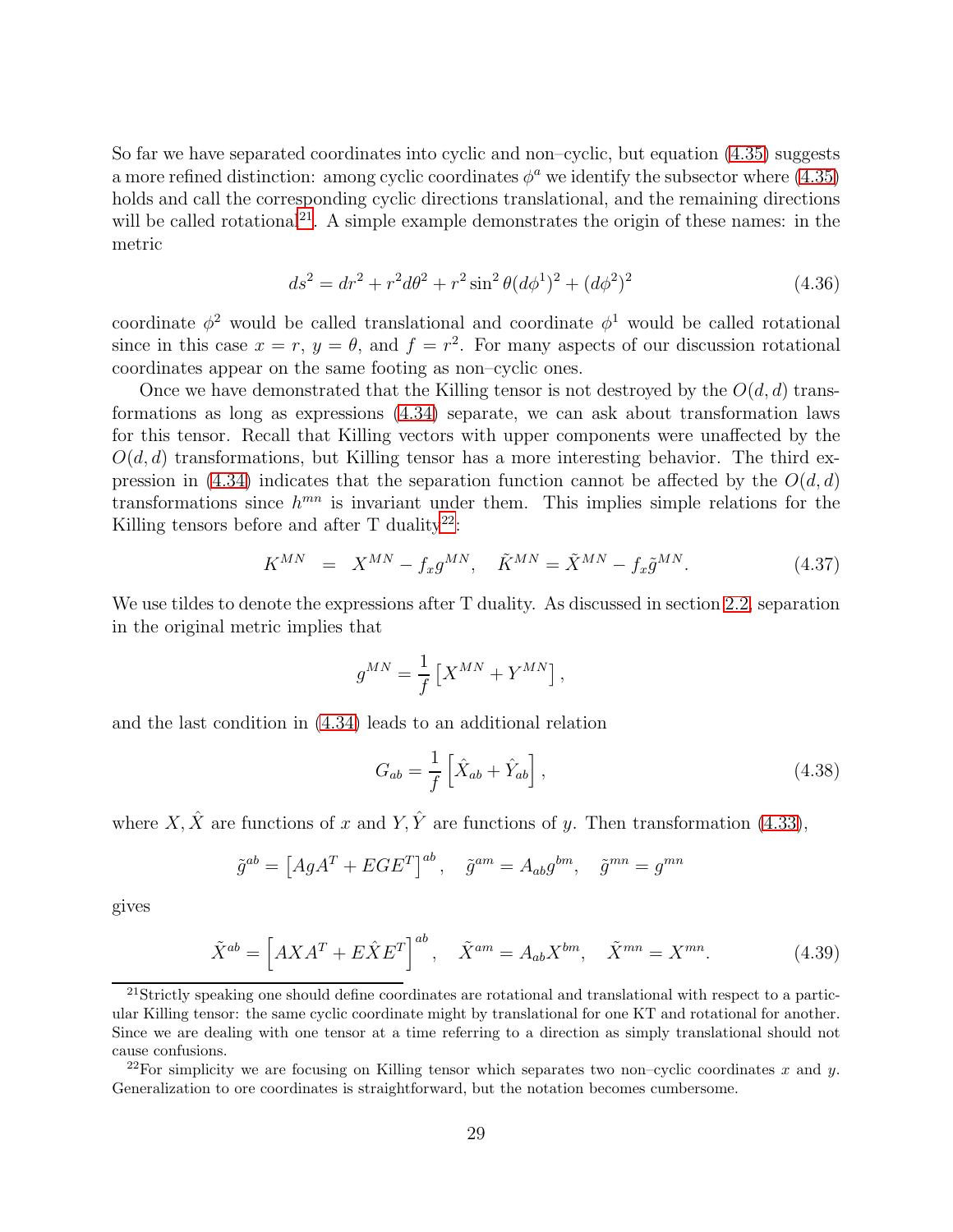Along with [\(4.37\)](#page-28-2) this completely determines the transformation of the Killing tensor under the action of  $O(d, d)$ .

To summarize, we have demonstrated that transformation [\(4.33\)](#page-27-3) preserve the Killing tensor as long as all directions  $\phi^a$  in [\(4.27\)](#page-26-3) are chosen to be translational, and all cyclic rotational directions are absorbed in  $h_{mn}$ . Notice, however, that some components on the Killing tensor are modified according to [\(4.37\)](#page-28-2), [\(4.39\)](#page-28-3). Transformations [\(4.33\)](#page-27-3) allow one to generate a large class of charged solutions of supergravity starting from a simple neutral "seed", and this technique has been used to generate large classes of charged black holes in [\[42,](#page-85-8) [43\]](#page-86-0). One can also start with a "seed" which already contains a nontrivial Kalb–Ramond field, and the generalization of our analysis is straightforward.

Suppose that metric  $(4.27)$  is supported by the B field and the dilaton which are invariant under translations in  $\phi$  directions:

$$
\partial_{\phi^a} e^{2\Phi} = 0, \quad \mathcal{L}_{\phi^a} B = 0. \tag{4.40}
$$

Then application of the rotation [\(4.29\)](#page-27-4) with  $\Omega$  given by [\(4.32\)](#page-27-5) to the initial moduli matrix<sup>[23](#page-29-0)</sup>

$$
M = \begin{bmatrix} g^{ab} & q^{am} & -Q^{aM}B_{Mb} & -Q^{aM}B_{Mm} \\ q^{nb} & h^{nm} & -Q^{nM}B_{Mb} & -Q^{nM}B_{Mm} \\ \hline B_{aM}Q^{Mb} & B_{aM}Q^{Mm} & G_{ab} - B_{aM}Q^{MN}B_{Nb} & G_{am} - B_{aM}Q^{MN}B_{Nm} \\ B_{nM}Q^{Mb} & B_{nM}Q^{Mm} & G_{nb} - B_{nM}Q^{MN}B_{Nb} & G_{nm} - B_{nM}h^{MN}B_{Nm} \end{bmatrix}
$$
(4.41)

 $gives<sup>24</sup>$  $gives<sup>24</sup>$  $gives<sup>24</sup>$ 

$$
\Omega M \Omega^T = \left[ \begin{array}{cc|cc} AgA^T - A Q B E^T + E B Q A^T + E (G - B Q B) E^T & A q + E B Q & \bullet \\ h A^T - Q B E^T & h & \bullet \end{array} \right].
$$

The new metric admits a Killing tensor if and only if the following combinations of the original quantities separate:

<span id="page-29-2"></span>
$$
fg^{ab}, \quad f B_{aM} g^{Mb}, \quad f B_{aM} g^{Mm}, \quad f(g_{ab} - B_{aM} g^{MN} B_{Nb}), \quad fg^{am}, \quad fg^{mn}.\tag{4.42}
$$

In spite of the appearances, conditions [\(4.42\)](#page-29-2) are invariant under gauge transformations of the B field. We will demonstrate this for the most interesting case where  $B_{aM}$  has both legs in the cyclic directions (one of them translational and the other one is either translational or rotational). Indeed, separability of the second and third expressions in coordinates  $(x, y)$ implies that

$$
\partial_x \partial_y (f g^{NM} B_{Mb}) = 0,\t\t(4.43)
$$

<span id="page-29-0"></span><sup>&</sup>lt;sup>23</sup>Note that Q is the full inverse metric, for example  $Q^{aM}B_{Mb} = g^{as}B_{cb} + q^{as}B_{sb}$ .

<span id="page-29-1"></span> $24$ Recall that indices of rotational matrices appearing in  $(4.32)$  go only over specific subsets  $A_{as}, E_{am}, C_{ma}, D_{mn}$ , so for example  $(AQ)_a{}^M = A_{ab}Q^{bM}$ .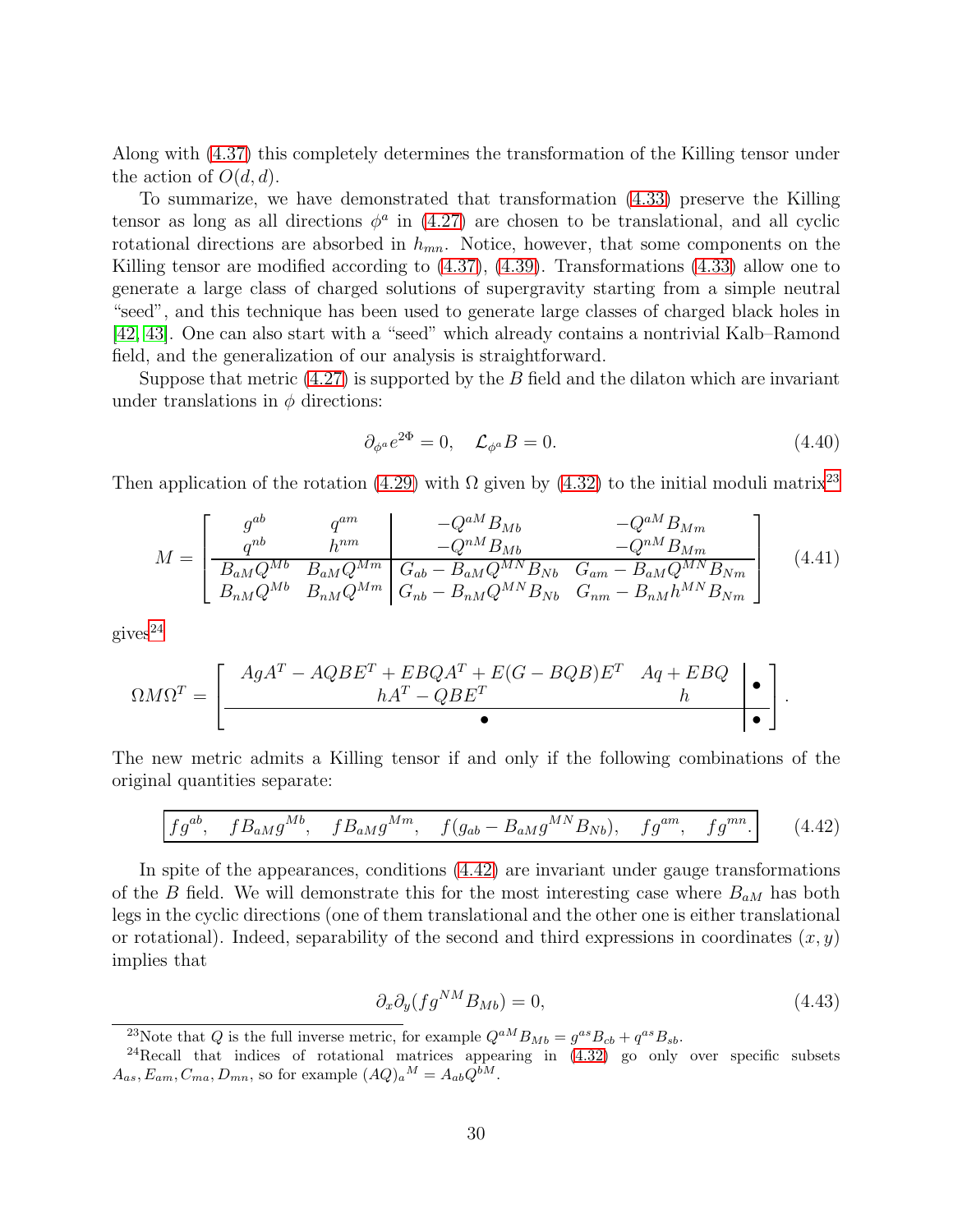next recalling that that  $\partial_x \partial_y (fg^{NM}) = 0$ , the last condition can be rewritten in the gauge– invariant form:

<span id="page-30-4"></span>
$$
\partial_y (fg^{NM}) H_{xMb} + \partial_x (fg^{NM}) H_{yMb} + fg^{NM} \partial_x H_{yMb} = 0. \tag{4.44}
$$

Similarly, separability of the fourth expression in [\(4.42\)](#page-29-2) can be rewritten as

<span id="page-30-5"></span>
$$
\partial_x \partial_y (f g_{ab}) - f g^{MN} H_{yaM} H_{xNb} - f g^{MN} H_{xaM} H_{yNb} = 0. \tag{4.45}
$$

By construction, constraints on the B field for any point on an  $O(d, d)$  trajectory passing through a pure metric are just separability conditions for the initial metric [\(4.34\)](#page-27-2).

### <span id="page-30-1"></span>4.2.2 Conditions on the B field from dimensional reduction

So far we have been studying transformation of Killing tensors under  $O(d, d)$  rotations using separation of HJ equation. Now we will use an alternative approach based on dimensional reduction to derive the unique covariant form of the constraint on the B field, and the result is given by  $(4.51)$ .

Let us start with a standard Killing tensor equation

<span id="page-30-2"></span>
$$
\nabla_M K_{NP} + \nabla_N K_{MP} + \nabla_P K_{MN} = 0, \qquad (4.46)
$$

and perform dimensional reduction of the metric along z direction:

$$
ds^{2} = e^{C}[dz + A_{i}dx^{i}]^{2} + \hat{g}_{ij}dx^{i}dx^{j}.
$$
\n(4.47)

The details of such reduction are given in Appendix [D.4,](#page-62-0) in particular mnp components of the Killing tensor equation [\(4.46\)](#page-30-2)

$$
\hat{\nabla}^m K^{np} + \hat{\nabla}^n K^{mp} + \hat{\nabla}^p K^{mn} = 0 \tag{4.48}
$$

transform under T duality into

$$
\hat{\nabla}^m \tilde{K}^{np} + \hat{\nabla}^n \tilde{K}^{mp} + \hat{\nabla}^p \tilde{K}^{mn} = 0.
$$
\n(4.49)

We conclude that the KT equation is not modified by the  $B$  field, in contrast to Killing-Yano tensor case, which will be discussed in section [4.3.](#page-35-0) Next we look at the mnz components

<span id="page-30-3"></span>
$$
\hat{g}^{ma} \left[ \hat{\nabla}_a (e^{-C} K^n{}_z) + F_{ba} K^{nb} \right] + (m \leftrightarrow n) = 0. \tag{4.50}
$$

Under T duality along z direction  $F_{mn}$  transforms into  $H_{mnz}$  ( $H = dB$ ), so we conclude that T dual counterpart of [\(4.50\)](#page-30-3) should give an equation involving the B field. As demonstrated in Appendix [D.4,](#page-62-0) the only covariant form of such equation is

<span id="page-30-0"></span>
$$
\tilde{H}_{AMP} \tilde{K}_N{}^A + \tilde{H}_{AMP} \tilde{K}_M{}^A = e^{C/2} \tilde{\nabla}_M [e^{-C/2} \tilde{W}_{NP}] + e^{C/2} \tilde{\nabla}_N [e^{-C/2} \tilde{W}_{MP}].
$$
\n(4.51)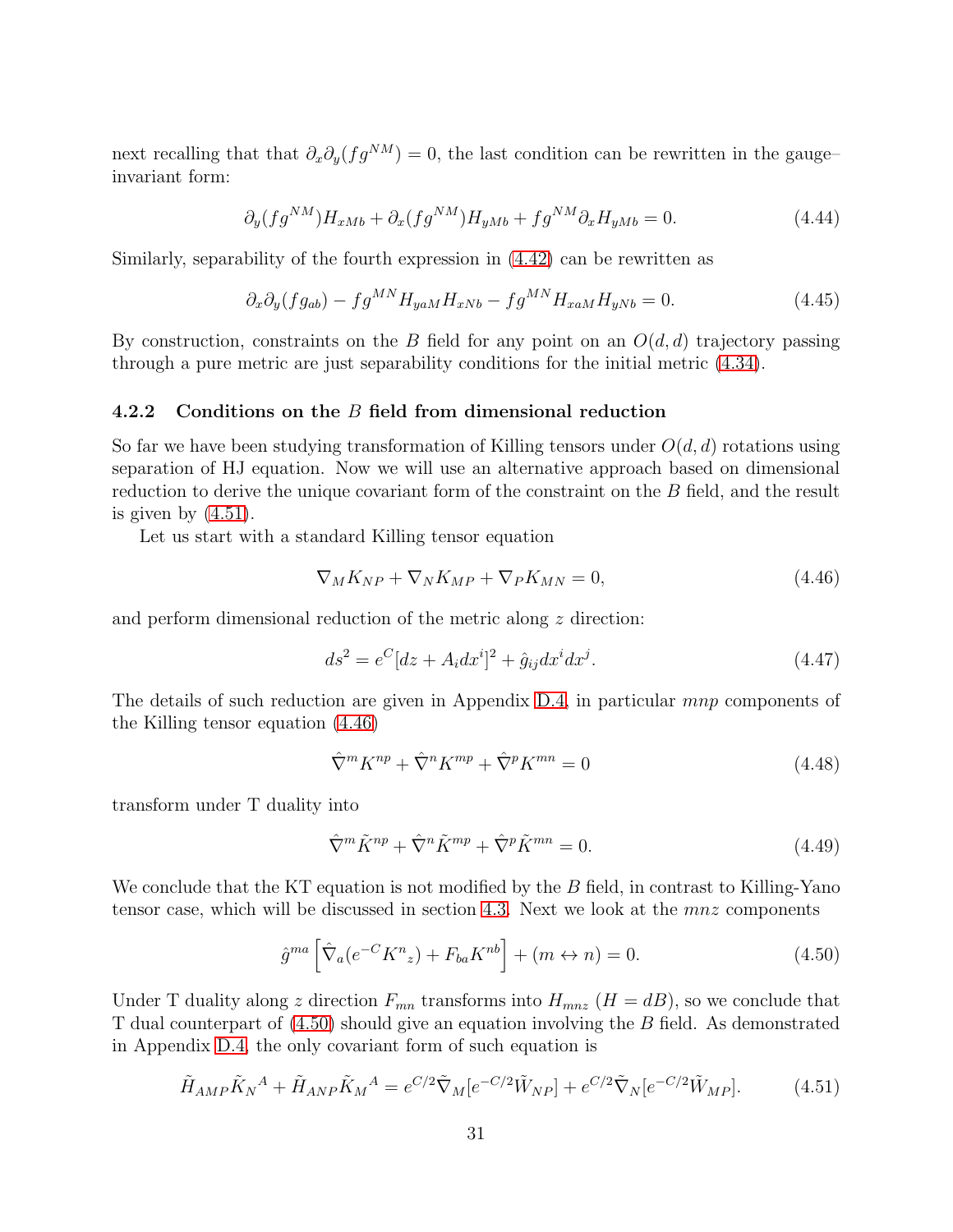

<span id="page-31-2"></span>Figure 1: Pictorial representation of the duality chain [\(4.54\)](#page-32-0). Applying  $O(d, d)$  transformations (the left solid circle) to a pure metric, one produces solutions of the 'F1 type', then the 'bridge' (dashed line) discussed in section [4.2.3](#page-31-0) connects the F1 geometry with a pure NS5. Additional  $O(d, d)$  transformations, represented by the solid circle on the right, produce the general F1–NS5 solution.

Recall that we had a similar expression as a constraint on the B field for a Killing vector  $(4.7).$  $(4.7).$ 

Notice that the equation [\(4.50\)](#page-30-3) has an interesting interpretation in terms of Lie derivatives. As shown in Appendix [D.4](#page-62-0) for the KT constructed from squaring a Killing vector as  $K^{mn} = V^m V^n$ , equation [\(4.50\)](#page-30-3) reduces to a combination of Lie derivatives of  $A_m$  (recall that  $F_{mn} = \partial_m A_n - \partial_n A_m$  along the Killing vector  $V^m$ 

$$
lh s = V^n \mathcal{L}_V A^m + V^m \mathcal{L}_V A^n. \tag{4.52}
$$

To summarize we have used dimensional reduction to demonstrate that requirement of covariance of Killing tensor under T duality leads to the unique constraint on the B field  $(4.51)$  similar to the equation on the B field satisfied by Killing vectors. We will now discuss the behavior of Killing tensors under the U–duality group that extends  $O(d, d)$ transformations, and demonstrate that covariance under such dualities leads to additional constraints on the Kalb–Ramond field.

### <span id="page-31-0"></span>4.2.3 Extension beyond  $O(d,d)$

In this article we are studying the symmetries of the NS sector of string theory<sup>[25](#page-31-1)</sup>, and so far we have only discussed the geometries related to pure metric by  $O(d, d)$  transformations.

<span id="page-31-1"></span><sup>&</sup>lt;sup>25</sup>Solutions for the Ramond–Ramond fluxes are also interesting, but our construction of the modified Killing–Yano tensors discussed in section [4.3](#page-35-0) needs further generalization to include such geometries.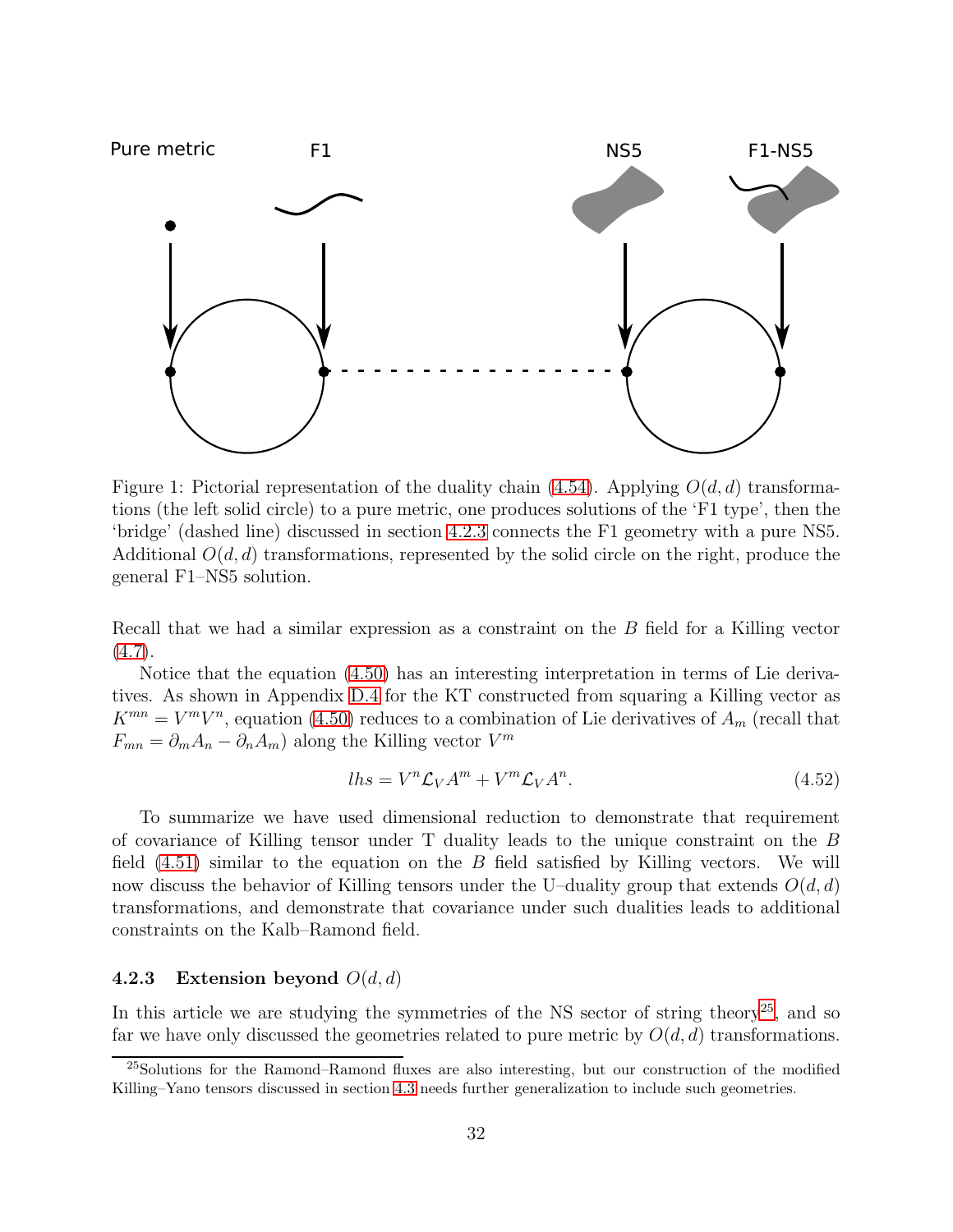Inclusion of S duality allows one to produce more general NS–NS backgrounds, and in this subsection our construction is extended to such geometries.

In the context of black hole physics  $O(d, d)$  transformation are often used to generate solutions with electric  $B$  field<sup>[26](#page-32-1)</sup>, so we will call them 'F1 geometries', even if they do not describe fundamental strings. To generate NS5 branes from black holes one has to use a specific combination of T and S dualities, and we will denote the resulting geometry by 'NS5', even though it can contain more general fluxes. This chain of dualities is shown in Figure [1.](#page-31-2)

To generate the 'NS5 geometry' we begin with a ten–dimensional metric reduced on  $T^p \times T^4$ :

<span id="page-32-3"></span>
$$
ds_P^2 = H_{\alpha\beta}[dy^{\alpha} + Y^{\alpha}][dy^{\beta} + Y^{\beta}] + G_{ab}(dz^a + A^a)(dz^b + A^b) + h_{mn}dx^m dx^n \tag{4.53}
$$

To generate a magnetic NS flux, we perform the following dualities  $[45, 46]^{27}$  $[45, 46]^{27}$  $[45, 46]^{27}$  $[45, 46]^{27}$  $[45, 46]^{27}$ :

<span id="page-32-0"></span>
$$
P \xrightarrow{T_y} F \xrightarrow{S} D1 \xrightarrow{T_z} D5 \xrightarrow{S} NS5. \tag{4.54}
$$

Notice that various labels just indicate the type of flux (i.e.,  $F1$  is an electric  $B$ –field, D5 is a magnetic  $C^{(2)}$  and so on) rather than presence of branes.

T dualities along y directions produces F1 solution, and subsequent S duality gives

$$
ds_{D1}^2 = \sqrt{\det H} \left[ \tilde{H}_{\alpha\beta} dy_{\alpha} dy_{\beta} + G_{ab} (dz^a + A^a) (dz^b + A^b) + h_{mn} dx^m dx^n \right],
$$
  

$$
e^{2\Phi} = \det H, \quad C^{(2)} = dy_{\alpha} \wedge Y^{\alpha}, \quad \tilde{H}_{\alpha\beta} = [H^{-1}]_{\alpha\beta}.
$$

The outcome of four T dualities along z directions depends on the presence of  $z^a$  in  $Y^{\alpha}$ . If  $Y^{\alpha}$  has no legs along z directions, then T dualities produce a six-form, which can be dualized back to  $C^{(2)}$ . Any leg pointing in z direction leads to  $C^{(4)}$ , and this RR flux can't be removed by S duality. Thus to end up with NS system we require  $Y$  to point only in the non–compact directions. Then  $T$  dualities along  $z$  directions give

$$
ds_{D5}^2 = \sqrt{\det H} \left[ \tilde{H}_{\alpha\beta} dy_{\alpha} dy_{\beta} + h_{mn} dx^m dx^n \right] + \frac{1}{\sqrt{\det H}} \tilde{G}_{ab} dz_a dz_b,
$$
  

$$
e^{2\Phi} = \frac{1}{\det H \det G}, \quad C^{(2)} = dy_{\alpha} \wedge Y^{\alpha} \wedge \prod (dz^a + A^a), \quad B = dz_a \wedge A^a,
$$

where  $\tilde{G}$  is the inverse matrix of G. To avoid the RR fields after S duality, we must require  $A^a = 0$ , this leads to the final result:

<span id="page-32-4"></span>
$$
ds_{NS5}^2 = \sqrt{\det G} \left[ \det H \tilde{H}_{\alpha\beta} dy_{\alpha} dy_{\beta} + \det H h_{mn} dx^m dx^n + \tilde{G}_{ab} dz_a dz_b \right],
$$
  
\n
$$
e^{2\Phi} = \det H \det G, \quad B = dy_{\alpha} \wedge Y^{\alpha} \wedge \prod (dz^a + A^a).
$$
\n(4.55)

<span id="page-32-1"></span><sup>&</sup>lt;sup>26</sup>The most notable exceptions from this rule are gravity duals of non–commutative field theories [\[44\]](#page-86-3), beta– deformation of pure geometry [\[12\]](#page-83-2), and generation of NS5–brane from KK monopole. From our perspective, all these operations give the solution of type 'F1'.

<span id="page-32-2"></span><sup>&</sup>lt;sup>27</sup>A detailed discussion of this duality map will be presented in the next section, where a more involved chain [\(5.2\)](#page-38-0) will be used to add charges to various black holes.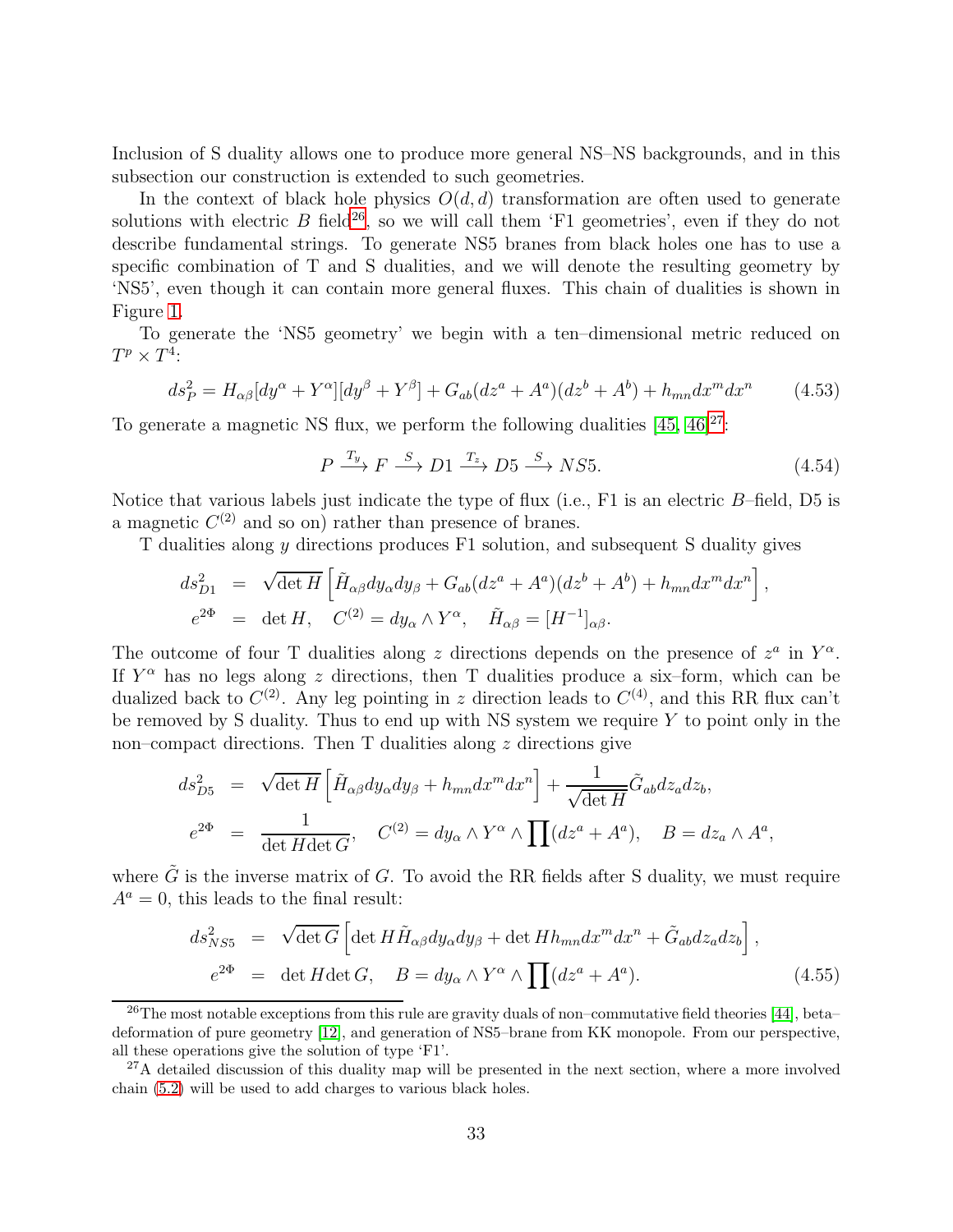Separation of the Hamilton–Jacobi equation in the geometry [\(4.53\)](#page-32-3) implies (among other things) the separation of

$$
fh^{mn}\partial_m S\partial_n S, \quad fH^{\alpha\beta}, \tag{4.56}
$$

and for the geometry [\(4.55\)](#page-32-4) we need

$$
\frac{\tilde{f}}{\det H \sqrt{\det G}} h^{mn} \partial_m S \partial_n S, \quad \frac{\tilde{f}}{\det H \sqrt{\det G}} \tilde{H}^{\alpha \beta}, \qquad \frac{\tilde{f}}{\sqrt{\det G}} \tilde{G}^{ab} \tag{4.57}
$$

to separate for some function  $\tilde{f}$ . Setting

<span id="page-33-1"></span>
$$
\tilde{f} = f \det H \sqrt{\det G} \tag{4.58}
$$

we must require

<span id="page-33-4"></span>
$$
\partial_x \partial_y[fh^{mn}\partial_m S\partial_n S] = 0, \quad \partial_x \partial_y[f\tilde{H}^{\alpha\beta}] = 0, \quad \partial_x \partial_y\tilde{f} = 0, \quad \partial_x \partial_y[f \det H\tilde{G}^{ab}] = 0. \tag{4.59}
$$

The first condition is automatic, the second one is similar to the requirement for T duality (recall that  $\tilde{H} = H^{-1}$ ), and the last two relations are new. As before, the old and the new Killing tensors are expressed as [\(4.37\)](#page-28-2)

<span id="page-33-2"></span>
$$
K^{MN} = X^{MN} - f_x g^{MN}, \quad \tilde{K}^{MN} = \tilde{X}^{MN} - \tilde{f}_x \tilde{g}^{MN}, \tag{4.60}
$$

although now tildes refer to the NS5 system. Repeating the steps which led to [\(4.39\)](#page-28-3), we find

<span id="page-33-3"></span>
$$
\tilde{X}^{\alpha\beta} = \left[fH^{\alpha\beta}\right]_x, \ \tilde{X}^{ab} = \left[f\det H\tilde{G}^{ab}\right]_x, \ \tilde{X}^{mn} = X^{mn}, \quad \tilde{f}_x = \left[f\det H\sqrt{\det G}\right]_x. \tag{4.61}
$$

Equations [\(4.58\)](#page-33-1), [\(4.60\)](#page-33-2), [\(4.61\)](#page-33-3) give the Killing tensor  $\tilde{K}$  in terms of the the original metric, in particular, we observe that the expression for  $K$  in terms of  $K$  is rather complicated. This reinforces the principle introduced in section [2.2:](#page-7-0) to study the Killing tensors and their transformations under dualities, it is convenient to begin with finding the eigenvectors and eigenvalues of the tensors since the map [\(4.61\)](#page-33-3) between X and  $\tilde{X}$  is relatively simple. Several explicit examples of Killing tensors for F1–NS5 systems are presented in Appendix [G.](#page-74-0)

### <span id="page-33-0"></span>4.2.4 Conditions on the B field from separation of variables

Equation [\(4.59\)](#page-33-4) gives the separability condition for the NS5 metric, and now we present the constraints on the  $B$  field. In Section [4.2.1](#page-26-2) such restrictions were found by requiring separability of the metrics on any  $O(d, d)$  orbit which starts from a pure metric, and now we impose the same requirement on the  $O(d, d)$  orbit staring from an NS5 solution<sup>[28](#page-33-5)</sup>. We

<span id="page-33-5"></span> $^{28}$ The first orbit generates fundamental strings and momentum, and the second one generates F1–NS5–P system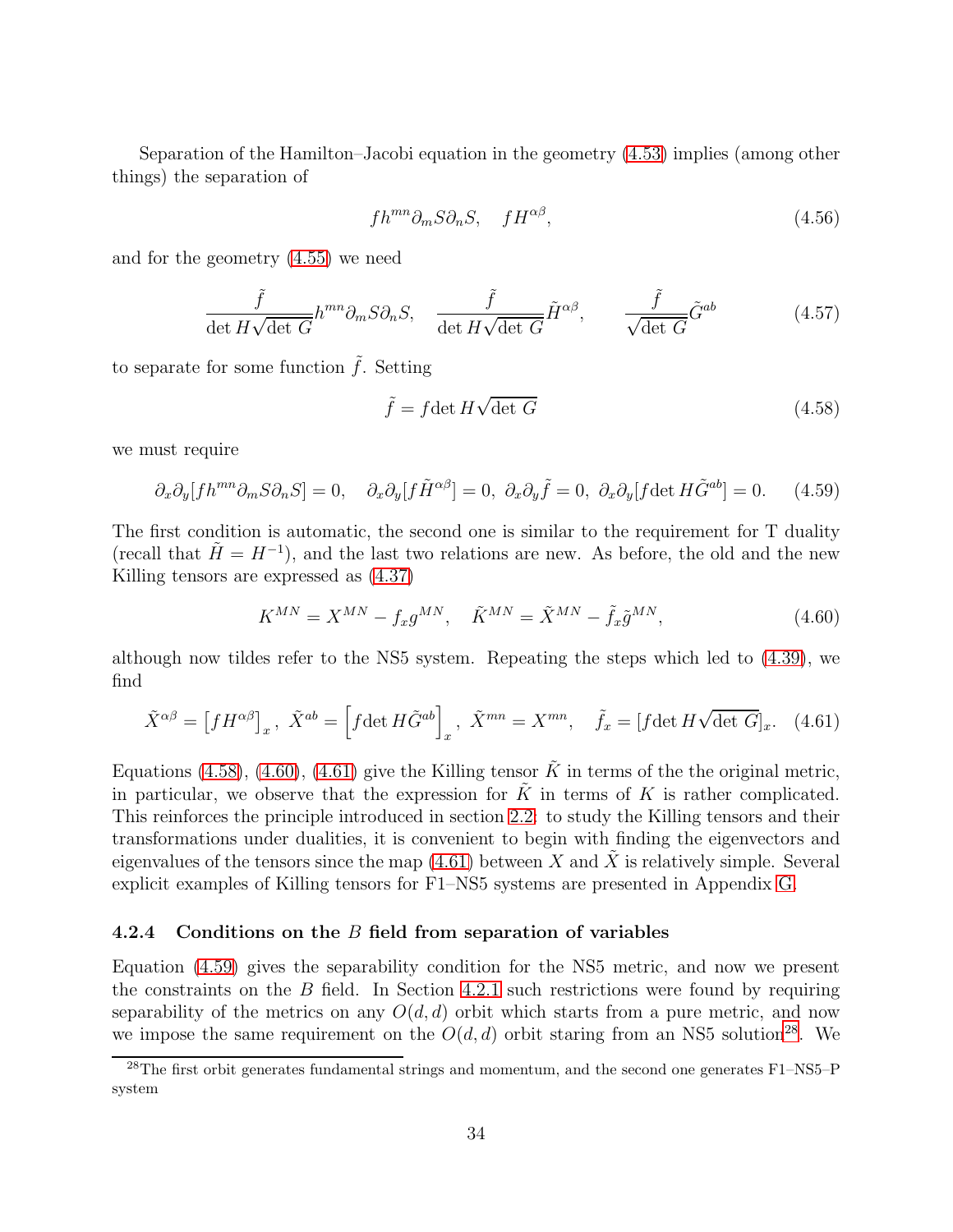will find that separability of F1–NS5–P geometries is guaranteed by  $(4.59)$  and constraints [\(4.65\)](#page-34-1), [\(4.67\)](#page-34-0), [\(4.68\)](#page-34-2) on the Kalb–Ramond field of the original F1 system.

We start with constraints [\(4.44\)](#page-30-4) and [\(4.45\)](#page-30-5) derived for the F1 orbit

<span id="page-34-3"></span>
$$
\partial_y (fg^{mM}) H_{xMb} + \partial_x (fg^{mM}) H_{yMb} + fg^{mM} \partial_x H_{yMb} = 0,
$$
  

$$
\partial_x \partial_y (fg_{ab}) - fg^{MN} H_{yaM} H_{xNb} - fg^{MN} H_{xaM} H_{yNb} = 0,
$$
 (4.62)

and require them to hold for NS5 solutions as well. Then using the relation between metrics for F1 and NS5 [\(4.55\)](#page-32-4),

$$
g_{MN}^{NS5} = Fg_{MN}^{F1}, \quad f^{NS5} = Ff^{F1}, \quad F \equiv \sqrt{\det G} \det H = e^{-2\Phi_{F1}} \tag{4.63}
$$

and electric–magnetic duality transformation, we can rewrite [\(4.62\)](#page-34-3) in terms of the metric and the  $B$  field for F1. The detailed calculations presented in the Appendix [E](#page-69-0) give

<span id="page-34-4"></span>
$$
\partial_x \partial_y [g_{ab} f F] + \frac{f}{F} g_{ab} \Big[ \partial_x \ln F \partial_y \ln F + \frac{1}{2} H_{xMN} H_y{}^{MN} \Big] = 0 \tag{4.64}
$$

and

<span id="page-34-1"></span>
$$
\partial_y(fg^{mM})H_{xMb} + \partial_x(fg^{mM})H_{yMb} + fg^{mM}\partial_x H_{yMb} = 0,
$$
\n
$$
\partial_y(fg^{mM})\tilde{H}_{xMb} + \partial_x(fg^{mM})\tilde{H}_{yMb} + \frac{1}{F}fg^{mM}\partial_x(F\tilde{H}_{yMb}) = 0,
$$
\n(4.65)

where  $\tilde{H} = \star_6 H^{(F1)}$  is the Hodge dual dual of  $H^{(F1)}$  with respect to the metric  $h_{mn}$ .

Interestingly, in all examples we have considered, two terms in equation [\(4.64\)](#page-34-4) vanish separately, and perhaps such 'coincidence' is guaranteed by equations of motion of supergravity for the NS5 brane, but we have not investigated this further. Vanishing of the first term in equation [\(4.64\)](#page-34-4) implies separation of a very interesting duality–invariant quantity

$$
g_{ab}^{(F1)}f^{(F1)}e^{-2\Phi_{F1}} = g_{ab}^{(NS5)}f^{(NS5)}e^{-2\Phi_{NS5}}.
$$
\n(4.66)

Then vanishing of the second term in [\(4.64\)](#page-34-4) implies a relation in the F1 frame:

<span id="page-34-0"></span>
$$
\partial_x \Phi \partial_y \Phi + \frac{1}{8} H_{xMN} H_y{}^{MN} = 0. \tag{4.67}
$$

To summarize, the separability of the F1–NS5–P geometries obtained form the F1 system is guaranteed by equation [\(4.59\)](#page-33-4), conditions [\(4.65\)](#page-34-1), [\(4.67\)](#page-34-0) on the B field of the original F1 system, and

<span id="page-34-2"></span>
$$
\partial_x \partial_y [g_{ab} f e^{-2\Phi}] = 0. \tag{4.68}
$$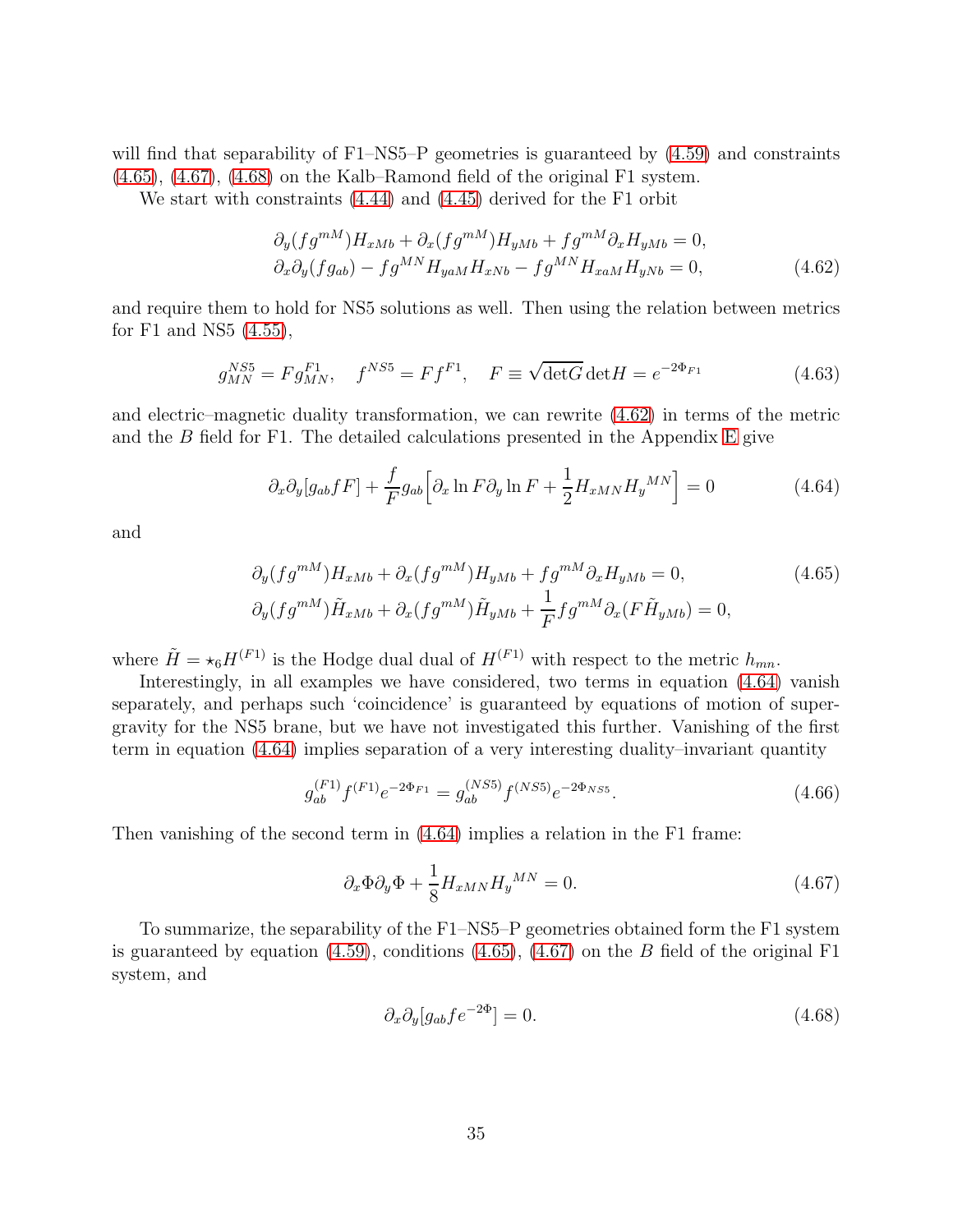## <span id="page-35-0"></span>4.3 T duality and the modified Killing–Yano equation

In this subsection we investigate the behavior of (conformal) Killing–Yano tensors under T dualities. We will show that generically T duality destroys Killing–Yano tensors, but there is a unique modification of the KYT equation which is invariant under T duality. For the geometries without Kalb–Ramond field, this modified Killing–Yano (mKY) equation reduces to the standard one  $(2.9)$ , but in general it also contains contributions from the B field. To motivate the mKYT equation, we apply T duality to a pure metric. This leads to the unique modification of KYT equation in the dual frame, and we will demonstrate that such modification remains invariant under any combination of diffeomorphisms and T dualities.

Let us start with a standard equation for the Killing–Yano tensor [\(2.8\)](#page-5-2)

<span id="page-35-4"></span>
$$
\nabla_M Y_{NP} + \nabla_N Y_{MP} = 0 \tag{4.69}
$$

and perform a dimensional reduction of the metric along z direction:

<span id="page-35-2"></span>
$$
ds^{2} = e^{C}[dz + A_{i}dx^{i}]^{2} + \hat{g}_{ij}dx^{i}dx^{j}.
$$
\n(4.70)

In the first step of our analysis we also assume that geometry [\(4.70\)](#page-35-2) has a trivial Kalb– Ramond field. The details of the reduction are given in Appendix [D.2,](#page-58-0) in particular, the (mnp) component of the KY equation can be read off from [\(D.10\)](#page-59-1) by setting  $L = Y$ :

<span id="page-35-3"></span>
$$
\nabla^m Y^{np} + \frac{1}{2} F^{mp} Y^n{}_z + (m \leftrightarrow n) = 0,\tag{4.71}
$$

where  $F = dA$  is the field strength associated with graviphoton. We will now look for the modification of the KYT equation in the dual frame that satisfies five requirements:

- (1) The equation should be linear in the dual Killing-Yano tensor  $\tilde{Y}$ .
- (2) Its (mnp) component must reproduce [\(4.71\)](#page-35-3) and other components must be consistent with dimensional reduction of [\(4.69\)](#page-35-4).
- (3) The equation must be invariant under gauge transformations of the B field.
- (4) The new terms to be at most linear in B field since equations [\(4.71\)](#page-35-3) are linear in  $F_{ab}$ . This implies that the modified KY equation should be linear in  $H_{MNP}$ .
- (5) The square of the modified KYT should give a Killing tensor in the dual frame.

As demonstrated in the in Appendix [D.6,](#page-65-0) there exists a unique modification of equation  $(4.69)$  which satisfies all these requirements, and it reads<sup>[29](#page-35-5)</sup>

<span id="page-35-1"></span>
$$
\tilde{\nabla}_M \tilde{Y}_{NP} + \tilde{\nabla}_N \tilde{Y}_{MP} + \frac{1}{2} \tilde{H}_{MPA} \tilde{g}^{AB} \tilde{Y}_{NB} + \frac{1}{2} \tilde{H}_{NPA} \tilde{g}^{AB} \tilde{Y}_{MB} = 0.
$$
\n(4.72)

<span id="page-35-5"></span><sup>&</sup>lt;sup>29</sup>The only alternative corresponds to changing the sign of H in [\(4.72\)](#page-35-1) and sign of  $\tilde{Y}^n{}_z$  in [\(4.74\)](#page-36-2).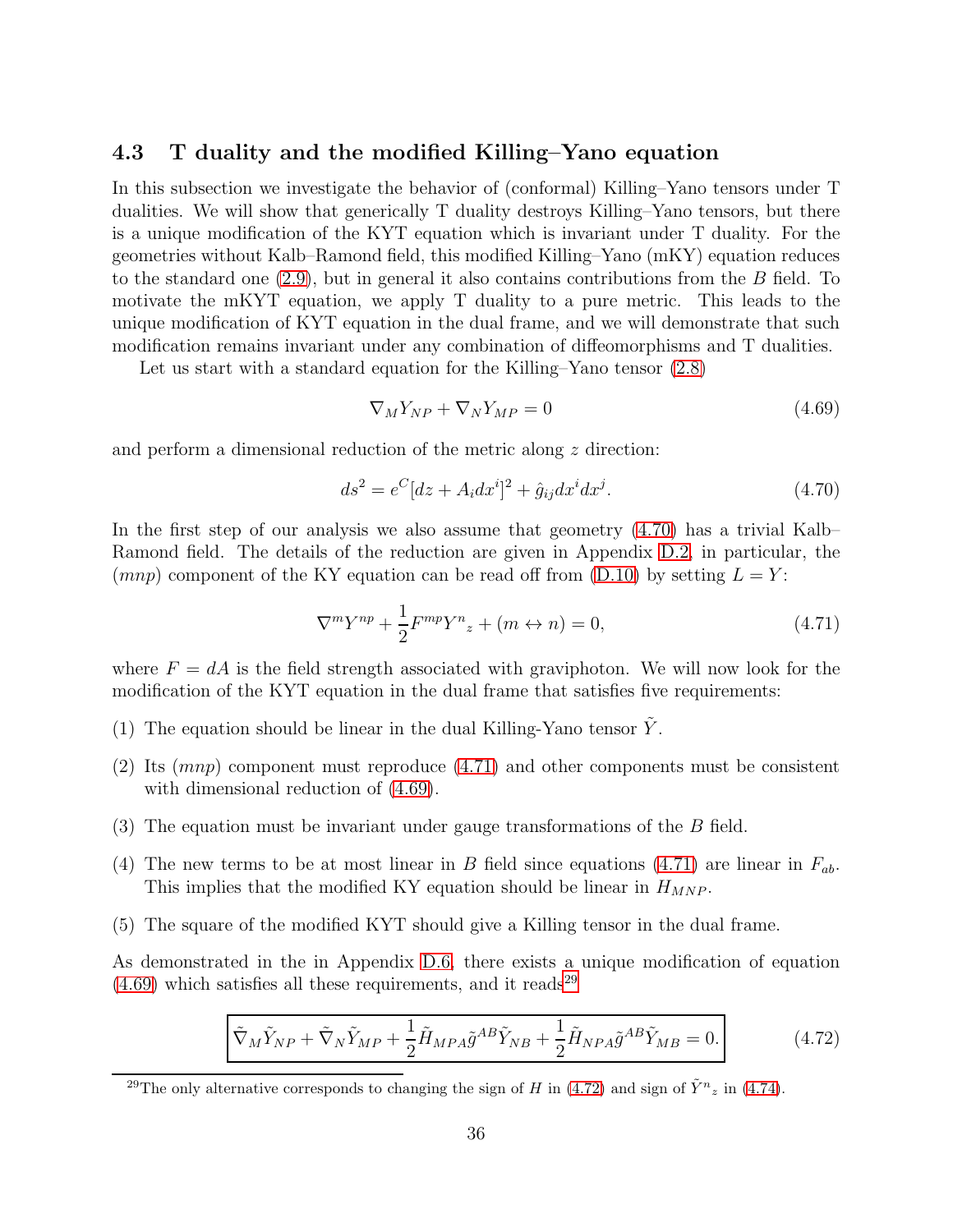Moreover, the Kalb–Ramond field in the dual frame satisfies a constraint

<span id="page-36-0"></span>
$$
\tilde{H}_{Q[MN}\tilde{Y}_{P]}^Q + \partial_{[P}C\tilde{Y}_{MN]} = -\partial_{[P}\tilde{W}_{MN]}
$$
\n(4.73)

with some antisymmetric tensor  $\tilde{W}_{MN}$ . Under the T duality the components of the mKYT transform as

<span id="page-36-1"></span>
$$
\tilde{Y}^{mn} = Y^{mn}, \quad \tilde{Y}^n{}_z = e^{-C} Y^n{}_z. \tag{4.74}
$$

The counterpart of the constraint [\(4.73\)](#page-36-0) in the original metric [\(4.70\)](#page-35-0) is

<span id="page-36-2"></span>
$$
dC \wedge dY = 0. \tag{4.75}
$$

Notice that [\(4.72\)](#page-35-1) can be interpreted as a standard KYT equation with connection modified by torsion [\[47\]](#page-86-0)

$$
\Gamma_{MN}^P \to \Gamma_{MN}^P - \frac{1}{2} H^P{}_{MN}.\tag{4.76}
$$

In Appendix [I](#page-81-0) we discuss transformation of Kähler structure under T duality and demonstrate that a counterpart of the transformation  $(4.74)$  maps the Kähler form into complex structure satisfying the Strominger's system for manifolds with torsion [\[47\]](#page-86-0).

Although equation [\(4.72\)](#page-35-1) was derived by applying T duality to a pure metric, the result is invariant under any combination of T dualities and diffeomorphisms. In Appendix [D.6](#page-65-0) we demonstrate that T duality maps any solution  $Y_{MN}$  of [\(4.72\)](#page-35-1) in an arbitrary geometry [\(4.70\)](#page-35-0) supported by the B field into a solution  $\tilde{Y}_{MN}$  of the same equation in the dual frame. The transformation [\(4.74\)](#page-36-1) between tensors can be viewed as an extension of Buscher's rules to Killing–Yano tensors. The constraint [\(4.73\)](#page-36-0) is generalized as

$$
g^{ms} \partial_s C \hat{Y}^n{}_z - g^{ns} \partial_s C \hat{Y}^m{}_z + g^{ns} G_{sr} Y^{rm} - g^{ms} G_{sr} Y^{rn} = 0, \qquad (4.77)
$$
  
\n
$$
G_{mn} \equiv e^{C/2} F_{mn} - e^{-C/2} \tilde{F}_{mn}, \quad \hat{Y}^s{}_z \equiv e^{-C/2} Y^s_z,
$$

where  $F_{mn}$  and  $\tilde{F}_{mn}$  are graviphotons in the original and dual frames. Notice that  $\hat{Y}_z^s$  remains invariant under T duality, and  $G_{mn}$  changes sign.

To summarize, we have demonstrated that the requirement of covariance under T duality leads to the unique equation  $(4.72)$  for the KYT, and the original equation  $(4.69)$  is transformed into the system  $(4.72)$ – $(4.73)$ . In other words, unlike the KV and KT equations which are unaffected by the Kalb–Ramond field, the equation for the Killing–Yano tensor is modified, which is not very surprising since fermions interact with the  $B$  field. In all three cases (KV, KT, mKYT) the Kalb–Ramond field satisfies additional constraints in the dual frame (see  $(4.7)$ ,  $(4.51)$ ,  $(4.73)$ ).

Although Ramond–Ramond fluxes appeared in the intermediate stages of the duality chain [\(4.54\)](#page-32-0), neither the initial nor the final point contained such fields. Unfortunately an extension of our analysis to Ramond–Ramond backgrounds leads to certain complications, which we now discuss. Starting with a pure metric and performing a T duality, we find the new mKYT from [\(4.74\)](#page-36-1):

$$
\tilde{Y}^{mn} = Y^{mn}, \quad \tilde{Y}^n{}_z = e^{-C} Y^n{}_z. \tag{4.78}
$$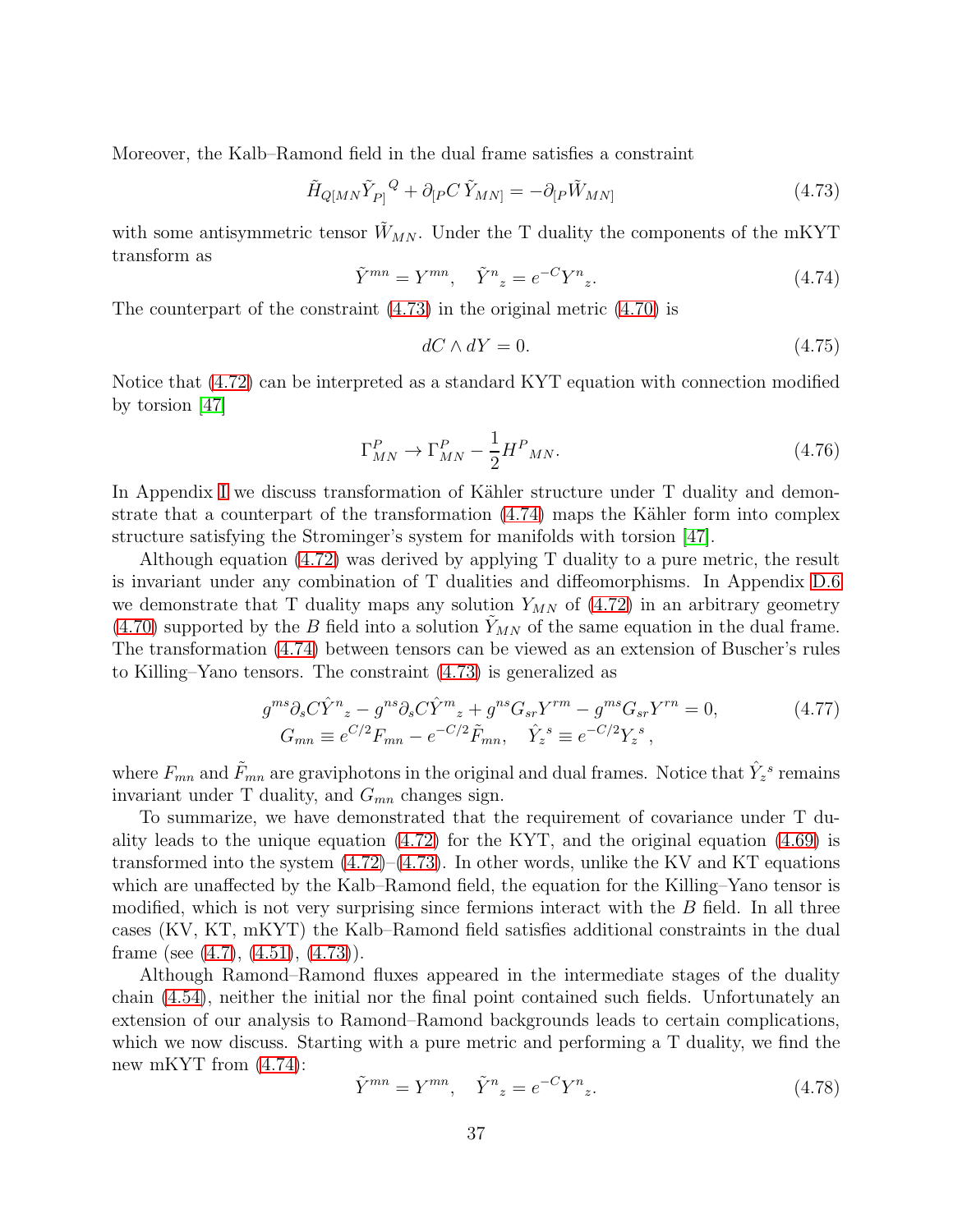Since the mKYT equation is written in the string frame, S duality induces a conformal rescaling of such metric, so generically the modified Killing–Yano tensor is destroyed by such operation. To save it we have two option for the equation after the duality:

- (a) Postulate that in the presence of the Ramond–Ramond fluxes, the covariant derivatives appearing in the mKYT should be computed using  $g'_{MN} = e^{-\Phi} g_{MN}$  rather that  $g_{MN}$ , and  $H_3$  should be replaced by  $F_3$ . While consistent with S duality, this prescription does not reduce to the standard KYT in the NS–NS backgrounds with non–trivial dilaton, so it should be abandoned.
- (b) Postulate that the modified KYT equation survives S duality only if the constraint

<span id="page-37-0"></span>
$$
g^{AB}\partial_B\Phi Y_{AM} = 0\tag{4.79}
$$

is satisfied. Then the discussion presented in the Appendix [A.2](#page-48-0) implies that the mKYT transforms according to [\(A.8\)](#page-48-1)

$$
Y'_{NP} = e^{-3\Phi/2} \tilde{Y}_{NP},
$$
\n(4.80)

where  $\tilde{Y}_{NP}$  satisfies equation [\(4.72\)](#page-35-1) before S duality, and  $\Phi$  is the dilaton for the NS system.

Although option (b) is not ruled out, the constraint [\(4.79\)](#page-37-0) is rather restrictive. Moreover, even assuming that this constraint is satisfied, and equation [\(4.72\)](#page-35-1) does hold for the type IIB theory with replacement  $H_3 \to F_3$ , an additional T duality to type IIA supergravity leads to rather unusual structures. By applying the dimensional reduction and T duality to Ramond–Ramond background, we found that the KY equation in the dual frame mixes tensors of different ranks. For example, starting with mKYT  $Y_{MN}$  one produces an equation that mixes  $Y_M^{(1)}$  and  $Y_{MNP}^{(3)}$ . This is not surprising since something similar happens for components of  $F_3$ , but KYT become rather complicated. While it would be very interesting to study the properties of such objects with mixed ranks and perhaps embed them in the democratic formalism [\[48\]](#page-86-1), this direction will not be pursued here.

Finally we comment on behavior of conformal Killing(–Yano) tensors. As demonstrated in section [4.1.3,](#page-25-0) T duality introduces  $z$ -dependence in conformal Killing vectors, so such dependence should be allowed in CKT as well. Dimensional reduction for a relatively simple case  $A_m = 0$  is performed in Appendix [D.5,](#page-64-0) where we demonstrate that generically CKTs are destroyed by T duality. However, the CKT does survive the duality if two additional conditions [\(D.46\)](#page-64-1) and [\(D.47\)](#page-65-1) are satisfied. The same conclusion holds for a conformal mKYT: it survives T duality only in very special cases.

# 5 Examples of the modified KYT for F1–NS5 system

In this section we present several examples of the modified Killing–Yano tensors introduced in section [4.3.](#page-35-3) As we saw in section [3,](#page-14-0) the ordinary Killing–Yano tensors exist for a large class of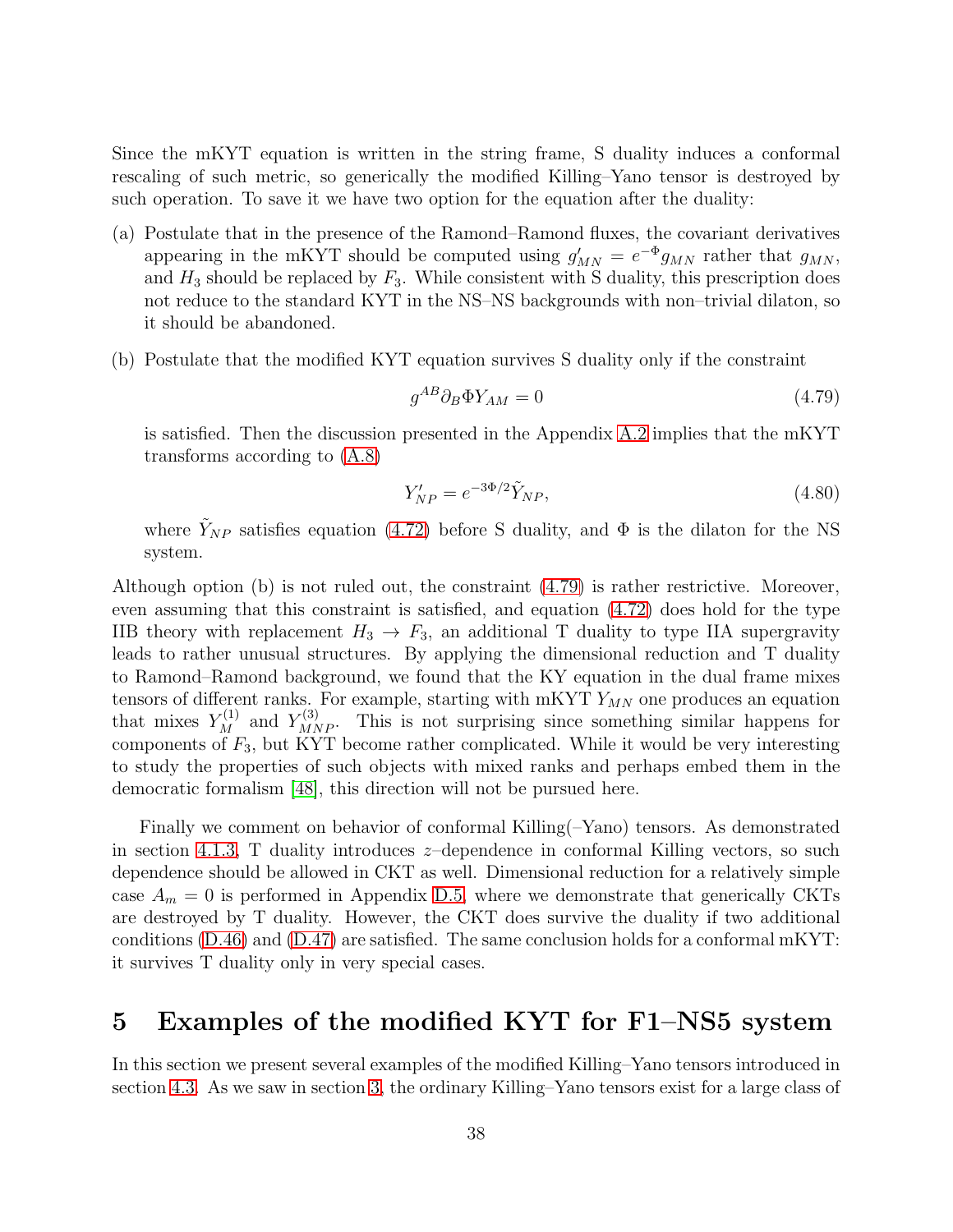black holes described by the Myers–Perry solutions, and these geometries automatically solve our modified equation since they do not have a Kalb–Ramond field. However, string theory provides a very nice generating technique that allows one to start with a known solution of general relativity and construct black holes with various charges by applying string dualities [\[42,](#page-85-0) [43,](#page-86-2) [49\]](#page-86-3). In this article we are focusing only on the NS–NS sector of string theory, so we will use the special cases of the general techniques introduced in [\[42,](#page-85-0) [43,](#page-86-2) [49\]](#page-86-3) to produce black holes with fundamental string and NS5–brane charges<sup>[30](#page-38-0)</sup>. For such special cases, it is convenient to specify the duality transformations more explicitly.

We will start with a rotating black hole in  $d < 10$  dimensions and boost it in one of the 10−d direction. Then application of T duality along that direction produces a non–extremal fundamental string. To arrive at an NS5–brane (and more generally at a combination of strings and NS5–branes), one has to apply a more sophisticated procedure introduced in  $[45, 46]$  $[45, 46]$ :

- 1. Start with a rotating Myers–Perry black hole with mass  $m$  in  $d < 6$  dimensions, perform a trivial embedding into the ten–dimensional type IIA supergravity, and identify a five– dimensional torus  $T^4 \times S^1$  orthogonal to the black hole.
- 2. Perform a boost by  $\alpha$  along  $S^1$  direction<sup>[31](#page-38-1)</sup> and T-dualize along  $S^1$ . This produces a black fundamental string wrapping one of the compact directions.
- 3. Perform an S duality followed by four T dualities along  $T<sup>4</sup>$  and another S duality. The resulting metric describes a non–extremal rotating NS5 brane.
- 4. Perform another boost by  $\beta$  in the  $S^1$  direction followed by T duality. This gives a non–extremal F1–NS5 system with mass  $m$  and charges

$$
Q_1 = m \sinh^2 \beta, \qquad Q_5 = m \sinh^2 \alpha. \tag{5.1}
$$

For future reference we summarize the duality chain using a simple diagram:

<span id="page-38-3"></span>
$$
\text{BH} \rightarrow \text{P}_{\alpha} \rightarrow \text{F1}_{\alpha} \rightarrow \text{D1}_{\alpha} \rightarrow \text{D5}_{\alpha} \rightarrow \text{NS5}_{\alpha} \rightarrow \begin{pmatrix} \text{NS5}_{\alpha} \\ P_{\beta} \end{pmatrix} \rightarrow \begin{pmatrix} \text{NS5}_{\alpha} \\ F1_{\beta} \end{pmatrix}.
$$
 (5.2)

In this section we use  $y$  to denote the  $S<sup>1</sup>$  direction. Notice that if we are adding only the F1 charge, the duality chain stops after the first two steps, and four–dimensional torus is not needed. Thus such charge can be added to the Myers–Perry black hole in  $d < 10$  $\dim$ ensions<sup>[32](#page-38-2)</sup>, and we derive the explicit expression for the corresponding mKYT in section

<span id="page-38-0"></span><sup>30</sup>The geometries containing D–branes are also interesting, but the full theory of modified Yano–Killing tensors for such solutions has not been developed yet. In particular, as we mentioned in section [4.3,](#page-35-3) some D– brane backgrounds would contain Yano–Killing tensors of mixed ranks, and we hope to return to a detailed study of such objects in the future.

<span id="page-38-1"></span><sup>&</sup>lt;sup>31</sup>Following [\[45,](#page-86-4) [46\]](#page-86-5), we will call the corresponding coordinate y and parameterize the boost by  $\alpha$ , where  $tanh \alpha \equiv v/c.$ 

<span id="page-38-2"></span> $32$ This construction also works for the embedding of the d–dimensional Myers–Perry black hole to the bosonic string as long as  $d < 26$ .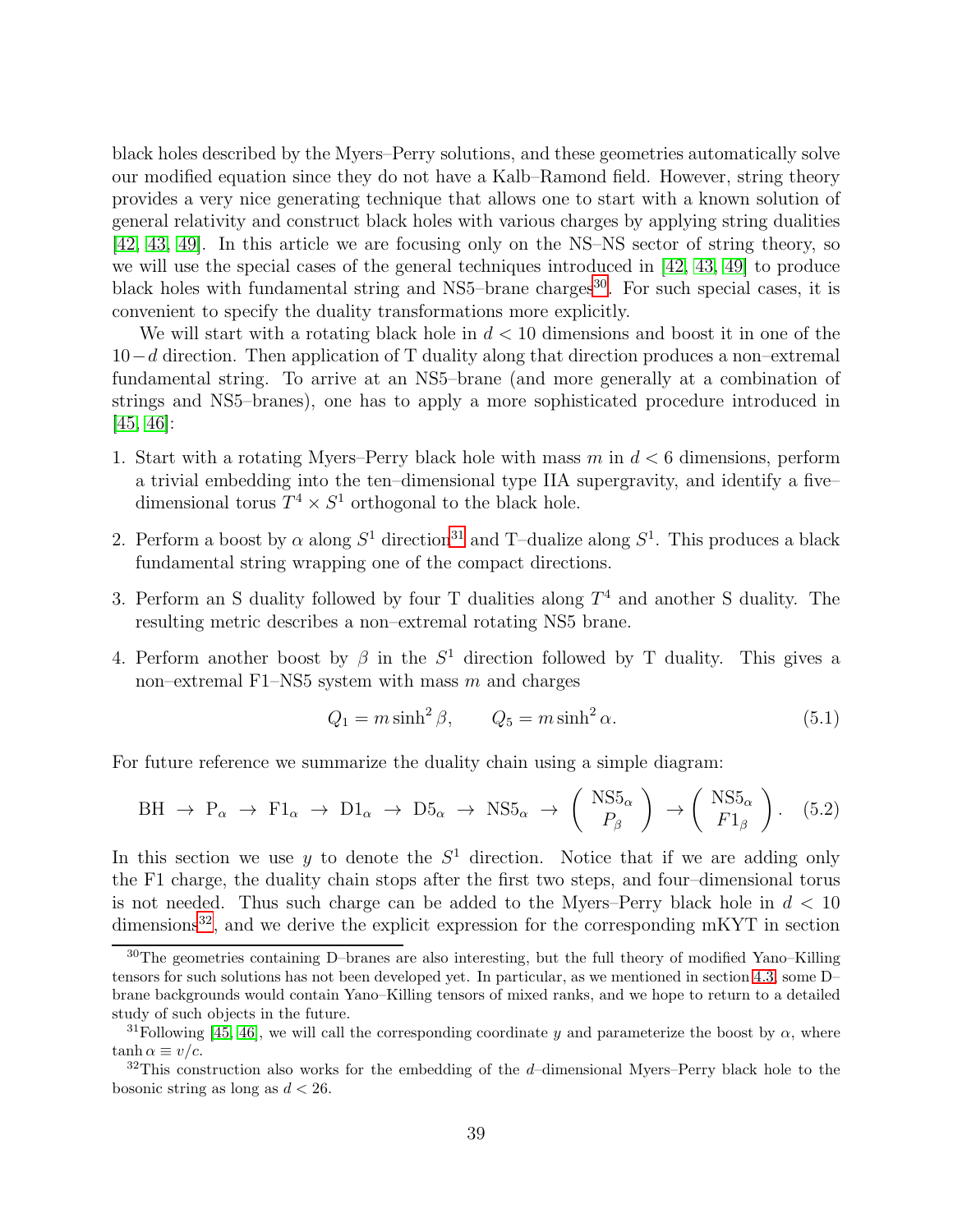|                                          | extremal | non-extremal | extremal | non-extremal |
|------------------------------------------|----------|--------------|----------|--------------|
|                                          |          |              |          |              |
| NS <sub>5</sub>                          |          |              |          |              |
| $F1-NS5(Q_1=Q_5)$                        |          |              |          |              |
| $\overline{\text{F1-NS5}(Q_1 \neq Q_5)}$ |          |              |          |              |

<span id="page-39-1"></span>Table 1: Summary of the results for the F1–NS5 system constructed from four– and five– dimensional black holes using the procedure [\(5.2\)](#page-38-3). Here M denotes the modified KYT and C correspond to the conformal KYT.

[5.1.](#page-39-0) On the other hand, addition of the NS5 charge needs  $T^4 \times S^1$ , so it only works for black holes with  $d < 6$ . Since we are interested in asymptotically–flat geometries, the BTZ black hole [\[50\]](#page-86-6) will not appear in the discussion, so d can take only two values  $(d = 4, 5)$ . These cases are discussed in sections [5.2](#page-41-0) and [5.3.](#page-43-0) Our results are summarized in table [1.](#page-39-1)

#### <span id="page-39-0"></span>5.1 Charged Myers–Perry black hole

In our first example we add charges to the Myers–Perry black hole discussed in section [3](#page-14-0) by applying the duality chain [\(5.2\)](#page-38-3) and discuss the modified Killing–Yano tensor for the resulting solution. The transition from F1 to NS5 in [\(5.2\)](#page-38-3) involves the electric–magnetic duality, which depends on the dimension of the black hole, so it is convenient to study individual black holes separately, and we will do that in sections [5.2,](#page-41-0) [5.3.](#page-43-0) In this section we will focus the first two *algebraic* steps in the duality chain [\(5.2\)](#page-38-3) to generate a rotating black hole with F1 charge.

As demonstrated in Appendix [F,](#page-71-0) the charged Myers–Perry black hole admits a family of modified Killing–Yano tensors, which generalizes [\(3.20\)](#page-17-0)–[\(3.31\)](#page-19-0): the tensors are still given by  $(3.30), (3.31)^{33}$  $(3.30), (3.31)^{33}$  $(3.30), (3.31)^{33}$  $(3.30), (3.31)^{33}$  $(3.30), (3.31)^{33}$  $(3.30), (3.31)^{33}$ 

<span id="page-39-3"></span>
$$
Y^{(2n-2p)} = \star [\wedge h^p], \quad h = re^r \wedge e^t + \sum_k \sqrt{-x_k} e^{x_k} \wedge e^k, \tag{5.3}
$$

<span id="page-39-2"></span><sup>&</sup>lt;sup>33</sup>In this subsection we have to distinguish between  $e^a = e^a_M dx^M$  and  $e_a = e^M_a \partial_M$ , so the frame indices are written in the appropriate places. In the rest of the paper we abuse notation and write  $e_a = e_M^a dx^M$  to simplify formulas.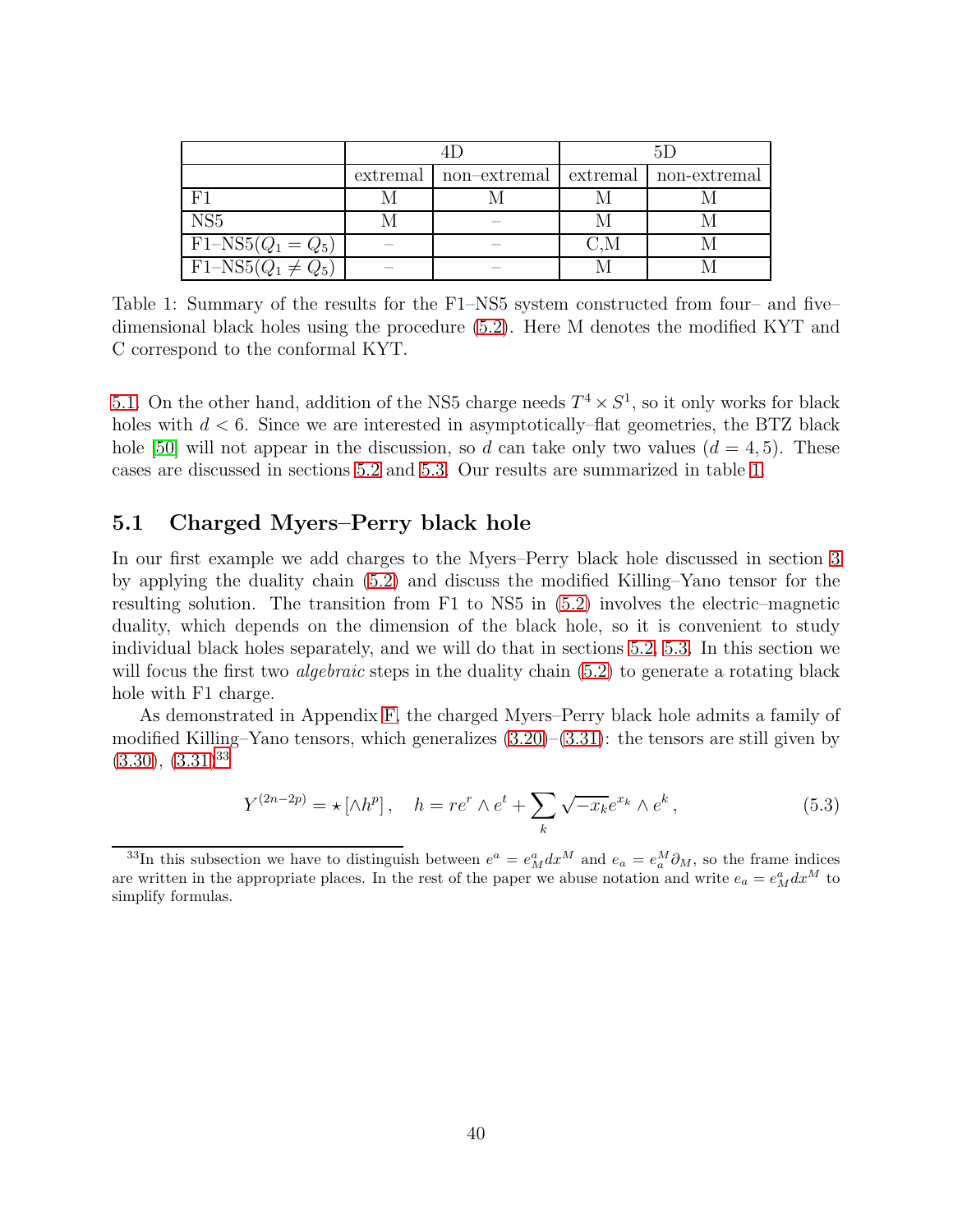but the frames are modified

<span id="page-40-2"></span>
$$
e^{r} = \sqrt{\frac{FR}{R - mr}} dr, \quad e^{x_i} = \sqrt{-\frac{(r^2 - x_i)d_i}{4x_iH_i}} dx_i,
$$
  
\n
$$
e^{t} = \frac{1}{h_1} \sqrt{\frac{R - mr}{FR}} \left[ \text{ch}_{\alpha} dt + \text{sh}_{\alpha} dy + \sum_{k} \frac{G_k}{a_k c_k^2} d\phi_k \right],
$$
  
\n
$$
e^{y} = \frac{1}{h_1} \left[ \text{sh}_{\alpha} dt + \text{ch}_{\alpha} dy - \frac{mr \text{sh}_{\alpha}}{FR} dt - \frac{mr \text{sh}_{\alpha} \text{ch}_{\alpha}}{FR} \sum_{k} \frac{d\phi_k}{a_k c_k^2} \right],
$$
  
\n
$$
e^{i} = \frac{1}{h_1} \sqrt{\frac{H_i}{d_i(r^2 - x_i)}} \left[ \text{ch}_{\alpha} dt + \text{sh}_{\alpha} dy + \sum_{k} \frac{G_k(r^2 + a_k^2)}{c_k^2 a_k (x_i + a_k^2)} \left\{ 1 + \frac{mr \text{sh}_{\alpha}^2(r^2 - x_i)}{FR(r^2 + a_k^2)} \right\} d\phi_i \right].
$$
\n(5.4)

The expressions for  $c_i, d_i, H_i, G_i, (FR)$  are still given by [\(3.20\)](#page-17-0), and

<span id="page-40-0"></span>
$$
h_1 = 1 + \frac{m \operatorname{sh}_{\alpha}^2}{FR}.\tag{5.5}
$$

Expressions for the inverse frames exhibit a clear separation between non–cyclic coordinates  $(r, x_i)$ :

$$
e_r = \sqrt{\frac{R - mr}{FR}} \partial_r, \quad e_{x_i} = \sqrt{-\frac{4x_i H_i}{d_i (r^2 - x_i)}} \partial_{x_i}, \quad e_y = \text{ch}_\alpha \partial_y - \text{sh}_\alpha \partial_t,
$$
  

$$
e_t = -\sqrt{\frac{R^2}{FR(R - mr)}} \left[ \text{ch}_\alpha \partial_t - \frac{\text{sh}_\alpha}{R} (R - mr) \partial_y - \sum_k \frac{a_k}{r^2 + a_k^2} \partial_{\phi_k} \right], \tag{5.6}
$$
  

$$
e_i = -\sqrt{\frac{H_i}{d_i (r^2 - x_i)}} \left[ \text{ch}_\alpha \partial_t - \text{sh}_\alpha \partial_y - \sum_k \frac{a_k}{x_i + a_k^2} \partial_{\phi_k} \right].
$$

For the odd dimensions we find

<span id="page-40-1"></span>
$$
e^{r} = \sqrt{\frac{FR}{R - mr^{2}}} dr, \quad e^{x_{i}} = \sqrt{\frac{d_{i}(r^{2} - x_{i})}{4H_{i}}} dx_{i},
$$
  
\n
$$
e^{t} = \frac{1}{h_{1}} \sqrt{\frac{R - mr^{2}}{FR}} \left[ \text{ch}_{\alpha} dt + \text{sh}_{\alpha} dy + \sum_{k} \frac{a_{k} G_{k}}{c_{k}^{2}} d\phi_{k} \right],
$$
  
\n
$$
e^{y} = \frac{1}{h_{1}} \left[ \text{sh}_{\alpha} dt + \text{ch}_{\alpha} dy - \frac{m \text{sh}_{\alpha}}{FR} dt - \frac{m \text{sh}_{\alpha} \text{ch}_{\alpha}}{FR} \sum_{k} \frac{a_{k} d\phi_{k}}{c_{k}^{2}} \right],
$$
  
\n
$$
e^{i} = \frac{1}{h_{1}} \sqrt{-\frac{H_{i}}{x_{i} d_{i} (r^{2} - x_{i})}} \left[ \text{ch}_{\alpha} dt + \text{sh}_{\alpha} dy + \sum_{k} \frac{G_{k} a_{k} (r^{2} + a_{k}^{2})}{c_{k}^{2} (x_{i} + a_{k}^{2})} \left\{ 1 + \frac{m \text{sh}_{\alpha}^{2} (r^{2} - x_{i})}{FR(r^{2} + a_{k}^{2})} \right\} d\phi_{k} \right],
$$
  
\n
$$
e^{\psi} = \frac{1}{h_{1}} \sqrt{\frac{\prod_{i} a_{i}^{2}}{r^{2} \prod x_{k}}} \left[ \text{ch}_{\alpha} dt + \text{sh}_{\alpha} dy + \sum_{i} \frac{G_{k} (r^{2} + a_{k}^{2})}{c_{k}^{2} a_{k}} \left\{ 1 - \frac{a_{k}^{2} m \text{sh}_{\alpha}^{2}}{FR(r^{2} + a_{k}^{2})} \right\} d\phi_{k} \right].
$$
  
\n(5.7)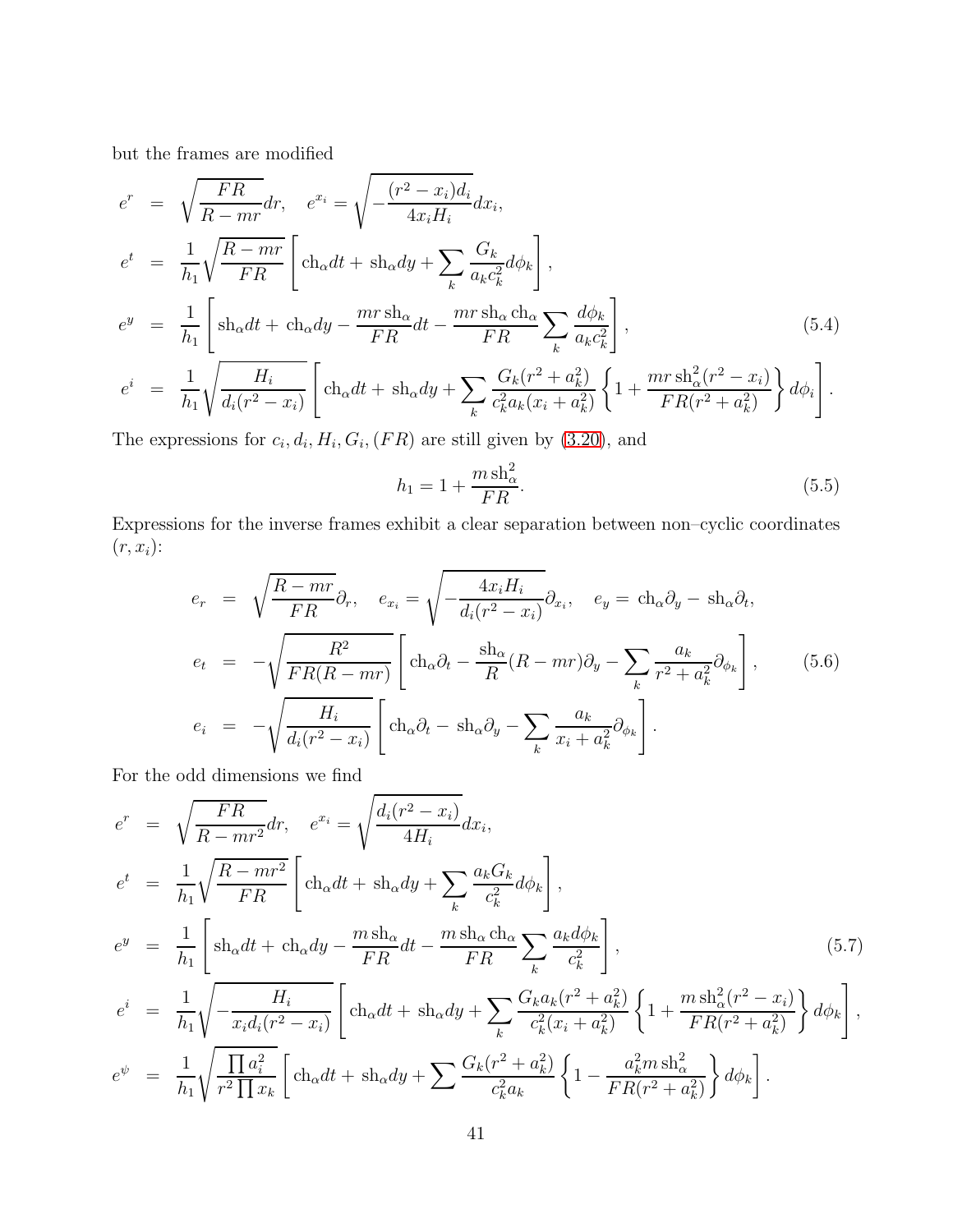and

$$
e_r = \sqrt{\frac{R - mr^2}{FR}} \partial_r, \quad e_{x_i} = \sqrt{\frac{4H_i}{d_i(r^2 - x_i)}} \partial_{x_i}, \quad e_y = \text{ch}_\alpha \partial_y - \text{sh}_\alpha \partial_t,
$$
  
\n
$$
e_t = -\sqrt{\frac{R^2}{FR(R - mr^2)}} \left[ \text{ch}_\alpha \partial_t - \frac{\text{sh}_\alpha}{R}(R - mr^2) \partial_y - \sum_k \frac{a_k}{r^2 + a_k^2} \partial_{\phi_k} \right], \quad (5.8)
$$
  
\n
$$
e_i = -\sqrt{-\frac{H_i}{x_i d_i(r^2 - x_i)}} \left[ \text{ch}_\alpha \partial_t - \text{sh}_\alpha \partial_y - \sum_k \frac{a_k}{x_i + a_k^2} \partial_{\phi_k} \right],
$$
  
\n
$$
e_\psi = -\sqrt{\frac{\prod a_i^2}{r^2 \prod x_k}} \left[ \text{ch}_\alpha \partial_t - \text{sh}_\alpha \partial_y - \sum_k \frac{1}{a_k} \partial_{\phi_k} \right].
$$

The expressions for  $c_i, d_i, H_i, G_i, (FR)$  are still given by  $(3.36), (3.37),$  $(3.36), (3.37),$  $(3.36), (3.37),$  and  $h_1$  is given by  $(5.5).$  $(5.5).$ 

## <span id="page-41-0"></span>5.2 F1–NS5 system from the Kerr black hole.

Application of the duality chain  $(5.2)$  to the Kerr black hole  $(2.45)$  gives a rotating F1– NS5 system, and the complete solution is presented in Appendix [G.1](#page-74-0) (see equation [\(G.1\)](#page-74-1)). Explicit calculations show that the modified Killing–Yano equation [\(4.72\)](#page-35-1) does not have nontrivial solutions<sup>[34](#page-41-1)</sup>, so in this subsection we will focus on two special cases when the mKYT exists: the non–extremal fundamental string and the extremal NS5 brane. In the first case the existence of solution is guaranteed by the general construction presented in section [4.3](#page-35-3) as long as condition [\(4.75\)](#page-36-2) is satisfied, and in the second case the mKYT comes from solving the Killing equations.

Application of the first two steps in the duality sequence [\(5.2\)](#page-38-3) to Kerr geometry [\(2.45\)](#page-12-0) leads to the system which we called  $F1_{\alpha}$ , and the corresponding geometry describes a nonextremal fundamental string with charge  $Q_1 = 2m \, \text{sh}_\alpha^2$ :

<span id="page-41-2"></span>
$$
ds^{2} = \frac{dy^{2}}{h_{\alpha}} + \frac{\rho^{2}}{\Delta}dr^{2} + \rho^{2}d\theta^{2} - \left[\frac{\Delta}{\rho^{2}} + \frac{4(mr\sinh\alpha)^{2}}{\rho^{4}h}\right] (\text{ch}_{\alpha}dt - as_{\theta}^{2}d\phi)^{2}
$$

$$
+ \frac{s_{\theta}^{2}}{\rho^{2}} \left[ (r^{2} + a^{2})d\phi - a\,\text{ch}_{\alpha}dt \right]^{2} + (\text{sh}_{\alpha}dt)^{2}
$$

$$
B_{2} = \frac{2mr\,\text{sh}_{\alpha}}{\rho^{2}h} \left[ \text{ch}_{\alpha}dt - as_{\theta}^{2}d\phi \right] \wedge dy, \qquad e^{2\Phi} = \frac{1}{h_{\alpha}}.
$$

Here we defined

$$
\rho^2 = r^2 + a^2 c_\theta^2, \quad \Delta = r^2 + a^2 - 2mr, \quad h_\alpha = 1 + \frac{2mr \sin^2 \alpha}{\rho^2}.
$$

<span id="page-41-1"></span><sup>34</sup>As shown in table [1,](#page-39-1) extremal F1–NS5 and non–extremal NS5 also don't admit mKYT.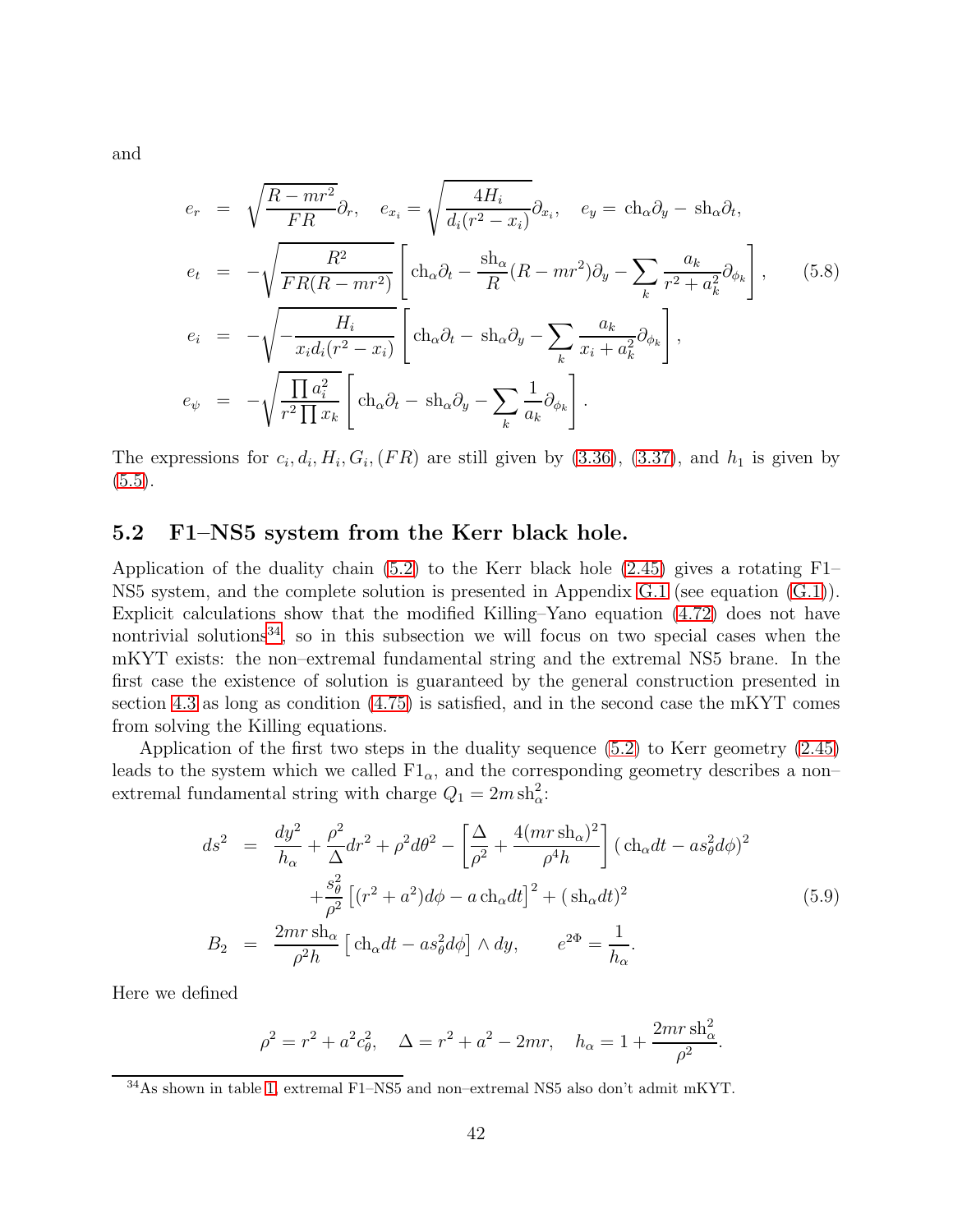Transformation [\(4.74\)](#page-36-1) leads to the modified Killing–Yano tensor for [\(5.9\)](#page-41-2)

$$
Y = \frac{1}{h_{\alpha}} \left\{ rs_{\theta} d\theta \wedge \left[ (r^{2} + a^{2}) d\phi - a \operatorname{ch}_{\alpha} dt \right] + ac_{\theta} dr \wedge \left[ \operatorname{ch}_{\alpha} dt - as_{\theta}^{2} d\phi \right] \right\} + \frac{\operatorname{sh}_{\alpha}}{h_{\alpha}} (ac_{\theta} dr - ar s_{\theta} d\theta) \wedge dy + \frac{h_{\alpha} - 1}{h_{\alpha}} r^{3} s_{\theta} d\theta \wedge d\phi.
$$
 (5.10)

To compare it with [\(2.46\)](#page-12-1), we construct the Killing tensor  $K_{MN} = -Y_{MA}Y^A{}_N$ , define the frames as eigenvectors of this tensor, and rewrite the answer in terms of them:

$$
ds^{2} = -e_{t}^{2} + e_{y}^{2} + e_{r}^{2} + e_{\theta}^{2} + e_{\phi}^{2},
$$
  
\n
$$
Y = re_{\theta} \wedge e_{\phi} + ac_{\theta}e_{r} \wedge e_{t}, \quad K = r^{2}[e_{\theta}^{2} + e_{\phi}^{2}] + (ac_{\theta})^{2}[e_{t}^{2} - e_{r}^{2}]
$$
  
\n
$$
e_{t} = \frac{\sqrt{\Delta}}{\rho h_{\alpha}} \left( \text{sh}_{\alpha} dy + \text{ch}_{\alpha} dt - as_{\theta}^{2} d\phi \right), \quad e_{r} = \frac{\rho}{\sqrt{\Delta}} dr, \quad e_{\theta} = \rho d\theta,
$$
  
\n
$$
e_{y} = \frac{1}{h_{\alpha}} \left[ \text{ch}_{\alpha} dy + \text{sh}_{\alpha} \left( 1 - \frac{2mr}{\rho^{2}} \right) dt + \frac{amrs_{\theta}^{2} \text{sh}_{2\alpha}}{\rho^{2}} d\phi \right],
$$
  
\n
$$
e_{\phi} = \frac{s_{\theta}}{\rho h_{\alpha}} \left( -a \text{sh}_{\alpha} dy - a \text{ch}_{\alpha} dt + (r^{2} + a^{2} + 2mr \text{sh}_{\alpha}^{2}) d\phi \right).
$$
  
\n(5.11)

Notice that eigenvalues of the Killing tensor and mKYT do not depend on the boost parameter  $\alpha$ .

The duality sequence [\(5.2\)](#page-38-3) involves D-branes supported by Ramond–Ramond flux, and the analysis presented in section [4.3](#page-35-3) does not apply to T duality performed in such systems. It would be interesting to generalize our discussion of mKYT to the geometries with Ramond– Ramond fields, but such analysis goes beyond the scope of this article. Instead we applied the duality chain [\(5.2\)](#page-38-3) to the Kerr black hole and solved the mKYT equations for the resulting F1–NS5 geometry. We found that the mKYT does not exist in the system involving NS5 branes unless one takes an extremal limit and sets the F1 charge to zero:

$$
m \to 0, \ Q_1 \to 0, \quad \text{fixed} \quad Q_5 = 2m \sinh^2 \alpha. \tag{5.12}
$$

The resulting geometry,

<span id="page-42-0"></span>
$$
ds^{2} = -dt^{2} + h \left[ \frac{\rho^{2}}{r^{2} + a^{2}} dr^{2} + \rho^{2} d\theta^{2} + (r^{2} + a^{2}) s_{\theta}^{2} d\phi^{2} + dy^{2} \right],
$$
  
\n
$$
B_{2} = \frac{Q_{5}(r^{2} + a^{2}) c_{\theta}}{\rho^{2}} d\phi \wedge dy, \quad e^{2\Phi} = h, \quad h = 1 + \frac{Q_{5}r}{r^{2} + a^{2}}, \tag{5.13}
$$

admits the unique mKYT

<span id="page-42-1"></span>
$$
Y = h dy \wedge (rs_{\theta} d\theta - c_{\theta} dr) + h d\phi \wedge [rs_{\theta}^{2} dr + (r^{2} + a^{2}) s_{\theta} c_{\theta} d\theta]
$$
  
=  $hd \left[ rc_{\theta} dy - \frac{1}{2} (r^{2} + a^{2}) s_{\theta}^{2} d\phi \right]$  (5.14)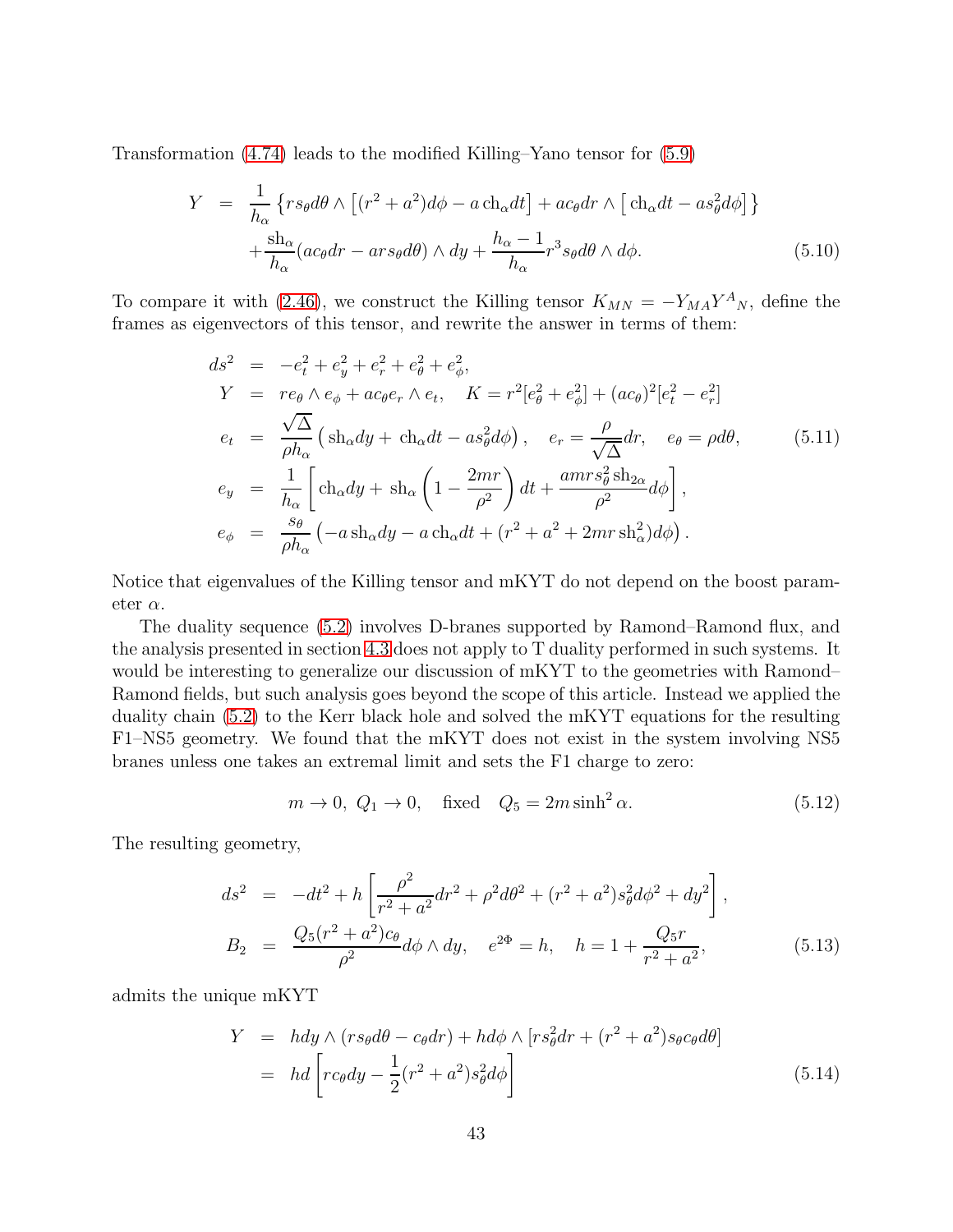which was found by the direct calculation. Introducing convenient frames, we can rewrite this KYT and its square as

<span id="page-43-1"></span>
$$
Y = e_r \wedge e_y - e_\theta \wedge e_\phi, \qquad K \equiv -Y_{MA} Y^A{}_N dx^M dx^N = e_r^2 + e_y^2 + e_\theta^2 + e_\phi^2,
$$
  
\n
$$
e_t = dt, \quad e_r = \sqrt{\frac{\rho^2 + Qr}{r^2 + a^2}} dr, \quad e_\theta = \sqrt{\rho^2 + Qr},
$$
  
\n
$$
e_y = \frac{1}{\rho^2} \sqrt{(r^2 + a^2)(\rho^2 + Qr)} \left[ \cos \theta dy + r \sin^2 \theta d\phi \right],
$$
  
\n
$$
e_\phi = \frac{\sin \theta}{\rho^2} \sqrt{(\rho^2 + Qr)} \left[ r dy - (r^2 + a^2) \cos \theta d\phi \right].
$$
\n(5.15)

Notice that square of the KYT gives the spacial part of the metric, which can be viewed as a linear combination of two 'trivial' Killing tensors: one coming form the metric and one built from the square of the Killing vector  $\partial_t$ .

An additional T duality along y direction in  $(5.13)$  produces a metric of the extremal KK monopole, and application of [\(4.74\)](#page-36-1) to [\(5.14\)](#page-42-1) gives the standard KYT for the monopole:

$$
Y = dr \wedge [(Q + r\sin^2\theta)d\phi + \cos\theta dy] + d\theta \wedge [\cos\theta\sin\theta(a^2 + r^2)d\phi - r\sin\theta dy].
$$
 (5.16)

In the frames we find

$$
Y = e_r \wedge e_y - e_\theta \wedge e_\phi, \qquad K = e_r^2 + e_y^2 + e_\theta^2 + e_\phi^2,
$$
  
\n
$$
e_t = dt, \quad e_r = \sqrt{\frac{\rho^2 + Qr}{r^2 + a^2}} dr, \quad e_\theta = \sqrt{\rho^2 + Qr},
$$
  
\n
$$
e_y = \sqrt{\frac{r^2 + a^2}{\rho^2 + Qr}} \left[ \cos \theta dy + (Q + r \sin^2 \theta) d\phi \right],
$$
  
\n
$$
e_\phi = \frac{\sin \theta}{\sqrt{\rho^2 + Qr}} \left[ r dy - \cos \theta (r^2 + a^2) d\phi \right].
$$
\n(5.17)

<span id="page-43-0"></span>Once again, the KYT squares to a 'trivial" Killing tensor.

#### 5.3 F1–NS5 system from the five–dimensional black hole.

Application of the duality chain [\(5.2\)](#page-38-3) to the five–dimensional black hole gives another example of the rotating F1–NS5 system, the complete geometry was found in [\[49,](#page-86-3) [51\]](#page-86-7), and it is given by equation [\(G.7\)](#page-76-0). This subsection discusses the modified Killing–Yano tensor for this solution.

Recalling that even the neutral five–dimensional black hole had the KYT of rank three rather than two (see section [2.3\)](#page-11-0), we should look at the obvious extension of [\(4.72\)](#page-35-1) to such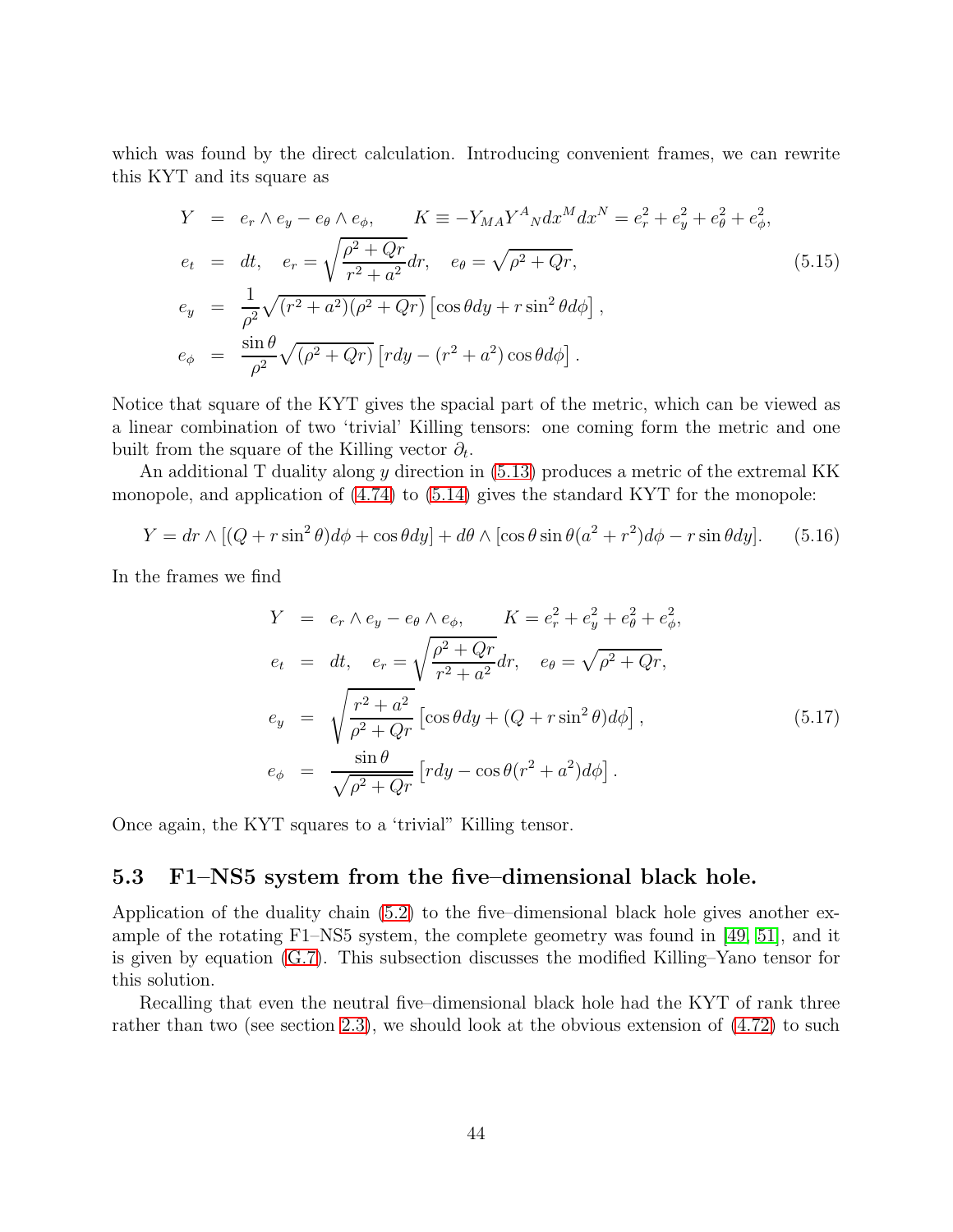$objects^{35}$  $objects^{35}$  $objects^{35}$ :

<span id="page-44-1"></span>
$$
\nabla_{M} Y_{NPQ} + \nabla_{N} Y_{MPQ} + \frac{1}{2} H_{MPA} g^{AB} Y_{NBQ} + \frac{1}{2} H_{MQA} g^{AB} Y_{NPB} \n+ \frac{1}{2} H_{NPA} g^{AB} Y_{MBQ} + \frac{1}{2} H_{NQA} g^{AB} Y_{MPB} = 0.
$$
\n(5.18)

The general construction of section [4.3](#page-35-3) guarantees existence of the mKYT for  $\alpha = 0$  (as long as constraint [\(4.75\)](#page-36-2) is satisfied), but the generation of the NS5 branes goes through Ramond–Ramond fluxes, which can potentially destroy the modified KYT. Remarkably, the tensor survives, and solution of  $(5.18)$  for the geometry  $(G.7)$  is

<span id="page-44-2"></span>
$$
Z^{-1}Y = -ad[r^2 \cos^2 \theta] dt d\psi - a\mu_A \mu_B d[(r^2 + a^2 - M)\sin^2 \theta] d\phi dy
$$
\n
$$
+ a\mu_A d[(r^2 + a^2 - M)\sin^2 \theta] dt d\phi - a\mu_B d[r^2 \cos^2 \theta] dy d\psi + \sigma d[\sin^2 \theta] d\phi d\psi
$$
\n(5.19)

with

$$
Z = \frac{r^2 + A^2 + a^2 c_\theta^2}{r^2 + B^2 + a^2 c_\theta^2}, \quad \sigma = \frac{(a^2 - M)A^2 B^2 - [a^2 + A^2 + B^2]Mr^2 - Mr^4}{\sqrt{A^2 + M}\sqrt{B^2 + M}},
$$
  
\n
$$
\mu_A = \frac{A}{\sqrt{M + A^2}}, \quad \mu_B = \frac{B}{\sqrt{M + B^2}}, \quad s_\theta = \sin \theta, \quad c_\theta = \cos \theta,
$$
  
\n
$$
A = \sqrt{M} \sinh \alpha, \qquad B = \sqrt{M} \sinh \beta.
$$
\n(5.20)

Although expression [\(5.19\)](#page-44-2) is already relatively simple, we also rewrite it in frames to connect to the general analysis presented in section [2.3.](#page-11-0) Constructing the Killing tensor  $K_{MN}$  =  $-Y_{MA}Y^A{}_N$  and defining the frames as its eigenvectors, we find

<span id="page-44-3"></span>
$$
ds^{2} = -e_{t}^{2} + e_{y}^{2} + e_{r}^{2} + e_{\phi}^{2} + e_{\phi}^{2},
$$
  
\n
$$
Y = \left(a\sqrt{2A^{2} + 2Mc_{\theta}^{2}}e_{r} \wedge e_{t} + \sqrt{2M(A^{2} + r^{2}) - 2a^{2}A^{2}}e_{\theta} \wedge e_{\phi}\right) \wedge e_{\psi},
$$
  
\n
$$
K = -\frac{1}{2}Y_{MA}Y^{A}{}_{N} = [M(A^{2} + r^{2}) - a^{2}A^{2}][e_{\theta}^{2} + e_{\phi}^{2}] + a^{2}(A^{2} + Mc_{\theta}^{2})[e_{t}^{2} - e_{r}^{2}] + [a^{2}(A^{2} + Mc_{\theta}^{2}) - (M(A^{2} + r^{2}) - a^{2}A^{2})]e_{\psi}^{2},
$$
\n(5.21)

<span id="page-44-0"></span><sup>35</sup>The discussion presented in Appendix [D.6](#page-65-0) trivially extends to KY tensors of arbitrary rank.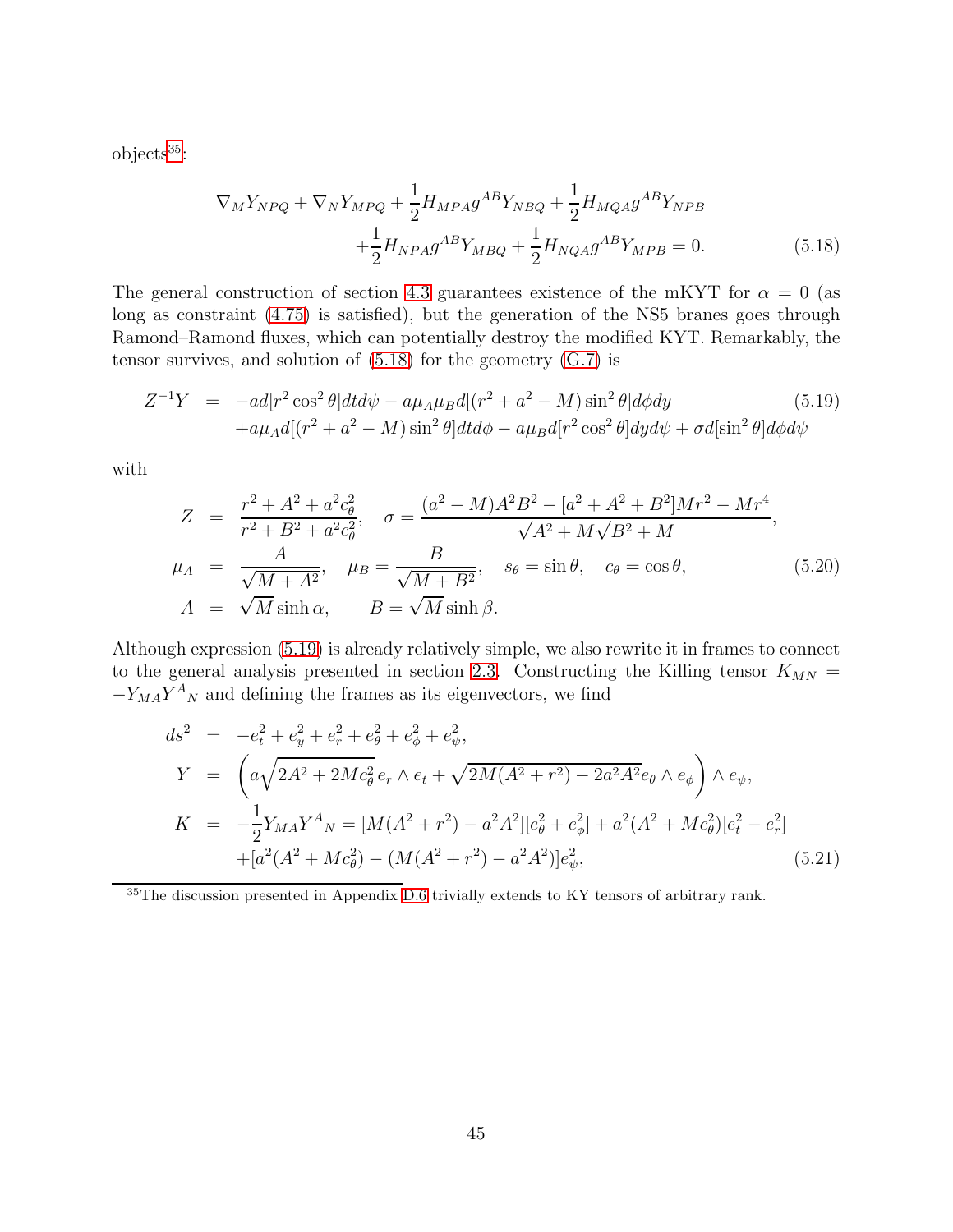where the frames are given by

$$
e_{t} = \frac{r}{\rho^{2}H_{1}}\sqrt{\frac{M\Delta\rho^{2}H_{5}}{M(A^{2}+r^{2})-a^{2}A^{2}}} \left[\text{ch}_{\beta}dt + \text{sh}_{\beta}dy - a(\text{sh}_{\alpha}c_{\theta}^{2}d\psi - \text{ch}_{\alpha}s_{\theta}^{2}d\phi)\right],
$$
  
\n
$$
e_{y} = \frac{1}{2\rho^{2}H_{1}}\left[2\text{sh}_{\beta}\left(\rho^{2} - M\right)dt + 2\rho^{2}\text{ch}_{\beta}dy + aM\text{sh}_{2\beta}(\text{sh}_{\alpha}c_{\theta}^{2}d\psi - \text{ch}_{\alpha}s_{\theta}^{2}d\phi)\right],
$$
  
\n
$$
e_{r} = \sqrt{\frac{A^{2}+\rho^{2}}{\Delta}dr}, \quad e_{\theta} = \sqrt{A^{2}+\rho^{2}}d\theta,
$$
  
\n
$$
e_{\phi} = \frac{s_{\theta}c_{\theta}}{\rho H_{1}}\sqrt{\frac{MH_{5}}{A^{2}+Mc_{\theta}^{2}}}\left[a\text{ch}_{\beta}dt + a\text{sh}_{\beta}dy + (B^{2}+r^{2})(\text{sh}_{\alpha}d\psi + \text{ch}_{\alpha}d\phi) + a^{2}\text{ch}_{\alpha}d\phi\right],
$$
  
\n
$$
e_{\psi} = \frac{1}{\rho^{2}H_{1}\sqrt{A^{2}+Mc_{\theta}^{2}}\sqrt{M(A^{2}+r^{2})-a^{2}A^{2}}}\left[\frac{1}{2}aM\text{ sh}_{2\alpha}(\text{ch}_{\beta}dt + \text{sh}_{\beta}dy) + Ma^{2}\text{ sh}_{\alpha}s_{\beta}^{2}d\phi\right)
$$
  
\n
$$
+ \left[M(r^{2}+A^{2})(r^{2}+B^{2}) + MA^{2}c_{\theta}^{2}r^{2} - A^{2}B^{2}a^{2}\right](\text{sh}_{\alpha}s_{\theta}^{2}d\phi - \text{ch}_{\alpha}c_{\theta}^{2}d\psi)\right].
$$

For  $\alpha = 0$  we find

$$
e_{t} = \frac{1}{\rho^{2}H_{1}}\sqrt{\Delta\rho^{2}}\left[\text{ch}_{\beta}dt + \text{sh}_{\beta}dy + as_{\theta}^{2}d\phi\right],
$$
  
\n
$$
e_{y} = \frac{1}{2\rho^{2}H_{1}}\left[2\,\text{sh}_{\beta}\left(\rho^{2} - M\right)dt + 2\rho^{2}\,\text{ch}_{\beta}dy - aM\,\text{sh}_{2\beta}s_{\theta}^{2}d\phi\right],
$$
  
\n
$$
e_{r} = \sqrt{\frac{\rho^{2}}{\Delta}}dr, \quad e_{\theta} = \sqrt{\rho^{2}}d\theta, \quad e_{\psi} = r\cos\theta d\psi,
$$
  
\n
$$
e_{\phi} = \frac{s_{\theta}}{\rho H_{1}}\left(a\,\text{ch}_{\beta}dt + a\,\text{sh}_{\beta}dy + \left(a^{2} + M\,\text{sh}_{\beta}^{2} + r^{2}\right)d\phi\right).
$$
  
\n(5.23)

This is the special case of  $(5.7)$  for  $n = 1$  and one rotation parameter. Finally we give the expression for the mKYT [\(5.21\)](#page-44-3) in the extremal limit  $(M = 0$  with fixed  $A, B)$ :

$$
Z^{-1}Y = -\frac{1}{2}d\left[ (dt+dy)\left\{ (r^2c_\theta^2)d\psi - (r^2+a^2)s_\theta^2d\phi \right\} + ABa\cos^2\theta d\phi d\psi \right].
$$
 (5.24)

## 5.4 Conformal Killing–Yano tensors

We conclude this section with discussing the CKYT for rotating F1–NS5 systems. Explicit calculations show that the geometry obtained by application of [\(5.2\)](#page-38-3) to the Kerr solution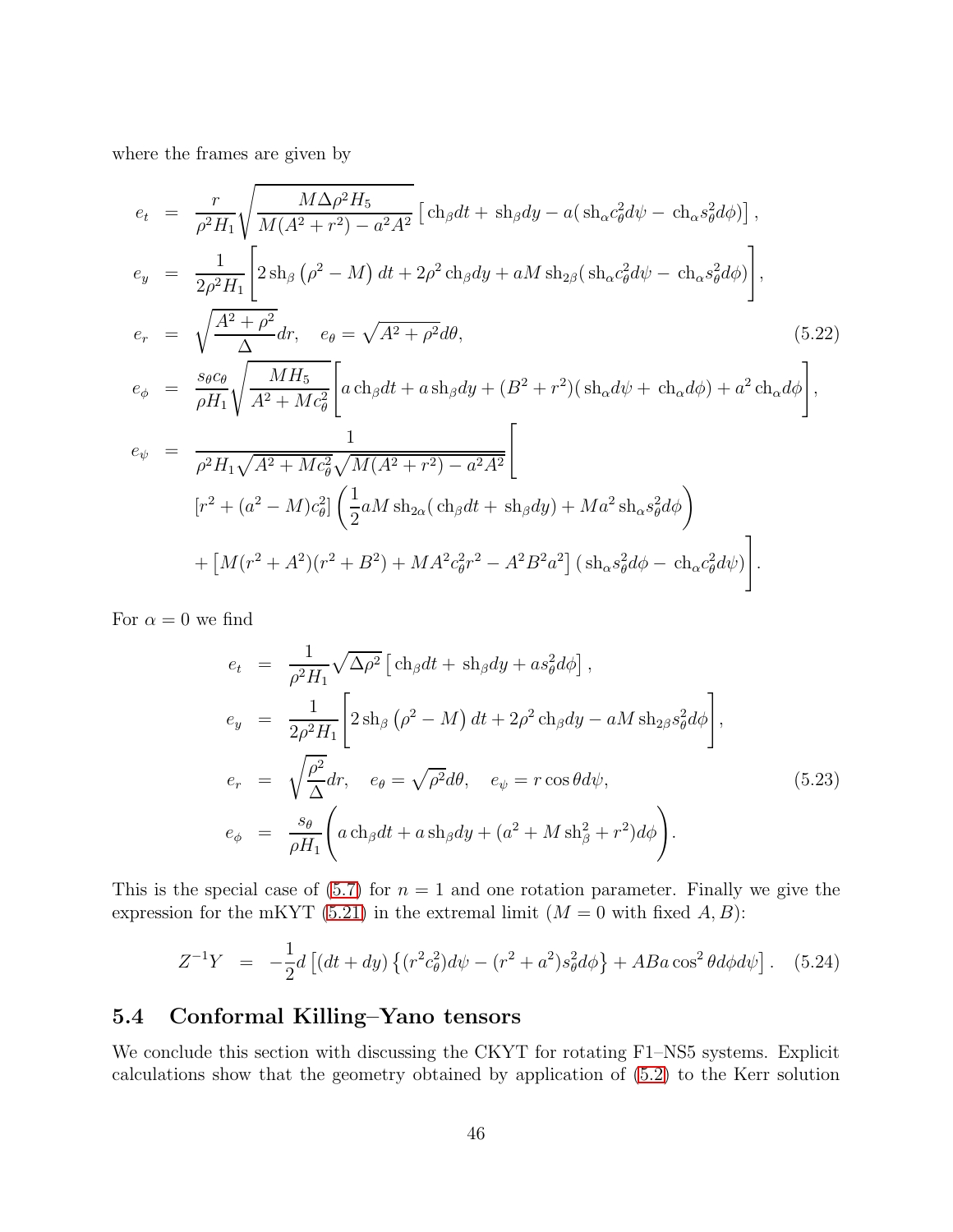[\(2.45\)](#page-12-0) does not have CKYT. On the other hand F1–NS5 system constructed from the five– dimensional black hole [\(2.49\)](#page-13-0) does admit a CKYT if and only if  $Q_1 = Q_5$ . In this case the metric has the form

$$
ds^{2} = -e_{t}^{2} + e_{\phi}^{2} + e_{y}^{2} + e_{\psi}^{2} + e_{\phi}^{2},
$$
  
\n
$$
e_{t} = \frac{\sqrt{\Delta}}{\rho} (dt - as_{\theta}^{2} d\phi), \quad e_{\phi} = \frac{s_{\theta}}{\rho} [(r^{2} + a^{2} + Q) d\phi - adt],
$$
  
\n
$$
e_{r} = \frac{\rho}{\sqrt{\Delta}} dr, \quad e_{\theta} = \rho d\theta, \quad e_{\psi} = \frac{c_{\theta}}{\rho} [(Q + r^{2}) d\psi - ady], \quad e_{y} = \frac{r}{\rho} [dy + ac_{\theta}^{2} d\psi],
$$
  
\n
$$
\Delta = r^{2} + a^{2} - M, \quad \rho^{2} = r^{2} + a^{2} c_{\theta}^{2} + Q,
$$
\n(5.25)

and the corresponding CKYT and CKT are given by

$$
\mathcal{Y} = \rho(e_r \wedge e_t \wedge e_y + e_\theta \wedge e_\phi \wedge e_\psi), \quad Z = \frac{1}{\rho^2} (ac_\theta e_\psi - r e_y) \wedge (\sqrt{\Delta} e_t + a s_\theta e_\phi), \n\mathcal{K} = \rho^2 [e_t^2 - e_r^2 - e_y^2 + e_\theta^2 + e_\psi^2 + e_\phi^2], \qquad W = -d[r^2 - a^2 c_\theta^2].
$$
\n(5.26)

Since  $W$  is a total derivative, the general prescription  $(2.18)$  can be used to construct a standard Killing tensor

$$
K = -[2(ac_{\theta})^2 + Q][-e_t^2 + e_r^2 + e_y^2] + [2r^2 + Q][e_{\theta}^2 + e_{\psi}^2 + e_{\phi}^2].
$$
\n(5.27)

Conformal Killing tensors for four– and five–dimensional black holes discussed in this section were constructed in [\[52\]](#page-86-8) via separation of variables.

## 6 Discussion

In this article we analyzed hidden symmetries of stringy geometries and their behavior under string dualities. In particular, we demonstrated that in the presence of the Kalb–Ramond field the equation for the Killing–Yano tensor is modified as [\(4.72\)](#page-35-1), and this is the unique modification consistent with string dualities. The transformations laws for the Killing vectors, tensors, and Killing–Yano tensors are given by  $(4.8)$ ,  $(4.37)$ – $(4.39)$ ,  $(4.74)$ . We have also demonstrated that nontrivial Killing tensors in arbitrary number of dimensions are always associated with ellipsoidal coordinates, and we used this observation to construct the (modified) Killing( $-$ Yano) tensors for the Myers–Perry black hole  $((3.20), (3.30), (3.31))$  $((3.20), (3.30), (3.31))$  $((3.20), (3.30), (3.31))$  $((3.20), (3.30), (3.31))$  $((3.20), (3.30), (3.31))$  $((3.20), (3.30), (3.31))$  $((3.20), (3.30), (3.31))$ , its charged version  $(5.3)$ – $(5.4)$ , and for several examples of F1–NS5 geometries  $((5.15), (5.19)$  $((5.15), (5.19)$  $((5.15), (5.19)$  $((5.15), (5.19)$ –  $(5.21)$ .

This work has several implications. First and foremost, the modified equation for the Killing–Yano tensor [\(4.72\)](#page-35-1) provides a new powerful tool for studying symmetries of stringy geometries, which can extend the successful applications of the standard Killing–Yano tensors to physics of black holes [\[52,](#page-86-8) [53\]](#page-86-9). Also, the understanding of hidden symmetries developed in this article can be used to extend the 'no-go theorems' for integrability [\[11\]](#page-83-0) to backgrounds without supersymmetry. Finally, the explicit Killing–Yano tensors for the Myers–Perry black hole and its charged version constructed in sections [3](#page-14-0) and [5.1](#page-39-0) generalize most of the previously known examples and provide the largest known class of KYT.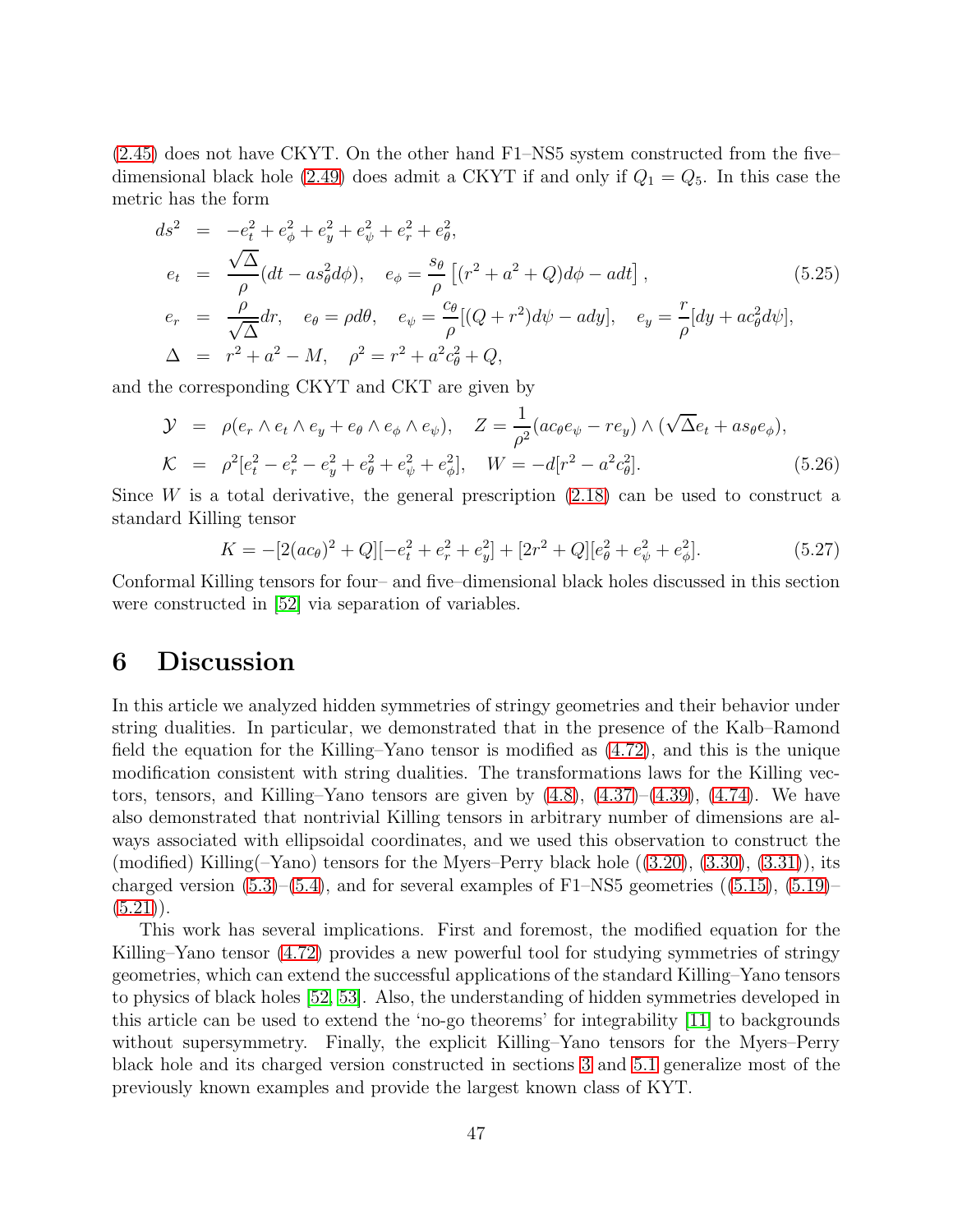# Acknowledgments

We thank Finn Larsen for useful discussions. This work is supported in part by NSF grant PHY-1316184.

## A Conformal transformations of Killing tensors

In this appendix we analyze the behavior of Killing vectors and tensors under conformal rescaling of the metric. In the context of string theory such rescalings appear when one goes from the string to the Einstein frame or when one compares the string frames before and after S duality. In this appendix we will find the restrictions on the dilaton which guarantee that Killing vectors and tensors survive after S duality. We study general conformal Killing vectors and tensors, and reduction to the standard objects is obtained by setting the conformal factors to zero.

### A.1 Killing vectors

We begin with considering an equation for the conformal Killing vector (CKV):

<span id="page-47-0"></span>
$$
\nabla_M V_N + \nabla_N V_M = 2g_{MN} v \tag{A.1}
$$

and writing its counterpart in the rescaled metric:

$$
g'_{MN} = e^C g_{MN} : \nabla'_M V'_N + \nabla'_N V'_M = 2g'_{MN} v'.
$$
\n(A.2)

Recalling the transformation of the connections,

<span id="page-47-1"></span>
$$
(\Gamma_{NP}^M)' = \Gamma_{NP}^M + \frac{1}{2} \left[ \delta_P^M \partial_N C + \delta_N^M \partial_P C - g_{NP} g^{MA} \partial_A C \right]. \tag{A.3}
$$

we can rewrite the equation for  $V'$  in terms of the original covariant derivatives:

$$
\nabla_M(e^{-C}V_N') + \nabla_N(e^{-C}V_M') = 2g_{MN}(v' + \frac{1}{2}V'^A\partial_A e^{-C}).\tag{A.4}
$$

Comparing this to [\(A.1\)](#page-47-0), we find the transformation law for the CKV:

$$
V'_{M} = e^{C}V_{M} \Rightarrow V'^{M} = g'^{MN}V'_{N} = V^{M},
$$
  
\n
$$
v' = v - \frac{1}{2}V^{A}\partial_{A}e^{-C}.
$$
\n(A.5)

This implies that CKV always survives the conformal rescaling, but the KV (which must have  $v = 0$ ) disappears unless

$$
V^A \partial_A e^{-C} = 0. \tag{A.6}
$$

In the context of S duality and transition between string and Einstein frames, the last condition implies that Lie derivatives of the dilaton along the Killing vector must vanish, which is a very natural requirement.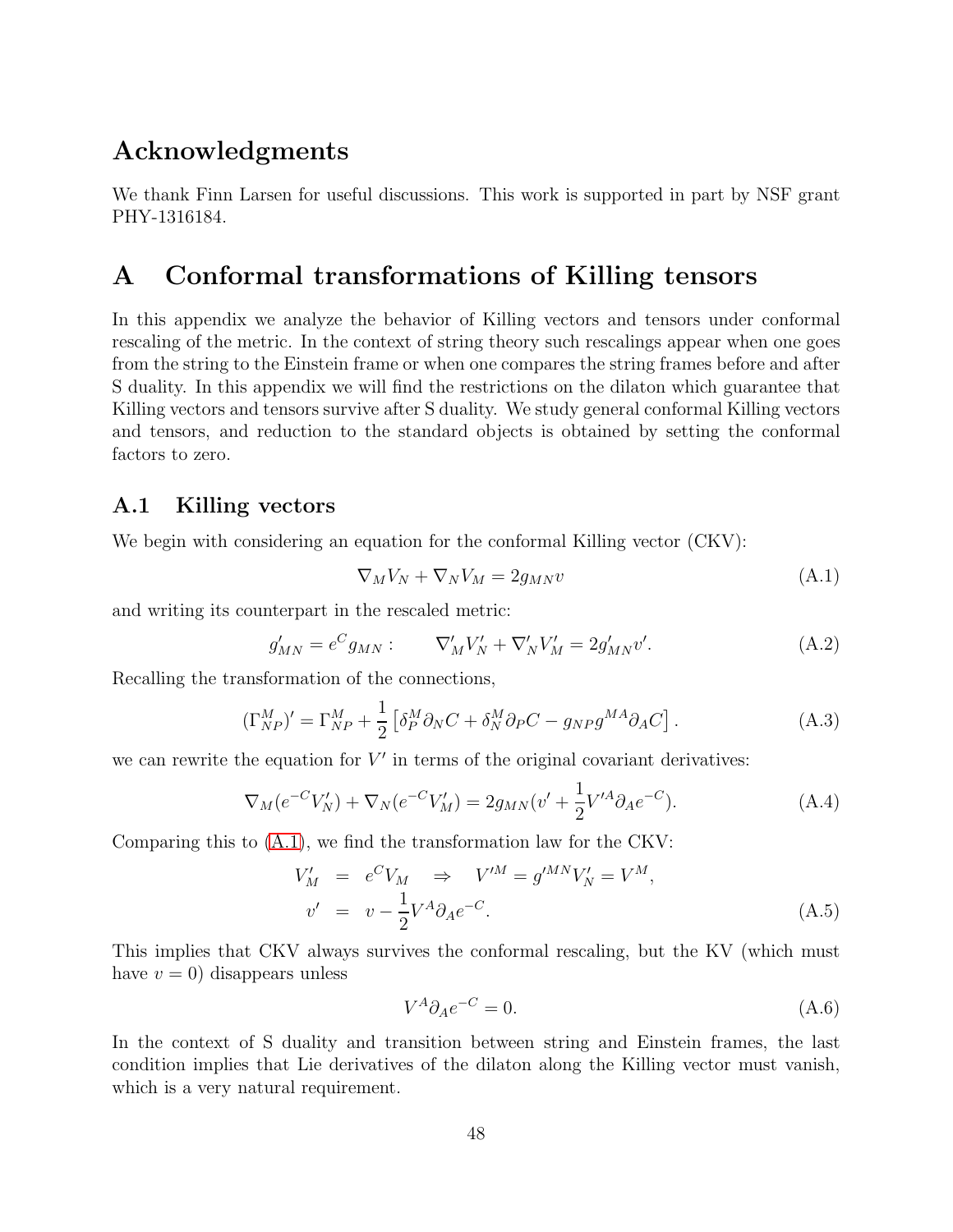## <span id="page-48-0"></span>A.2 Killing(–Yano) tensors

Next we look at transformation properties of the conformal Killing–Yano tensor, which satisfies equation

<span id="page-48-2"></span>
$$
\nabla_M Y_{NP} + \nabla_N Y_{MP} = 2g_{MN} W_P - g_{MP} W_N - g_{NP} W_M. \tag{A.7}
$$

Using  $(A.3)$  we can rewrite the left hand side of  $(A.7)$  in the rescaled frame as

$$
\nabla'_{M}Y'_{NP} + \nabla'_{N}Y'_{MP} = \nabla_{M}Y'_{NP} - \frac{1}{2} \left[ \partial_{M}CY'_{NP} + \partial_{N}CY'_{MP} - g_{MN}g^{AB}\partial_{B}CY'_{AP} \right]
$$

$$
-\frac{1}{2} \left[ \partial_{M}CY'_{NP} + \partial_{P}CY'_{NM} - g_{MP}g^{AB}\partial_{B}CY'_{NA} \right] + (M \leftrightarrow N)
$$

$$
= \nabla_{M}Y'_{NP} - \frac{3}{2}\partial_{M}CY'_{NP} + \frac{1}{2}g_{MN}g^{AB}\partial_{B}CY'_{AP} + \frac{1}{2}g_{MP}g^{AB}\partial_{B}CY'_{NA} + (M \leftrightarrow N)
$$

and the full equation becomes

$$
e^{3C/2} \nabla_M (e^{-3C/2} Y'_{NP}) + e^{3C/2} \nabla_N (e^{-3/2C} Y'_{MP})
$$
  
=  $2g_{MN} (W'_{P}e^{C} - \frac{1}{2} g^{AB} \partial_B C Y'_{AP}) - \left[ g_{MP} (W'_{N}e^{C} - \frac{1}{2} g^{AB} \partial_B C Y'_{AN}) + (M \leftrightarrow N) \right].$ 

To recover the original equation [\(A.7\)](#page-48-2), we must set

<span id="page-48-1"></span>
$$
Y'_{NP} = e^{3C/2} Y_{NP}, \quad W'_{M} = e^{C/2} (W_{M} + \frac{1}{2} g^{AB} \partial_{B} C Y_{AM}). \tag{A.8}
$$

The conformal Killing–Yano tensors of higher rank can be analyzed in a similar fashion, and for the rank  $k$  tensor we find

<span id="page-48-3"></span>
$$
Y'_{M_1...M_k} = e^{(k+1)C/2} Y_{M_1...M_k},
$$
  
\n
$$
W'_{M_2...M_k} = e^{(k-1)C/2} W_{M_2...M_k} + \frac{e^{(3k-5)C/2}}{2} g^{AB} \partial_B C Y_{AM_2...M_k}
$$
\n(A.9)

The same calculations show that for Killing tensors we have

<span id="page-48-4"></span>
$$
K'_{MN} = e^{2C} K_{MN}, \quad W'_M = e^C (W_M + g^{AB} \partial_B C K_{AM}). \tag{A.10}
$$

Equations  $(A.9)$  and  $(A.10)$  summarize the behavior of Killing( $-Yano$ ) tensors under conformal rescalings.

# B Killing tensors and ellipsoidal coordinates

In this appendix we will justify the procedure for extracting separation of variables from a nontrivial Killing tensor and review an example of ellipsoidal coordinates and their degeneration.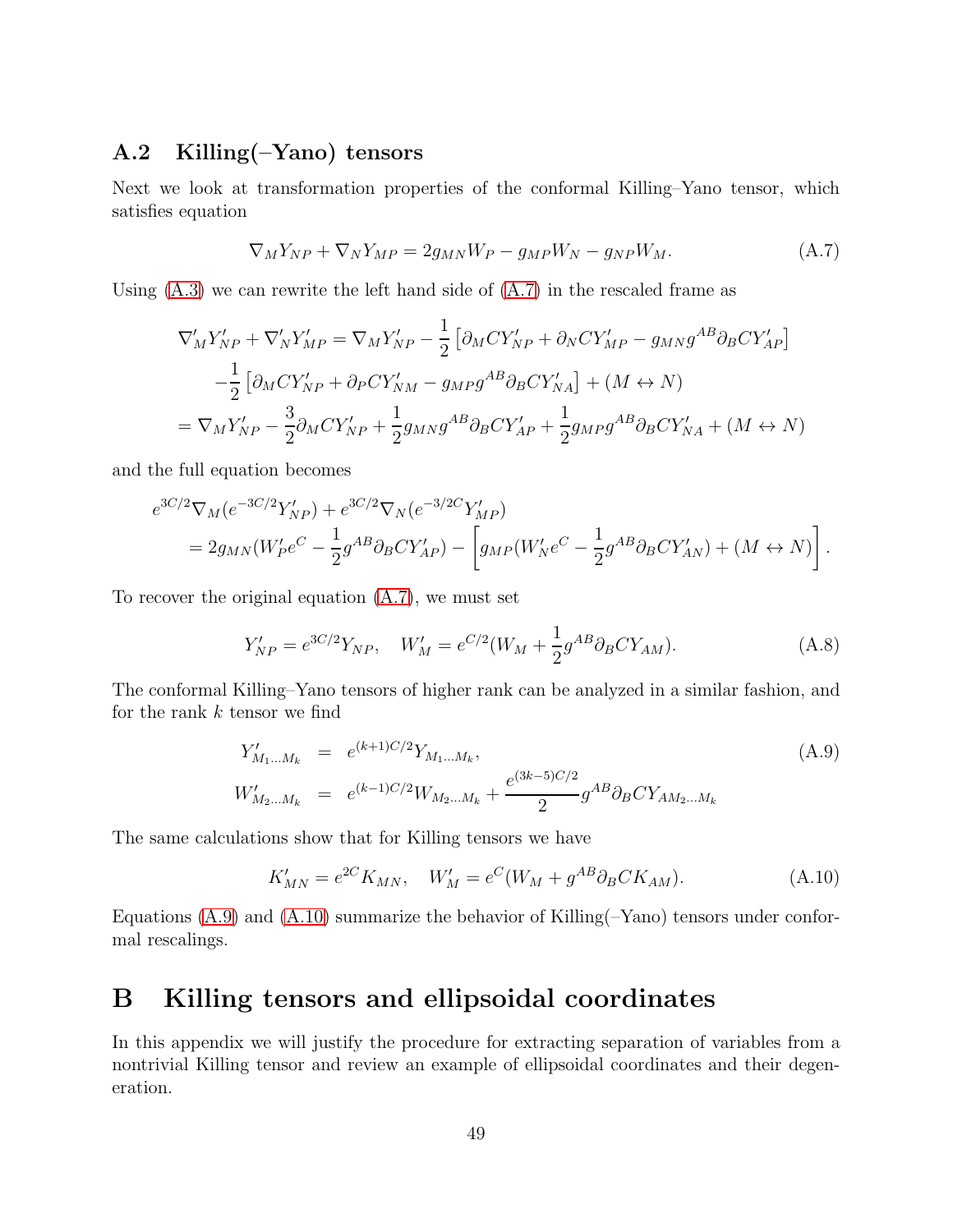#### B.1 Ellipsoidal coordinates from Killing tensors

As discussed in section [2.2,](#page-7-1) existence of a non–trivial Killing tensor leads to separation of variables, and in this appendix we will provide some details of the procedure for extracting the relevant coordinates and the separation function.

We will focus on studying the reduced metric [\(2.39\)](#page-10-0), and to simplify the notation we will drop the subscript red. Assuming that non–cyclic coordinates separate, we find

<span id="page-49-6"></span>
$$
ds^{2} = \sum g_{k} dx_{k}^{2}, \quad K = \sum \Lambda_{k} g_{k} dx_{k}^{2}
$$
 (B.1)

where  $g_k$  and  $\Lambda_k$  are functions of all coordinates. Equations for the Killing tensor give

<span id="page-49-3"></span>
$$
\partial_i \Lambda_i = 0, \quad \partial_j \ln g_i = \partial_j \ln(\Lambda_i - \Lambda_j), \quad j \neq i \tag{B.2}
$$

and there are no summations in these relations. We will now make an additional assumption of separability:

<span id="page-49-0"></span>
$$
\partial_j \partial_k \ln g_m = 0 \quad \text{for different} \quad (i, j, k). \tag{B.3}
$$

and determine the form of  $g_k$  and  $\Lambda_k$ . The procedure involves several steps:

1. Equation [\(B.3\)](#page-49-0) leads to factorization of  $g_1$ 

$$
g_1 = \prod f_{1j}(x_1, x_j), \quad \partial_j \ln f_{1j}(x_1, x_j) = \partial_j \ln(\Lambda_1 - \Lambda_j)
$$
 (B.4)

which implies factorization of

<span id="page-49-1"></span>
$$
\Lambda_1 - \Lambda_2 = f_{12}(x_1, x_2)g_{12}(x_1, x_3 \dots).
$$
 (B.5)

The same expression can also be obtained by starting with  $g_2$ , but this leads to a different factorization:

<span id="page-49-2"></span>
$$
\Lambda_1 - \Lambda_2 = f_{21}(x_2, x_1)g_{21}(x_2, x_3 \dots).
$$
 (B.6)

Applying  $\partial_1\partial_3$  to the logs of [\(B.5\)](#page-49-1), [\(B.6\)](#page-49-2), we conclude that  $x_1$  dependence factorizes in  $g_{12}$ . Absorbing the  $x_1$ -dependent factor in  $f_{12}(x_1, x_2)$ , we find

$$
\Lambda_1 - \Lambda_2 = f_{12}(x_1, x_2)g_{12}(x_3 \dots).
$$

The left–hand side of the last relation is killed by  $\partial_1 \partial_2$  (recall the first relation in [\(B.2\)](#page-49-3)), so

$$
f_{12}(x_1, x_2) = f_{12}^{(1)}(x_1) - f_{12}^{(2)}(x_2).
$$
 (B.7)

Repeating the same steps for  $x_3, \ldots, x_n$ , we conclude that

<span id="page-49-4"></span>
$$
g_1 = h_1(x_1) \prod_j [f_{1j}^{(1)}(x_1) - f_{1j}^{(j)}(x_j)],
$$
  
\n
$$
\Lambda_1 - \Lambda_j = [f_{1j}^{(1)}(x_1) - f_{1j}^{(j)}(x_j)] g_{1j}(x_3 \dots x_n), \quad \partial_j g_{1j} = 0.
$$
\n(B.8)

Since coordinate  $x_1$  is not special, the last equation can be generalized:

<span id="page-49-5"></span>
$$
\Lambda_k - \Lambda_j = [f_{kj}^{(k)}(x_k) - f_{kj}^{(j)}(x_j)]g_{kj}(x_1 \dots x_n), \quad \partial_j g_{kj} = \partial_k g_{kj} = 0.
$$
 (B.9)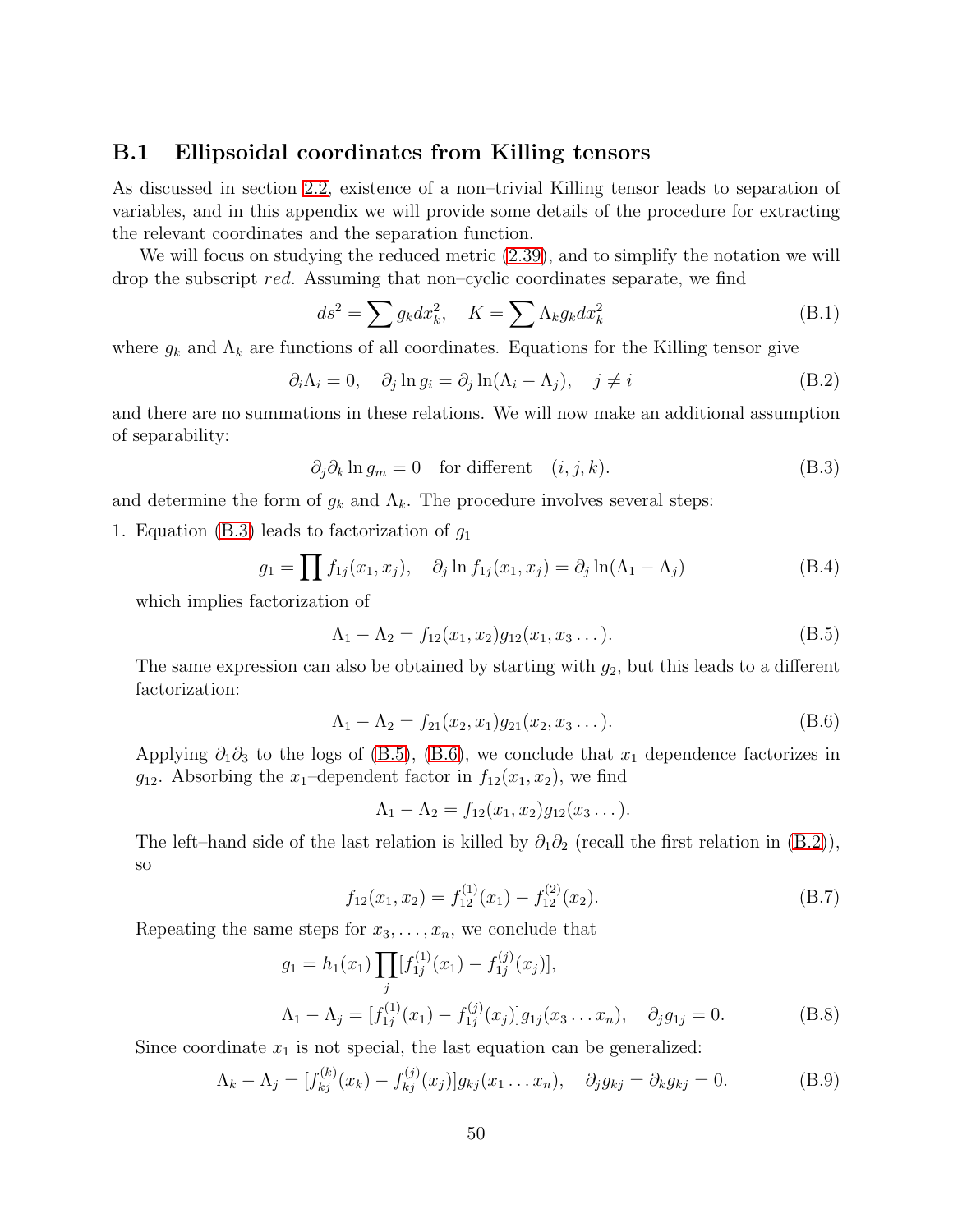2. Assuming that  $f_{1i}^{(j)}$  $t_{1j}^{(j)}(x_j)$  are nontrivial functions of their arguments<sup>[36](#page-50-0)</sup>, we can define new coordinates by setting

$$
\tilde{x}_j \equiv f_{1j}^{(j)}(x_j), \quad j > 1.
$$
\n(B.10)

and dropping the tildes. We still have the freedom of making a linear transformation of  $x_k$ , which will be fixed later. Taking a second derivative of  $(B.8)$  with respect to  $x_j$ ,

$$
\partial_j^2 \Lambda_1 = \partial_j^2 \Lambda_j + \partial_j^2 \Big( [f_{1j}^{(1)}(x_1) - x_j] g_{1j}(x_2 \ldots x_n) \Big) = 0.
$$

we conclude that  $\Lambda_1$  is a linear polynomial in every coordinate  $(x_2, \ldots, x_n)$ . Furthermore, since  $\partial_2 \Lambda_2 = 0$  we find

$$
\Lambda_2 = \Lambda_1 - [f_{12}^{(1)}(x_1) - x_2]g_{12}(x_3, \dots, x_n) = \Lambda_1 + [f_{12}^{(1)}(x_1) - x_2]\partial_2\Lambda_1
$$

and similarly

$$
\Lambda_j = \Lambda_1 + [f_{1j}^{(1)}(x_1) - x_j] \partial_j \Lambda_1.
$$
\n(B.11)

3. Next we look at

$$
\Lambda_2 - \Lambda_3 = (f_{12}^{(1)}(x_1) - x_2)\partial_2\Lambda_1 - (f_{13}^{(1)}(x_1) - x_3)\partial_3\Lambda_1
$$
  
= 
$$
[f_{12}^{(1)}\partial_2\Lambda_1 - f_{13}^{(1)}\partial_3\Lambda_1]_0 + x_3[f_{12}^{(1)}\partial_2\partial_3\Lambda_1 + \partial_3\Lambda_1]_0 - x_2[f_{13}^{(1)}\partial_2\partial_3\Lambda_1 + \partial_2\Lambda_1]_0
$$

Expressions in the square brackets are evaluated at  $x_2 = x_3 = 0$ . Equation [\(B.9\)](#page-49-5) implies that  $(x_2, x_3)$  dependence in the last equation must factorize, and this is possible only if

<span id="page-50-1"></span>
$$
f_{13}^{(1)}(x_1) = c_{32} f_{12}^{(1)}(x_1) + d_{32}, \quad [f_{12}^{(1)} \partial_2 \Lambda_1 - f_{13}^{(1)} \partial_3 \Lambda_1]_0 = e_{32}
$$
 (B.12)

with constant  $(c_{32}, d_{32}, e_{32})$ . Similar arguments demonstrate that all  $f_{1j}(x_1)$  are linear polynomials in  $f_{12}^{(1)}(x_1)$ , so by re-defining this coordinate,

$$
x_1 \to f_{12}^{(1)}(x_1),
$$

we conclude that all  $f_{1j}(x_1)$  are linear functions of their arguments. For example,

$$
f_{13}^{(1)}(x_1) - x_3 = c_{32}x_1 + d_{32} - x_3,
$$

so by making a linear transformation of  $x_3$ , we can simplify the last expression:

$$
f_{13}^{(1)}(x_1) - x_3 \to c_{32}(x_1 - x_3).
$$

Repeating this for  $(x_4 \ldots x_n)$ , we find

<span id="page-50-2"></span>
$$
g_1 = h_1(x_1) \prod_j [x_1 - x_j], \qquad \Lambda_j = \Lambda_1 + [x_1 - x_j] \partial_j \Lambda_1.
$$
 (B.13)

<span id="page-50-0"></span><sup>&</sup>lt;sup>36</sup>This assumption of generality eventually leads to ellipsoidal coordinates for curved spaces. Relaxing this assumption, one arrives at degenerate cases, and some examples are presented in Appendix [B.2.](#page-51-0) We conjecture that any degenerate case can be obtained by a singular limit of ellipsoidal coordinates, but we will not prove this statement. The proof for flat three dimensional space is implicitly contained in [\[27\]](#page-84-0).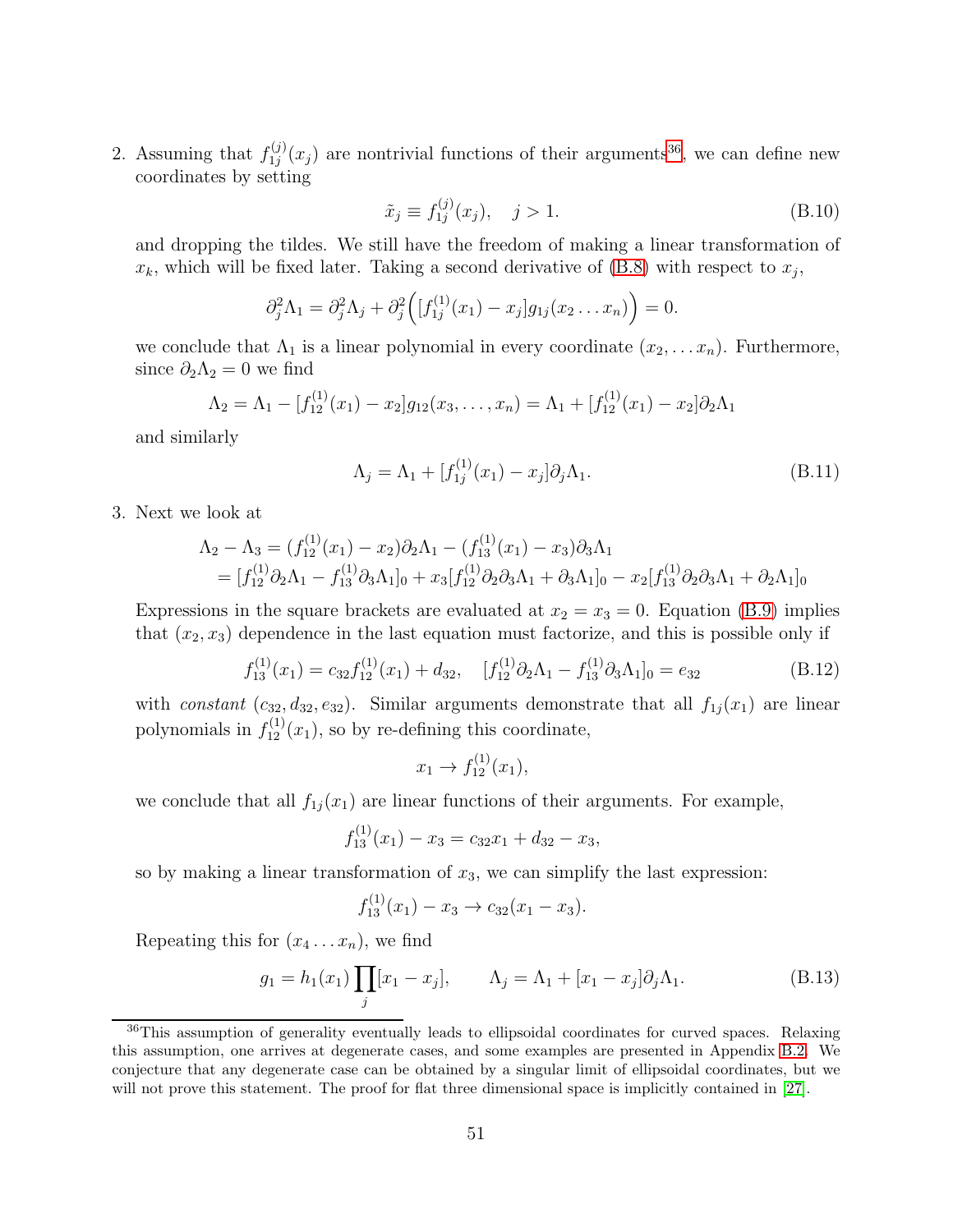4. We will now demonstrate that polynomial  $\Lambda_1(x_2,\ldots,x_n)$  must be symmetric under interchange of any pair of its arguments. Without the loss of generality, we focus on  $x_2$  and  $x_3$  and write  $\Lambda_1$  as

$$
\Lambda_1 = P_1 x_2 x_3 + P_2 x_2 + P_3 x_3 + P_4,\tag{B.14}
$$

where  $P_k$  are polynomials in  $(x_4 \ldots x_n)$ . The second equation in [\(B.12\)](#page-50-1) gives

$$
e_{32} = x_1[\partial_2 \Lambda_1 - \partial_3 \Lambda_1]_0 = x_1[P_2 - P_3].
$$
\n(B.15)

Consistency of this relation requires  $P_2 = P_3$ , i.e., symmetry of  $\Lambda_1$  under the interchange of  $x_2$  and  $x_3$ .

5. Once we established that  $\Lambda_1(x_2 \ldots x_n)$  is symmetric, it is convenient to introduce a "generating" linear polynomial  $\Lambda(x_1 \ldots x_n)$  symmetric in its arguments and define

$$
\Lambda_1 = \partial_1 \Lambda. \tag{B.16}
$$

Then the second relation in [\(B.13\)](#page-50-2) implies

$$
\Lambda_j = \partial_1 \Lambda + (x_1 - x_j) \partial_1 \partial_j \Lambda = \partial_1 \Lambda |_{x_j=0} + x_1 \partial_1 \partial_j \Lambda = \partial_j \Lambda |_{x_1=0} + x_1 \partial_1 \partial_j \Lambda = \partial_j \Lambda.
$$

To summarize, we have demonstrated that in the generic case existence of the Killing tensor in the non–cyclic part of the metric [\(B.1\)](#page-49-6) implies that

$$
g_k = h_1(x_k) \prod_{j \neq k} [x_k - x_j], \qquad \Lambda_j = \partial_j \Lambda,
$$
 (B.17)

where  $\Lambda(x_1 \ldots x_n)$  is a linear polynomial in every  $(x_1 \ldots x_n)$  symmetric under interchange of every pair of arguments. This completes the justification of  $(2.39)$ – $(2.41)$ , which summarize the extraction of the separable coordinates from a Killing tensor.

#### <span id="page-51-0"></span>B.2 Ellipsoidal coordinates in flat space

In section [2.2](#page-7-1) we demonstrated that separation of non–cyclic coordinates generically leads to ellipsoidal coordinates. Our derivation was based on the assumption of generality: we postulated that metric components have non–trivial dependence on all non–cyclic coordinates. If this assumption is dropped, one recovers degenerate cases of ellipsoidal coordinates, and in this appendix we will illustrate this using a well-known example of flat three–dimensional space. Degeneration in higher dimensions is very similar, but its detailed discussion is beyond the scope of this article.

Consider a flat three–dimensional space with a metric

<span id="page-51-1"></span>
$$
ds^2 = dr_1^2 + dr_2^2 + dr_3^2.
$$
 (B.18)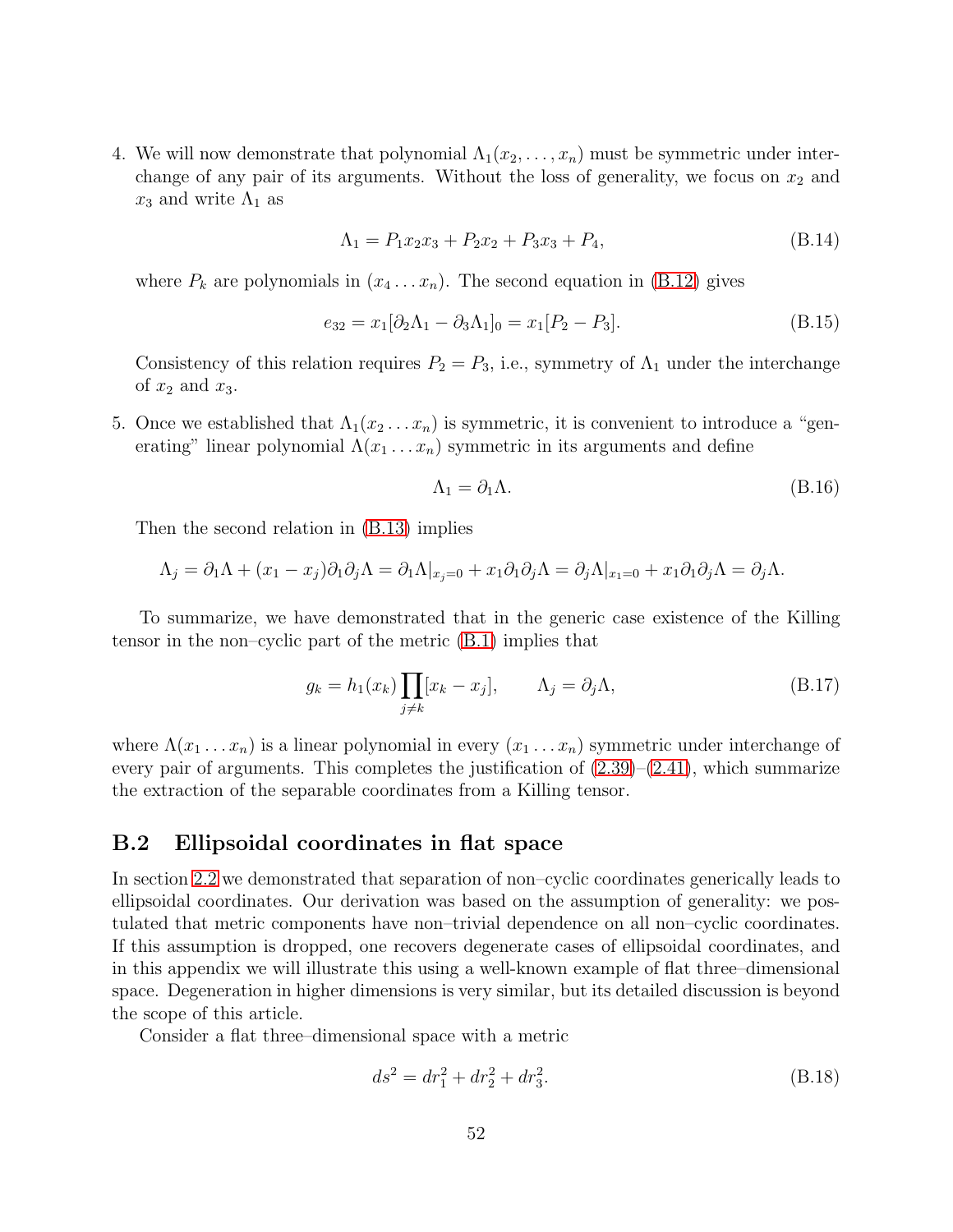The ellipsoidal coordinates  $(x_0, x_1, x_2)$  are defined as three solutions of a cubic equation for x [\[29\]](#page-84-1):

$$
\frac{r_1^2}{x-a} + \frac{r_2^2}{x-b} + \frac{r_3^2}{x-c} = 1,
$$
\n(B.19)

Without the loss of generality we assume that non-degenerate coordinates have  $a > b > c$ and the roots are arranged in the following order:

$$
x_0 > a > x_1 > b > x_2 > c.
$$
 (B.20)

Cartesian coordinates  $(r_1, r_2, r_3)$  can be expressed in terms of  $(x_0, x_1, x_2)$  as

<span id="page-52-2"></span>
$$
r_1 = \left[\frac{(x_0 - a)(x_1 - a)(x_2 - a)}{(a - b)(a - c)}\right]^{1/2}, \quad r_2 = \left[\frac{(x_0 - b)(x_1 - b)(x_2 - b)}{(b - a)(b - c)}\right]^{1/2}, \quad (B.21)
$$

$$
r_3 = \left[\frac{(x_0 - c)(x_1 - c)(x_2 - c)}{(c - a)(c - b)}\right]^{1/2}.
$$

This transformation turns the metric [\(B.18\)](#page-51-1) into

<span id="page-52-3"></span>
$$
ds^{2} = \frac{(x_{0} - x_{1})(x_{0} - x_{2})dx_{0}^{2}}{4(x_{0} - a)(x_{0} - b)(x_{0} - c)} + \frac{(x_{1} - x_{0})(x_{1} - x_{2})dx_{1}^{2}}{4(x_{1} - a)(x_{1} - b)(x_{1} - c)} + \frac{(x_{2} - x_{0})(x_{2} - x_{1})dx_{2}^{2}}{4(x_{2} - a)(x_{2} - b)(x_{2} - c)}.
$$
\n(B.22)

Shifting six quantities  $(x_i, a, b, c)$  by c, one usually sets  $c = 0$ , and we will follow this con-vention<sup>[37](#page-52-0)</sup>.

The degenerate cases of the ellipsoidal coordinates are discussed in great detail in  $[27]^{38}$  $[27]^{38}$  $[27]^{38}$ , and we will focus only on oblate spheroidal and spherical coordinates. Oblate spheroidal coordinates are obtained from [\(B.21\)](#page-52-2) by writing

$$
x_0 = a + \xi_0, \quad x_1 = a - a\xi_1, \quad x_2 = b\xi_2 \tag{B.23}
$$

and sending  $b$  to zero. Then metric  $(B.22)$  becomes

$$
ds^{2} = \frac{(\xi_{0} + a\xi_{1})d\xi_{0}^{2}}{4\xi_{0}(\xi_{0} + a)} + \frac{(\xi_{0} + a\xi_{1})d\xi_{1}^{2}}{4\xi_{1}(1 - \xi_{1})} + (\xi_{0} + a)(1 - \xi_{1})\frac{d\xi_{2}^{2}}{4\xi_{2}(1 - \xi_{2})}.
$$
 (B.24)

This expression has a very simple interpretation:  $\xi_2$  gives rise to a new cyclic coordinate  $\zeta$  $(\xi_2 = \cos^2 \zeta)$ , while  $(\xi_0, \xi_1)$  form two–dimensional elliptic coordinates. This is in a perfect agreement with general analysis of non–cyclic directions presented in section [2.2.](#page-7-1)

<span id="page-52-0"></span><sup>&</sup>lt;sup>37</sup>In section [3](#page-14-0) we use a different convention:  $a = 0, b = -a_1^2, c = -a_2^2$ .

<span id="page-52-1"></span><sup>38</sup>There are ten of them: rectangular, oblate/prolate spheroidal, circular/elliptic/parabolic cylinder, spherical, conical, paraboloidal, and parabolic.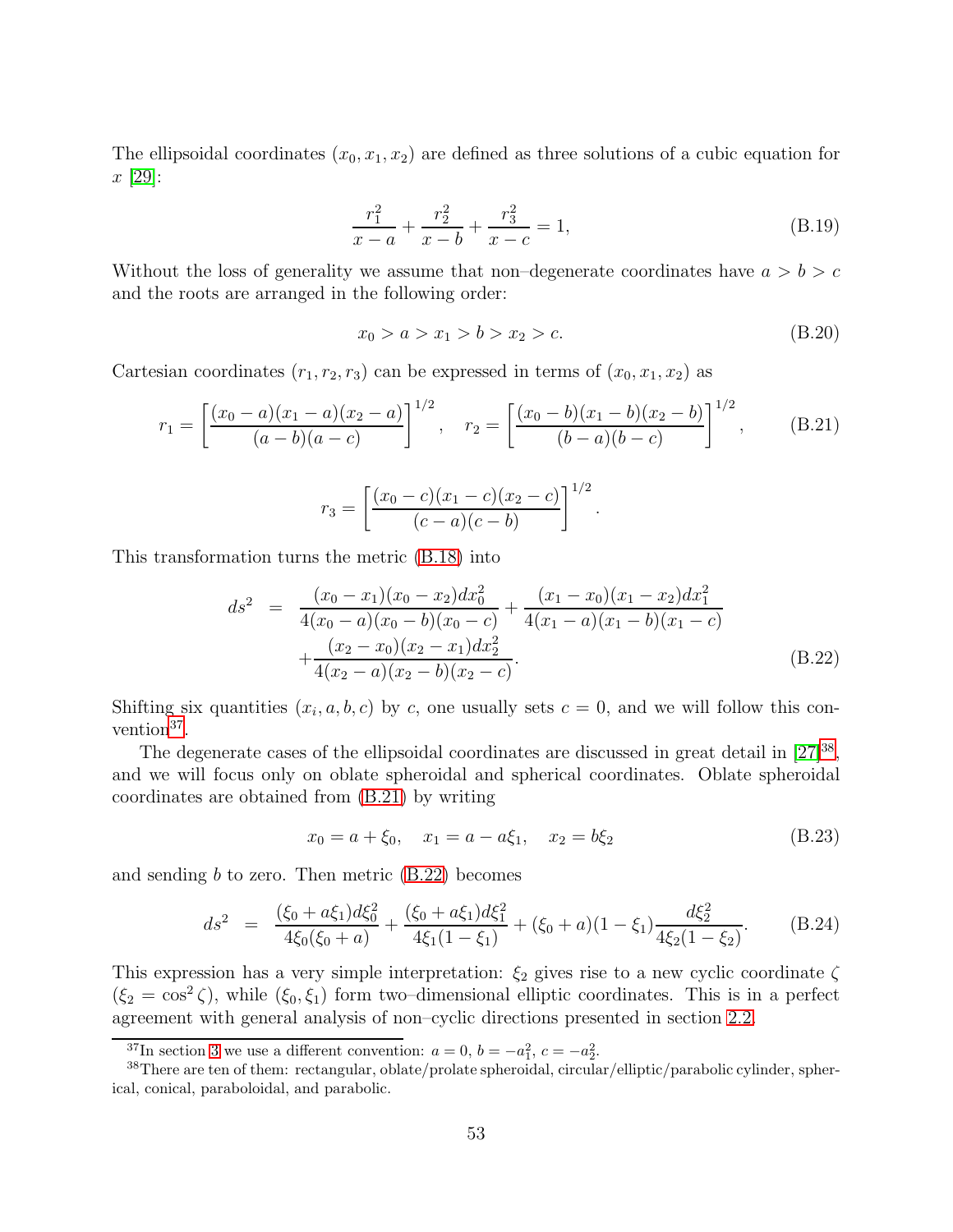As a next example we consider spherical coordinates, which can be obtained by writing

$$
b = a - \epsilon, \quad x_0 = \xi_0, \quad x_1 = a - \epsilon \xi_1, \quad x_2 = a \xi_2,
$$
 (B.25)

sending  $\epsilon$  to zero, and setting  $a = 0$  in the resulting expression. This gives

$$
ds^2 = \frac{d\xi_0^2}{4\xi_0} + \frac{\xi_0(1 - \xi_2)d\xi_1^2}{4\xi_1(1 - \xi_1)} + \frac{\xi_0 d\xi_2^2}{4(1 - \xi_2)\xi_2} = dr^2 + r^2 \sin^2\theta d\phi^2 + d\theta^2.
$$
 (B.26)

We see that although  $\xi_2$  (which is related to the polar angle  $\theta$ ) remains a non-cyclic coordinate, it does not appear in  $g_{11}$ , so spherical coordinates violate one of the assumptions made in section [2.2.](#page-7-1) Nevertheless such parameterization can be obtained as a degenerate case of ellipsoidal coordinates, and we conjecture that any separable frame in the non–cyclic coordinates can be obtained as a similar singular limit from the systems derived in section [2.2.2.](#page-9-0) The proof of this conjecture is beyond the scope of this paper.

# C Principal CKYT for the Myers–Perry black hole

In section [3](#page-14-0) we found a family of the Killing–Yano tensors [\(3.30\)](#page-19-1) for the Myers–Perry black hole, and the construction was based on three statements:

- 1. The anti–symmetric tensor h defined by [\(3.29\)](#page-18-0) is a Conformal Killing–Yano tensor and the form [\(3.29\)](#page-18-0) is closed. Such tensors are called Principal Conformal Killing–Yano tensors (PCKYT) [\[33\]](#page-84-2).
- 2. A wedge product of two PCKY tensors is again a PCKYT<sup>[39](#page-53-0)</sup>, so the expression  $\wedge h^n$  is a PCKYT for any value of  $n$ .
- 3. If  $\mathcal Y$  is a PCKYT then  $Y = \star \mathcal Y$  is a Killing–Yano tensor.

The proofs of these statements are scattered throughout the literature [\[37,](#page-85-1) [33,](#page-84-2) [35\]](#page-85-2), and the goal of this appendix is to present a simpler derivation of properties 1-3. We will begin with properties 2 and 3 since they are not specific to the Myers–Perry black hole.

We begin with writing the condition  $d\mathcal{Y} = 0$  for a Principal Conformal Killing–Yano tensor  $\mathcal Y$  of rank  $p$ :

<span id="page-53-1"></span>
$$
\nabla_a \mathcal{Y}_{bcd...} - \nabla_b \mathcal{Y}_{acd...} - \nabla_c \mathcal{Y}_{bad...} + \cdots = 0.
$$
\n(C.1)

There are  $p$  terms in this equation. Using the defining relation [\(2.15\)](#page-6-0) for the CKYT,

<span id="page-53-2"></span>
$$
\nabla_b \mathcal{Y}_{acd...} = -\nabla_a \mathcal{Y}_{bcd...} + 2g_{ab} Z_{cd...} - [g_{ca} Z_{bd...} + g_{cb} Z_{ad...}] + \dots,
$$
\n(C.2)

<span id="page-53-0"></span><sup>39</sup>Note that this is not true for KY tensors.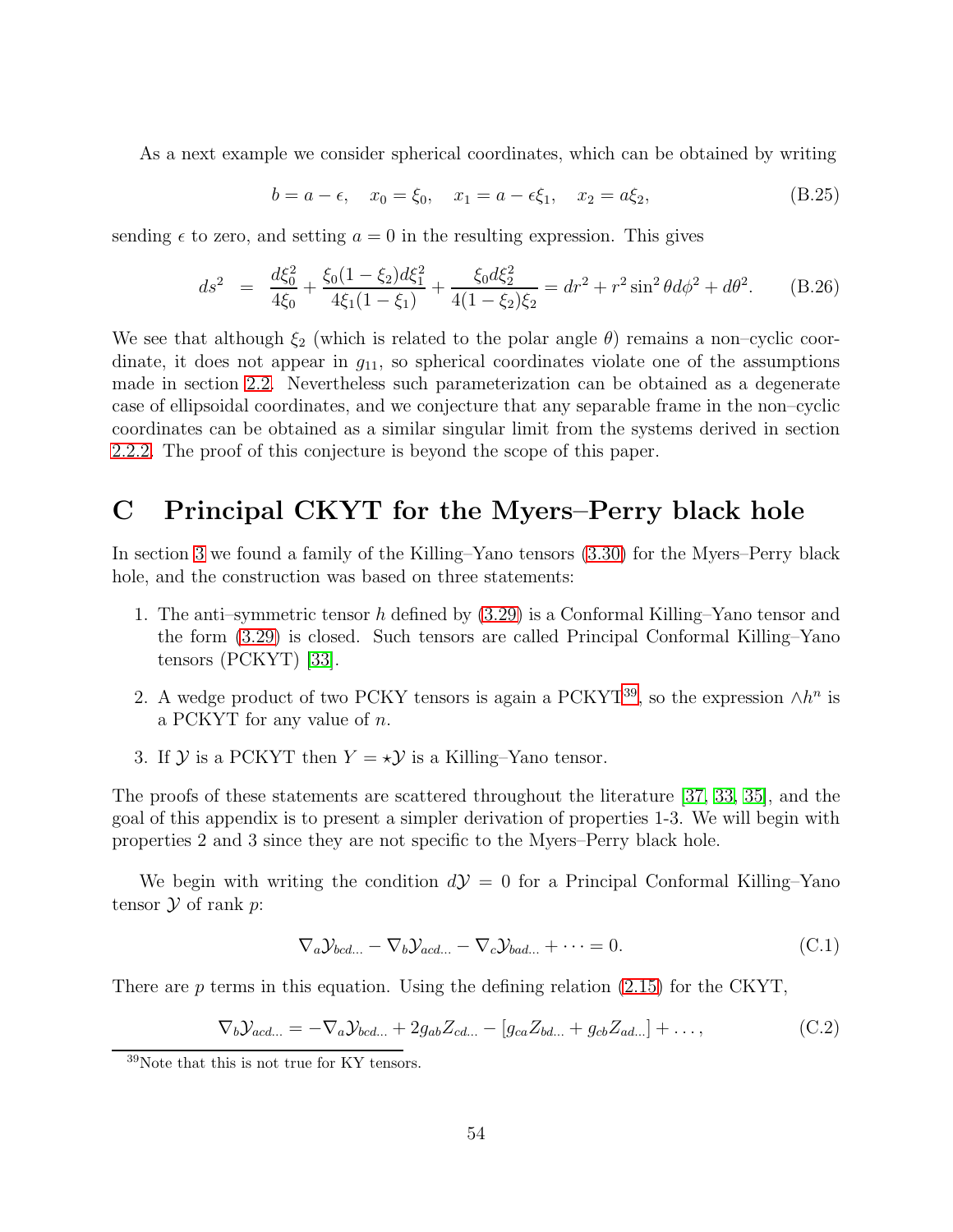equation [\(C.1\)](#page-53-1) can be rewritten as

<span id="page-54-0"></span>
$$
\nabla_a \mathcal{Y}_{bcd...} = g_{ab} Z_{cd...} - g_{ac} Z_{bd...} + \dots = p g_{a[b} Z_{cd...}.
$$
\n(C.3)

The PCKYT is defined as an object satisfying relations  $(C.1)$ ,  $(C.2)$ , but one can use the equivalent set of defining relation [\(C.1\)](#page-53-1) and [\(C.3\)](#page-54-0) instead. In particular, we observe that any Killing–Yano tensor which is also closed must be covariantly constant. Such objects are closely related to complex structures on Kähler manifolds, which are discussed in the Appendix [I.](#page-81-0)

To prove property 2, we observe that a product of two PCKYT,  $\mathcal{Y}^{(p)} \wedge \mathcal{Y}^{(q)}$  is closed, and it satisfies equation [\(C.3\)](#page-54-0) with

$$
Z^{(p+q)} = \frac{1}{p+q} \left[ pZ^{(p)} \wedge \mathcal{Y}^{(q)} + (-1)^{p+q} q Z^{(q)} \wedge \mathcal{Y}^{(p)} \right]. \tag{C.4}
$$

To prove property 3, we consider

$$
\nabla_m \left[ \varepsilon_{a_1 \dots a_q}{}^{b_1 \dots b_p} \mathcal{Y}_{b_1 \dots b_p} \right] = \varepsilon_{a_1 \dots a_q}{}^{b_1 \dots b_p} pg_{m[b_1} Z_{b_2 \dots b_p]} = p \varepsilon_{a_1 \dots a_q m}{}^{b_2 \dots b_p} Z_{b_2 \dots b_p}.
$$
 (C.5)

Symmetrization over  $(m, a_1)$  gives zero, so  $Y_{a_1...a_q} \equiv \varepsilon_{a_1...a_q}^{b_1...b_p} \mathcal{Y}_{b_1...b_p}$  is a Killing–Yano tensor. This completes the proof of properties 2 and 3 which hold for all spaces admitting PCKYT.

Next we focus on the Myers–Perry black hole and demonstrate that the closed form

$$
h = \frac{1}{2} \sum a_i d\mu_i^2 \wedge [a_i dt + (r^2 + a_i^2) d\phi_i] + \frac{1}{2} dr^2 \wedge [dt + a_i \mu_i^2 d\phi_i]
$$
  
= 
$$
\frac{1}{2} d[r^2 + \sum a_i^2 \mu_i^2] \wedge dt + \frac{1}{2} \sum d[a_i (r^2 + a_i^2) \mu_i^2] \wedge d\phi_i
$$
 (C.6)

is a Conformal Killing–Yano tensor. The proof will go in two steps: first we will verify the CKYT equation for  $m = 0$ , and then we will show that m dependence does not affect the result.

For  $m = 0$  the geometry [\(3.32\)](#page-19-2) is flat, and it is convenient to rewrite it in the Cartesian coordinates. In odd dimensions such coordinates are defined by

$$
X_k + iY_k = \sqrt{r^2 + a_k^2} \mu_k e^{i\phi_k}, \quad ds^2 = -dt^2 + \sum [(dX_k)^2 + (dY_k)^2], \tag{C.7}
$$

and the two–form  $h$  becomes

$$
h = \frac{1}{2}d[\sum (X_k^2 + Y_k^2)] \wedge dt + \sum a_k dX_k \wedge dY_k. \tag{C.8}
$$

This gives interesting relations for the derivatives of  $h_{MN}$ ,

$$
\nabla_M h_{NP} + \nabla_N h_{MP} = 0, \quad \text{if} \quad (MNP) \neq t,
$$
  
\n
$$
\nabla_M h_{Nt} + \nabla_N h_{Mt} = 2[\delta_{MN} - \delta_{Mt} \delta_{Nt}],
$$
  
\n
$$
\nabla_M h_{tP} + \nabla_t h_{MP} = -[\delta_{MP} - \delta_{Mt} \delta_{Pt}],
$$
\n(C.9)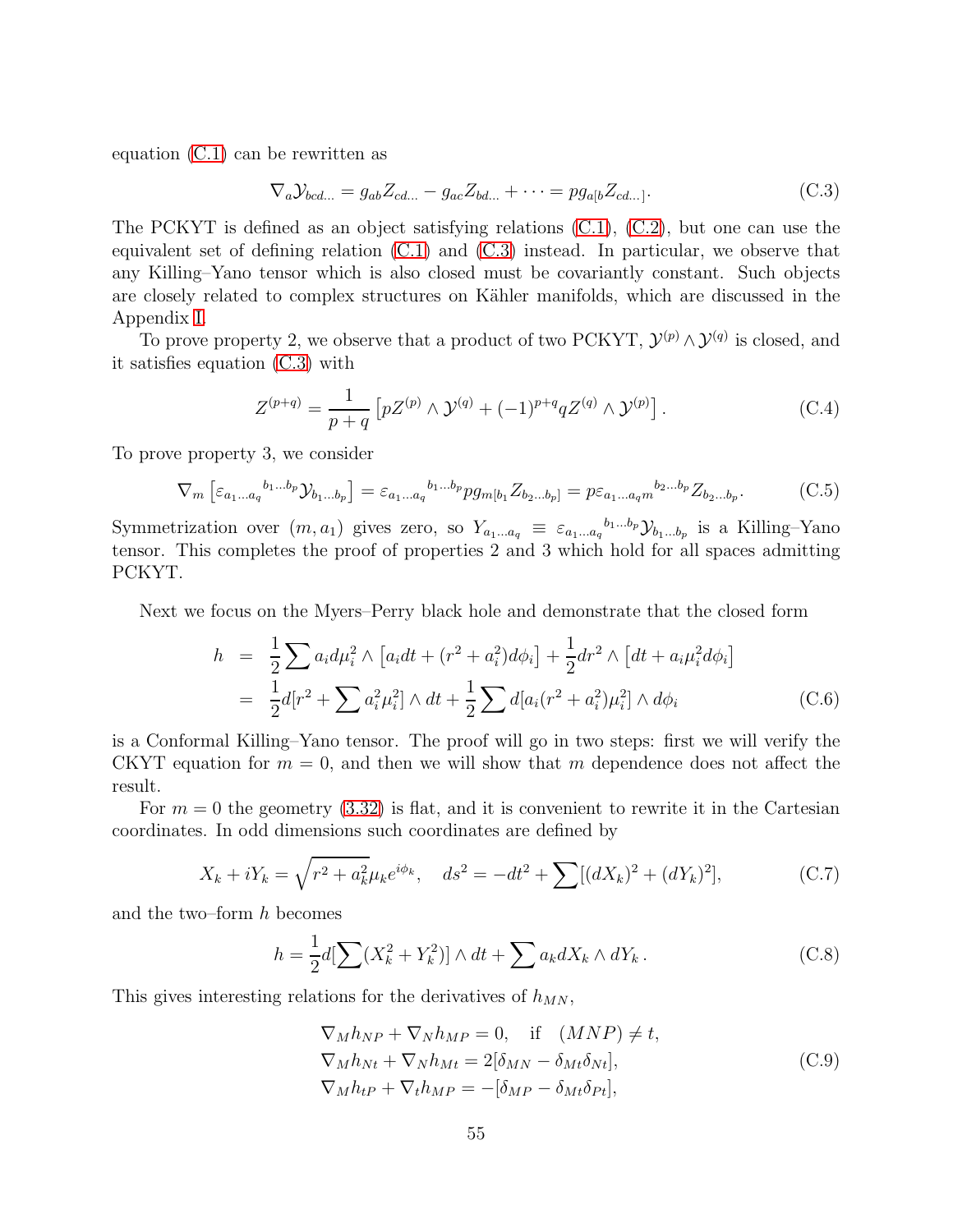which can be summarized as an equation for the CKYT  $(2.15)$ :

<span id="page-55-0"></span>
$$
\nabla_M h_{NP} + \nabla_N h_{MP} = 2g_{MN} Z_P - g_{MP} Z_N - g_{NP} Z_M, \quad Z^M \partial_M = \partial_t.
$$
 (C.10)

The argument for even dimensions works in a similar way. This concludes the first part of the proof  $(h$  is a CKYT for the flat space), and now we will demonstrate that  $(C.10)$  holds for  $m \neq 0$  as well.

While it is possible to verify  $(C.10)$  using the explicit form of the Christoffel's symbols<sup>[40](#page-55-1)</sup>, this calculation is tedious and not very instructive since it does not take advantage of the high degree of symmetry of the Myers–Perry solution. We will use an alternative method based on spin connections, which gives the answer in an easier and more transparent way. First we rewrite [\(C.10\)](#page-55-0) in terms of frame indices:

<span id="page-55-4"></span>
$$
\nabla_a h_{bc} + \nabla_b h_{ac} = 2\eta_{ab} Z_c - \eta_{ac} Z_b - \eta_{bc} Z_a
$$
  
\n
$$
h = r e^{\hat{r}} \wedge e^{\hat{t}} + \sum_i \sqrt{-x_i} e^{\hat{x}^i} \wedge e^{\hat{i}}, \quad Z_a = e_{at}
$$
\n(C.11)

To derive the desired result we should analyze the  $m$ -dependence of

<span id="page-55-3"></span>
$$
T_{abc} \equiv \nabla_a h_{bc} + \nabla_b h_{ac} \tag{C.12}
$$

Covariant derivatives of the objects with frame indices are evaluated using the standard relations

$$
\nabla_a V^b = e_a^M \partial_M V^b + \omega_{a, c}^{\ b} V^c, \quad \nabla_a W_b = e_a^M \partial_M W_b - \omega_{a, c}^{\ c} W_c,\tag{C.13}
$$

and the spin connection  $\omega_{a,e}^{\ b}$  is related to the anholonomy coefficients  $\Gamma_{a,be}$  by

<span id="page-55-2"></span>
$$
\omega_{c,ab} = \frac{1}{2} \left[ \Gamma_{c,ab} + \Gamma_{b,ac} - \Gamma_{a,bc} \right], \quad de^a = \frac{1}{2} \Gamma^a{}_{,bc} e^b \wedge e^c \tag{C.14}
$$

In particular, the explicit expressions for  $e^{\hat{t}}$  in [\(3.20\)](#page-17-0) and [\(3.33\)](#page-19-3) imply that

$$
\Gamma^{\hat{t}}{}_{,\beta\hat{r}} = 0. \tag{C.15}
$$

Here and below the greek letters denote the frame indices excluding  $(\hat{r},\hat{t})$ . Although it is not obvious from  $e^{\hat{i}}$  and  $e^{\hat{\phi}_i}$ , the anholonomy coefficients  $\Gamma_{\alpha,\hat{t}\gamma}$  vanish as well. To see this, we use an alternative expression for Γ:

$$
\Gamma_{a,bc} = (de_a)_{\mu\nu} e_b^{\mu} e_c^{\nu} = (\partial_{\mu} e_{a\nu} - \partial_{\nu} e_{a\mu}) e_b^{\mu} e_c^{\nu} = -e_b^{\mu} e_{a\nu} \partial_{\mu} e_c^{\nu} + e_c^{\mu} e_{a\nu} \partial_{\mu} e_b^{\nu}, \quad (C.16)
$$

which gives for  $(3.20)$  and  $(3.33)$ :

$$
\Gamma_{\alpha,\hat{t}\gamma} = e^{\mu}_{\gamma} e_{\alpha\nu} \partial_{\mu} e^{\nu}_{\hat{t}} = -\frac{1}{2} e^{\mu}_{\gamma} e_{\alpha\nu} e^{\nu}_{\hat{t}} \partial_{\mu} \ln F = -\frac{1}{2} e^{\mu}_{\gamma} \eta_{\alpha\hat{t}} \partial_{\mu} \ln F = 0.
$$
 (C.17)

<span id="page-55-1"></span><sup>40</sup>Such 'brute force' calculation is performed in the Appendix B.3 of [\[35\]](#page-85-2).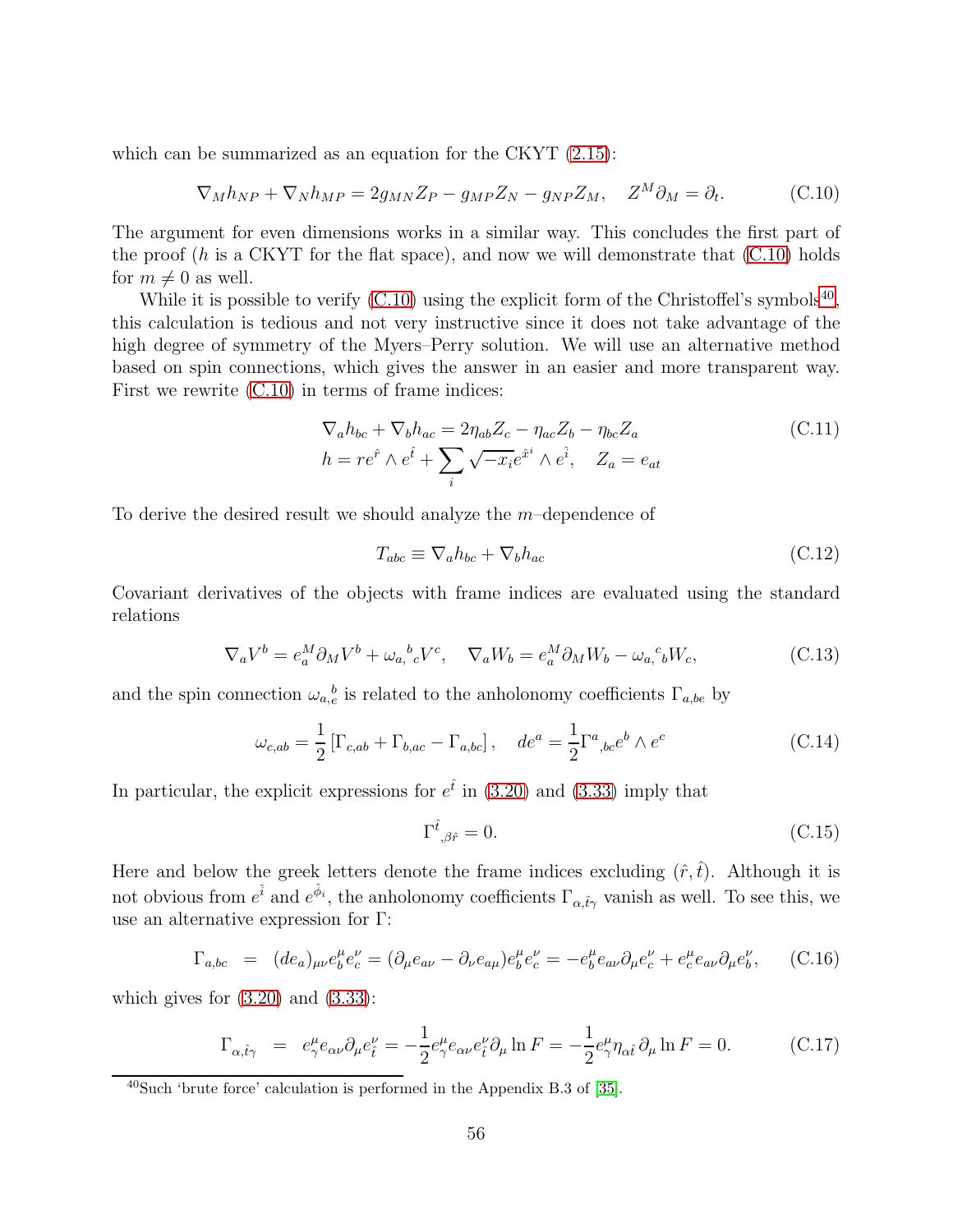Next we use the frames [\(3.20\)](#page-17-0) and [\(3.33\)](#page-19-3) to compute the anholonomy  $\Gamma_{a,bc}$  coefficients and spin connections  $\omega_{a,bc}$  in terms of their counterparts  $\tilde{\Gamma}_{a,bc}$  and  $\tilde{\omega}_{a,bc}$  for  $m=0$ . The simplicity of the m dependence in the frames combined with relations  $\Gamma_{\alpha,\hat{t}\gamma} = \Gamma^{\hat{t}}_{,\beta\hat{r}} = 0$  allows us to write the answers without doing complicated calculations which are normally associated with evaluation of the spin connection. Introducing convenient notation

$$
S = \begin{cases} \sqrt{\frac{R - mr}{R}}, & \text{even } d \\ \sqrt{\frac{R - mr^2}{R}}, & \text{odd } d \end{cases},
$$
 (C.18)

we can summarize the anholonomy coefficients as

<span id="page-56-0"></span>
$$
\Gamma^{\alpha}{}_{,\beta\gamma} = \tilde{\Gamma}^{\alpha}{}_{,\beta\gamma}, \quad \Gamma^{\alpha}{}_{,\beta\hat{r}} = S\tilde{\Gamma}^{\alpha}{}_{,\beta\hat{r}}, \quad \Gamma^{\hat{r}}{}_{,\beta\hat{r}} = \tilde{\Gamma}^{\hat{r}}{}_{,\beta\hat{r}}, \n\Gamma^{\alpha}{}_{,\beta\hat{t}} = 0, \quad \Gamma^{\hat{t}}{}_{,\beta\hat{t}} = \tilde{\Gamma}^{\hat{t}}{}_{,\beta t}, \quad \Gamma^{\hat{t}}{}_{,\beta\gamma} = S\tilde{\Gamma}^{\hat{t}}{}_{,\beta\gamma} \n\Gamma^{\hat{t}}{}_{,\beta\hat{r}} = 0, \quad \Gamma^{\alpha}{}_{,\hat{t}\hat{r}} = \tilde{\Gamma}^{\alpha}{}_{,\hat{t}\hat{r}}, \quad \Gamma^{\hat{t}}{}_{,\hat{t}\hat{r}} = S\tilde{\Gamma}^{\hat{t}}{}_{,\hat{t}\hat{r}} - \frac{1}{F}\partial_r S, \quad \Gamma^{\hat{r}}{}_{,\hat{t}\hat{t}} = 0,
$$
\n(C.19)

and the spin connections as

<span id="page-56-1"></span>
$$
\omega_{\alpha,\beta\gamma} = \tilde{\omega}_{\alpha,\beta\gamma}, \quad \omega_{\hat{r},\alpha\beta} = S\tilde{\omega}_{\hat{r},\alpha\beta}, \quad \omega_{\alpha,\hat{r}\beta} = S\tilde{\omega}_{\alpha,\hat{r}\beta}, \quad \omega_{\hat{r},\hat{r}\beta} = \tilde{\omega}_{\hat{r},\hat{r}\beta},
$$
  
\n
$$
\omega_{\hat{t},\hat{t}\alpha} = \tilde{\omega}_{\hat{t},\hat{t}\alpha}, \quad \omega_{\hat{t},\alpha\beta} = S\tilde{\omega}_{\hat{t},\alpha\beta}, \quad \omega_{\alpha,\beta\hat{t}} = S\tilde{\omega}_{\alpha,\beta\hat{t}},
$$
  
\n
$$
\omega_{\alpha,\hat{r}\hat{t}} = \tilde{\omega}_{\alpha,\hat{r}\hat{t}}, \quad \omega_{\hat{r},\alpha\hat{t}} = \tilde{\omega}_{\hat{r},\alpha\hat{t}}, \quad \omega_{\hat{t},\alpha\hat{r}} = \tilde{\omega}_{\hat{t},\alpha\hat{r}}, \quad \omega_{\hat{r},\hat{r}\hat{t}} = 0, \quad \omega_{\hat{t},\hat{t}\hat{r}} = \Gamma_{\hat{t},\hat{t}\hat{r}}.
$$
\n(C.20)

Substituting the expressions [\(C.14\)](#page-55-2) into [\(C.12\)](#page-55-3) and introducing  $\hat{\partial}_a \equiv e_a^M \partial_M$ , we find

$$
T_{abc} = \hat{\partial}_a h_{bc} + \hat{\partial}_b h_{ac} + [\omega_{a,be} + \omega_{b,ae}] h^e{}_c + \omega_{a,ce} h_b{}^e + \omega_{b,ce} h_a{}^e
$$
  
=  $\hat{\partial}_a h_{bc} + \hat{\partial}_b h_{ac} + (\Gamma_{a,be} + \Gamma_{b,ae}) h^e{}_c + \omega_{a,ce} h_b{}^e + \omega_{b,ce} h_a{}^e$  (C.21)

and the explicit expressions [\(C.19\)](#page-56-0), [\(C.20\)](#page-56-1) give

$$
T_{\alpha\beta\gamma} = \tilde{T}_{\alpha\beta\gamma}, \quad T_{\alpha\hat{m}\hat{n}} = \tilde{T}_{\alpha\hat{m}\hat{n}}, \quad T_{\hat{m}\hat{n}\alpha} = \tilde{T}_{\hat{m}\hat{n}\alpha}, \quad T_{\hat{m}\beta\gamma} = S\tilde{T}_{\hat{m}\beta\gamma}, \quad T_{\alpha\beta\hat{m}} = S\tilde{T}_{\alpha\beta\hat{m}}, \text{ (C.22)}
$$

where  $(\hat{m}, \hat{n})$  take values  $\hat{t}$  or  $\hat{r}$ . The remaining components are

$$
T_{\hat{r}\hat{r}\hat{r}} = 0, \quad T_{\hat{t}\hat{t}\hat{t}} = 0, \quad T_{\hat{r}\hat{t}\hat{t}} = 0, \quad T_{\hat{t}\hat{r}\hat{t}} = 0,
$$
  
\n
$$
T_{\hat{r}\hat{r}\hat{t}} = 2\hat{\partial}_{\hat{r}}h_{\hat{r}\hat{t}} + 2\Gamma_{\hat{r},\hat{r}\hat{r}}h^{\hat{r}}_{\hat{t}} + 2\omega_{\hat{r},\hat{t}\hat{t}}h_{\hat{r}}^{\hat{t}} = 2\hat{\partial}_{\hat{r}}h_{\hat{r}\hat{t}} = S\tilde{T}_{\hat{r}\hat{r}\hat{t}},
$$
  
\n
$$
T_{\hat{t}\hat{r}\hat{r}} = \hat{\partial}_{\hat{r}}h_{\hat{t}\hat{r}} + \Gamma_{\hat{t},\hat{r}\hat{t}}h^{\hat{t}}_{\hat{r}} + 2\omega_{\hat{t},\hat{r}\hat{t}}h_{\hat{r}}^{\hat{t}} = \hat{\partial}_{\hat{r}}h_{\hat{t}\hat{r}} = S\tilde{T}_{\hat{t}\hat{r}\hat{r}}.
$$
\n(C.23)

Recalling that

$$
Z_{\alpha} = e_{\alpha t} = \tilde{Z}_{\alpha}, \quad Z_{\hat{t}} = e_{\hat{t}t} = S\tilde{Z}_{\hat{t}}, \quad Z_{\hat{r}} = 0,
$$
\n(C.24)

we conclude that equation  $(C.11)$ ,

$$
T_{abc} = 2\eta_{ab}Z_c - \eta_{ac}Z_b - \eta_{bc}Z_a, \qquad (C.25)
$$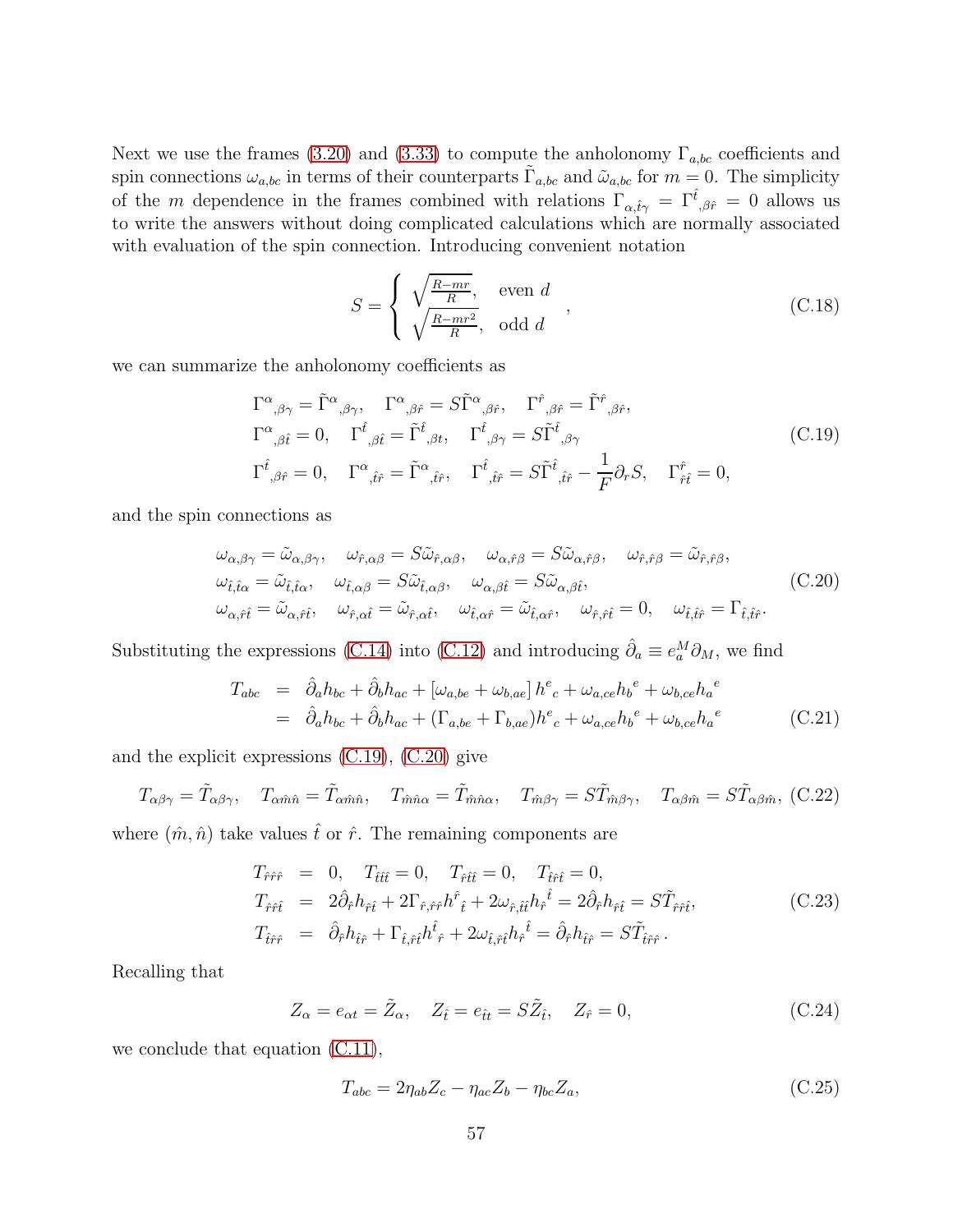is equivalent to

$$
\tilde{T}_{abc} = 2\eta_{ab}\tilde{Z}_c - \eta_{ac}\tilde{Z}_b - \eta_{bc}\tilde{Z}_a,\tag{C.26}
$$

which has been verified earlier. This completes the proof of the relation  $(C.10)$  for the Myers–Perry black hole and verification of statements 1-3 made in the beginning of this appendix.

# D Dimensional reduction and T duality

This appendix discusses dimensional reduction of equations for Killing vectors, Killing– (Yano) tensors and their conformal counterparts. Section [D.1](#page-57-0) sets up the conventions, section [D.2](#page-58-0) discusses dimensional reduction of arbitrary tensors, and these results are applied to Killing vectors in section [D.3,](#page-59-0) to symmetric Killing tensors in section [D.4,](#page-62-0) and to Killing– Yano tensors in section [D.6.](#page-65-0) Conformal Killing tensors are discussed in section [D.5,](#page-64-0) conformal Killing vectors are analyzed in section [4.1.3](#page-25-0) and some comments about conformal Killing– Yano tensors are made in the end of section [4.3.](#page-35-3)

We demonstrate that equations for the KV and KT are consistent with T duality, but equation for the KYT should be modified, and we find the unique modification. Also we find that consistency between continuous symmetries and T duality leads to constraints on the Kalb–Ramond field if one is present, and such constraints suggest an interesting generalization of a standard Lie derivative along vector field to the derivative along Killing tensors. This construction is discussed in section [D.4.1.](#page-63-0)

#### <span id="page-57-0"></span>D.1 Conventions

We begin with setting up the conventions. Consider a geometry which admits a Killing vector  $\partial_z$  and write the metric and the Kalb–Ramond field in the form

<span id="page-57-1"></span>
$$
ds^{2} = e^{C}[dz + A_{m}dx^{m}]^{2} + \hat{g}_{mn}dx^{m}dx^{n},
$$
  
\n
$$
B = \tilde{A}_{n}dx^{n} \wedge [dz + \frac{1}{2}A_{m}dx^{m}] + \frac{1}{2}\hat{B}_{mn}dx^{m} \wedge dx^{m}.
$$
\n(D.1)

Here  $(m, n)$  run over all coordinates excluding z, and an unusual notation for B field will be justified below. Ramond–Ramond fields may also be present, but they will not affect our discussion. For future reference we also write the metric and its inverse in matrix form:

$$
g_{MN} = \begin{pmatrix} e^C & e^C A_i \\ e^C A_j & e^C A_i A_j + \hat{g}_{ij} \end{pmatrix}, \qquad g^{MN} = \begin{pmatrix} e^{-C} + A_i A^i & -A^i \\ -A^j & \hat{g}^{ij} \end{pmatrix}.
$$
 (D.2)

Since z is a cyclic coordinate in  $(D.1)$ , it is possible to perform T duality along this direction using the Buscher's rules

<span id="page-57-2"></span>
$$
\tilde{g}_{zz} = \frac{1}{g_{zz}}, \quad e^{2\tilde{\Phi}} = \frac{e^{2\Phi}}{g_{zz}}, \quad \tilde{g}_{mz} = \frac{B_{mz}}{g_{zz}}, \qquad \tilde{B}_{mz} = \frac{g_{mz}}{g_{zz}}, \qquad (D.3)
$$
\n
$$
\tilde{g}_{mn} = g_{mn} - \frac{G_{mz}G_{nz} - B_{mz}B_{nz}}{g_{zz}}, \qquad \tilde{B}_{mn} = B_{mn} - \frac{B_{mz}g_{nz} - g_{mz}B_{nz}}{g_{zz}}.
$$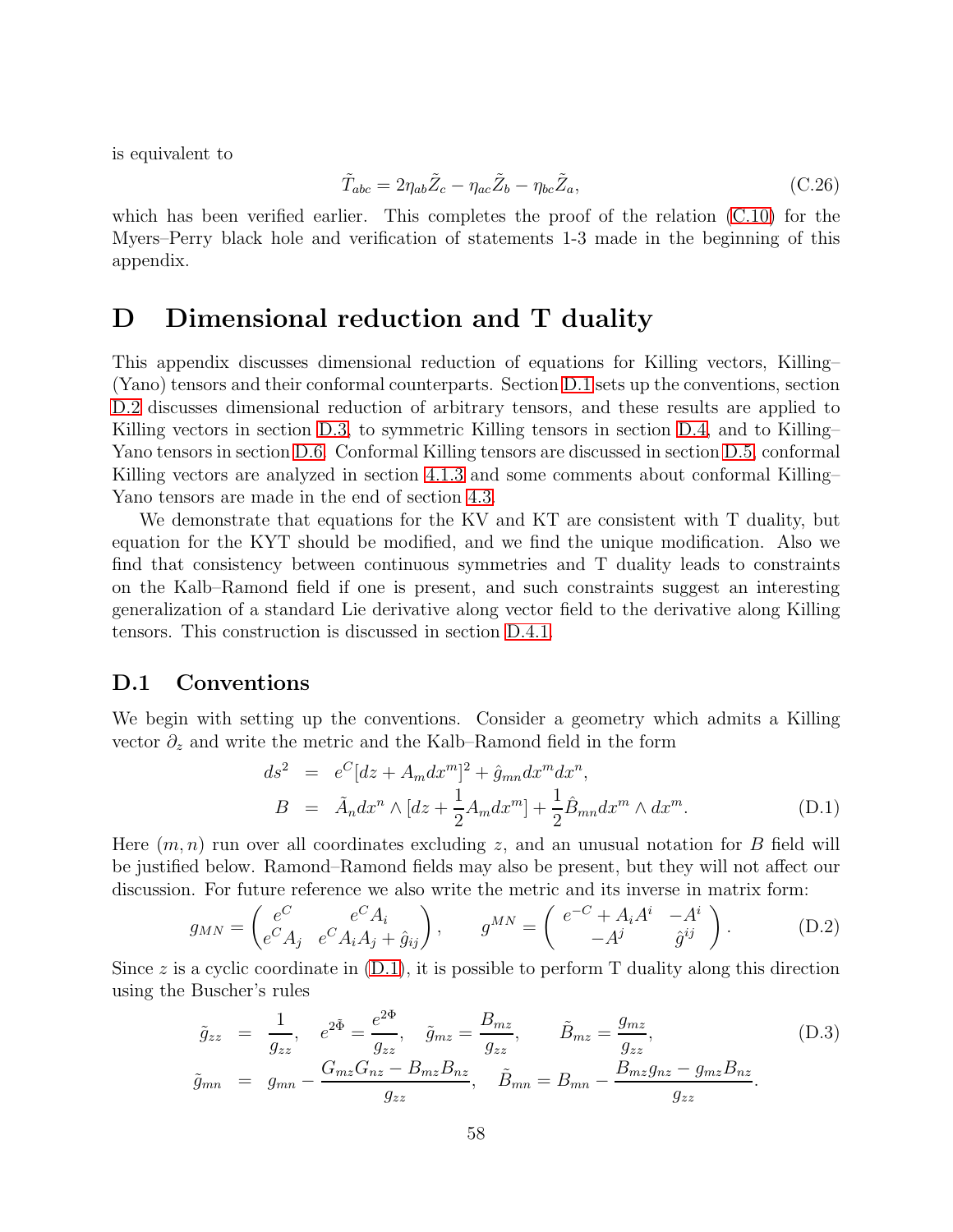Application of this procedure to [\(D.1\)](#page-57-1) gives

<span id="page-58-2"></span>
$$
d\tilde{s}^2 = e^{-C}(dz + \tilde{A}_m dx^m)^2 + \hat{g}_{mn} dx^m dx^n, \quad \tilde{B} = A_n dx^n \wedge [dz + \frac{1}{2}\tilde{A}_m dx^m] + \frac{1}{2}\hat{B}_{mn} dx^m \wedge dx^m.
$$
\n(D.4)

Notice that  $A_m$  and  $\tilde{A}_m$  are interchanged by T duality making the notation [\(D.1\)](#page-57-1) very natural.

In this paper we use the following conventions:

- capital letters run through all the coordinates,  $\{M, N, ...\} = \{1, ..., d\};$
- lower case letters run through all the coordinates except z,  $\{m, n, ...\} = \{1, ..., d 1\};$
- objects after T duality are marked with tilde, e.g.  $\tilde{V}_i$ ,  $\tilde{K}_{mn}$ ;
- objects not affected by T duality are marked by hat, e.g.  $\hat{g}_{ij}$ ,  $\hat{\nabla}_m$ .

### <span id="page-58-0"></span>D.2 Dimensional reduction and covariant derivatives

In this appendix we will express covariant derivatives in the geometry  $(D.1)$  in terms of derivatives on the base  $d\hat{s}^2$  assuming that all objects are *z*-independent.

We begin with analyzing covariant derivatives of a vector:

$$
W_{MN} = \nabla_M V_N. \tag{D.5}
$$

The connections corresponding to the metric [\(D.1\)](#page-57-1) are:

$$
\Gamma_{zz}^{z} = \frac{1}{2} A^{a} \partial_{a} e^{C}, \quad \Gamma_{zz}^{m} = -\frac{1}{2} \hat{g}^{ma} \partial_{a} e^{C}, \quad \Gamma_{mz}^{z} = \frac{1}{2} \left[ \partial_{m} C - A^{a} e^{C} F_{ma} - 2 A^{a} A_{[a} \partial_{m]} e^{C} \right],
$$
  
\n
$$
\Gamma_{nz}^{m} = \frac{1}{2} \hat{g}^{ma} (e^{C} F_{na} - A_{n} \partial_{a} e^{C}), \quad \Gamma_{mn}^{z} = -A_{a} \hat{\Gamma}_{mn}^{a} + \frac{1}{2} e^{-C} (\partial_{m} g_{nz} + \partial_{n} g_{mz})
$$
\n(D.6)  
\n
$$
\Gamma_{mn}^{s} = \hat{\Gamma}_{mn}^{s} - \frac{1}{2} A^{s} (\partial_{m} g_{nz} + \partial_{n} g_{mz}).
$$

Indices of the gauge field  $A_i$  are raised using  $\hat{g}^{ij}$ , and  $\hat{\Gamma}_{mn}^s$  denotes Christoffel symbols on the base.

Explicit calculations give various components of  $W$ :

<span id="page-58-1"></span>
$$
W_{zz} = \frac{1}{2} V^a \partial_a e^C,
$$
  
\n
$$
W_z^n = \frac{1}{2} \hat{g}^{nb} e^C F_{ab} V^a - \frac{1}{2} \hat{g}^{na} V_z \partial_a C,
$$
  
\n
$$
W^n_z = \hat{g}^{na} \partial_a V_z - \frac{1}{2} \hat{g}^{na} V_z \partial_a C - \frac{1}{2} \hat{g}^{nb} e^C F_{ba} V^a,
$$
  
\n
$$
W^{mn} = \hat{\nabla}^m V^n + \frac{1}{2} \hat{g}^{ma} \hat{g}^{nb} F_{ab} V_z.
$$
\n(D.7)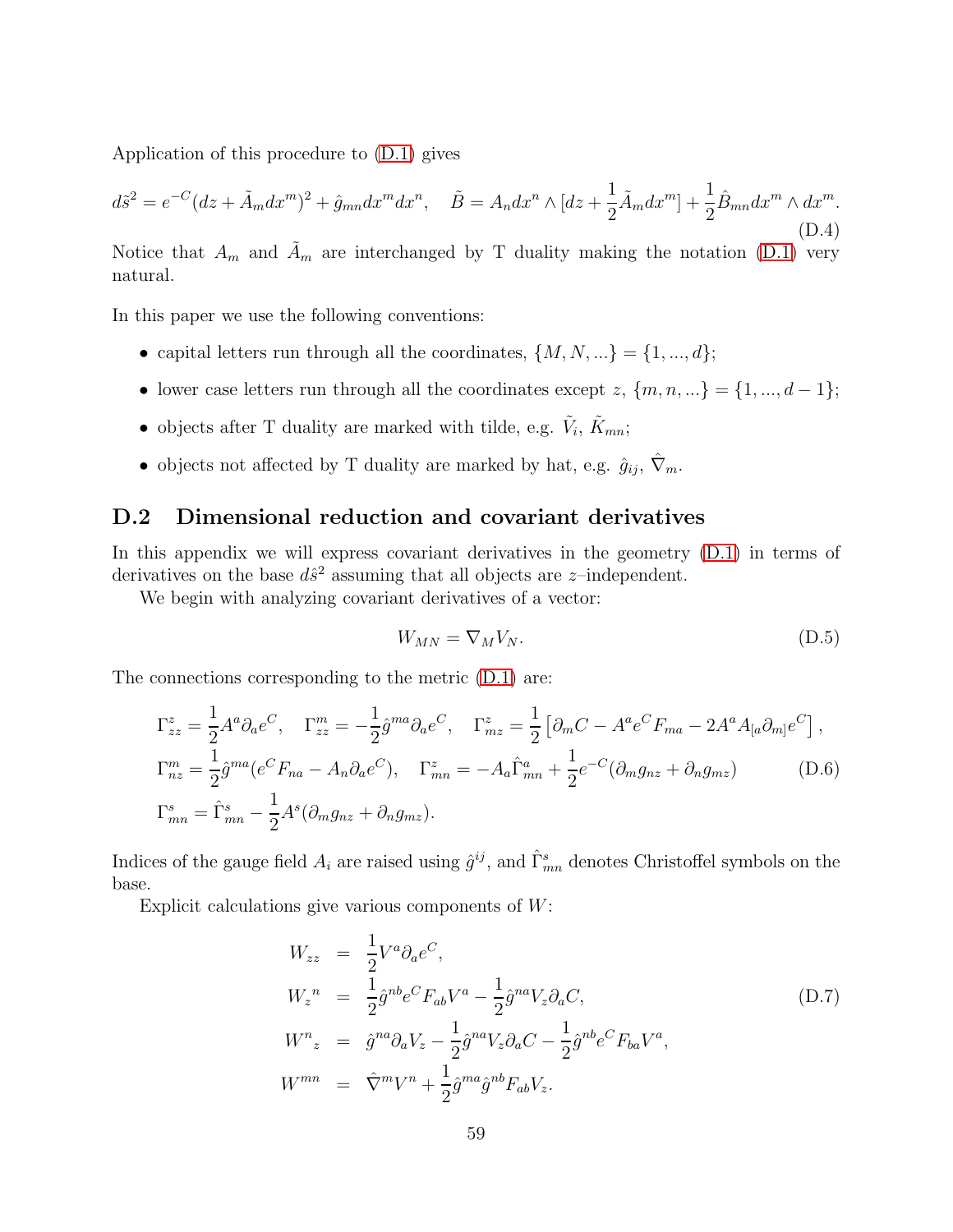All components of  $W_{MN}$  can be obtained by taking linear combinations of the expressions written above, for example,

<span id="page-59-1"></span>
$$
W_{zm} = g_{ma}W_z^a + g_{mz}W_z^z = g_{ma}W_z^a + \frac{g_{mz}}{g_{zz}}[W_{zz} - g_{az}W_z^a] = A_mW_{zz} + \hat{g}_{ma}W_z^a
$$
  

$$
= -\frac{1}{2}V_z\partial_mC - \frac{1}{2}e^CF_{ma}V^a + \frac{1}{2}A_mV^a\partial_ae^C.
$$
 (D.8)

The relation [\(D.7\)](#page-58-1), [\(D.8\)](#page-59-1) are used in section [4.1.](#page-21-0) While discussing conformal Killing vectors in section [4.1.3](#page-25-0) we also need generalization of  $(D.7)$  to derivatives of a *z*-dependent vector:

$$
W_{zz} = \partial_z V_z + \frac{1}{2} V^a \partial_a e^C,
$$
  
\n
$$
W^m{}_z + W_z^m = \hat{g}^{ma} \left[ \partial_a V_z - \partial_a C V_z - e^C F_{ab} V^b + \hat{g}_{ab} \partial_z V^b - A_a \partial_z V_z \right],
$$
  
\n
$$
W^{mn} + W^{nm} = \hat{\nabla}^m V^n + \hat{\nabla}^n V^m - A^m \partial_z V^n - A^n \partial_z V^m.
$$
\n(D.9)

Once the action of covariant derivatives on various types of indices is specified, their application to a tensor of rank 2 becomes straightforward:

<span id="page-59-3"></span>
$$
\nabla_{z} L_{zz} = \frac{1}{2} [L^{a}{}_{z} + L_{z}{}^{a}] \partial_{a} e^{C},
$$
\n
$$
\nabla_{z} L_{z}{}^{n} = \frac{1}{2} L^{an} \partial_{a} e^{C} + \frac{1}{2} \hat{g}^{nb} e^{C} F_{ab} L_{z}{}^{a} - \frac{1}{2} \hat{g}^{na} L_{zz} \partial_{a} C,
$$
\n
$$
\nabla_{z} L^{mn} = \frac{1}{2} [\hat{g}^{mb} L^{an} + \hat{g}^{nb} L^{ma}] e^{C} F_{ab} - \frac{1}{2} [\hat{g}^{ma} L_{z}{}^{n} + \hat{g}^{na} L^{m}{}_{z}] \partial_{a} C,
$$
\n
$$
\nabla^{n} L_{zz} = \hat{g}^{na} \partial_{a} L_{zz} - \hat{g}^{na} L_{zz} \partial_{a} C - \frac{1}{2} \hat{g}^{nb} e^{C} F_{ba} [L^{a}{}_{z} + L_{z}{}^{a}], \qquad (D.10)
$$
\n
$$
\nabla^{m} L_{z}{}^{n} = \hat{\nabla}^{m} L_{z}{}^{n} - \frac{1}{2} \hat{g}^{ma} L_{z}{}^{n} \partial_{a} C - \frac{1}{2} \hat{g}^{mb} e^{C} F_{ba} L^{an} + \frac{1}{2} \hat{g}^{ma} \hat{g}^{nb} F_{ab} L_{zz},
$$
\n
$$
\nabla^{m} L^{np} = \hat{\nabla}^{m} L^{np} + \frac{1}{2} \hat{g}^{ma} \hat{g}^{nb} F_{ab} L_{z}{}^{p} + \frac{1}{2} \hat{g}^{ma} \hat{g}^{pb} F_{ab} L^{n}{}_{z}.
$$

These formulas are used in section [4](#page-20-2) to study the reduction of Killing–(Yano) tensors.

## <span id="page-59-0"></span>D.3 Dimensional reduction for Killing vectors

In this subsection we will consider the behavior of Killing vectors under T duality. We will start with an object which satisfies the Killing equation

$$
\nabla_M V_N + \nabla_N V_M = 0,\tag{D.11}
$$

in the geometry  $(D.1)$  supported by the NS–NS fields. T duality along z direction gives the geometry [\(D.4\)](#page-58-2) which has the same form with replacements

<span id="page-59-2"></span>
$$
C \to -C, \quad A \leftrightarrow \tilde{A}, \quad e^{2\phi} \to e^{2\phi - C}, \quad \text{fixed} \quad \hat{g}_{mn}, \quad \hat{B}_{mn}, \tag{D.12}
$$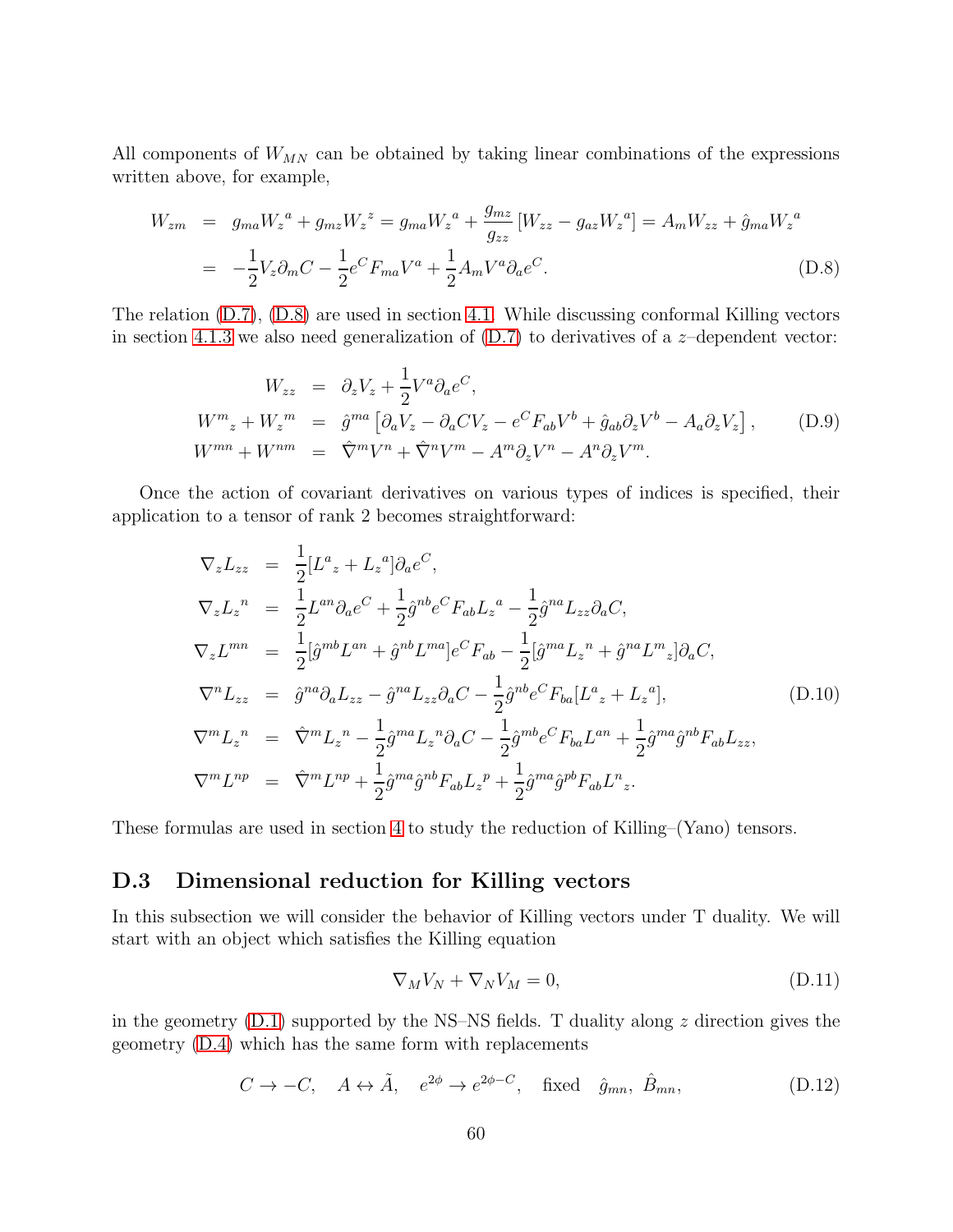If present, Ramond–Ramond fields would also transform under such duality, but such fields will not affect our analysis.

Let us assume that before T duality geometry [\(D.1\)](#page-57-1) admitted a Killing vector that satisfied equation

<span id="page-60-0"></span>
$$
Z_{MN} = 0, \t Z_{MN} \equiv \nabla_M V_N + \nabla_N V_M. \t (D.13)
$$

As demonstrated in section [D.2,](#page-58-0) equation [\(D.13\)](#page-60-0) can be written as a system<sup>[41](#page-60-1)</sup>

<span id="page-60-2"></span>
$$
Z_{zz} = V^a \partial_a e^C = 0,
$$
  
\n
$$
Z^{mn} = \hat{\nabla}^m V^n + \hat{\nabla}^n V^m = 0,
$$
  
\n
$$
Z_z^m = \hat{g}^{ma} \partial_a (e^{-C} V_z) - \hat{g}^{mb} F_{ba} V^a = 0.
$$
\n(D.14)

T duality [\(D.12\)](#page-59-2) leaves the first two equations invariant as long as we make identification

$$
\tilde{V}^a = V^a,\tag{D.15}
$$

and it maps the last equation  $(D.14)$  into a restriction on the  $B$  field:

$$
\hat{g}^{ma}\partial_a \tilde{W}_z + \hat{g}^{mb}\tilde{H}_{baz}V^a = 0, \qquad \tilde{W}_z \equiv -e^{-C}V_z.
$$
 (D.16)

Similarly, before the T duality we must have

$$
\hat{g}^{ma}\partial_a W_z + \hat{g}^{mb} H_{baz} V^a = 0, \qquad W_z \equiv -e^C \tilde{V}_z. \tag{D.17}
$$

The last equation is a  $(mz)$  component of a covariant relation:

<span id="page-60-3"></span>
$$
H_{MNS}V^S = \nabla_M W_N - \nabla_N W_M, \tag{D.18}
$$

as now we will discuss its origin and implications coming from the remaining components.

To give a geometrical interpretation of [\(D.18\)](#page-60-3) we look at a Lie derivative of the B field along the Killing vector  $V$ :

$$
\mathcal{L}_V B_{MN} = V^A \nabla_A B_{MN} + B_{AN} \nabla_M V^A + B_{MA} \nabla_N V^A
$$
  
= 
$$
V^A H_{MNA} - \nabla_M (V^A B_{AN}) + \nabla_N (V^A B_{AM})
$$

and recall that if  $V^A$  is a Killing vector, then this derivative must be a pure gauge, i.e.,

<span id="page-60-4"></span>
$$
\mathcal{L}_V B_{MN} = \nabla_M W_N' - \nabla_N W_M'
$$
\n(D.19)

for some vector  $W'_M$ . Combining the last two relations, we find

$$
V^A H_{MNA} = \nabla_M (W'_N + V^A B_{AN}) - \nabla_N (W'_M + V^A B_{AM}),
$$

<span id="page-60-1"></span><sup>41</sup>This follows from [\(D.7\)](#page-58-1) by noticing that  $Z_{MN} = W_{MN} + W_{NM}$ .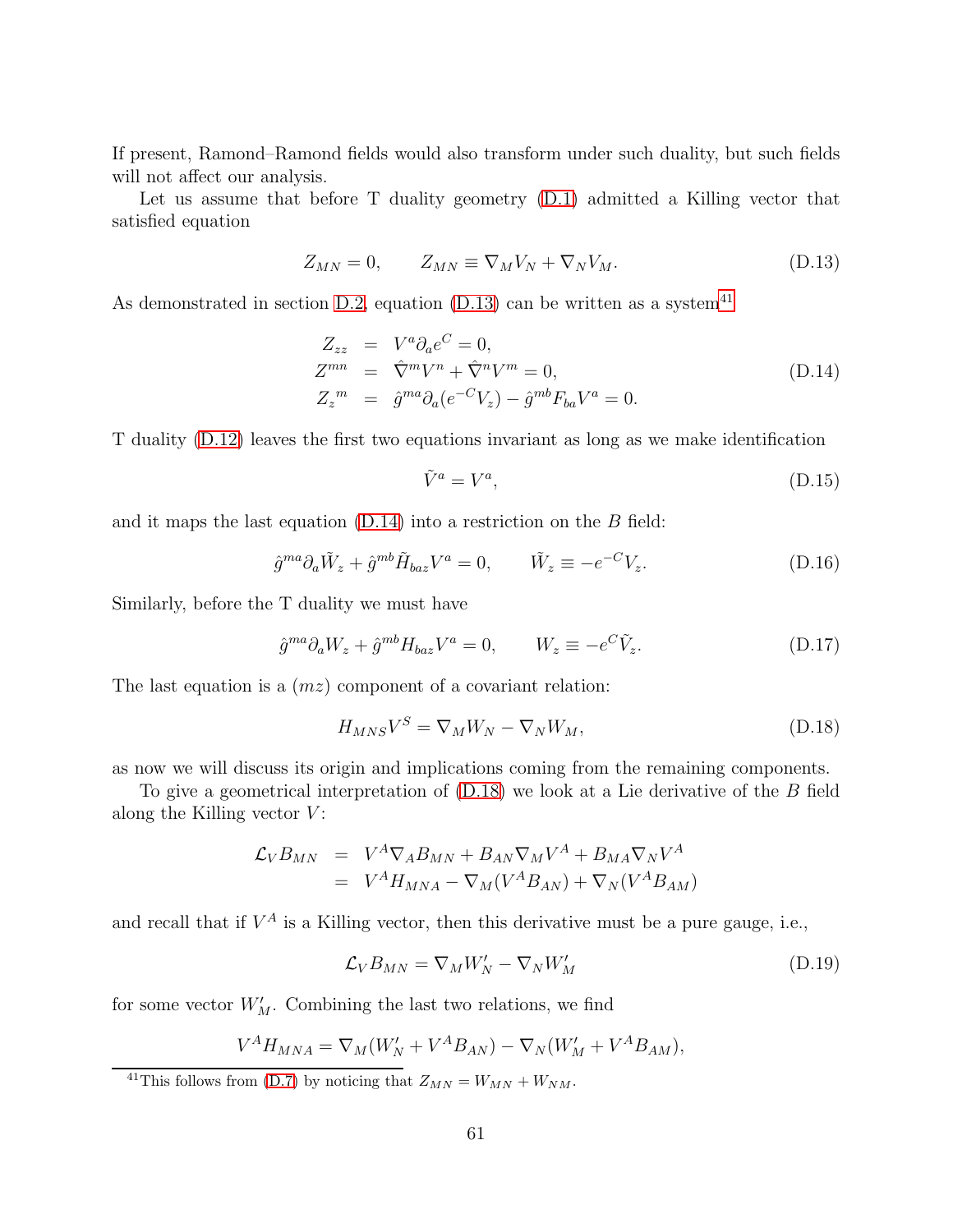which coincides with [\(D.18\)](#page-60-3) if we define

$$
W_N = W_N' + V^A B_{AN}.\tag{D.20}
$$

At this point we have demonstrated that condition [\(D.18\)](#page-60-3) comes from requiring that the Lie derivative of the  $B$  field is a pure gauge, and we found the  $T$  duality map for various components of  $V$  and  $W$ :

$$
\tilde{V}^{a} = V^{a}, \quad \tilde{W}_{z} = -e^{-C}V_{z}, \quad \tilde{V}_{z} = -e^{-C}W_{z}.
$$
\n(D.21)

To complete the proof that the system

<span id="page-61-0"></span>
$$
\begin{cases} \nabla_M V_N + \nabla_N V_M = 0\\ H_{MNS} V^S = \nabla_M W_N - \nabla_N W_M \end{cases}
$$
 (D.22)

remains invariant, we have to analyze the (mn) components of the last equation and find the map between  $W_m$  and  $W_m$ .

Let us start with a  $B$  field that satisfies the constraint  $(D.18)$  in the original frame. In particular this implies

$$
\nabla_m W_n - \nabla_n W_m = H_{mna} V^a + H_{mnz} V^z = [d\hat{B} + \frac{1}{2}d(\tilde{A} \wedge A)]_{mna} V^a + \tilde{F}_{mn} V^z.
$$
 (D.23)

Assuming that the counterpart of this relation after T duality is also satisfied, we can subtract it from the last relation to find

$$
\nabla_m(W_n - \tilde{W}_n) - \nabla_n(W_m - \tilde{W}_m) = [d(\tilde{A} \wedge A)]_{mna}V^a + \tilde{F}_{mn}V^z - F_{mn}\tilde{V}^z
$$
  
\n
$$
= \tilde{F}_{mn}[e^{-C}V_z - A_aV^a] - F_{mn}[e^{C}\tilde{V}_z - \tilde{A}_aV^a] + [d(\tilde{A} \wedge A)]_{mna}V^a
$$
  
\n
$$
= \tilde{F}_{mn}e^{-C}V_z - F_{mn}e^{C}\tilde{V}_z - [\tilde{F}_{ma}A_n - F_{ma}\tilde{A}_n - (m \leftrightarrow n)]V^a.
$$
 (D.24)

Using the last equation in  $(D.14)$  and its counterpart after T duality, we can simplify the last bracket:

$$
\nabla_m (W_n - \tilde{W}_n) - \nabla_n (W_m - \tilde{W}_m)
$$
  
=  $\tilde{F}_{mn} e^{-C} V_z - F_{mn} e^{C} \tilde{V}_z - [\partial_m (e^{C} \tilde{V}_z) A_n - \partial_m (e^{-C} V_z) \tilde{A}_n - (m \leftrightarrow n)]$   
=  $\partial_m [\tilde{A}_n e^{-C} V_z - A_n e^{C} \tilde{V}_z] - \partial_n [\tilde{A}_m e^{-C} V_z - A_m e^{C} \tilde{V}_z].$  (D.25)

We conclude that the system  $(D.22)$  remains invariant under T duality if the standard rules [\(D.12\)](#page-59-2) are supplemented by

$$
\tilde{V}^{a} = V^{a}, \quad \tilde{W}_{z} = -e^{-C}V_{z}, \quad \tilde{V}_{z} = -e^{-C}W_{z}, \n\tilde{W}_{n} = W_{n} - \tilde{A}_{n}e^{-C}V_{z} - A_{n}W_{z} + \partial_{n}f,
$$
\n(D.26)

where  $f$  is an arbitrary function. The last line can also be written as

$$
\tilde{W}^n = W^n + \hat{g}^{na} \partial_a f,\tag{D.27}
$$

and the transformation law can be made symmetric between V and W by setting  $f = 0$ .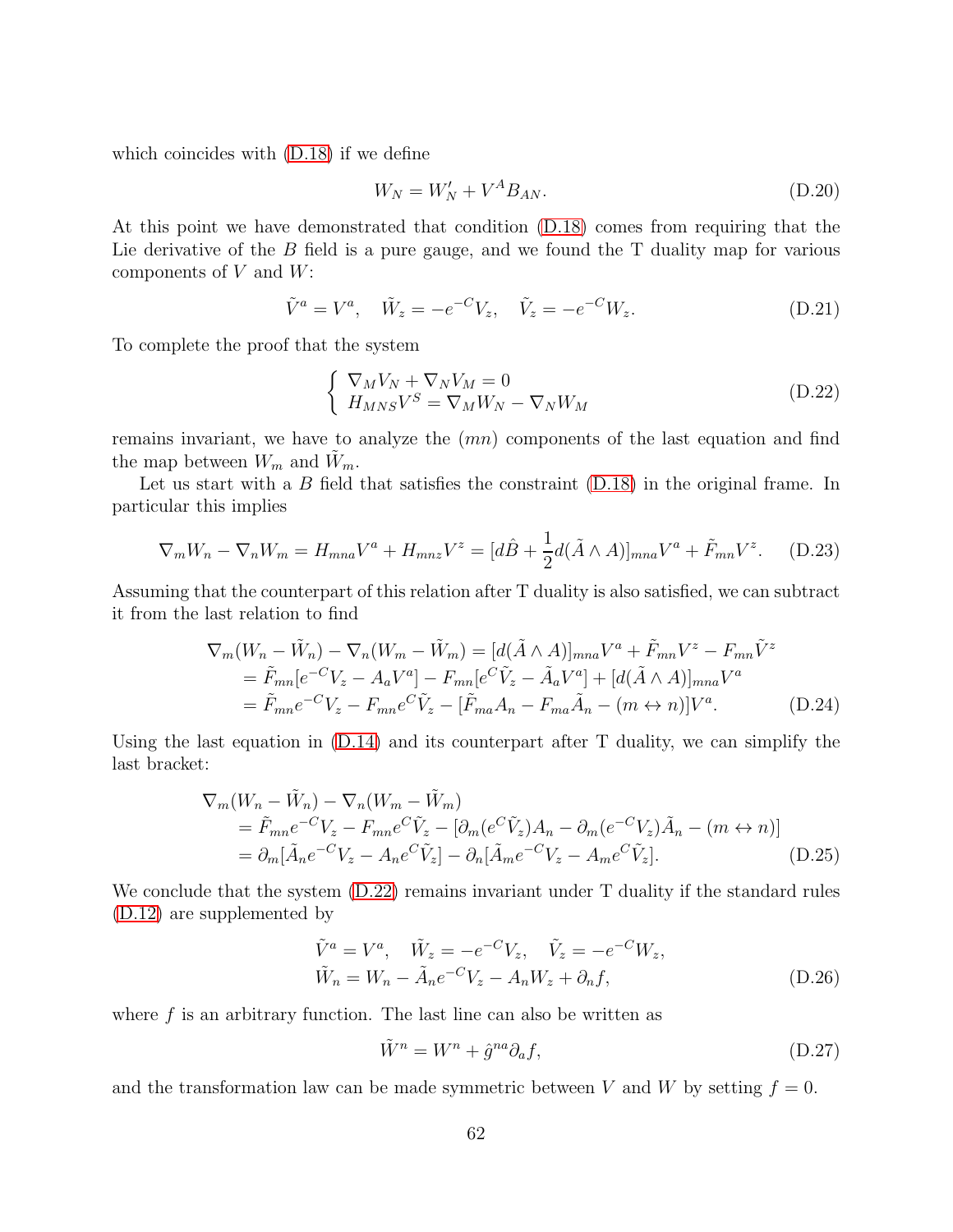## <span id="page-62-0"></span>D.4 Dimensional reduction of the Killing tensor equation

Next we look at the equation for the Killing tensor:

$$
M_{MNP} = 0, \quad M_{MNP} \equiv \nabla_M K_{NP} + \nabla_N K_{MP} + \nabla_P K_{MN}, \quad K_{MN} = K_{NM}.
$$
 (D.28)

Assuming that geometry  $(D.1)$  does not have a B field and that all components of  $K_{MN}$  are  $z$ -independent, we can use [\(D.10\)](#page-59-3) to perform dimensional reduction along z direction:

<span id="page-62-5"></span>
$$
M_{zzz} = K^a{}_z \partial_a e^C,
$$
  
\n
$$
M_{zz}^p = K^{an} \partial_a e^C + 2 \hat{g}^{pb} e^C F_{ab} K_z^a - 2 \hat{g}^{pa} K_{zz} \partial_a C + \hat{g}^{pa} \partial_a K_{zz},
$$
  
\n
$$
M^{mn}{}_z = \hat{\nabla}^m K_z^n + \hat{\nabla}^n K_z^m + [\hat{g}^{mb} K^{an} + \hat{g}^{nb} K^{ma}] e^C F_{ab} - [\hat{g}^{ma} K_z^n + \hat{g}^{na} K_z^m] \partial_a C,
$$
  
\n
$$
M^{mnp} = \hat{\nabla}^m K^{np} + \hat{\nabla}^n K^{mp} + \hat{\nabla}^p K^{mn}.
$$
\n(D.29)

and match equations for the Killing tensor before and after the duality:

| $zzz \mid K_z^{\ t} \partial_t e^C = 0$                                                                                                                                                                                              | $\ddot{K}_z{}^t \partial_t e^{-C} = 0$                                                                     |
|--------------------------------------------------------------------------------------------------------------------------------------------------------------------------------------------------------------------------------------|------------------------------------------------------------------------------------------------------------|
| $\label{eq:zz} z z p \Bigg[ 2 \hat{g}^{pa} F_{ba} K_z{}^b e^{-C} = \partial_a e^{-C} K^{ap} - \hat{g}^{pa} \partial_a (e^{-2C} K_{zz}) \Bigg[ \partial_a e^{C} \tilde{K}^{ap} - \hat{g}^{pa} \partial_a (e^{2C} \tilde{K}_{zz}) = 0$ |                                                                                                            |
| $mnz \left[\hat{g}^{ma}\left[\hat{\nabla}_a(e^{-C}K^n{}_z) + F_{ba}K^{nb}\right] + (m \leftrightarrow n) = 0 \right] \hat{\nabla}^m(e^{C}\tilde{K}^n{}_z) + (m \leftrightarrow n) = 0$                                               |                                                                                                            |
| $mnp \mid \hat{\nabla}^m K^{np} + \hat{\nabla}^n K^{mp} + \hat{\nabla}^p K^{mn} = 0$                                                                                                                                                 | $\big \, \hat\nabla^m \tilde K^{np} + \hat\nabla^n \tilde K^{mp} + \hat\nabla^p \tilde K^{mn} = 0 \,\big $ |

From *mnp* components we obtain

$$
\tilde{K}^{mn} = K^{mn}.\tag{D.30}
$$

Next we rewrite the  $(mnz)$  components before T duality using the relation  $\tilde{H}_{mnz} = F_{mn}$ .

$$
g^{ma} \left[ \tilde{H}_{abz} K^{nb} - \hat{\nabla}_a (e^{-C} K_{z}^n) \right] + (m \leftrightarrow n) = 0. \tag{D.31}
$$

Using the general reduction  $(D.10)$  *after* duality, we find

$$
\tilde{\nabla}^m L_z{}^n = \hat{\nabla}^m L_z{}^n + \frac{1}{2} g^{ma} L_z{}^n \partial_a C \implies \hat{\nabla}^m L_z{}^n = e^{C/2} \tilde{\nabla}^m [e^{-C/2} L_z{}^n],
$$

and applying this relation to  $L_z^{\ n} = e^{-C/2} K_{z}^n$ , we find a constraint on the Kalb–Ramond field after duality.<sup>[42](#page-62-1)</sup>

<span id="page-62-3"></span>
$$
\tilde{g}^{ma}\tilde{H}_{abz}\tilde{K}^{nb} + \tilde{g}^{na}\tilde{H}_{abz}\tilde{K}^{mb} = e^{C/2}\tilde{\nabla}^{m}[e^{-C/2}K_{z}^{n}] + e^{C/2}\tilde{\nabla}^{n}[e^{-C/2}K_{z}^{m}]
$$
(D.32)

The only covariant extension of this equation for the  $B$ –field is<sup>[43](#page-62-2)</sup>

<span id="page-62-4"></span>
$$
\tilde{H}_{AMP} \tilde{K}_N{}^A + \tilde{H}_{AMP} \tilde{K}_M{}^A = e^{C/2} \tilde{\nabla}_M [e^{-C/2} \tilde{W}_{NP}] + e^{C/2} \tilde{\nabla}_N [e^{-C/2} \tilde{W}_{MP}].
$$
 (D.33)

<span id="page-62-1"></span><sup>42</sup>Recall that  $\tilde{K}^{mn} = K^{mn}$ , so we can write the left hand side of [\(D.32\)](#page-62-3) in terms of dual variables.

<span id="page-62-2"></span><sup>&</sup>lt;sup>43</sup>As a consistency check, we note that the trivial Killing tensor  $\tilde{K}_{MN} = g_{MN}$  does not give any restriction on the B field.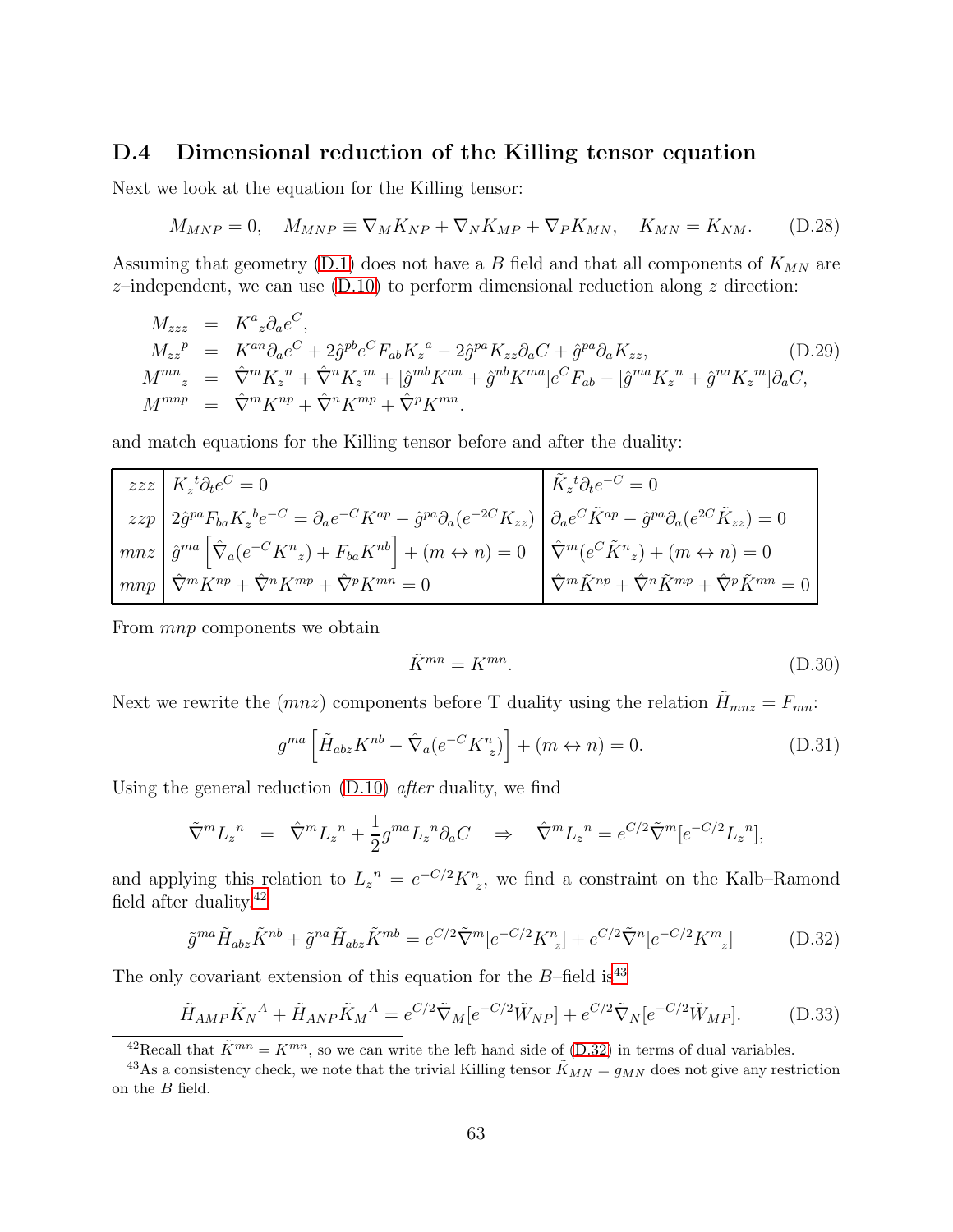Equation  $(D.32)$  recovers the  $(mnz)$  component of this constraint, but other components require additional analysis. Here we just mention that the constraint [\(D.33\)](#page-62-4) admits a special solution

$$
\tilde{K}^{n}_{z} = 0, \quad W^{n}_{z} = -e^{-C}K^{n}_{z}, \quad W_{zz} = 0, \quad W_{mn} = 0,
$$
\n
$$
F_{pa}K_{n}^{a} - F_{na}K_{p}^{a} + 2F_{np}\tilde{K}_{z}^{z} = \tilde{\nabla}_{n}(-e^{-C}K_{zp}) - \tilde{\nabla}_{p}(-e^{-C}K_{zn}), \quad (D.34)
$$
\n
$$
\partial_{a}e^{C}g_{pb}K^{ab} - \partial_{p}(e^{2C}\tilde{K}_{zz}) = 0.
$$

To summarize, we found that T duality maps equations for KT to a combination of the same equation and a constraint on the B field:

$$
\nabla_{(M}K_{NP)} = 0 \Longleftrightarrow \begin{cases} \nabla_{(M}\tilde{K}_{NP}) = 0, \\ H_{AP(M}\tilde{K}_{N)}^{A} + e^{C/2}\nabla_{(M}[e^{-C/2}W_{N)P}] = 0. \n\end{cases}
$$
\n(D.35)

#### <span id="page-63-0"></span>D.4.1 Lie derivative along KT

Note that the third equation in [\(D.29\)](#page-62-5) has an interesting interpretation in terms of Lie derivatives. To see this, we rewrite the  $M^{mn}$ <sub>z</sub> as

$$
0 = \hat{g}^{ma} \left[ \hat{\nabla}_a (e^{-C} K^n{}_z) + (\hat{\nabla}_b A_a - \hat{\nabla}_a A_b) K^{nb} \right] + (m \leftrightarrow n) \tag{D.36}
$$
  
\n
$$
= g^{ma} \left[ \tilde{\nabla}_a (e^{-C} K^n{}_z - A_b K^{nb}) + \hat{\nabla}_b A_a K^{nb} + A_b \hat{\nabla}_a K^{nb} \right] + (m \leftrightarrow n)
$$
  
\n
$$
= \left[ \hat{\nabla}^m (e^{-C} K^n{}_z - A_b K^{nb}) + (m \leftrightarrow n) \right] + \hat{\nabla}_b A^m K^{nb} + \hat{\nabla}_b A^n K^{mb} - A_b \hat{\nabla}^b K^{mn}.
$$

At the final step we used the equation for the Killing tensor. The last equation implies an interesting relation for the Killing tensor

<span id="page-63-1"></span>
$$
\nabla_a A^m K^{na} + \nabla_a A^n K^{ma} - A_a \nabla^a K^{mn} = \nabla^m W^n + \nabla^n W^m,
$$
\n(D.37)

which generalizes the expression  $(D.19)$  involving the Lie derivative of the B field along a Killing vector. Specifically, rewriting [\(D.37\)](#page-63-1) as

<span id="page-63-2"></span>
$$
A_a \nabla^a K_{mn} - K_m^a \nabla_a A_n - K_n^a \nabla_a A_m = -\nabla^m W^n - \nabla^n W^m \tag{D.38}
$$

we are tempted to interpret the left–hand side of the last equation as a "Lie derivative of  $A_m$ along a Killing tensor". Although the analogy with the usual Lie derivative has limitations (for example, the rank of the lhs is higher than the rank of  $A_m$ ), equation [\(D.38\)](#page-63-2) does reduce to the combination of Lie derivative if Killing tensor has a form  $K^{mn} = \lambda^m \lambda^n$ :

$$
lhs = \lambda^n \lambda^a \nabla_a A^m + \nabla_a A^n \lambda^m \lambda^a - A_r \nabla^a (\lambda^m \lambda^n)
$$
  
\n
$$
= \lambda^n [\lambda^a \nabla_a A^m - A_a \nabla^a \lambda^m] + \lambda^m [\lambda^a \nabla_a A^n - A_a \nabla^a \lambda_n]
$$
  
\n
$$
= \lambda^n [\lambda^a \nabla_a A^m + A_a \nabla^m \lambda^a] + \lambda^m [\lambda^a \nabla_a A^n + A_a \nabla_n \lambda^a]
$$
  
\n
$$
= \lambda^n \mathcal{L}_\lambda A^m + \lambda^m \mathcal{L}_\lambda A^n.
$$
\n(D.39)

It would be interesting to investigate the relation between [\(D.38\)](#page-63-2) and Lie derivatives further.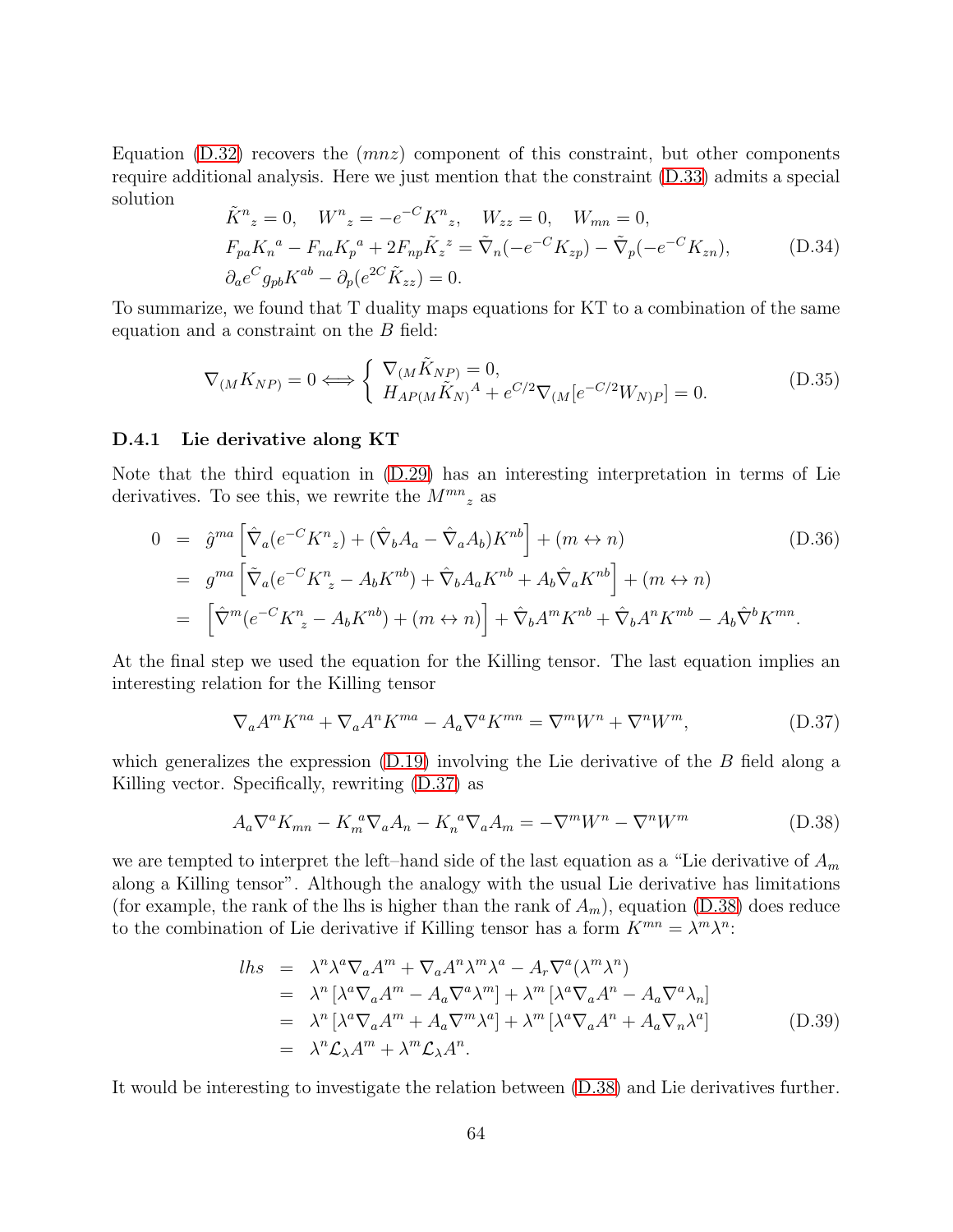#### <span id="page-64-0"></span>D.5 Extension to CKT

In this appendix our results are extended to the conformal Killing tensor assuming that the original geometry has vanishing  $B$  field and that there is no mixture between  $z$  and other coordinates. Starting with equation for the CKT,

$$
3\nabla_{(M}\mathcal{K}_{NP}) = g_{MN}W_P + g_{MP}W_N + g_{NP}W_M, \qquad (D.40)
$$

and performing reduction with  $A_m = 0$ , we find

$$
zzz: \quad \partial_z \mathcal{K}_{zz} + \mathcal{K}_z^m \partial_m e^C = e^C W_z
$$
  
\n
$$
mnz: \quad \left[ \tilde{\nabla}^m \mathcal{K}^n{}_z - \mathcal{K}^n{}_z \nabla^n C \right] + (m \leftrightarrow n) + \partial_z \mathcal{K}^{mn} = W_z g^{mn}
$$
  
\n
$$
zzp: \quad \mathcal{K}^{ap} \partial_a e^C - 2 \mathcal{K}_{zz} \nabla^p C + \nabla^p \mathcal{K}_{zz} + 2 \partial_z \mathcal{K}_z^p = e^C W^p
$$
  
\n
$$
mnp: \quad \nabla^m \mathcal{K}^{np} + \nabla^n \mathcal{K}^{mp} + \nabla^n \mathcal{K}^{mp} = W^m g^{np} + W^n g^{mp} + W^p g^{nm}
$$
\n(D.41)

Motivated by the discussion of the CKV in subsection [4.1.3](#page-25-0) we allowed the components of CKT to depend on the z coordinate. We will assume that  $\partial_z = 0$  before T duality, but the z–dependence appears afterward.

To satisfy the (mnp) equations before and after duality, we require

$$
\tilde{W}^p = W^p, \qquad \tilde{\mathcal{K}}^{mn} = \mathcal{K}^{mn}.
$$
\n(D.42)

Comparing (*mnz*) equations before and after duality, and taking into account that  $\partial_z \mathcal{K}^{mn} =$ 0, we set

$$
\tilde{W}_z = e^{-2C} W_z + 2v e^{-C}, \quad \tilde{\mathcal{K}}^n{}_z = e^{-2C} \mathcal{K}^n{}_z + e^{-C} \mathcal{V}^n,\tag{D.43}
$$

where  $\mathcal{V}^n$  is a CKV with conformal factor v. Then  $(zzz)$  equation after T duality gives

$$
\partial_z \tilde{\mathcal{K}}_{zz} = 2e^{-3C}W_z + e^{-2C}(\mathcal{V}^a \partial_a C + 2v), \n\tilde{\mathcal{K}}_{zz} = z \left[2e^{-3C}W_z + e^{-2C}(\mathcal{V}^a \partial_a C + 2v)\right] + N_{zz},
$$
\n(D.44)

where  $N_{zz}$  is z-independent "integration constant".

Comparing the  $(zzp)$  equations before and after duality,

<span id="page-64-2"></span>
$$
e^{-C}\nabla^p(e^{2C}\tilde{\mathcal{K}}_{zz}) + e^{C}\nabla^p(e^{-2C}\mathcal{K}_{zz}) + 2e^{C}\partial_z \tilde{\mathcal{K}}_z^p = 2W^p,
$$
  
\n
$$
e^{-C}\nabla^p(e^{2C}\tilde{\mathcal{K}}_{zz}) - e^{C}\nabla^p(e^{-2C}\mathcal{K}_{zz}) + 2e^{C}\partial_z \tilde{\mathcal{K}}_z^p = 2\mathcal{K}^{ap}\partial_a C,
$$
\n(D.45)

and assuming that  $\partial_z \mathcal{V}^n = 0$  (and thus  $\partial_z \tilde{\mathcal{K}}_z^p = 0$ ), we conclude that z-dependence disappears from the last two equations if

<span id="page-64-1"></span>
$$
\partial_p \left[ 2e^{-C} W_z + (\mathcal{V}^a \partial_a C + 2v) \right] = 0,
$$
  
\n
$$
\partial_p \left[ 2\tilde{W}^z + (\mathcal{V}^a \partial_a C - 2v) \right] = 0.
$$
\n(D.46)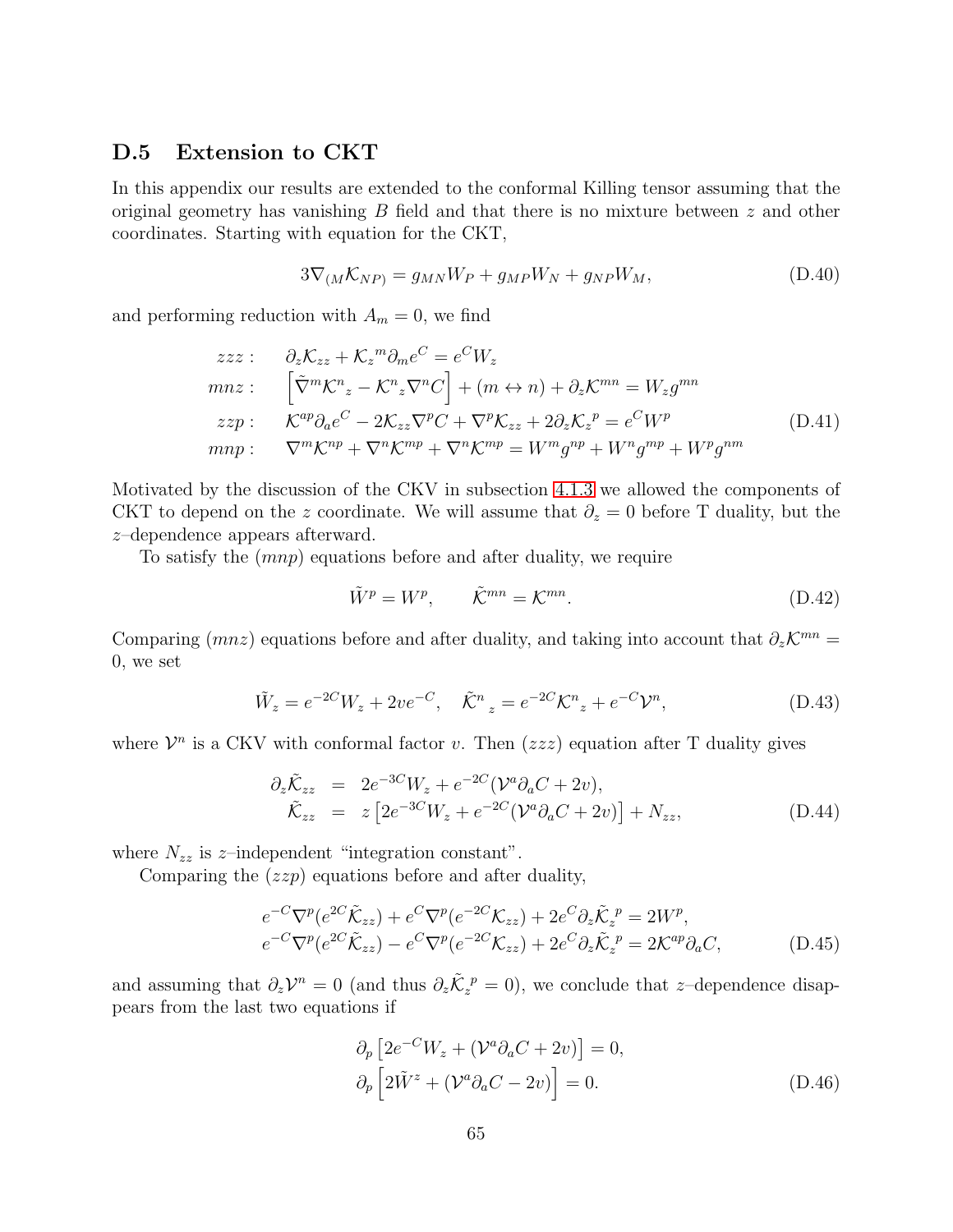The last equation is a counterpart of the homothety condition for the CKV. The remaining equations are [\(D.45\)](#page-64-2):

<span id="page-65-1"></span>
$$
e^{-C}\nabla^p(e^{2C}N_{zz}) + e^{C}\nabla^p(e^{-2C}\mathcal{K}_{zz}) = 2W^p, e^{-C}\nabla^p(e^{2C}N_{zz}) - e^{C}\nabla^p(e^{-2C}\mathcal{K}_{zz}) = 2\mathcal{K}^{ap}\partial_aC.
$$
 (D.47)

To summarize, we have to satisfy two constraints  $(D.46)$  and  $(D.47)$  on constraints on  $W^p$ and  $\mathcal{K}^{tp}\partial_t C$ , then all equations can be solved.

#### <span id="page-65-0"></span>D.6 mKTY equation and the constraint on the B field

This subsection is dedicated to the derivation of our main result: invariance of the modified Killing–Yano (mKYT) equation [\(4.72\)](#page-35-1),

<span id="page-65-2"></span>
$$
\nabla_M Y_{NP} + \frac{1}{2} H_{MPA} g^{AB} Y_{NB} + (M \leftrightarrow N) = 0,
$$
\n(D.48)

under the T–duality transformations. Starting with a geometry [\(D.1\)](#page-57-1) that admits a modified Killing–Yano tensor (mKYT) satisfying [\(D.48\)](#page-65-2), we will show that the system [\(D.4\)](#page-58-2) related to [\(D.1\)](#page-57-1) by T duality admits a mKYT  $Y_{MN}$  with components

$$
\tilde{Y}^{mn} = Y^{mn}, \qquad \tilde{Y}_z^s = e^{-C} Y_z^s. \tag{D.49}
$$

To demonstrate the invariance of the mKYT equation, we perform a dimensional reduction of

$$
T_{MNP} \equiv \nabla_M Y_{NP} + \frac{1}{2} H_{MPA} g^{AB} Y_{NB} + (M \leftrightarrow N) \,. \tag{D.50}
$$

As discussed in section [D.2,](#page-58-0) it is sufficient to look only at components with covariant indices z and contravariant indices  $(m, n \dots)$ , and since tensor  $T_{MNP}$  is symmetric in the first two indices, we have to analyze five types of components $44$ :

> <span id="page-65-4"></span> $T_{zz}^{\ p}, \quad T^{m}_{zz}, \quad T^{mn}_{zz}, \quad T^{mn}_{z}, \quad T^{mnp}$  $(D.51)$

and demonstrate that they are invariant under the T duality [\(D.3\)](#page-57-2).

#### 1.  $(zzp)$  component.

The first component in [\(D.51\)](#page-65-4) is

$$
T_{zz}^{\ p} = 2\nabla_z Y_z^{\ p} + H_z^{\ p} A Y_z^{\ A} = \partial_a e^C Y^{ap} + g^{pa} e^C F_{ba} Y_z^{\ b} + H_{zsa} g^{sp} Y_z^{\ a} \tag{D.52}
$$

$$
= \partial_a e^C Y^{ap} + g^{pa} e^C F_{ba} Y_z^{\ b} + \tilde{F}_{ab} g^{ap} Y_z^{\ b}.
$$

Here we used expression [\(D.10\)](#page-59-3) for the covariant derivative  $\nabla_z L_z^p$  of an arbitrary rank–2 tensor. Rewriting the last equation as

<span id="page-65-5"></span>
$$
e^{-C}T_{zz}^{\ p} = \partial_a CY^{ap} + g^{pa}F_{ba}Y_z^{\ b} - g^{ap}e^{-C}\tilde{F}_{ba}Y_z^{\ b},\tag{D.53}
$$

<span id="page-65-3"></span><sup>&</sup>lt;sup>44</sup>Notice that  $T_{zzz} = 0$ .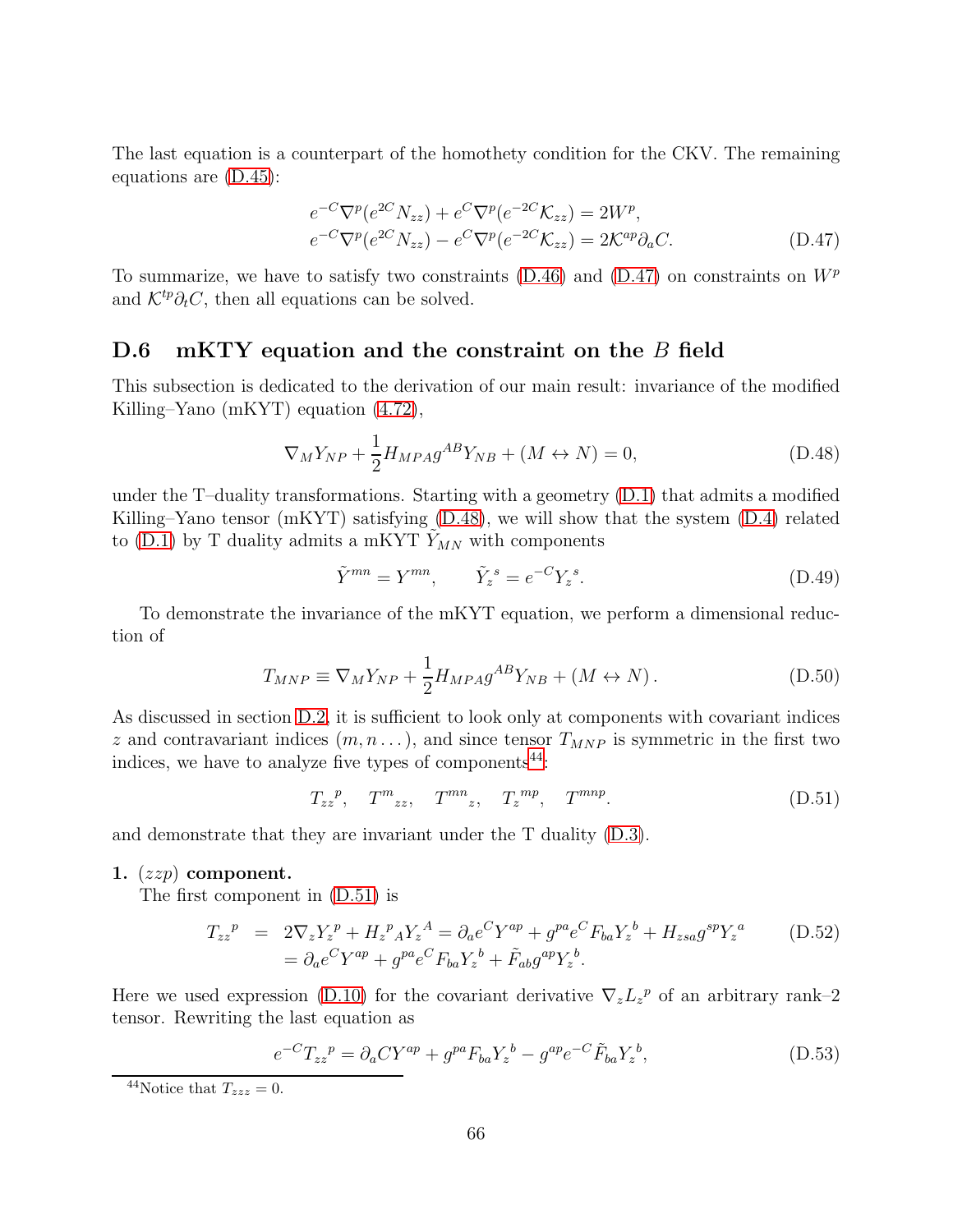we observe that is it invariant under the  $T$  duality transformation  $(D.3)$  if we require that

$$
Y^{mn} \to Y^{mn}, \qquad Y_z^m \to e^C Y_z^m. \tag{D.54}
$$

To keep track of the last rescaling in the remaining equations, we introduce

<span id="page-66-0"></span>
$$
\hat{Y}_z^m \equiv e^{-C/2} Y_z^m \tag{D.55}
$$

that remains invariant under T duality. Then equation [\(D.53\)](#page-65-5) becomes more symmetric:

<span id="page-66-1"></span>
$$
T_{zz}^{\ \ p} = \partial_a C Y^{ap} + g^{pa} F_{ba} e^{C/2} \hat{Y}_z^b - g^{ap} e^{-C/2} \tilde{F}_{ba} \hat{Y}_z^b \tag{D.56}
$$

and invariance of equation  $T_{zz}^{\ p} = 0$  under T duality becomes explicit.

#### 2. (mzz) component.

The second component in [\(D.51\)](#page-65-4),

<span id="page-66-2"></span>
$$
T^{m}_{zz} = \nabla_z Y^{m}_{z} + \frac{1}{2} H^{m}_{zA} Y^{A}_{z} = -\frac{1}{2} T_{zz}{}^{m}, \tag{D.57}
$$

is also invariant under T duality.

#### 3. (mnz) component.

The third component of [\(D.51\)](#page-65-4) is

$$
T^{mn}_{z} = \nabla^m Y^n_{z} + \frac{1}{2} H^m_{zA} Y^{An} + (m \leftrightarrow n)
$$
  
=  $\hat{\nabla}^m Y^n_{z} - \frac{1}{2} g^{ma} \partial_a C Y^n_{z} - \frac{1}{2} g^{ma} e^C F_{ar} Y^{nr} + \frac{1}{2} g^{ma} H_{azb} Y^{nb} + (m \leftrightarrow n)$ 

Here we used [\(D.10\)](#page-59-3) to express  $\nabla^m Y^n{}_z$  in terms of the covariant derivative  $\hat{\nabla}^m Y^n{}_z$  in the reduced metric  $\hat{g}_{mn}$ . Rewriting the last equation in terms of the field strengths  $(F_{ij}, \tilde{F}_{ij})$ ,

$$
T^{mn}_{z} = \hat{\nabla}^{m} Y^{n}_{z} - \frac{1}{2} g^{ma} \partial_{a} C Y^{n}_{z} - \frac{1}{2} g^{ma} \left[ e^{C} F_{ar} + \tilde{F}_{ab} \right] Y^{nb} + (m \leftrightarrow n), \tag{D.58}
$$

and expressing the result in terms of  $\hat{Y}$  defined by [\(D.55\)](#page-66-0), we find

<span id="page-66-3"></span>
$$
T^{mn}_{z} = \hat{\nabla}^{m}[\hat{Y}^{n}_{z}] - \frac{1}{2}g^{ma}\left[e^{C/2}F_{ab} + e^{-C/2}\tilde{F}_{ab}\right]Y^{nb} + (m \leftrightarrow n). \tag{D.59}
$$

Clearly this expression is invariant under T duality.

#### 4. (zmp) component.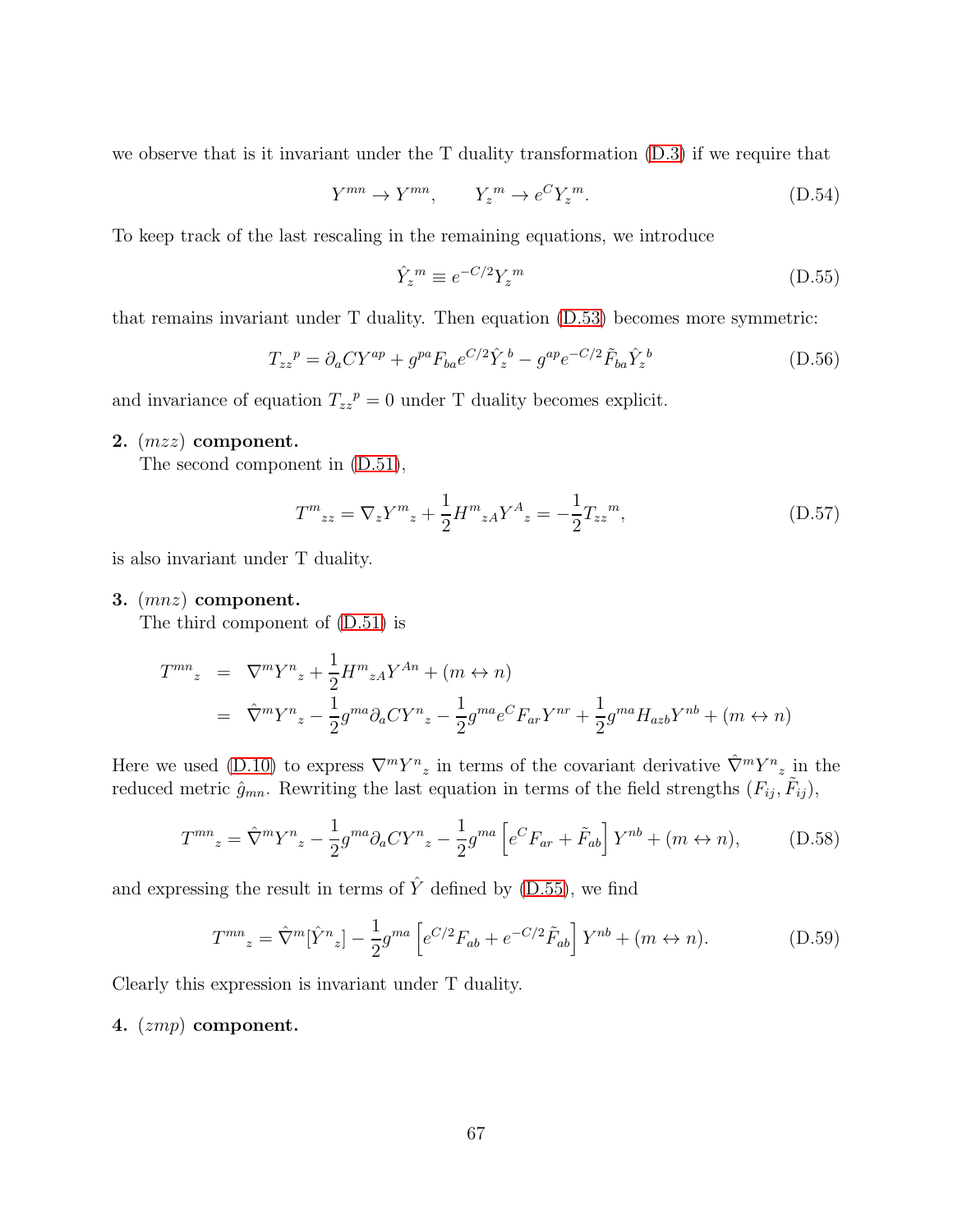To simplify the fourth component of [\(D.51\)](#page-65-4) we again use [\(D.10\)](#page-59-3):

$$
T_z^{mp} = \nabla^m Y_z^p + \nabla_z Y^{mp} + \frac{1}{2} H^{mpA} Y_{Az} + \frac{1}{2} H_z^{pA} Y^m{}_A
$$
  
\n
$$
= \hat{\nabla}^m Y_z^p - \frac{1}{2} g^{ma} \partial_a C Y_z^p - \frac{1}{2} g^{ma} e^C F_{ab} Y^{bp}
$$
  
\n
$$
- \frac{1}{2} g^{ma} \partial_a C Y_z^p + \frac{1}{2} g^{ma} e^C F_{ba} Y^{bp} - \frac{1}{2} g^{pa} \partial_a C Y^m{}_z + \frac{1}{2} g^{pa} e^C F_{ba} Y^{mb}
$$
  
\n
$$
+ \frac{1}{2} H^{mp}{}_a Y^a{}_z + \frac{1}{2} H^{mp}{}_z Y^z{}_z + \frac{1}{2} H_z^p{}_a Y^{ma}
$$

Using expressions

$$
H^{mp}{}_{s}Y^{s}{}_{z} = g^{ma}g^{pb}[H_{abs} - A_{a}H_{zbs} - A_{b}H_{azs}]Y^{s}{}_{z} = g^{ma}g^{pb}[H_{abs} - A_{a}\tilde{F}_{bs} - A_{b}\tilde{F}_{sa}]Y^{s}{}_{z},
$$
  
\n
$$
H^{mp}{}_{z}Y^{z}{}_{z} = g^{ma}g^{pb}\tilde{F}_{ab}\frac{1}{g_{zz}}[Y_{zz} - g_{zs}Y^{s}{}_{z}] = -g^{ma}g^{pb}A_{s}\tilde{F}_{ab}Y^{s}{}_{z},
$$
  
\n
$$
H_{z}{}^{p}{}_{s}Y^{ms} = g^{pa}\tilde{F}_{as}Y^{ms}{}_{,}
$$

we find

<span id="page-67-0"></span>
$$
T_z^{mp} = \hat{\nabla}^m Y_z^p - g^{ms} \partial_s C Y_z^p + g^{ms} e^C F_{sr} Y^{pr} - \frac{1}{2} g^{ps} \partial_s C Y^m{}_z + \frac{1}{2} g^{ps} e^C F_{rs} Y^{mr} + \frac{1}{2} g^{ma} g^{pb} \left[ H - A \wedge \tilde{F} \right]_{abs} Y^s{}_z + \frac{1}{2} g^{pa} \tilde{F}_{as} Y^{ms}
$$
\n(D.60)

Recalling the expression for H in terms of duality–invariant  $\hat{B}$  (see [\(D.1\)](#page-57-1), [\(D.4\)](#page-58-2)),

$$
H = d\hat{B} + \frac{1}{2}(\tilde{A} \wedge A), \tag{D.61}
$$

we observe that

<span id="page-67-1"></span>
$$
\hat{H} \equiv H - A \wedge \tilde{F} = d\hat{B} - \frac{1}{2} [A \wedge \tilde{F} + \tilde{A} \wedge F] \tag{D.62}
$$

is invariant under T duality. To demonstrate the invariance of [\(D.60\)](#page-67-0), we rewrite that expression as

<span id="page-67-3"></span>
$$
T_z^{mp} = \hat{\nabla}^m \hat{Y}_z^p + \frac{1}{2} g^{ms} (e^{C/2} F_{sr} + e^{-C/2} \tilde{F}_{sr}) Y^{pr} + \frac{1}{2} g^{ma} g^{pb} \hat{H}_{abs} \hat{Y}^s{}_z + \frac{1}{2} \left[ g^{ms} \partial_s C \hat{Y}^p{}_z - g^{ps} \partial_s C \hat{Y}^m{}_z + g^{ps} G_{sr} Y^{rm} - g^{ms} G_{sr} Y^{rp} \right] \tag{D.63}
$$
  

$$
G_{sr} \equiv e^{C/2} F_{sr} - e^{-C/2} \tilde{F}_{sr}.
$$

The first line of this equation is invariant under T–duality, while the second line changes sign. Thus to make  $T_z^{mp}$  invariant, we must impose a constraint on  $F_{mn}$  and  $\tilde{F}_{mn}$ :

<span id="page-67-2"></span>
$$
\tilde{S}^{mp} \equiv \left[ g^{ms} \partial_s C \hat{Y}^p{}_z - g^{ps} \partial_s C \hat{Y}^m{}_z + g^{ps} G_{sr} Y^{rm} - g^{ms} G_{sr} Y^{rp} \right] = 0, \quad (D.64)
$$
\n
$$
G_{sr} \equiv e^{C/2} F_{sr} - e^{-C/2} \tilde{F}_{sr}
$$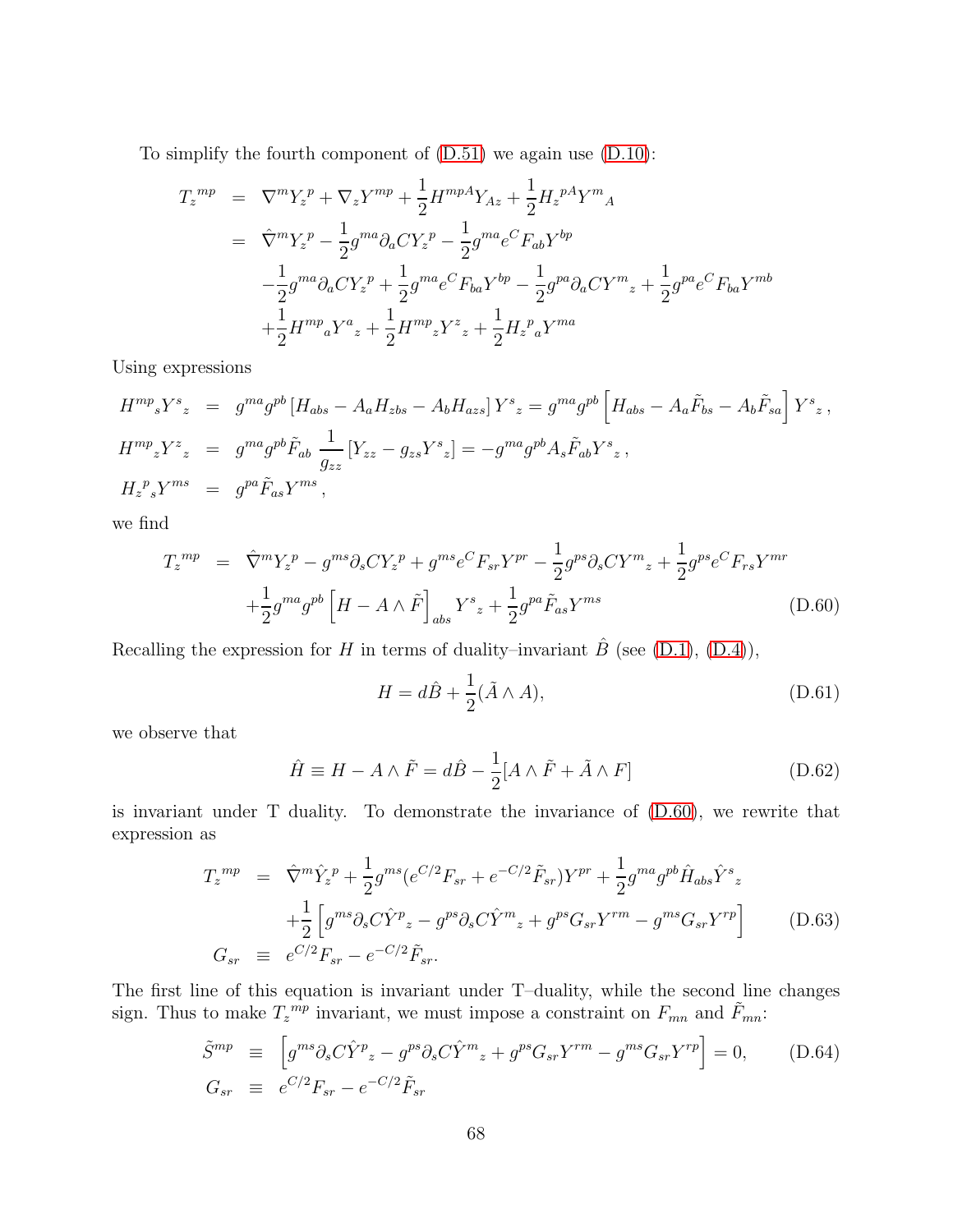The physical meaning of this constraint is discussed in section [4.3.](#page-35-3)

#### 5. (mnp) component.

The final component of  $(D.51)$  gives<sup>[45](#page-68-0)</sup>

<span id="page-68-1"></span>
$$
T^{mnp} = \hat{\nabla}^m Y^{np} + \frac{1}{2} F^{mp} Y^n{}_z + \frac{1}{2} H^{mp}{}_A Y^{nA} + (m \leftrightarrow n). \tag{D.65}
$$

Simplifying the term that involves flux

$$
H^{mp}{}_DY^{nD} = g^{mA}g^{p}H_{ABD}Y^{nD}
$$
  
=  $g^{mz}g^{pb}H_{zbc}Y^{nc} + g^{ma}g^{pz}H_{acz}Y^{nc} + g^{ma}g^{pb}H_{abz}Y^{nz} + g^{ma}g^{pb}H_{abc}Y^{nc}$   
=  $-A^m g^{pb}\tilde{F}_{bc}Y^{nc} + g^{ma}A^p\tilde{F}_{ac}Y^{nc} + g^{ma}g^{pb}\tilde{F}_{ab}(e^{-C}Y^n{}_z - A_cY^{nc}) + g^{ma}g^{pb}H_{abc}Y^{nc}$   
=  $g^{ma}g^{pb}e^{-C}\tilde{F}_{ab}Y^n{}_z + g^{ma}g^{pb}Y^{nc}(H_{abc} - A_a\tilde{F}_{bc} + A_b\tilde{F}_{ac} - A_c\tilde{F}_{ab})$   
=  $g^{ma}g^{pb}e^{-C}\tilde{F}_{ab}Y^n{}_z + g^{ma}g^{pb}Y^{nc}(H - A \wedge \tilde{F})_{abc}$  (D.66)

and recalling expression [\(D.62\)](#page-67-1) for the duality–invariant  $\hat{H}$ , we find

$$
H^{mp}{}_A Y^{nA} = g^{ma} g^{pb} e^{-C} \tilde{F}_{ab} Y^n{}_z + g^{ma} g^{pb} Y^{nc} \hat{H}_{abc} \tag{D.67}
$$

Then equation [\(D.65\)](#page-68-1) becomes

$$
T^{mnp} = \tilde{\nabla}^m Y^{np} + \frac{1}{2} g^{ma} g^{pb} \Big[ [F_{ab} + e^{-C} \tilde{F}_{ab}] Y^n{}_z + Y^{nc} \hat{H}_{abc} \Big] + (m \leftrightarrow n), \tag{D.68}
$$

and rewriting it in terms of  $\hat{Y}$ 

<span id="page-68-2"></span>
$$
T^{mnp} = \tilde{\nabla}^m Y^{np} + \frac{1}{2} g^{ma} g^{pb} \Big[ \left[ e^{C/2} F_{ab} + e^{-C/2} \tilde{F}_{ab} \right] \hat{Y}^n{}_z + Y^{nc} \hat{H}_{abc} \Big] + (m \leftrightarrow n) \tag{D.69}
$$

make the invariance under T duality explicit.

The constraint [\(D.64\)](#page-67-2) treat z direction in a special way, but it would be nice to write it in a covariant form. This can be accomplished in an important special case when  $F_{mn} = 0$ , which implies the T-dual configuration has no  $B$  field. Then  $(D.64)$  reduces to

$$
H_{naz}g^{ab}Y_{bp} + H_{zpa}g^{ab}Y_{nb} + [\partial_n C \check{Y}_{zp} - \partial_p C \check{Y}_{zn}] = 0.
$$
 (D.70)

The unique covariant form of this relation is

$$
H_{AMP}\tilde{Y}_N^A - H_{ANP}\tilde{Y}_M^A - H_{AMN}\tilde{Y}_P^A - (\partial_M C \tilde{Y}_{NP} - \partial_N C \tilde{Y}_{MP} - \partial_P C \tilde{Y}_{NM})
$$
  
=  $\partial_M W_{NP} - \partial_N W_{MP} - \partial_P W_{NM}$ , (D.71)

where  $W$  is auxiliary field introduced to satisfy the  $mnp$  components of the last equation, which would be too restrictive otherwise.

To summarize, we have demonstrated that all independent components of  $T_{MNP}$  given by [\(D.51\)](#page-65-4) can be written in a way that makes invariance under T duality [\(D.3\)](#page-57-2) very explicit (see  $(D.56)$ ,  $(D.57)$ ,  $(D.59)$ ,  $(D.63)$ ,  $(D.69)$ ), as long as constraint  $(D.64)$  is satisfied.

<span id="page-68-0"></span><sup>&</sup>lt;sup>45</sup>We used [\(D.10\)](#page-59-3) to express  $\nabla^m Y^{np}$  in terms of  $\hat{\nabla}^m Y^{np}$ .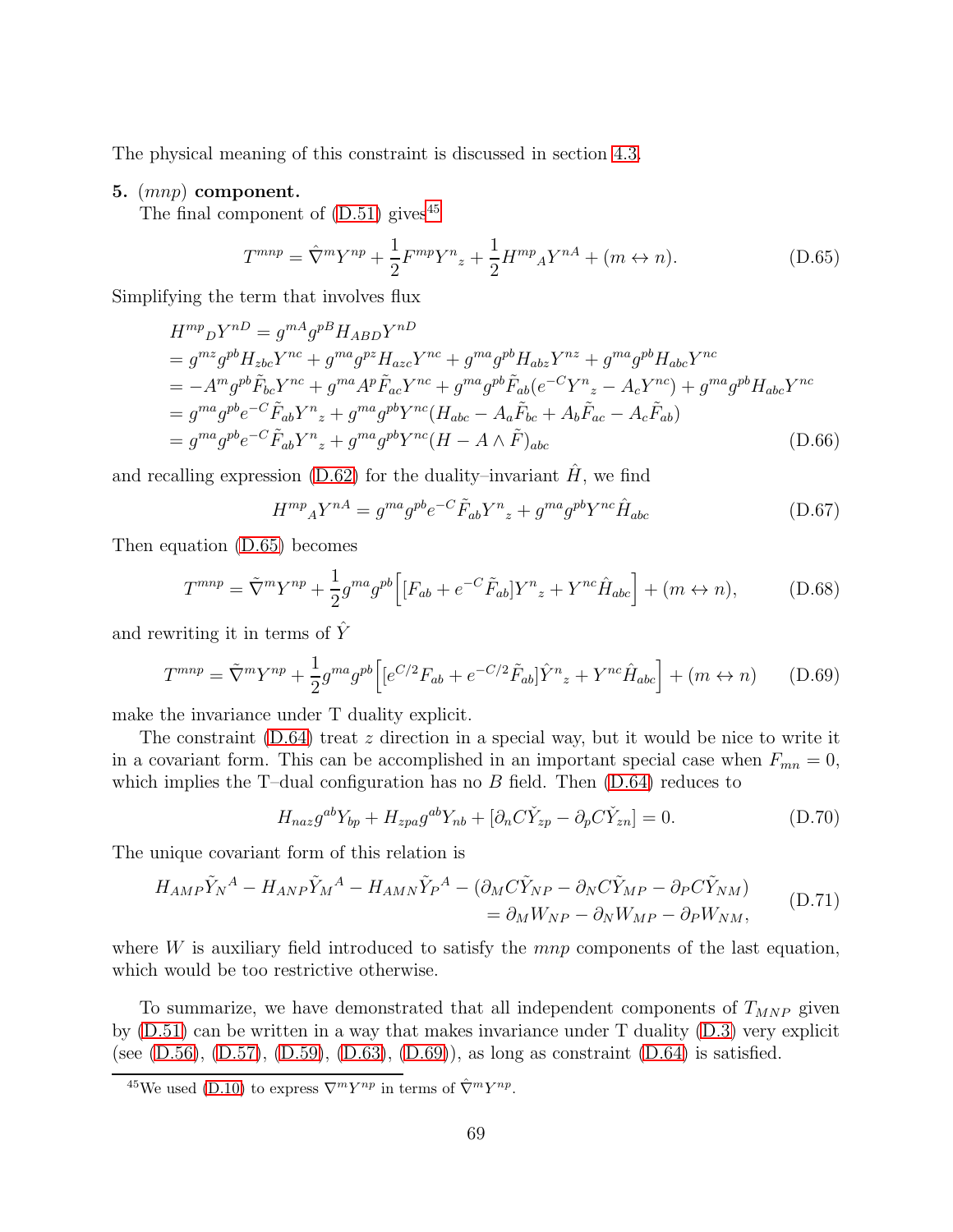#### D.6.1 KT from mKYT

Finally we show that the modified Killing-Yano equation reduces to a standard Killing tensor equation. To do so we begin with the modified equation for KYT

$$
\nabla_M Y_{NP} + \nabla_N Y_{MP} + \frac{1}{2} H_{MPA} Y_N^A + \frac{1}{2} H_{NPA} Y_M^A = 0
$$
\n(D.72)

and construct various combinations:

$$
Y_{B}^{P} \left[ \nabla_{M} Y_{NP} + \nabla_{N} Y_{MP} + \frac{1}{2} H_{MPA} Y_{N}^{A} + \frac{1}{2} H_{NPA} Y_{M}^{A} \right] = 0,
$$
  
\n
$$
Y_{N}^{P} \left[ \nabla_{M} Y_{BP} + \nabla_{B} Y_{MP} + \frac{1}{2} H_{MPA} Y_{B}^{A} + \frac{1}{2} H_{BPA} Y_{M}^{A} \right] = 0,
$$
  
\n
$$
Y_{M}^{P} \left[ \nabla_{B} Y_{NP} + \nabla_{N} Y_{BP} + \frac{1}{2} H_{BPA} Y_{N}^{A} + \frac{1}{2} H_{NPA} Y_{B}^{A} \right] = 0.
$$

Adding these equations, we find the standard Killing tensor equation

$$
\nabla_M K_{BN} + \nabla_N K_{MB} + \nabla_B K_{MN} + \frac{1}{2} \left[ H_{MPA} (Y_N^A Y_B^P + Y_N^P Y_B^A) + perm \right] = 0,
$$
  
\n
$$
\nabla_M K_{BN} + \nabla_N K_{MB} + \nabla_B K_{MN} = 0.
$$
\n(D.73)

Here

$$
K_{MN} \equiv Y_M{}^A Y_{NA}.\tag{D.74}
$$

To summarize, we demonstrated that the standard relation " $KT=KYT^{2}$ " persists for the modified Killing–Yano tensors as well.

# E The restrictions on the B field from the  $F1 \rightarrow NS5$ duality chain

In Section [4.2.1](#page-26-0) we derived the restrictions on the metric and the B-field [\(4.42\)](#page-29-0) by requiring separability of the Hamilton–Jacobi equation along all  $O(d, d)$  orbits which start with a pure metric. In this section we will extend those results to  $O(d, d)$  orbits starting with NS5 solutions (thus generating the entire F1–NS5–P family) and show that separability leads to additional constraints  $(4.65)$ ,  $(4.67)$ ,  $(4.68)$  on the B field.

We start with conditions on the  $B$  field  $(4.44)$  and  $(4.45)$ 

<span id="page-69-0"></span>
$$
\partial_x \partial_y (f g_{ab}) - f g^{MN} H_{yaM} H_{xNb} - f g^{MN} H_{xaM} H_{yNb} = 0,
$$
  
\n
$$
\partial_y (f g^{mM}) H_{xMb} + \partial_x (f g^{mM}) H_{yMb} + f g^{mM} \partial_x H_{yMb} = 0.
$$
\n(E.1)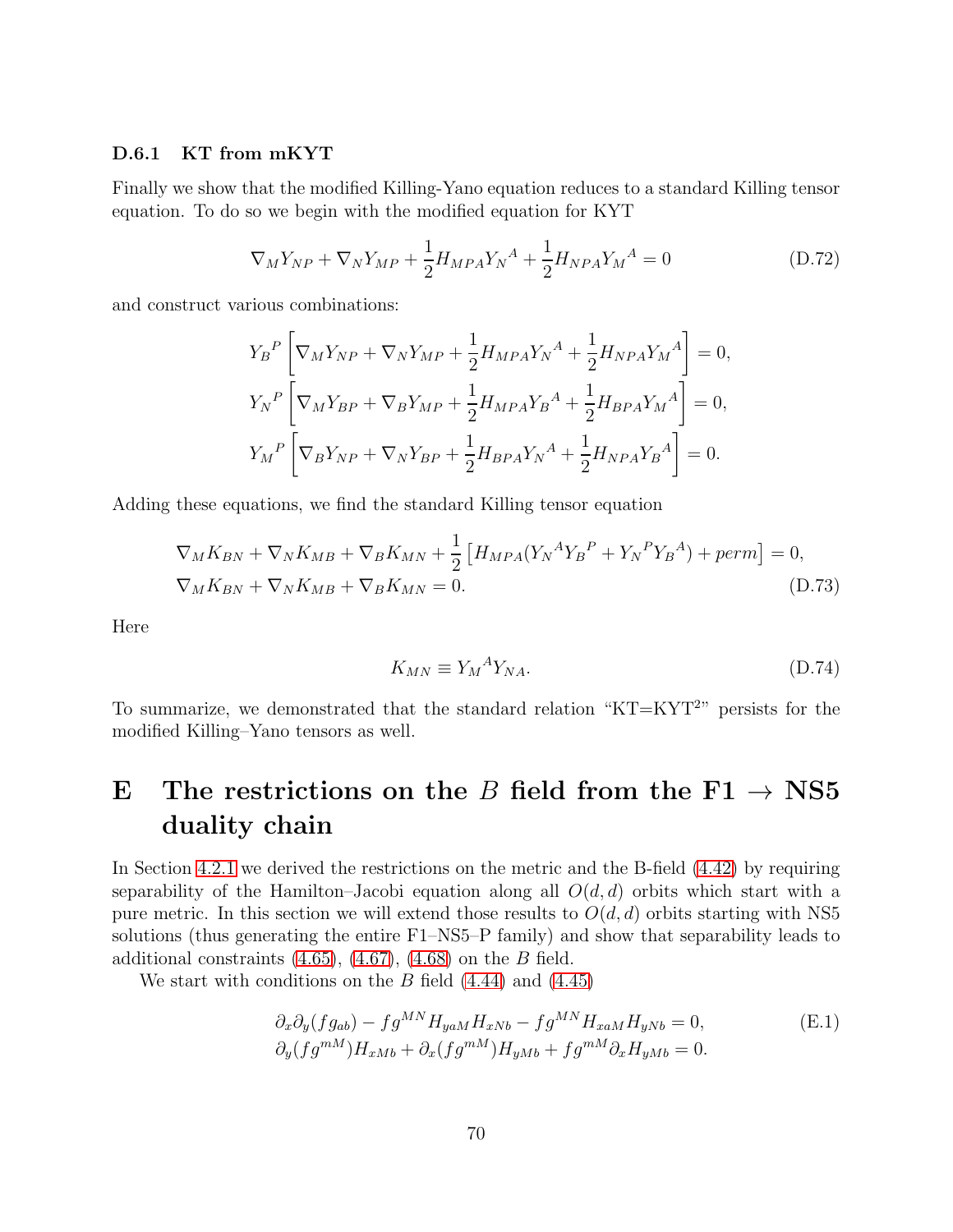Next we consider the first equation and require this constraint to hold on the entire  $O(d, d)$ orbit containing NS5 brane. Comparing [\(E.1\)](#page-69-0) for F1 orbit with its counterpart for NS5, we find

<span id="page-70-0"></span>
$$
\partial_x \partial_y (f g_{ab}) - f H_{yaM} H_x^M{}_b - f H_{xaM} H_y^M{}_b = 0, \tag{E.2}
$$
  

$$
\partial_y \partial_x [F^2 f g_{ab}] - f F (H_{yaM}^{(NS5)} H_x^{(NS5)M}{}_b + H_{xaM}^{(NS5)} H_y^{(NS5)M}{}_b) = 0.
$$

Here we used the transformation law for the metric and defined a convenient function  $F$ 

<span id="page-70-2"></span>
$$
g_{MN}^{NS5} = Fg_{MN}^{F1}, \quad f^{NS5} = Ff^{F1}, \quad F \equiv \sqrt{\det G} \det H. \tag{E.3}
$$

Expressions without superscript in [\(E.2\)](#page-70-0) refer to the fundamental string. The field strengths of the Kalb–Ramond fields for NS5 and F1 systems are related by the electric–magnetic duality

$$
H_{yaM}^{(NS5)} = \frac{1}{7!} e^{2\Phi_{NS5}} e_{yaM}{}^{xNPz_{1}z_{2}z_{3}z_{4}} G_{xNPz_{1}z_{2}z_{3}z_{4}}^{(NS5)} = \frac{1}{7!} e^{2\Phi_{NS5}} e_{yaM}{}^{xNPz_{1}z_{2}z_{3}z_{4}} H_{xNP}^{(F1)}.
$$
 (E.4)

In particular, the product of the field strengths is

$$
H_{yaM}^{(NS5)}H_x^{(NS5)M}{}_b = \frac{e^{4\Phi_{NS5}}}{(3!)^2} e_{yaM}{}^{xNP} e_x{}^M{}_b{}^y{}_A{}^B H_{xNP} H_y{}^A{}_B = \frac{e^{4\Phi_{NS5}}}{(2!)^2} e_{aM}{}^{NP} e^M{}_{bA}{}^B H_{xNP} H_y{}^A{}_B
$$
  

$$
= e^{4\Phi_{NS5}} \left[ -H_{xbM} H_y{}^M{}_a - \frac{1}{2} H_{xMN} H_y{}^{MN} g_{ab}^{(NS5)} \right]_{g^{(NS5)}}.
$$
(E.5)

In the last line all indices are contracted with  $g_{MN}^{(NS5)}$ . In terms of the F1 metric we find

$$
H_{yaM}^{(NS5)}H_x^{(NS5)M}{}_b = F\left[-H_{xbM}H_y{}^M{}_a - \frac{1}{2}H_{xMN}H_y{}^{MN}g_{ab}\right].
$$
 (E.6)

We can now rewrite the conditions [\(E.2\)](#page-70-0) in terms of the F1 fields:

$$
\partial_x \partial_y (f g_{ab}) - f H_{yaM} H_x^M{}_b - f H_{xaM} H_y^M{}_b = 0,
$$
\n
$$
\partial_x \partial_y \Big[ f g_{ab} F^2 \Big] + f F^2 (H_{yaM} H_x^M{}_b + (x \to y) + H_{xMN} H_y^{MN} g_{ab}) = 0.
$$
\n(E.7)

Subtracting the first equation from the second one we get the relation

$$
\partial_x \partial_y \Big[ f g_{ab} F^2 \Big] + F^2 (\partial_x \partial_y [f g_{ab}] + f H_{xMN} H_y{}^{MN} g_{ab}) = 0,
$$

which can be rewritten as

<span id="page-70-1"></span>
$$
\partial_x \partial_y [g_{ab} f F] + \frac{f}{F} g_{ab} \Big[ \partial_x \ln F \partial_y \ln F + \frac{1}{2} H_{xMN} H_y{}^{MN} \Big] = 0. \tag{E.8}
$$

Remarkably in all our examples the two terms entering this expression vanish separately, so we conjecture that this will always happen for the systems obtained from fundamental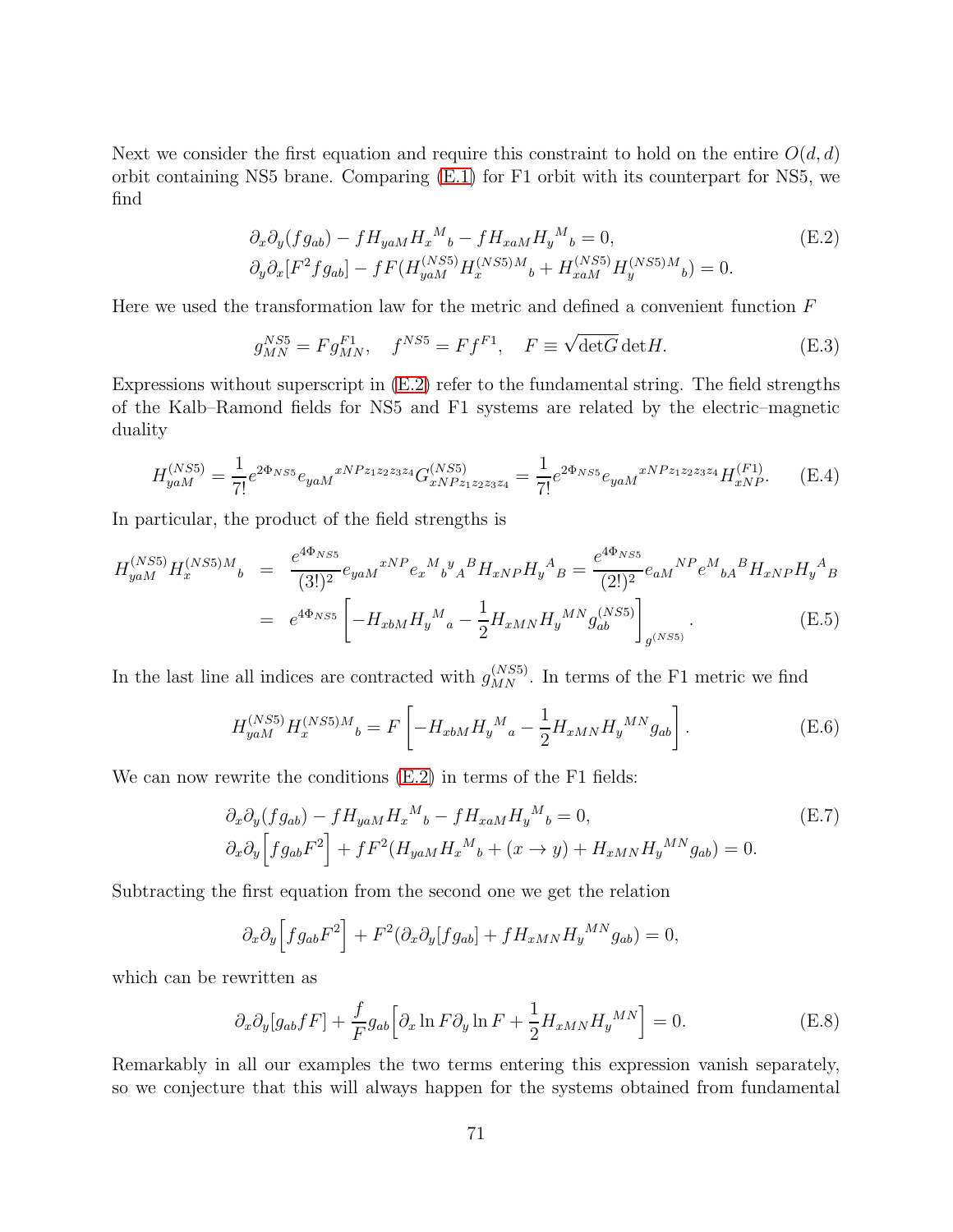stings via the duality chain, although we will not attempt to prove this fact. Recalling that  $F = e^{-2\Phi_{F1}}$ , we conclude that vanishing of the first term in [\(E.8\)](#page-70-1) implies separation of the duality–invariant expression

$$
g_{ab}^{(F1)}f^{(F1)}e^{-2\Phi_{F1}} = g_{ab}^{(NS5)}f^{(NS5)}e^{-2\Phi_{NS5}}.
$$
 (E.9)

In other words vanishing of the first term in [\(E.8\)](#page-70-1) can be written as

<span id="page-71-2"></span>
$$
\partial_x \partial_y \left[ g_{ab} f e^{-2\Phi} \right] = 0 \tag{E.10}
$$

in every frame containing only NS–NS fields. Vanishing of the second term in  $(E.8)$  gives the relation in the F1 frame

<span id="page-71-3"></span>
$$
\partial_x \Phi \partial_y \Phi + \frac{1}{8} H_{xMN} H_y{}^{MN} = 0. \tag{E.11}
$$

Now we consider the the second condition in [\(E.1\)](#page-69-0)

$$
\partial_y (fg^{mM}) H_{xMb} + \partial_x (fg^{mM}) H_{yMb} + fg^{mM} \partial_x H_{yMb} = 0.
$$
 (E.12)

Writing it for F1 and for NS5, and using [\(E.3\)](#page-70-2) we get

<span id="page-71-1"></span>
$$
\partial_y(fg^{mM})H_{xMb} + \partial_x(fg^{mM})H_{yMb} + fg^{mM}\partial_x H_{yMb} = 0,
$$
\n(E.13)  
\n
$$
\partial_y(fg^{mM})\tilde{H}_{xMb} + \partial_x(fg^{mM})\tilde{H}_{yMb} + \frac{f}{F}g^{mM}\partial_x(F\tilde{H}_{yMb}) = 0.
$$

Here  $\tilde{H} = \star_6 H^{(F1)}$  is six-dimensional Hodge dual of the field strength for F1. Note that the first equation (and its dual counterpart) can be written in two different ways (using  $\partial_x H_{yMb} = \partial_y H_{xMb})$ . The difference gives equation of motion for the B field

$$
g^{mM} \left[ \partial_x (e^{2\Phi_{NS5}} \tilde{H}_{yMb}) - \partial_y (e^{2\Phi_{NS5}} \tilde{H}_{xMb}) \right] = 0, \quad e^{2\Phi_{NS5}} = \det H \sqrt{\det G}.
$$
 (E.14)

To summarize we have found two additional constrains  $(E.8)$ ,  $(E.13)$  on the B field that guarantee separability of F1–NS5. Remarkably in the studied examples the first condition decouples into two very simple equations - separation condition [\(E.10\)](#page-71-2) and the field equation [\(E.11\)](#page-71-3).

# <span id="page-71-0"></span>F Modified KY tensor for the charged Myers–Perry black hole

In section [5.1](#page-39-0) we presented the modified Killing–Yano tensor for the charged counterpart of the Myers–Perry black hole. In this appendix we will outline the derivation of  $(5.3)$ – $(5.4)$ .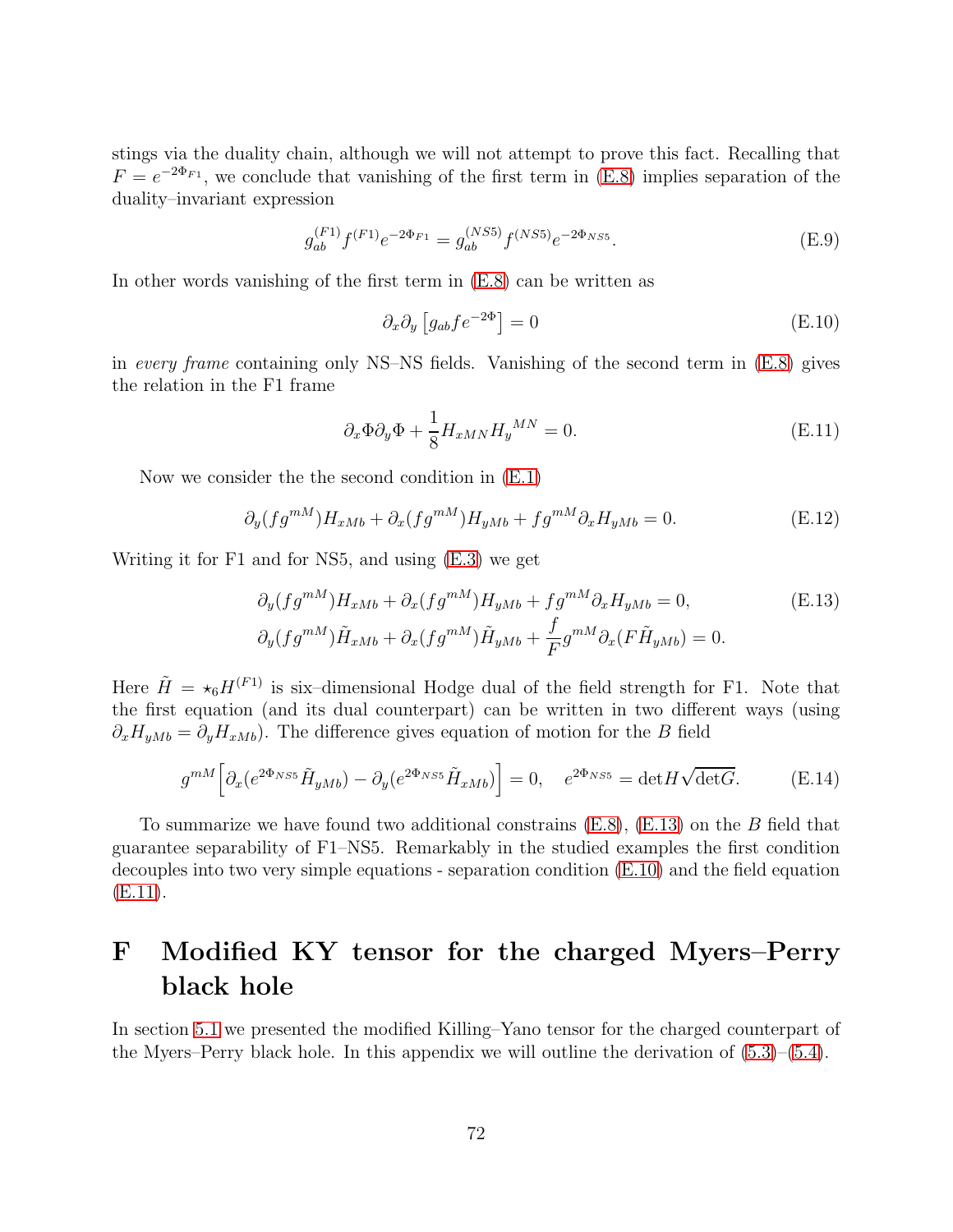We begin with the original Myers–Perry metric and its Killing–Yano tensor written in terms of frames [\(3.20\)](#page-17-0) and apply the first two steps in the duality chain [\(5.2\)](#page-38-0). The boost leads to replacements

$$
dt \to ch_{\alpha}dt + sh_{\alpha}dy \ndy \to ch_{\alpha}dy + sh_{\alpha}dt , \qquad \partial_t \to ch_{\alpha}\partial_t - sh_{\alpha}\partial_y \n\Phi_x \to ch_{\alpha}\partial_y - sh_{\alpha}\partial_t
$$
\n(F.1)

in the frames [\(3.20\)](#page-17-0), but it does not modify the expressions [\(3.30\)](#page-19-0), [\(3.31\)](#page-19-1). T duality along y direction leaves the contravariant components  $g^{mn} = \hat{g}^{mn}$  and  $Y^{mn}$  invariant, so it is reasonable to assume that neither expressions  $(3.30)$ ,  $(3.31)$  nor components of  $e_A$  which don't involve  $y$  are modified. In other words, we will assume that after  $T$  duality the frames have the form

<span id="page-72-0"></span>
$$
e_r = \sqrt{\frac{R - mr}{FR}} \partial_r, \quad e_{x_i} = \sqrt{-\frac{4x_i H_i}{d_i (r^2 - x_i)}} \partial_{x_i}, \quad e_y = C_y \operatorname{ch}_{\alpha} \partial_y - \operatorname{sh}_{\alpha} \partial_t,
$$
  
\n
$$
e_t = \sqrt{\frac{R^2}{FR(R - mr)}} \left[ \operatorname{ch}_{\alpha} \partial_t - C_t \operatorname{sh}_{\alpha} \partial_y - \sum_k \frac{a_k}{r^2 + a_k^2} \partial_{\phi_k} \right],
$$
  
\n
$$
e_i = \sqrt{\frac{H_i}{d_i (r^2 - x_i)}} \left[ \operatorname{ch}_{\alpha} \partial_t - C_i \operatorname{sh}_{\alpha} \partial_y - \sum_k \frac{a_k}{x_i + a_k^2} \partial_{\phi_k} \right]
$$
\n(F.2)

with some functions  $(C_y, C_t, C_i)$ . This assumption will be justified by the explicit calculation that recovers transformation rules  $(D.1)$ ,  $(D.4)$  and  $(D.49)$  and determines the functions  $(C_y, C_t, C_i).$ 

We begin with recovering the relation  $\tilde{g}^{ym} = 0$ , which must hold after T duality. Equations [\(F.2\)](#page-72-0) give

<span id="page-72-1"></span>
$$
\tilde{g}^{ym} \partial_m = -C_y \operatorname{ch}_{\alpha} \operatorname{sh}_{\alpha} \partial_t + \frac{R^2}{FR(R - mr)} C_t \operatorname{sh}_{\alpha} \left[ \operatorname{ch}_{\alpha} \partial_t - \sum_k \frac{a_k}{r^2 + a_k^2} \partial_{\phi_k} \right] \n- \sum_i \left[ \frac{(-x_i)H_i}{d_i(r^2 - x_i)} C_i \operatorname{sh}_{\alpha} \left[ \operatorname{ch}_{\alpha} \partial_t - \sum_k \frac{a_k}{x_i + a_k^2} \partial_{\phi_k} \right] \right] = 0.
$$
\n(F.3)

Coefficients in front of  $\partial_t$  and all  $\partial_{\phi_k}$  must vanish, so we find n equations for  $(n+1)$  variables  $(C_y, C_t, C_i)$ , which are completely determined up to one overall factor. Thus it is sufficient to guess the solution and check the result. To determine the coefficients  $(C_y, C_t, C_i)$  we set  $m = 0$  in the boosted frames before T duality, which can be extracted from  $(F.2)$  by setting  $C_y = C_t = C_i = 1$ . This gives the off-diagonal components before T duality

<span id="page-72-2"></span>
$$
g^{yp}\partial_p|_{m=0} = -\text{ch}_{\alpha}\,\text{sh}_{\alpha}\partial_t + \frac{R}{F}\,\text{sh}_{\alpha}\left[\text{ch}_{\alpha}\partial_t - \sum_k \frac{a_k}{r^2 + a_k^2}\partial_{\phi_k}\right] - \sum_i \left[\frac{(-x_i)H_i}{d_i(r^2 - x_i)}\,\text{sh}_{\alpha}\left[\text{ch}_{\alpha}\partial_t - \sum_k \frac{a_k}{x_i + a_k^2}\partial_{\phi_k}\right]\right] = 0. \tag{F.4}
$$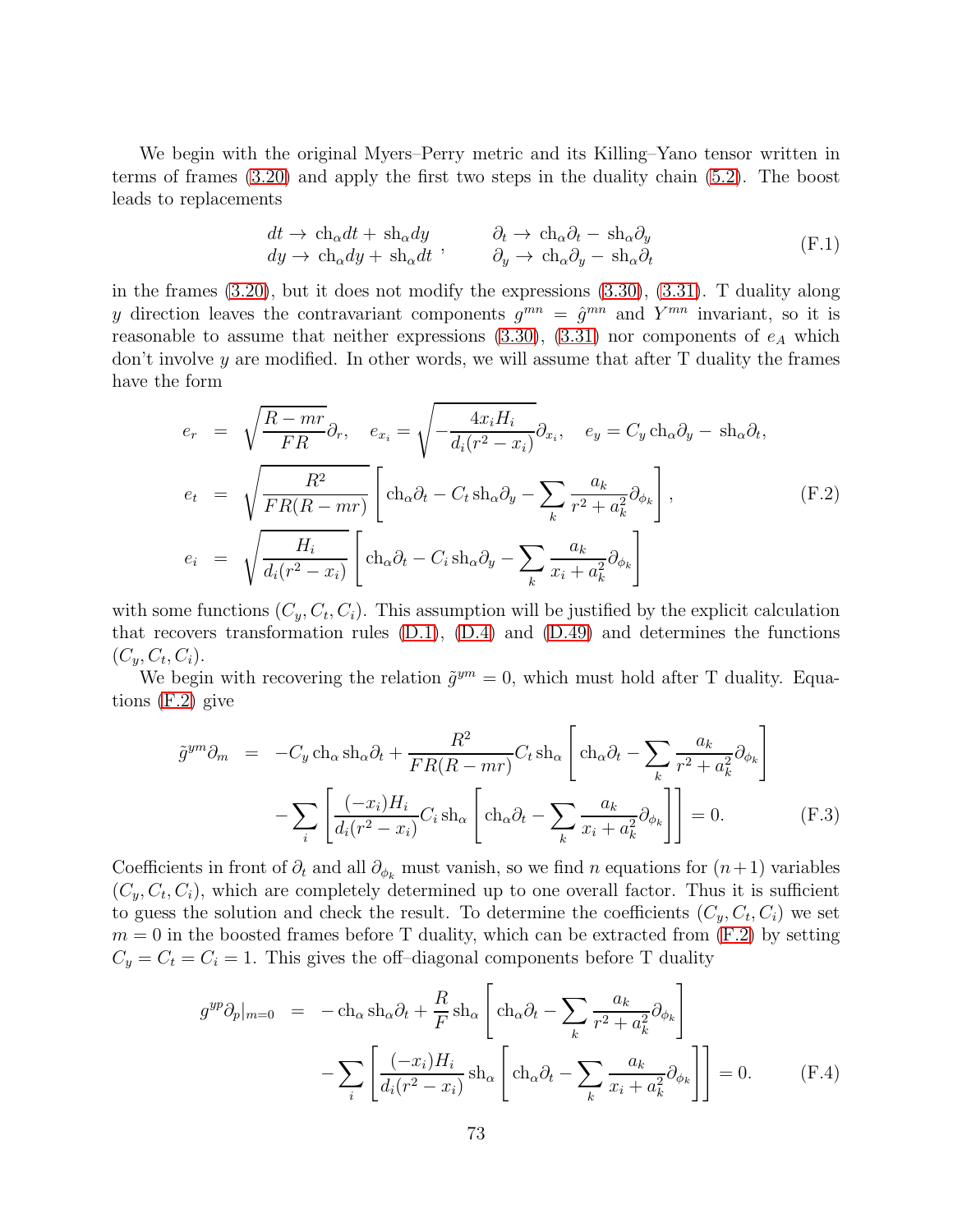The last expression must vanish since for  $m = 0$  time and y coordinate enter the Myers– Perry metric [\(3.1\)](#page-14-0) only through the boost–invariant combination  $-dt^2 + dy^2$ . Comparison of [\(F.3\)](#page-72-1) with [\(F.4\)](#page-72-2) gives the unique expressions for the unknown functions in terms of  $C_y$ :

$$
C_i = C_y, \quad C_t = \frac{R - mr}{R} C_y. \tag{F.5}
$$

To determine the last remaining coefficient we compute  $\tilde{g}^{yy}$ :

$$
\tilde{g}^{yy} = C_y^2 \left[ \text{ch}^2 \alpha - \frac{(R - mr)}{FR} \text{sh}^2 \alpha + \sum_i \left[ \frac{(-x_i) H_i}{d_i (r^2 - x_i)} \text{sh}^2 \alpha \right] \right]
$$

$$
= C_y^2 \left[ 1 + \frac{mr}{FR} \text{sh}^2 \alpha \right]. \tag{F.6}
$$

To simplify this expression we again used the trick of setting  $m$  to zero. For the boosted version of [\(3.1\)](#page-14-0) we find

$$
g_{yy} = 1 + \frac{mr}{FR} \sin^2 \alpha.
$$
 (F.7)

Matching this with  $\tilde{g}^{yy}$ , we conclude that  $C_y = 1$ .

To summarize, we have demonstrated that the frames [\(F.2\)](#page-72-0) with

<span id="page-73-0"></span>
$$
C_i = C_y = 1, \quad C_t = \frac{R - mr}{R}
$$
\n
$$
(F.8)
$$

reproduce the metric after T duality and expression [\(5.3\)](#page-39-0) recovers the correct components  $Y^{mn}$ , it only remains to check that the correct transformation of  $Y_z^s$  is also recovered.

According to our conjecture [\(5.3\)](#page-39-0), the mKYT in the original and T dual frames are given by

$$
Y^{(p)} = \sum A_{a_1,\dots a_p} e^{a_1} \wedge \dots \wedge e^{a_p}, \quad \tilde{Y}^{(p)} = \sum A_{a_1,\dots a_p} \tilde{e}^{a_1} \wedge \dots \wedge \tilde{e}^{a_p}
$$
 (F.9)

with the same coefficients  $A_{a_1,...a_p}$ . The original frames  $e^a$  are given by [\(F.2\)](#page-72-0) with  $C_i = C_y =$  $C_t = 1$ , and the dual frames  $\tilde{e}^a$  have different values of coefficients [\(F.8\)](#page-73-0). Observing that

$$
\tilde{e}_y^a = \frac{1}{h_1} e_y^a, \quad \tilde{e}_a^m = e_a^m,
$$
\n(F.10)

we find the perfect agreement with transformation [\(4.74\)](#page-36-0),

$$
\tilde{Y}^{m_1...m_p} = Y^{m_1...m_p}, \qquad \tilde{Y}_z^{m_2...m_p} = e^{-C} Y_z^{m_2...m_p}, \qquad (F.11)
$$

since

$$
e^C \equiv g_{yy} = 1 + \frac{mr}{FR} \operatorname{sh}^2 \alpha = h_1.
$$
 (F.12)

This concludes the derivation of the Killing–Yano tensors [\(5.3\)](#page-39-0), [\(5.4\)](#page-40-0), [\(5.6\)](#page-40-1) for the charged Myers–Perry black holes in even dimensions. The arguments for the odd dimensions are identical, and the answer is given by [\(5.7\)](#page-40-2), [\(5.8\)](#page-41-0).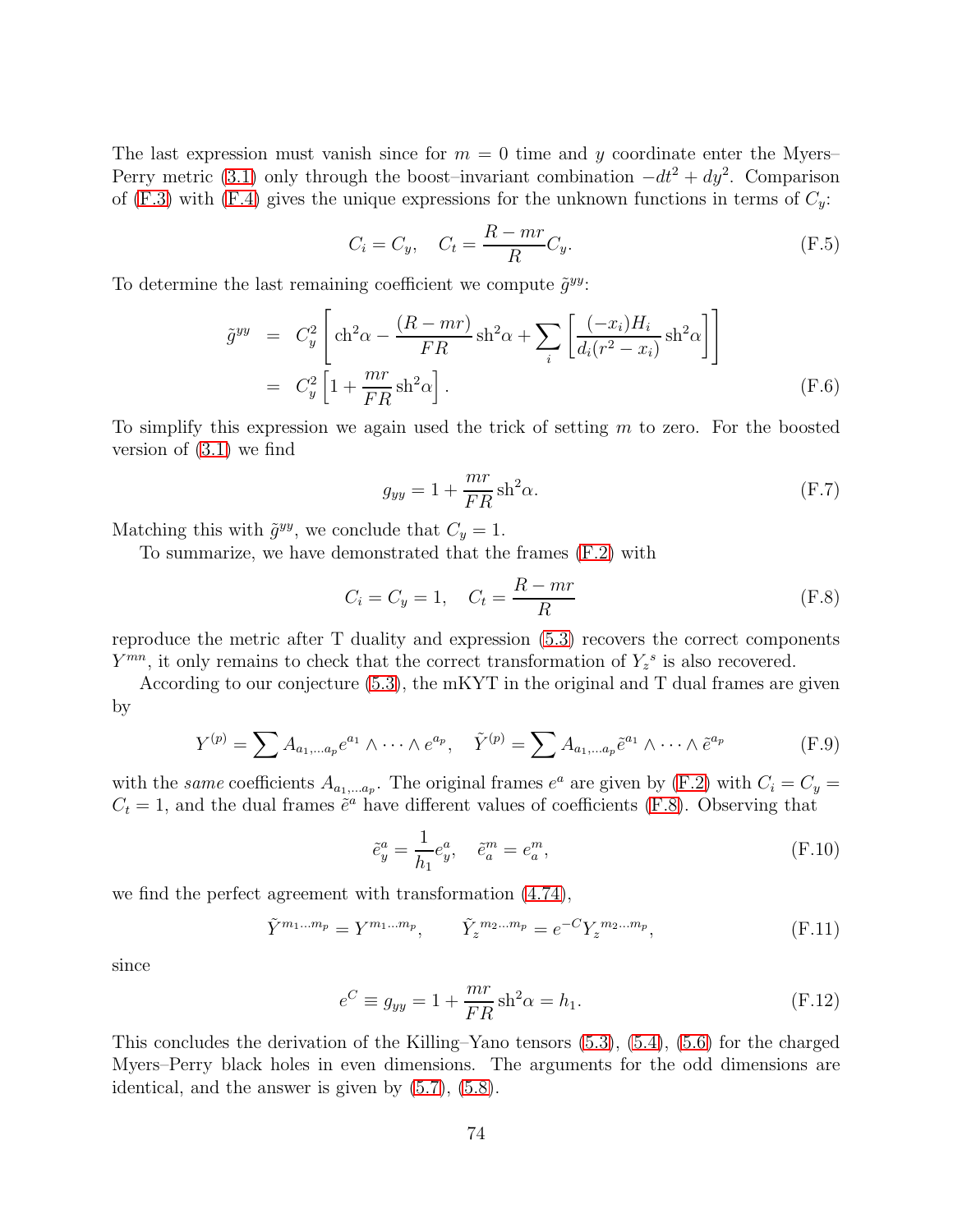# G Killing tensors for the F1–NS5 system

In this appendix we will present some technical details of calculations leading to the Killing tensors for the examples discussed in section [5.](#page-37-0)

#### <span id="page-74-2"></span>G.1 F1–NS5 from the four–dimensional Kerr metric

Starting with Kerr metric [\(2.45\)](#page-12-0) and using the duality chain [\(5.2\)](#page-38-0), we generate the F1–NS5 solution

<span id="page-74-0"></span>
$$
ds^{2} = \frac{1}{h_{\beta}}dy^{2} + \frac{4ma \sin_{\beta} \sin_{\alpha} \cos \theta}{\rho^{2}h_{\beta}}dzdy - \left(1 - \frac{2mr \cosh_{\beta}^{2}}{\rho^{2}h_{\beta}}\right)dt^{2} - \frac{4mra \cosh_{\alpha} \cosh_{\beta} \sin^{2} \theta}{\rho^{2}h_{\beta}}dtd\phi
$$
  
+ 
$$
\left[ (r^{2} + a^{2})h_{\alpha} + \frac{2mra^{2} \sin^{2} \theta}{\rho^{2}} - \frac{(2mar \cosh_{\alpha} \sin \theta)^{2}}{\rho^{4}h_{\beta}} \right] \sin^{2} \theta d\phi^{2}
$$
(G.1)  
+ 
$$
\frac{h_{\alpha} \rho^{2}}{\Delta} dr^{2} + h_{\alpha} \rho^{2} d\theta^{2} + \left[1 + \frac{2m \sin^{2}(2m \sin^{2} \theta + r)}{\rho^{2}h_{\beta}}\right] dz^{2},
$$
  

$$
B_{2} = \frac{mr \sin_{2\beta}}{h_{\beta} \rho^{2}}dy \wedge dt - \frac{2amr \cosh_{\alpha} \sin^{2} \theta}{h_{\beta} \rho^{2}}dy \wedge d\phi + \frac{2am \cos \theta \cosh_{\beta} \sin^{2} \theta}{h_{\beta} \rho^{2}}dt \wedge dz
$$
  

$$
- \frac{m \cos \theta \sin_{2\alpha} (a^{2} + 2mr \sin^{2} \theta + r^{2})}{h_{\beta} \rho^{2}} d\phi \wedge dz,
$$
  

$$
e^{2\Phi} = \frac{h_{\alpha}}{h_{\beta}},
$$
  

$$
\Delta = r^{2} + a^{2} - 2mr, \quad \rho^{2} = r^{2} + a^{2} \cos^{2} \theta, \quad h_{\alpha} = 1 + \frac{2mr \sin^{2} \theta}{\rho^{2}}, \quad h_{\beta} = 1 + \frac{2mr \sin^{2} \theta}{\rho^{2}}.
$$

The charges associated with NS5 branes and fundamental strings are defined by

$$
Q_5 = 2A^2 = 2m\sinh^2\alpha, \quad Q_1 = 2B^2 = 2m\sinh^2\beta
$$
 (G.2)

The nontrivial Killing tensor for [\(G.1\)](#page-74-0) can be extracted either from solving a system of differential equations [\(2.6\)](#page-5-0) or by separating variables in the massive Hamilton–Jacobi equation. The second approach is easier and more instructive, so we begin with equation

<span id="page-74-1"></span>
$$
g^{MN}\frac{\partial S}{\partial x^M}\frac{\partial S}{\partial x^N} + \mu^2 = 0,\tag{G.3}
$$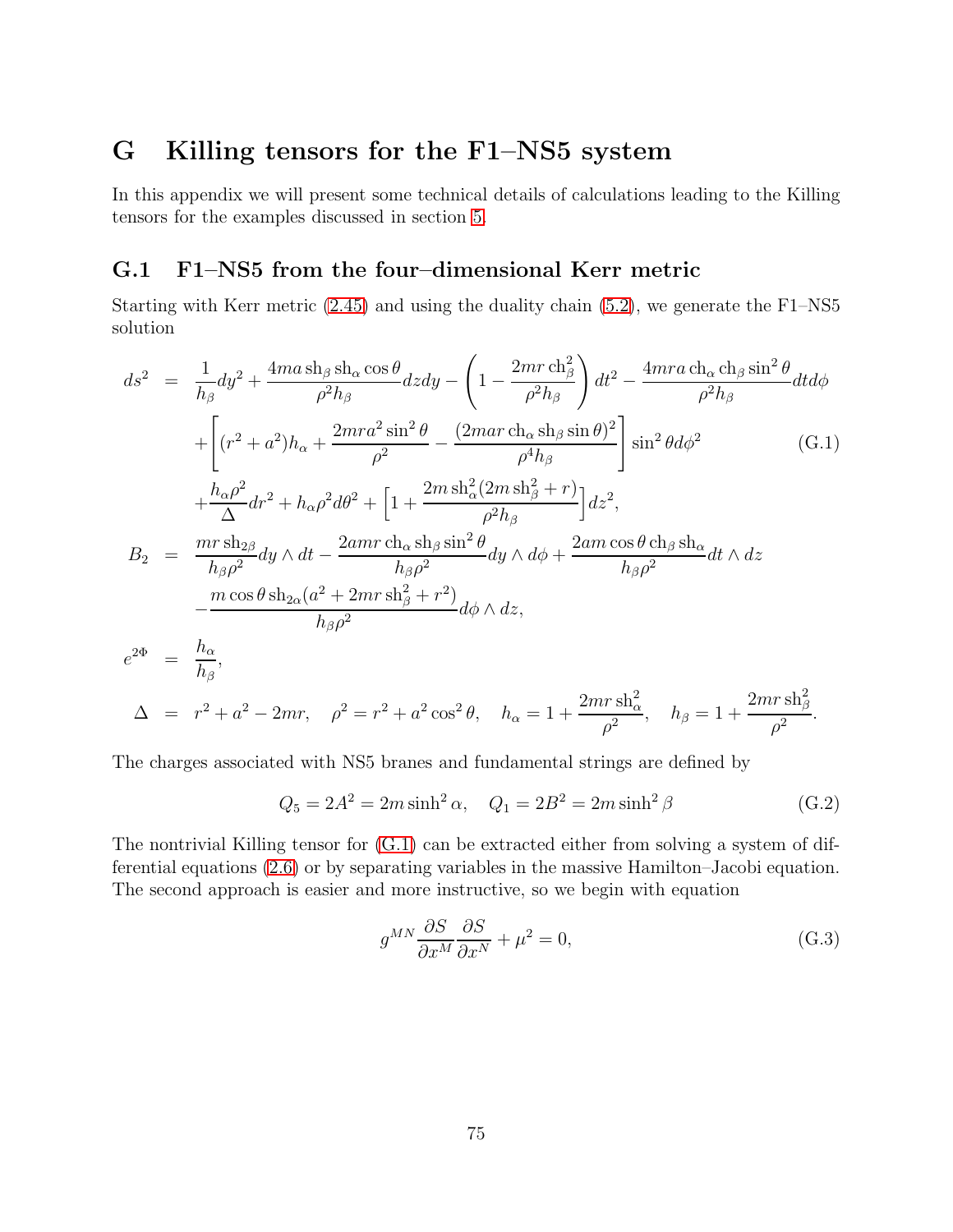multiply it by  $\rho^2 h_{\alpha}$ , and rewrite the result as a system of two differential equations

<span id="page-75-0"></span>
$$
\Lambda = (2A^{2} + r)(2B^{2} + r)(\partial_{y}S)^{2} - \left[\frac{(r^{2} + 2A^{2}r + a^{2})(r^{2} + 2B^{2}r + a^{2})}{\Delta} - \frac{a^{2}}{2}\right](\partial_{t}S)^{2}
$$

$$
- \frac{4ar\sqrt{(A^{2} + m)(B^{2} + m)}}{\Delta} \partial_{t}S\partial_{\phi}S - \frac{a^{2}}{\Delta}(\partial_{\phi}S)^{2} + \Delta(\partial_{r}S)^{2} + r^{2}(\partial_{z}S)^{2}
$$

$$
+ \mu^{2}(2B^{2}r + r^{2}),
$$

$$
\Lambda = -a^{2}c_{\theta}^{2}(\partial_{y}S)^{2} + 4aABc_{\theta}\partial_{z}S\partial_{y}S + \frac{a^{2}c_{2\theta}}{2}(\partial_{t}S)^{2} - \frac{1}{s_{\theta}^{2}}(\partial_{\phi}S)^{2} - (\partial_{\theta}S)^{2}
$$

$$
-a^{2}c_{\theta}^{2}(\partial_{z}S)^{2} - \mu^{2}a^{2}c_{\theta}^{2}.
$$
(G.4)

In general  $\Lambda$  can depend on all coordinates, but for separable solutions,

$$
S = -Et + J\phi + p_z z + p_y y + S_r(r) + S_\theta(\theta)
$$
\n(G.5)

this function must be constant. This constant gives rise to a Killing tensor

<span id="page-75-1"></span>
$$
K^{MN}\partial_M\partial_N = -a^2c_\theta^2\partial_y^2 + 4aABc_\theta\partial_z\partial_y + \frac{a^2c_{2\theta}}{2}\partial_t^2 - \frac{1}{s_\theta^2}\partial_\phi^2 - \partial_\theta^2 - a^2c_\theta^2\partial_z^2 + a^2c_\theta^2g^{MN}\partial_M\partial_N.
$$
\n(G.6)

Here we removed  $\mu^2$  from [\(G.4\)](#page-75-0) using the relation

$$
g^{MN}\partial_M S\partial_N S + \mu^2 = 0.
$$

This Killing tensor [\(G.6\)](#page-75-1) is used in section [5.2.](#page-41-1) Note that even though we found KT, the square root of [\(G.6\)](#page-75-1) does not solve either standard or modified KYT equation for arbitrary charges. The special cases for which modified KYT exists are discussed in subsection [5.2.](#page-41-1)

## G.2 F1–NS5 from the five–dimensional black hole

The chain of dualities [\(5.2\)](#page-38-0) can also be applied to a five–dimensional black hole, but fortunately this procedure has been performed in  $[51]^{46}$  $[51]^{46}$  $[51]^{46}$ . Here we will focus on solution with one rotation which can be obtained by setting  $\delta_p = 0, a_1 = 0, a_2 = a$  in equation (3.6) of [\[51\]](#page-86-0) and

<span id="page-75-2"></span><sup>46</sup>The metric has been constructed earlier in [\[49\]](#page-86-1) using different methods, and in the full solution [\(G.7\)](#page-76-0) for the extremal case was found in [\[45\]](#page-86-2).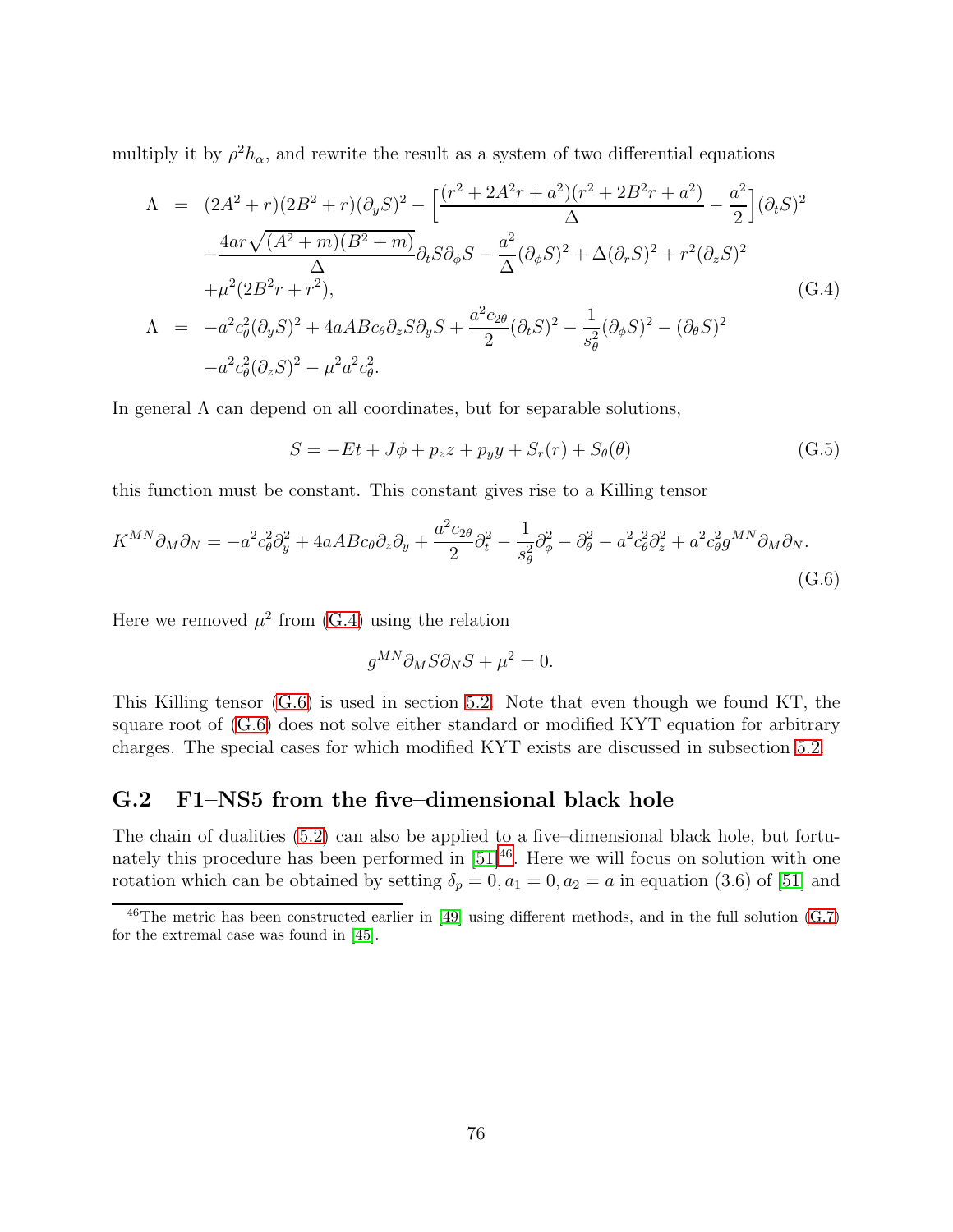performing an S duality. The result reads

<span id="page-76-0"></span>
$$
ds^{2} = -\left(1 - \frac{M}{f}\right) \frac{dt^{2}}{H_{1}} + \frac{dy^{2}}{H_{1}} + fH_{5} \left(\frac{dr^{2}}{r^{2} + a^{2} - M} + d\theta^{2}\right)
$$
  
+ 
$$
\left[r^{2}H_{5} + \frac{a^{2}K_{1}K_{5}\cos^{2}\theta}{H_{1}}\right] \cos^{2}\theta d\psi^{2} + \left[(r^{2} + a^{2})H_{5} - \frac{a^{2}K_{1}K_{5}\sin^{2}\theta}{H_{1}}\right] \sin^{2}\theta d\phi^{2}
$$
  
+ 
$$
\frac{M}{fH_{1}}a^{2}\sin^{4}\theta d\phi^{2} + \frac{2\cos^{2}\theta}{fH_{1}}aABdyd\psi + \frac{2\sin^{2}\theta}{fH_{1}}a\sqrt{A^{2} + M}\sqrt{B^{2} + M}dtd\phi + \sum_{i=1}^{4} dz_{i}^{2}
$$
  

$$
B_{2} = \frac{\cos^{2}\theta}{fH_{1}}aA\sqrt{B^{2} + M}dt \wedge d\psi + \frac{\sin^{2}\theta}{fH_{1}}aB\sqrt{A^{2} + M}dy \wedge d\phi
$$
  
- 
$$
\frac{B\sqrt{B^{2} + M}}{fH_{1}}dt \wedge dy - \frac{A\sqrt{A^{2} + M}}{fH_{1}}(r^{2} + a^{2} + B^{2})\cos^{2}\theta d\psi \wedge d\phi,
$$
  

$$
e^{2\Phi} = \frac{H_{5}}{H_{1}},
$$
  

$$
f = r^{2} + a^{2}\cos^{2}\theta, \quad K_{1} = \frac{B^{2}}{f}, \quad K_{5} = \frac{A^{2}}{f}, \quad H_{i} \equiv 1 + K_{i}, \ i = 1, 5.
$$
 (G.7)

Multiplying the Hamilton–Jacobi equation [\(G.3\)](#page-74-1) for the metric [\(G.7\)](#page-76-0) by  $fH_5$  and separating variables, we find

$$
-\left(A^{2} + B^{2} + M + r^{2} + \frac{(A^{2} + M)(B^{2} + M)}{a^{2} - M + r^{2}}\right)(\partial_{t}S)^{2} + \frac{2a\sqrt{A^{2} + M}\sqrt{B^{2} + M}}{a^{2} - M + r^{2}}\partial_{t}S\partial_{\phi}S
$$
  
+ 
$$
\frac{(A^{2} + r^{2})(B^{2} + r^{2})}{r^{2}}(\partial_{y}S)^{2} - \frac{2aAB}{r^{2}}\partial_{y}S\partial_{\psi}S + (a^{2} - M + r^{2})(\partial_{r}S)^{2}
$$
(G.8)  
+ 
$$
\frac{a^{2}}{r^{2}}(\partial_{\psi}S)^{2} - \frac{a^{2}}{a^{2} - M + r^{2}}(\partial_{\phi}S)^{2} + (A^{2} + r^{2})\mu^{2} =
$$
  

$$
a^{2}\cos^{2}\theta(\partial_{t}S)^{2} - a^{2}\cos^{2}\theta(\partial_{y}S)^{2} - (\partial_{\theta}S)^{2} - \frac{1}{\cos^{2}\theta}(\partial_{\psi}S)^{2} - \frac{1}{\sin^{2}\theta}(\partial_{\phi}S)^{2} - a^{2}\cos^{2}\theta\mu^{2}.
$$

This equation clearly separates in  $\theta$ , r and gives rise to the Killing tensor

<span id="page-76-1"></span>
$$
K^{MN}\partial_M \partial_N = a^2 \cos^2 \theta \partial_t^2 - a^2 \cos^2 \theta \partial_y^2 - \partial_\theta^2 - \frac{1}{\cos^2 \theta} \partial_\psi^2 - \frac{1}{\sin^2 \theta} \partial_\phi^2
$$
  
+ $a^2 \cos^2 \theta g^{MN} \partial_M S \partial_N S.$  (G.9)

In contrast to the F1–NS5 system constructed from the four–dimensional Kerr solution (there was no mKYT) the square root of  $(G.9)$  give rises to a rank-3 modified Killing-Yano tensor discussed in subsection [5.3.](#page-43-0)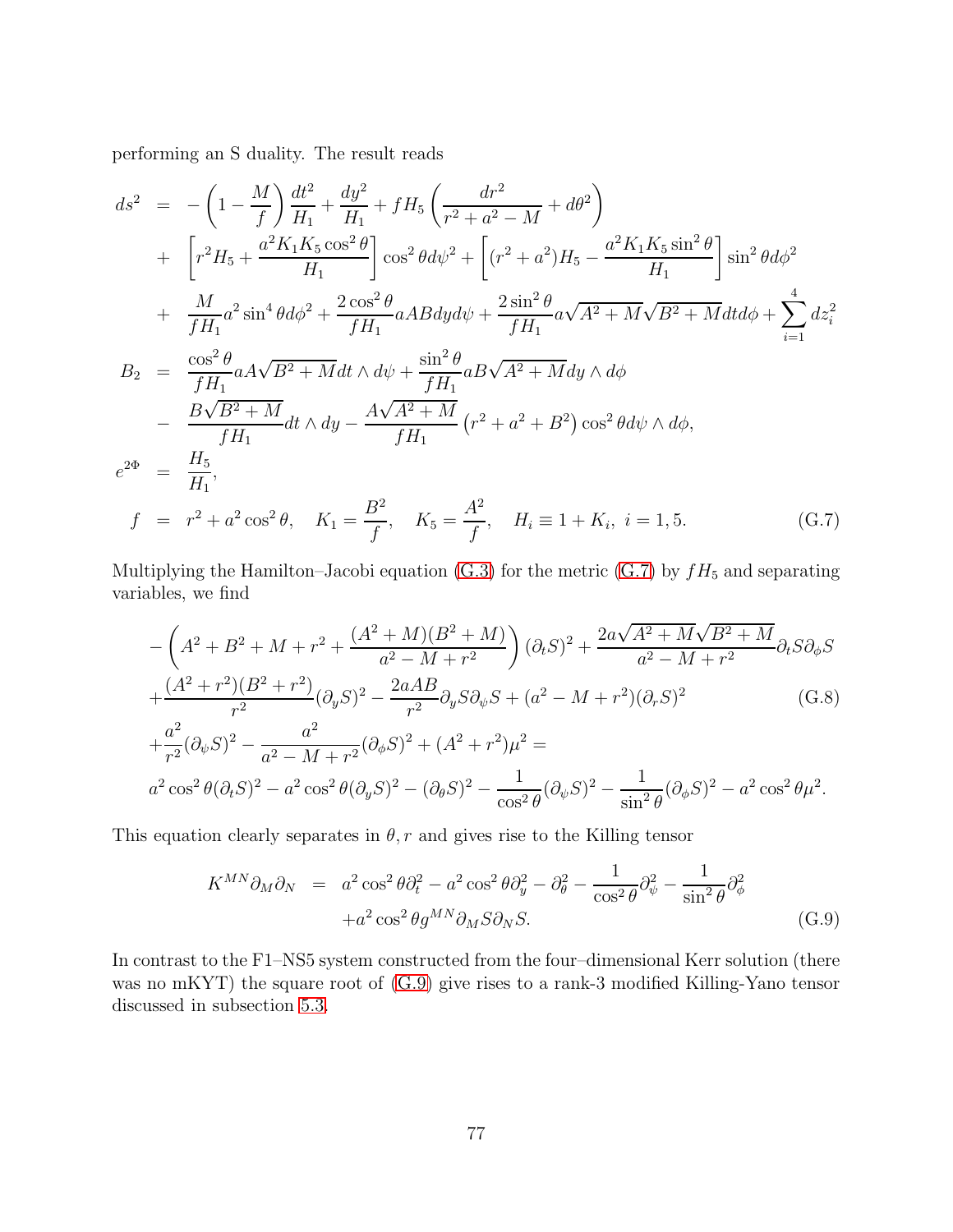### G.3 F1–NS5 from the Plebanski–Demianski solutions

Our final example is F1–NS5 constructed from the Plebanski–Demianski metric [\[54\]](#page-86-3):

<span id="page-77-0"></span>
$$
ds^{2} = \frac{p^{2} + q^{2}}{X}dp^{2} + \frac{p^{2} + q^{2}}{Y}dq^{2} + \frac{X}{p^{2} + q^{2}}(d\tau + q^{2}d\sigma)^{2} - \frac{Y}{p^{2} + q^{2}}(d\tau - p^{2}d\sigma)^{2},
$$
  
\n
$$
X = \gamma - g^{2} - \epsilon p^{2} - \lambda p^{4} + 2lp, \quad Y = \gamma + e^{2} + \epsilon q^{2} - \lambda q^{4} - 2mq.
$$
 (G.10)

Here  $\lambda$  is a cosmological constant, e and g are electric and magnetic charges (we will set these quantities to zero). The remaining constants  $(\gamma, m, l, \epsilon)$  effectively comprise 3 real continuous parameters and one discrete parameter, since one can always rescale coordinates to set  $\varepsilon$  to one of three values  $(+1, -1, 0)$ . The remaining continuous parameters  $(\gamma, m, l)$ are related to the angular momentum, mass, and the NUT charge. The Kerr solution [\(2.45\)](#page-12-0) is recovered by setting

$$
\gamma = a^2, \ \epsilon = 1 - \lambda a^2, \ p = a \cos \theta, \ q = r, \ \tau = t - \frac{a}{1 + \lambda a^2} \phi, \ \sigma = -\frac{1}{a(1 + \lambda a^2)} \phi.
$$

In string theory applications one usually sets  $e = q = 0$ , and since asymptotic flatness is a crucial part of our solution generating technique, we set  $\lambda = 0$  as well. Applying the chain of dualities  $(5.2)$  to such truncated version of  $(G.10)$  we get an F1–NS5 solution

<span id="page-77-1"></span>
$$
ds^{2} = \frac{f_{\alpha}}{X}dp^{2} + \frac{f_{\alpha}}{Y}dq^{2} + \frac{X - Y}{f_{\beta}}d\tau^{2} + 2\frac{q^{2}X + p^{2}Y}{f_{\beta}} \text{ ch}_{\alpha} \text{ ch}_{\beta}d\tau d\sigma
$$
  
\n
$$
- \left[ \frac{p^{4}Y - q^{4}X}{p^{2} + q^{2}} \text{ ch}_{\alpha}^{2} + XY \text{ sh}_{\alpha}^{2} + \frac{(q^{2}X + p^{2}Y)^{2} \text{ ch}_{\alpha}^{2} \text{ sh}_{\beta}^{2}}{f_{\beta}(p^{2} + q^{2})} \right] d\sigma^{2}
$$
  
\n
$$
+ \frac{p^{2} + q^{2}}{f_{\beta}} dy^{2} + \frac{4(mp - lq) \text{ sh}_{\alpha} \text{ sh}_{\beta}}{f_{\beta}} dy dz + \left[ \frac{f_{\alpha}}{p^{2} + q^{2}} + \frac{4(mp - lq)^{2} \text{ sh}_{\alpha}^{2} \text{ sh}_{\beta}^{2}}{f_{\beta}(p^{2} + q^{2})} \right] dz^{2},
$$
  
\n
$$
B = \left[ \frac{p^{2} + q^{2} + X - Y}{f_{\beta}} \text{ ch}_{\beta} \text{ sh}_{\beta} d\tau + \frac{q^{2}X + p^{2}Y}{f_{\beta}} \text{ ch}_{\alpha} \text{ sh}_{\beta} d\sigma \right] \wedge dy
$$
  
\n
$$
+ \left[ \frac{2(lq - mp)}{f_{\beta}} \text{ ch}_{\beta} \text{ sh}_{\alpha} d\tau \right]
$$
  
\n
$$
- \frac{f_{\beta}pq(lp + mq) + (lq - mp)(q^{2}X + p^{2}Y) \text{ sh}_{\beta}^{2}}{f_{\beta}(p^{2} + q^{2})} \text{ sh}_{2\alpha} d\sigma \right] \wedge dz,
$$
  
\n
$$
f_{\alpha} = (p^{2} + q^{2}) \left[ 1 + \frac{X - Y + p^{2} + q^{2}}{p^{2} + q^{2}} \text{ sh}_{\alpha}^{2} \right].
$$
  
\n(G.11)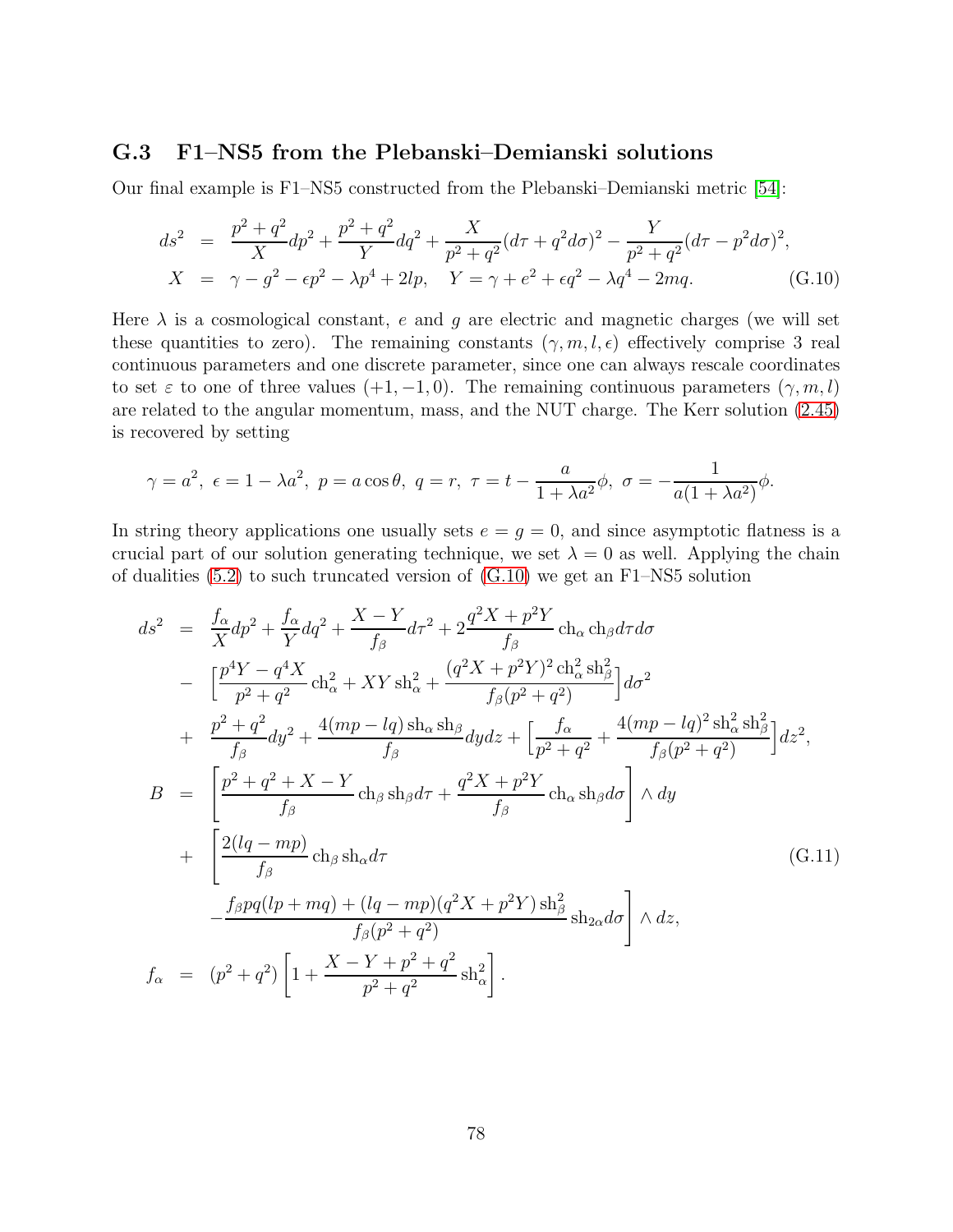Writing the HJ equation for the metric [\(G.11\)](#page-77-1) and multiplying it by  $f_{\alpha}$ , we extract the Killing tensor from separation of variables as in the previous subsections

$$
K^{MN}\partial_M\partial_N = -\bar{p}_{\alpha}\bar{p}_{\beta}\partial_y^2 + 4mp \sh_{\alpha}\sh_{\beta}\partial_y\partial_z - p^2\partial_z^2 - X\partial_p^2 - \frac{1}{X}\partial_\phi^2 - \frac{2p^2}{X}\ch_{\alpha}\ch_{\beta}\partial_\tau\partial_\phi
$$
  

$$
-\left[p^2\sh_{\beta}^2 + \frac{p^4\ch_{\beta}^2}{X} + \frac{p^4\ch_{\beta}^2\sh_{\alpha}^2}{X} + p\sh_{\alpha}^2(p + (2l + 2p - \epsilon p)\sh_{\beta}^2)\right]\partial_\tau^2,
$$
  

$$
+p\bar{p}_{\alpha}g^{MN}\partial_M\partial_N,
$$
 (G.12)

where we defined

$$
\bar{p}_{\alpha} = p \operatorname{ch}_{\alpha}^{2} + (2l - \epsilon p) \operatorname{sh}_{\alpha}^{2}.
$$
\n
$$
(G.13)
$$

Note that setting the NUT charge to zero and choosing  $\epsilon = 1$  gives

$$
\bar{p}|_{l=0,\epsilon=1} = p. \tag{G.14}
$$

This example shows that the NUT charge does not spoil separability and consistent with results from Appendix [G.1.](#page-74-2)

## H Double Field Theory

In this appendix we review the Double Field Theory (DFT) [\[22\]](#page-84-0) and use rewrite the action of T duality on Killing vectors in a more symmetric form.

Double Field Theory is an elegant way of incorporating T duality as a symmetry of field theory. This is accomplished by extending the standard  $D$  coordinates  $x^m$  into a larder 2D-dimensional space  $x^M = (\tilde{x}_m, x^m)$ . In this appendix we deviate from the notation used throughout this paper and denote the spacetime indices by lower–case letters, while reserving the capital ones to label the "double space" spanning over regular and barred indices  $N = (n, \bar{n})$ . This notation is standard in the DFT literature. The theory is formulated with full duality group  $O(D, D)$ .

Recall that the T duality group is associated to string compactifications on  $T^n$  is  $O(n, n)$ , so we see that DFT gives a geometric interpretation to the T duality transformation.

The next step in constructing DFT is defining the fields. One is looking for  $O(D, D)$ invariant tensors. It turns out that the metric  $g_{mn}$  and the  $B_{mn}$  field can be unified into such kind of tensor called the generalized metric [\[40,](#page-85-0) [41\]](#page-85-1)

<span id="page-78-0"></span>
$$
\mathcal{H}_{MN} = \begin{pmatrix} g^{mn} & -g^{mk} B_{kn} \\ B_{mk} g^{kn} & g_{mn} - B_{mk} g^{kl} B_{ln} \end{pmatrix} . \tag{H.1}
$$

Note that the generalized metric does not play the same role as the regular metric in general relativity: the indices are raised and lowered with the constant  $O(D, D)$  invariant metric  $\eta_{MN}$  rather than  $\mathcal{H}_{MN}$ , where

$$
\eta_{MN} = \begin{pmatrix} 0 & \delta^m{}_n \\ \delta_m{}^n & 0 \end{pmatrix} . \tag{H.2}
$$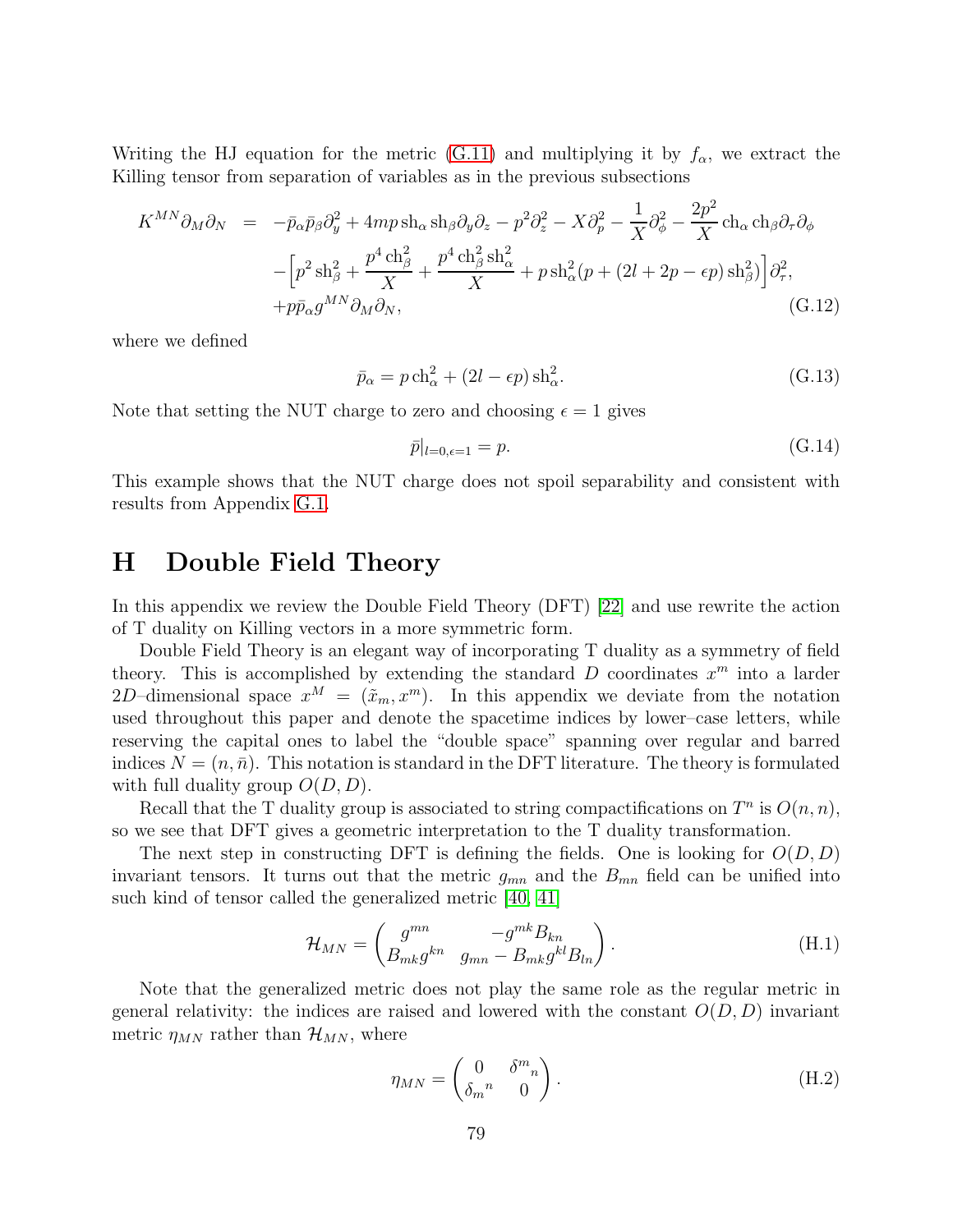To define diffeomorphisms in DFT theory one needs to introduce the generalized Lie derivative [\[55\]](#page-86-4) of the generalized metric

<span id="page-79-0"></span>
$$
L_{\xi}\mathcal{H}_{MN} = \xi^{P}\partial_{P}\mathcal{H}_{MN} + (\partial_{M}\xi^{P} - \partial^{P}\xi_{M})\mathcal{H}_{PN} + (\partial_{N}\xi^{P} - \partial^{P}\xi_{N})\mathcal{H}_{MP}.
$$
 (H.3)

where  $\xi^I = (\tilde{\lambda}_i, \lambda^i), \xi_I = (\lambda^i, \tilde{\lambda}_i)$  is the generalized gauge parameter. Here  $\tilde{\lambda}_i$  corresponds to the gauge transformation of the Kalb–Ramond field  $B_{ij}$  and  $\lambda^i$  is a usual diffeomorphism.

Transformation [\(H.3\)](#page-79-0) differs from the standard diffeomorphisms in 2D dimensions since the following condition must be preserved

<span id="page-79-1"></span>
$$
\mathcal{H}_{MA}\eta^{AB}\mathcal{H}_{BN} = \eta_{MN}.\tag{H.4}
$$

To demonstrate that [\(H.3\)](#page-79-0) accomplishes this task, one begins with observing that

$$
L_{\xi}\eta_{MN} = (\partial_M \xi^P - \partial^P \xi_M)\eta_{PN} + (\partial_N \xi^P - \partial^P \xi_N)\eta_{MP} = 0.
$$
 (H.5)

Then

$$
L_{\xi}(\mathcal{H}_{MA}\eta^{AB}\mathcal{H}_{BN})
$$
  
=  $[\xi^{P}\partial_{P}\mathcal{H}_{MA} + (\partial_{M}\xi^{P} - \partial^{P}\xi_{M})\mathcal{H}_{PA} + (\partial_{A}\xi^{P} - \partial^{P}\xi_{A})\mathcal{H}_{MP}] \eta^{AB}\mathcal{H}_{BN} + (M \leftrightarrow N)$   
=  $[(\partial_{M}\xi^{P} - \partial^{P}\xi_{M})\eta_{PN} + (\partial_{A}\xi^{P} - \partial^{P}\xi_{A})\mathcal{H}_{MP}\eta^{AB}\mathcal{H}_{BN}] + (M \leftrightarrow N)$   
=  $(\partial_{A}\xi_{Q} - \partial_{Q}\xi_{A})\eta^{PQ}\eta^{AB}(\mathcal{H}_{MP}\mathcal{H}_{BN} + \mathcal{H}_{NP}\mathcal{H}_{BM}) = 0$  (H.6)

This leads to the conclusion that the condition [\(H.4\)](#page-79-1) is preserved by the modified diffeomorphism [\(H.3\)](#page-79-0).

#### H.1 Killing vectors in DFT

To incorporate Killing vectors in the DFT framework, we recall that in the Riemannian geometry the Lie derivative of the metric  $g_{mn}$  along a Killing vector  $\lambda$  vanishes

<span id="page-79-5"></span>
$$
\mathcal{L}_{\lambda}g_{mn} = \nabla_m \lambda_n + \nabla_n \lambda_n = 0. \tag{H.7}
$$

So to define the "double Killing vector"  $\xi^M = (\tilde{\lambda}_m, \lambda^m)$  we require vanishing of the generalized Lie derivative [\(H.3\)](#page-79-0)

<span id="page-79-3"></span>
$$
L_{\xi}\mathcal{H}_{MN} = \xi^{P}\partial_{P}\mathcal{H}_{MN} + (\partial_{M}\xi^{P} - \partial^{P}\xi_{M})\mathcal{H}_{PN} + (\partial_{N}\xi^{P} - \partial^{P}\xi_{N})\mathcal{H}_{MP} = 0.
$$
 (H.8)

Next we will demonstrate that this equation incorporates both gauge transformation of B field and usual diffeomorphism of the metric<sup>[47](#page-79-2)</sup>.

Let us begin with  $m\bar{n}$  components of equation [\(H.8\)](#page-79-3)<sup>[48](#page-79-4)</sup> with  $\mathcal{H}_{MN}$  from [\(H.1\)](#page-78-0)

<span id="page-79-6"></span>
$$
L_{\xi}\mathcal{H}_{\bar{m}\bar{n}} = \xi^{P}\partial_{P}\mathcal{H}_{\bar{m}\bar{n}} + \partial_{\bar{m}}\xi^{P}\mathcal{H}_{P\bar{n}} - \partial^{P}\xi_{\bar{m}}\mathcal{H}_{P\bar{n}} + \partial_{\bar{n}}\xi^{P}\mathcal{H}_{\bar{m}P} - \partial^{P}\xi_{\bar{n}}\mathcal{H}_{\bar{m}P}
$$
  
\n
$$
= \xi^{p}\partial_{p}\mathcal{H}_{\bar{m}\bar{n}} - \partial_{p}\xi_{\bar{m}}\mathcal{H}^{p}{}_{\bar{n}} - \partial_{p}\xi_{\bar{n}}\mathcal{H}_{\bar{m}}^{p} = \xi^{p}\partial_{p}g^{mn} - \partial_{p}\xi_{\bar{m}}g^{pn} - \partial_{p}\xi_{\bar{n}}g^{mp}
$$
  
\n
$$
= \lambda^{p}\partial_{p}g^{mn} - \partial_{p}\lambda^{m}g^{pn} - \partial_{p}\lambda^{n}g^{mp} = \mathcal{L}_{\xi}(g^{mn}) = 0.
$$
 (H.9)

<sup>47</sup>Appearance of both ingredients in the generalized Lie derivative has been discussed in [\[55\]](#page-86-4).

<span id="page-79-4"></span><span id="page-79-2"></span> $^{48}$ In the following calculations we use the strong constraint  $\tilde{\partial} = 0$  [\[56\]](#page-86-5).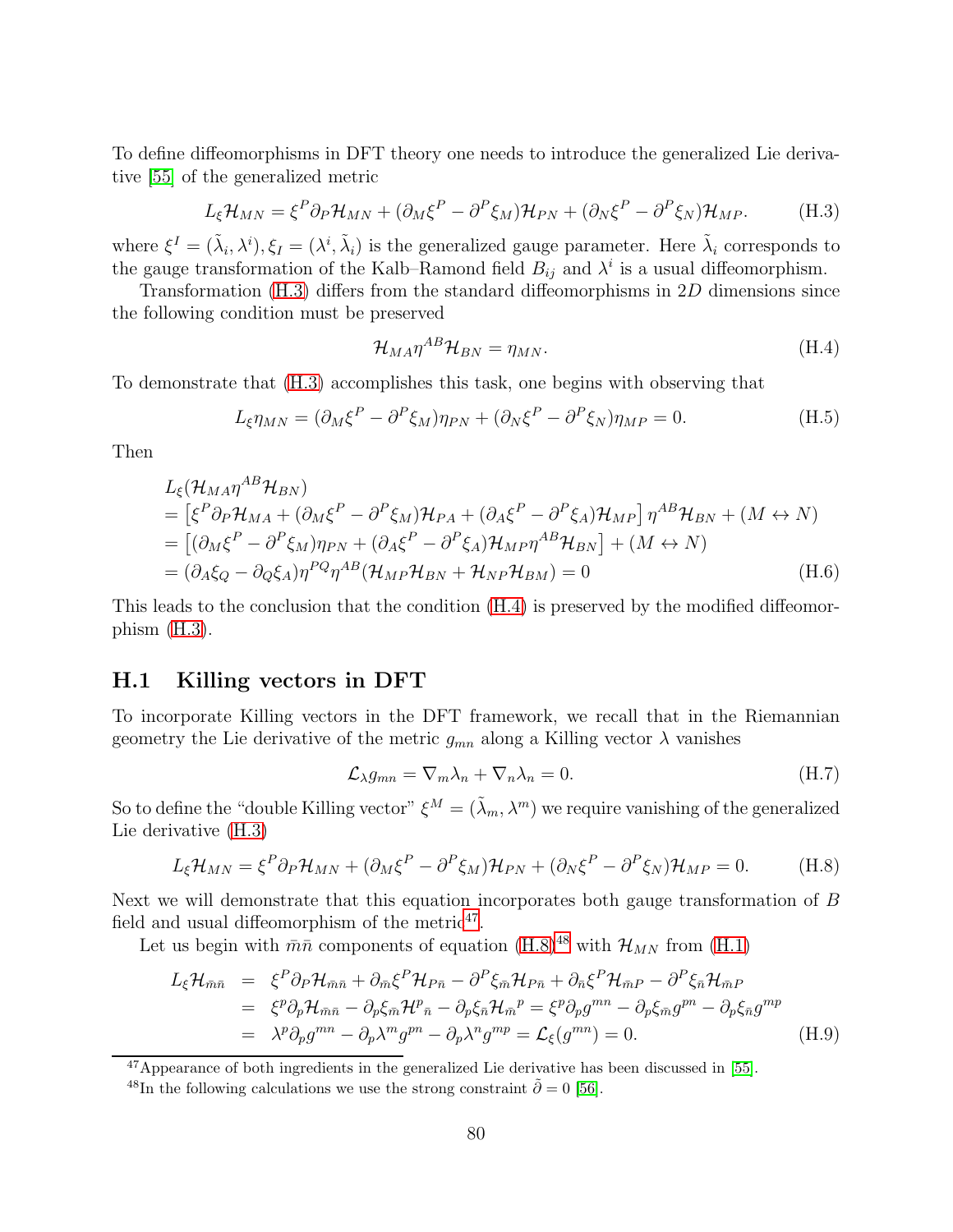This recovers the standard equation [\(H.7\)](#page-79-5) for the Killing vector. For the  $\bar{m}n$  components of equation [\(H.8\)](#page-79-3) we find

<span id="page-80-0"></span>
$$
L_{\xi}\mathcal{H}_{\bar{m}n} = \xi^{p}\partial_{p}\mathcal{H}_{\bar{m}n} - \partial_{p}\xi_{\bar{m}}\mathcal{H}^{p}_{n} + \partial_{n}\xi^{P}\mathcal{H}_{\bar{m}P} - \partial_{p}\xi_{n}\mathcal{H}_{\bar{m}}^{p}
$$
  
\n
$$
= \lambda^{p}\partial_{p}(-g^{mk}B_{kn}) - \partial_{p}\lambda^{m}(-g^{pk}B_{kn}) + \partial_{n}\lambda^{p}(-g^{mk}B_{kp}) + \partial_{n}\tilde{\lambda}_{p}g^{mp} - \partial_{p}\tilde{\lambda}_{n}g^{mp}
$$
  
\n
$$
= \lambda^{p}\partial_{p}B_{n}^{m} - \partial_{p}\lambda^{m}B_{n}^{p} + \partial_{n}\lambda^{p}B_{p}^{m} + (\partial_{n}\tilde{\lambda}_{p} - \partial_{p}\tilde{\lambda}_{n})g^{mp} = 0.
$$
 (H.10)

The first two terms give the regular Lie derivative of  $B_n^m$  along the Killing vector  $\lambda^m$ , but this derivative does bot have to vanish since the Kalb–Ramond is defined only up to a gauge transformation. Equation  $(H.10)$  states that the Lie derivative of  $B$  must be a pure gauge (with gauge parameter  $\lambda_m$ ), which means that all physical effects from the Kalb–Ramond field are invariant under the diffeomorphisms generated by  $\lambda^m$ . The mn components of [\(H.3\)](#page-79-0) give nothing new due to the constraint [\(H.4\)](#page-79-1).

We conclude that the Lie derivative [\(H.3\)](#page-79-0) can be used to formulate generalized Killing equation

$$
\xi^P \partial_P \mathcal{H}_{MN} + (\partial_M \xi^P - \partial^P \xi_M) \mathcal{H}_{PN} + (\partial_N \xi^P - \partial^P \xi_N) \mathcal{H}_{MP} = 0, \tag{H.11}
$$

whose components give equation [\(H.9\)](#page-79-6) for the regular Killing vector and relation [\(H.10\)](#page-80-0) for the Lie derivative of the B field.

For future reference we rewrite equations [\(H.9\)](#page-79-6) and [\(H.10\)](#page-80-0) in terms of the covariant derivatives. For the first equation the transition is standard:

<span id="page-80-1"></span>
$$
\mathcal{L}_{\xi}\mathcal{H}_{\bar{m}\bar{n}} = 0 \quad \Rightarrow \quad \nabla_m \lambda_n + \nabla_n \lambda_m = 0, \tag{H.12}
$$

and equation [\(H.4\)](#page-79-1),

$$
\mathcal{L}_{\xi}\mathcal{H}_{\bar{m}n} = 0 \quad \Rightarrow \quad \lambda^p \partial_p B_n{}^m - \partial_p \lambda^m B_n{}^p + \partial_n \lambda^p B_p{}^m + (\partial_n \tilde{\lambda}_p - \partial_p \tilde{\lambda}_n) g^{mp} = 0. \tag{H.13}
$$

requires additional work. Straightforward transformations lead to

$$
\lambda^p \nabla_p B_n{}^m - \nabla_p \lambda^m B_n{}^p + \nabla_n \lambda^p B_p{}^m + \nabla^m \tilde{\lambda}_n - \nabla_n \tilde{\lambda}^m = 0,
$$
 (H.14)

and using the Killing equation [\(H.12\)](#page-80-1) the last relation can be rewritten in terms of the gauge–invariant field strength  $H = dB$ :

$$
H_{mnp}\lambda^p = \nabla_m \tilde{\lambda}'_n - \nabla_n \tilde{\lambda}'_m.
$$
\n(H.15)

where we defined

$$
\tilde{\lambda}'_m = \tilde{\lambda}_m + \lambda_p b_m{}^p. \tag{H.16}
$$

Notice that under the  $O(D, D)$  transformations act as a rotation between  $\tilde{\lambda}_m$  and  $\lambda^m$ , and  $\tilde{\lambda}'_m$  transforms in a more complicated way.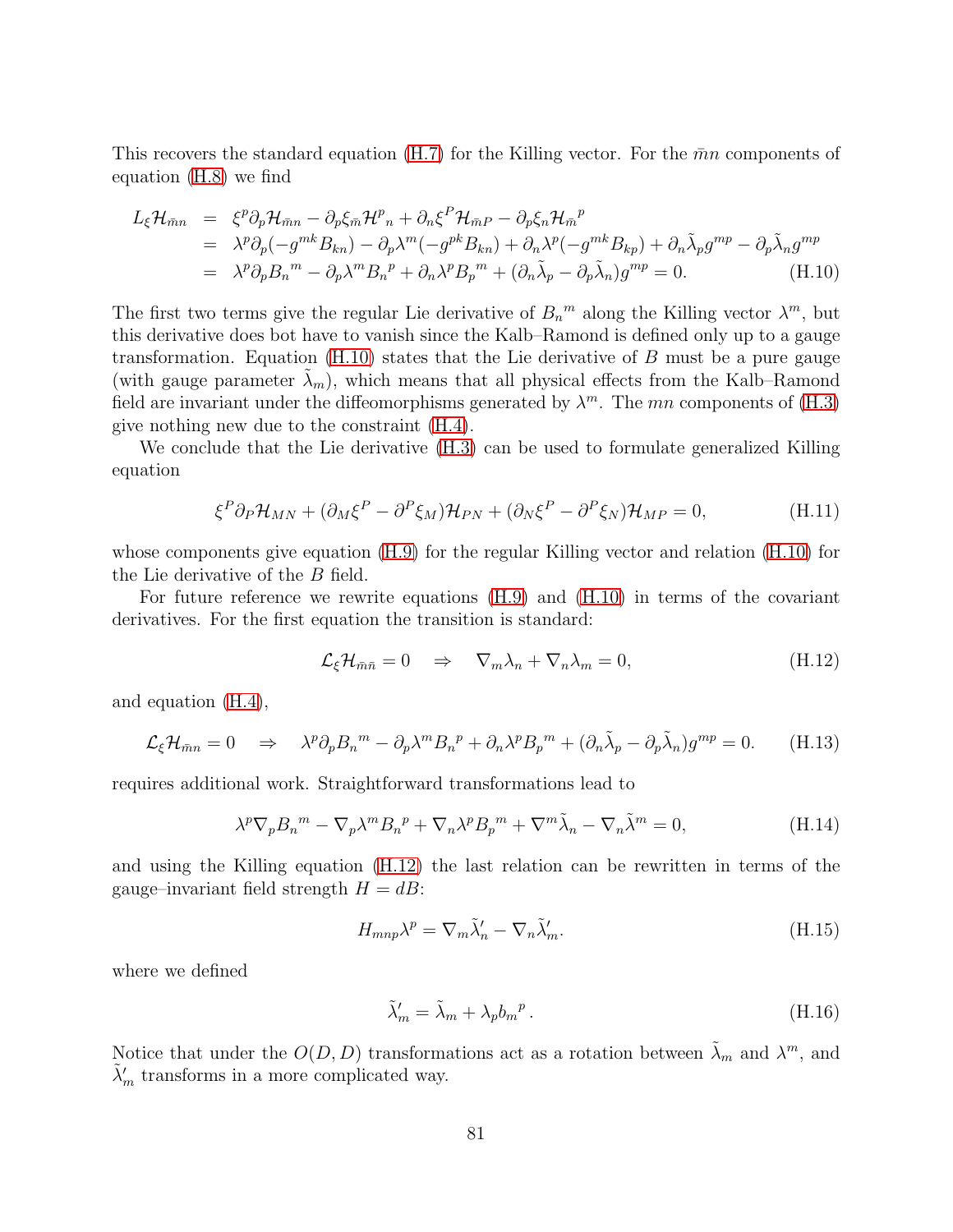# I Complex structures

Killing–Yano tensors are closely related to Kähler forms on complex manifolds, and in this appendix we will apply the reduction used for the KYT to arrive at the modified Kähler condition on manifolds with torsion to recover the well–known results [\[47,](#page-86-6) [57\]](#page-87-0). We begin with an arbitrary anti–symmetric tensor  $J$  and define

<span id="page-81-0"></span>
$$
T_{PMN} = \nabla_P J_{MN}.\tag{I.1}
$$

The Killing–Yano equation for  $J$  can be written as

$$
T_{(PM)N} = 0,\t\t(1.2)
$$

and the Kähler condition,  $dJ = 0$ , is

$$
T_{[PMN]} = 0.\t\t(1.3)
$$

Combination of the Kähler condition with integrability of the complex structure is equivalent to a simple constraint [\[58\]](#page-87-1)

<span id="page-81-1"></span>
$$
T_{PMN} = 0,\t\t(1.4)
$$

and we will now analyze its transformation under T duality.

Starting with a pure metric  $(D.1)$  with  $B = 0$  and performing the dimensional reduction of  $(I.1)$  using  $(D.10)$ , we find

$$
T_{zz}^{\ n} = \frac{1}{2} J^{an} \partial_a e^C + \frac{1}{2} \hat{g}^{nb} e^C F_{ab} J_z^{\ a},
$$
  
\n
$$
T_z^{\ mn} = \frac{1}{2} [\hat{g}^{mb} J^{an} - \hat{g}^{nb} J^{am}] e^C F_{ab} - \frac{1}{2} [\hat{g}^{ma} J_z^{\ n} - \hat{g}^{na} J_z^{\ m}] \partial_a C
$$
  
\n
$$
T_{z}^{\ n} = \hat{\nabla}^p J_z^{\ n} - \frac{1}{2} g^{pa} J_z^{\ n} \partial_a C - \frac{1}{2} g^{pb} e^C F_{ba} J^{an}
$$
  
\n
$$
T_{z}^{\ p} = \hat{\nabla}^p J^{mn} + \frac{1}{2} g^{pa} g^{mb} F_{ab} J_z^{\ n} - \frac{1}{2} g^{pa} g^{nb} F_{ab} J_z^{\ m}.
$$
  
\n(I.5)

Introducing rescaled quantities

$$
\tilde{J}_z^m = e^{-C} J_z^m, \qquad \tilde{J}^{mn} = J^{mn}, \qquad (I.6)
$$

we can rewrite these relations as

$$
T_{zz}^{\ n} = \frac{1}{2} \tilde{J}^{an} \partial_a e^C + \frac{1}{2} \hat{g}^{nb} e^{2C} \tilde{H}_{abz} \tilde{J}_z^{\ a},
$$
  
\n
$$
T_z^{\ mn} = \frac{1}{2} [\hat{g}^{mb} J^{an} - \hat{g}^{nb} J^{am}] e^C \tilde{H}_{abz} + e^C \frac{1}{2} [\hat{g}^{ma} \tilde{J}_z^{\ n} - \hat{g}^{na} \tilde{J}_z^{\ m}] \partial_a \tilde{C},
$$
  
\n
$$
T_{zz}^{\ n} = e^C \hat{\nabla}^p \tilde{J}_z^{\ n} - \frac{1}{2} e^C g^{pa} J_z^{\ n} \partial_a \tilde{C} - \frac{1}{2} g^{pb} e^C \tilde{H}_{baz} J^{an},
$$
  
\n
$$
T_{\ n}^{\ p} = \hat{\nabla}^p J^{mn} + \frac{e^C}{2} g^{pa} g^{mb} \tilde{H}_{abz} J_z^{\ n} - \frac{e^C}{2} g^{pa} g^{nb} \tilde{H}_{abz} J_z^{\ m},
$$
\n(I.7)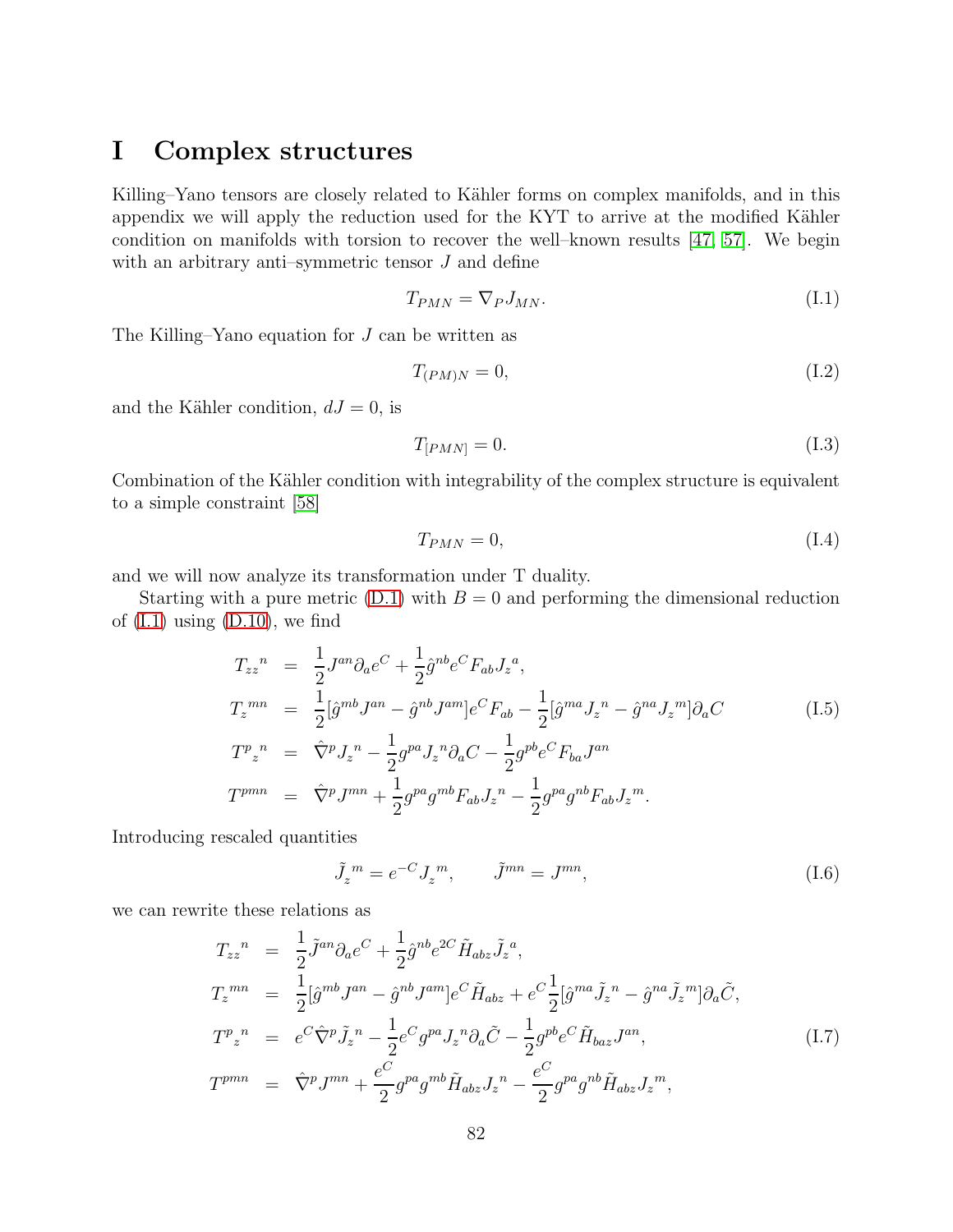where tildes refer to expressions after the T duality. If we define a tensor

<span id="page-82-0"></span>
$$
\tilde{T}_{PMN} \equiv \nabla_P \tilde{J}_{MN} + \frac{1}{2} \tilde{H}_{PNA} \tilde{g}^{AB} \tilde{J}_{MB} - \frac{1}{2} \tilde{H}_{PMA} \tilde{g}^{AB} \tilde{J}_{NB}
$$
\n(1.8)

after duality, then

$$
\tilde{T}_{zz}^{\ n} = -e^{-2C} T_{zz}^{\ n}, \quad \tilde{T}_z^{\ mn} = -e^{-C} T_z^{\ mn}, \quad \tilde{T}^p z^n = e^{-C} T^p z^n, \quad \tilde{T}^{mnp} = T^{mnp}.
$$
 (I.9)

In particular we observe that the Kähler condition  $(I.4)$  is preserved by the T duality, as long as one uses the modified expression [\(I.8\)](#page-82-0) for  $\tilde{T}_{PMN}$  in the presence of the B field. Expression [\(I.8\)](#page-82-0) can be interpreted as a covariant derivative on a manifold with torsion, and equation  $\tilde{T}_{PMN} = 0$  coincides with well–known requirement of supersymmetry for geometries supported by the Kalb–Ramond field [\[47\]](#page-86-6).

## References

- [1] A. M. Polyakov, Phys. Lett. B 103, 207 (1981); A. M. Polyakov, Phys. Lett. B 103, 211 (1981).
- [2] A. A. Belavin, A. M. Polyakov and A. B. Zamolodchikov, Nucl. Phys. B 241, 333 (1984); D. Friedan, E. J. Martinec and S. H. Shenker, Nucl. Phys. B 271, 93 (1986).
- [3] A. Sen, Phys. Lett. B 329, 217 (1994) [hep-th/9402032;](http://arxiv.org/abs/hep-th/9402032) E. Witten, In "Los Angeles 1995, Future perspectives in string theory" 501 [hep-th/9507121;](http://arxiv.org/abs/hep-th/9507121) P. Horava and E. Witten, Nucl. Phys. B 460, 506 (1996) [hep-th/9510209;](http://arxiv.org/abs/hep-th/9510209) P. Horava and E. Witten, Nucl. Phys. B 475, 94 (1996) [hep-th/9603142.](http://arxiv.org/abs/hep-th/9603142)
- [4] J. M. Maldacena, Int. J. Theor. Phys. 38, 1113 (1999) [Adv. Theor. Math. Phys. 2, 231 (1998)] [hep-th/9711200;](http://arxiv.org/abs/hep-th/9711200) S. S. Gubser, I. R. Klebanov and A. M. Polyakov, Phys. Lett. B 428, 105 (1998) [hep-th/9802109;](http://arxiv.org/abs/hep-th/9802109) E. Witten, Adv. Theor. Math. Phys. 2, 505 (1998) [hep-th/9803131.](http://arxiv.org/abs/hep-th/9803131)
- [5] I. Bena, J. Polchinski and R. Roiban, Phys. Rev. D 69, 046002 (2004) [hep-th/0305116.](http://arxiv.org/abs/hep-th/0305116)
- [6] J. A. Minahan and K. Zarembo, JHEP 0303, 013 (2003) [hep-th/0212208.](http://arxiv.org/abs/hep-th/0212208)
- [7] N. Beisert et al., Lett. Math. Phys. 99, 3 (2012) [arXiv:1012.3982](http://arxiv.org/abs/1012.3982) [hep-th].
- [8] P. D. Lax, Commun. Pure Appl. Math. 21, 467 (1968).
- [9] P. Basu and L. A. Pando Zayas, Phys. Lett. B 700, 243 (2011), [arXiv:1103.4107](http://arxiv.org/abs/1103.4107) [hep-th]; Phys. Rev. D 84, 046006 (2011), [arXiv:1105.2540](http://arxiv.org/abs/1105.2540) [hep-th].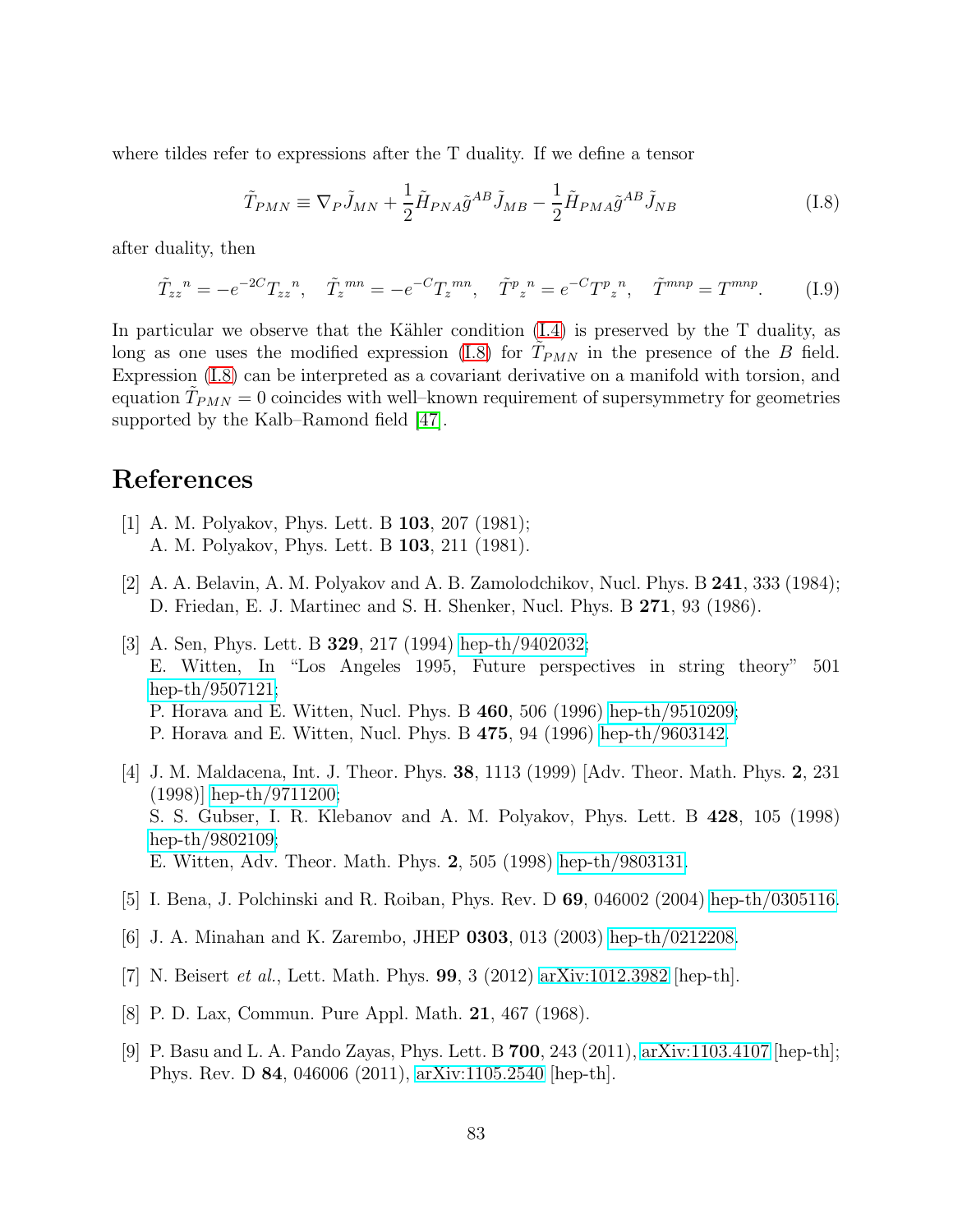- [10] A. Stepanchuk and A. A. Tseytlin, J. Phys. A 46, 125401 (2013), [arXiv:1211.3727.](http://arxiv.org/abs/1211.3727)
- [11] Y. Chervonyi and O. Lunin, JHEP 1402, 061 (2014) [arXiv:1311.1521](http://arxiv.org/abs/1311.1521) [hep-th].
- [12] O. Lunin and J. M. Maldacena, JHEP 0505, 033 (2005) [hep-th/0502086.](http://arxiv.org/abs/hep-th/0502086)
- [13] F. Delduc, M. Magro and B. Vicedo, Phys. Rev. Lett. 112, no. 5, 051601 (2014) [arXiv:1309.5850](http://arxiv.org/abs/1309.5850) [hep-th]; G. Arutyunov, R. Borsato and S. Frolov, JHEP 1404, 002 (2014) [arXiv:1312.3542;](http://arxiv.org/abs/1312.3542) B. Hoare, R. Roiban and A. A. Tseytlin, JHEP 1406, 002 (2014) [arXiv:1403.5517;](http://arxiv.org/abs/1403.5517) O. Lunin, R. Roiban and A. A. Tseytlin, Nucl. Phys. B 891, 106 (2015) [arXiv:1411.1066;](http://arxiv.org/abs/1411.1066) B. Hoare, Nucl. Phys. B 891, 259 (2015) [arXiv:1411.1266](http://arxiv.org/abs/1411.1266) [hep-th]; G. Arutyunov and S. J. van Tongeren, JHEP 1505, 027 (2015) [arXiv:1412.5137;](http://arxiv.org/abs/1412.5137) S. J. van Tongeren, [arXiv:1504.05516](http://arxiv.org/abs/1504.05516) [hep-th]; B. Hoare and A. A. Tseytlin, [arXiv:1504.07213](http://arxiv.org/abs/1504.07213) [hep-th].
- [14] S. A. Frolov, R. Roiban and A. A. Tseytlin, JHEP 0507, 045 (2005), [hep-th/0503192;](http://arxiv.org/abs/hep-th/0503192) S. Frolov, JHEP 0505, 069 (2005), [hep-th/0503201;](http://arxiv.org/abs/hep-th/0503201) S. A. Frolov, R. Roiban and A. A. Tseytlin, Nucl. Phys. B 731, 1 (2005), [hep-th/0507021;](http://arxiv.org/abs/hep-th/0507021) L. F. Alday, G. Arutyunov and S. Frolov, JHEP 0606, 018 (2006), [hep-th/0512253;](http://arxiv.org/abs/hep-th/0512253) I. Kawaguchi, T. Matsumoto and K. Yoshida, JHEP 1404, 153 (2014), [arXiv:1401.4855;](http://arxiv.org/abs/1401.4855) T. Matsumoto and K. Yoshida, JHEP 1406, 135 (2014), [arXiv:1404.1838](http://arxiv.org/abs/1404.1838) [hep-th]; P. M. Crichigno, T. Matsumoto and K. Yoshida, JHEP 1412, 085 (2014), [arXiv:1406.2249](http://arxiv.org/abs/1406.2249) [hep-th].
- [15] B. Carter, Phys. Rev. 174, 1559 (1968); Commun. Math. Phys. 10, 280 (1968).
- [16] M. Walker and R. Penrose, Commun. Math. Phys. 18, 265 (1970).
- [17] K. Yano, Ann. Math. 55 328 (1952).
- [18] G. W. Gibbons, R. H. Rietdijk and J. W. van Holten, Nucl. Phys. B 404, 42 (1993) [hep-th/9303112;](http://arxiv.org/abs/hep-th/9303112) J. W. van Holten, Phys. Lett. B 342, 47 (1995) [hep-th/9409139;](http://arxiv.org/abs/hep-th/9409139) Z. W. Chong, G. W. Gibbons, H. Lu and C. N. Pope, Phys. Lett. B 609, 124 (2005) [hep-th/0405061;](http://arxiv.org/abs/hep-th/0405061) D. Kubiznak and P. Krtous, Phys. Rev. D 76, 084036 (2007) [arXiv:0707.0409](http://arxiv.org/abs/0707.0409) [gr-qc]; M. Durkee, Class. Quant. Grav. 26, 085016 (2009) [arXiv:0812.0235](http://arxiv.org/abs/0812.0235) [gr-qc].
- [19] F. De Jonghe, K. Peeters and K. Sfetsos, Class. Quant. Grav. 14, 35 (1997) [hep-th/9607203;](http://arxiv.org/abs/hep-th/9607203) C. Keeler and F. Larsen, JHEP 1210, 152 (2012) [arXiv:1207.5928](http://arxiv.org/abs/1207.5928) [hep-th].
- [20] F. De Jonghe, K. Peeters and K. Sfetsos, Class. Quant. Grav. 14, 35 (1997) [hep-th/9607203.](http://arxiv.org/abs/hep-th/9607203)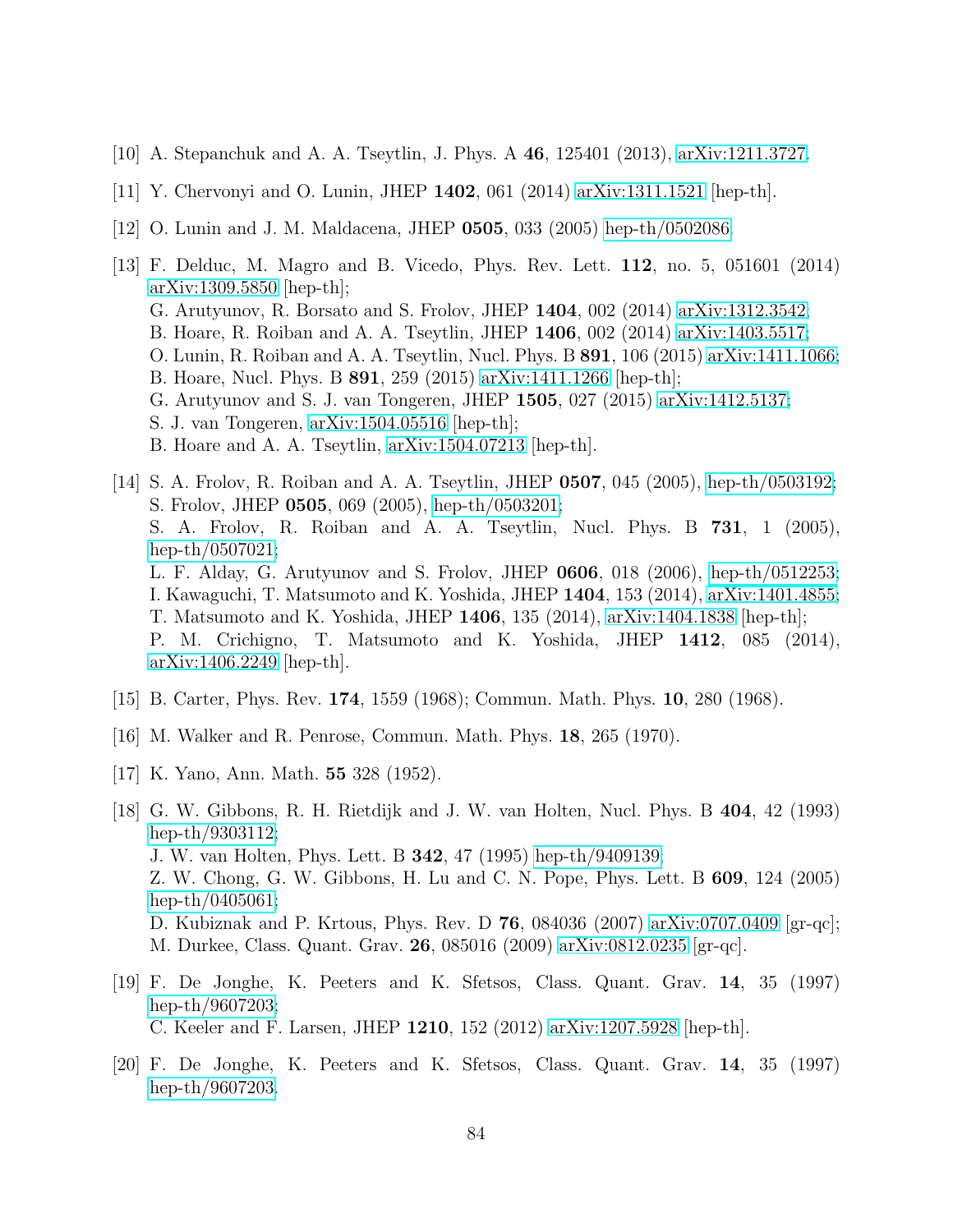- <span id="page-84-0"></span>[21] R. C. Myers and M. J. Perry, Annals Phys. 172, 304 (1986).
- [22] A. A. Tseytlin, Phys. Lett. B **242**, 163 (1990); W. Siegel, Phys. Rev. D 47, 5453 (1993) [hep-th/9302036;](http://arxiv.org/abs/hep-th/9302036) W. Siegel, Phys. Rev. D 48, 2826 (1993) [hep-th/9305073;](http://arxiv.org/abs/hep-th/9305073) C. Hull and B. Zwiebach, JHEP 0909, 099 (2009) [arXiv:0904.4664](http://arxiv.org/abs/0904.4664) [hep-th]; O. Hohm, C. Hull and B. Zwiebach, JHEP 1007, 016 (2010) [arXiv:1003.5027](http://arxiv.org/abs/1003.5027) [hep-th].
- [23] E. G. Kalnins, W. Miller, Advances in Mathematics, 51(1), 91 (1984).
- [24] P. Moon, D.E. Spencer, Proceedings of the American Mathematical Society, 3(4), 635, (1952).
- [25] S. Tachibana, Tohoku Math. J. 21 56 (1969); T. Kashiwada, Nat. Sci. Rep. Ochanomizu University 19 67 (1968).
- [26] B. Berger, Journal of Mathematical Physics 17, no. 7 (1976): 1268-1273; D. Eardley, J. Isenberg, J. Marsden and V. Moncrief, Commun. Math. Phys. 106, 137 (1986); H. Stephani, D. Kramer, M. A. H. MacCallum, C. Hoenselaers and E. Herlt, "Exact solutions of Einstein's field equations," Cambridge, UK: Univ. Pr. (2003)
- [27] P. M. Morse, H. Feshbach, Methods of Theoretical Physics, McGraw-Hill, 1953.
- [28] E. G. Kalnins, W. Miller, SIAM Journal on Mathematical Analysis 12 617 (1981); E. G. Kalnins, W. Miller, SIAM Journal on Mathematical Analysis 14 126 (1983); E. G. Kalnins, J. M. Kress, W. Miller, Journal of Nonlinear Mathematical Physics 12 209 (2005).
- [29] C. G. J. Jacobi, "Vorlesungen uber Dynamik". Published by A Clebsch, Berlin: Georg Reimer, 1866.
- [30] E. M. Babalic and M. Visinescu, [arXiv:1505.03976](http://arxiv.org/abs/1505.03976) [hep-th].
- [31] R. P. Kerr, Phys. Rev. Lett. **11**, 237 (1963).
- [32] R. C. Myers, [arXiv:1111.1903](http://arxiv.org/abs/1111.1903) [gr-qc].
- [33] V. P. Frolov and D. Kubiznak, Phys. Rev. Lett. 98, 011101 (2007) [gr-qc/0605058;](http://arxiv.org/abs/gr-qc/0605058) D. N. Page, D. Kubiznak, M. Vasudevan and P. Krtous, Phys. Rev. Lett. 98, 061102 (2007) [hep-th/0611083;](http://arxiv.org/abs/hep-th/0611083) P. Krtous, D. Kubiznak, D. N. Page and V. P. Frolov, JHEP 0702, 004 (2007) [hep-th/0612029;](http://arxiv.org/abs/hep-th/0612029) V. P. Frolov and D. Kubiznak, Class. Quant. Grav. 25, 154005 (2008) [arXiv:0802.0322](http://arxiv.org/abs/0802.0322)  $[hep-th]$ ; P. Krtous, V. P. Frolov and D. Kubiznak, Phys. Rev. D 78, 064022 (2008) [arXiv:0804.4705](http://arxiv.org/abs/0804.4705) [hep-th].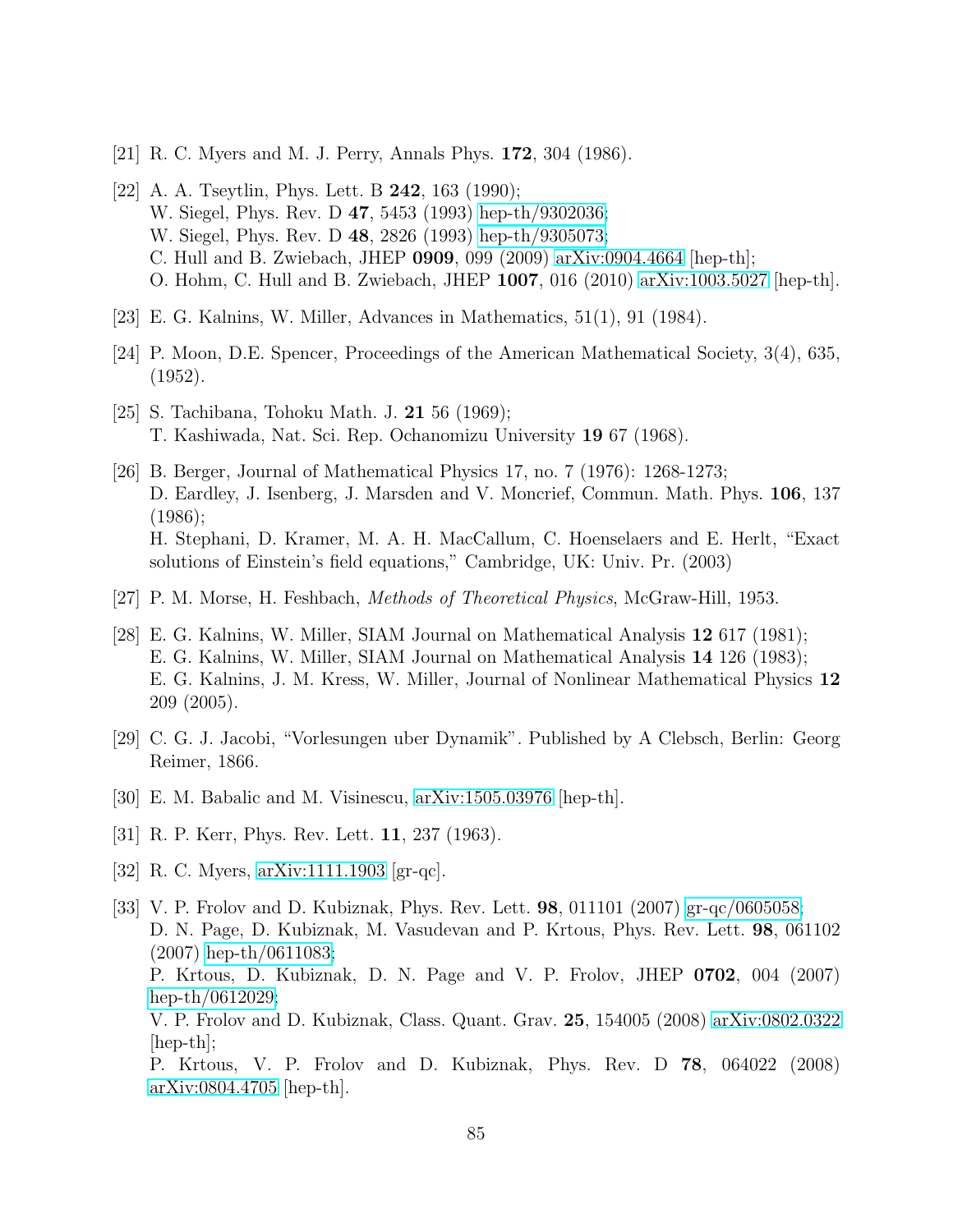- [34] M. Cariglia, P. Krtous and D. Kubiznak, Phys. Rev. D 84, 024004 (2011) [arXiv:1102.4501](http://arxiv.org/abs/1102.4501) [hep-th]; Phys. Rev. D 84, 024008 (2011) [arXiv:1104.4123](http://arxiv.org/abs/1104.4123) [hep-th]; D. Kubiznak and M. Cariglia, Phys. Rev. Lett. 108, 051104 (2012) [arXiv:1110.0495](http://arxiv.org/abs/1110.0495)  $\vert \text{hep-th} \vert$ .
- [35] D. Kubiznak, [arXiv:0809.2452](http://arxiv.org/abs/0809.2452) [gr-qc].
- [36] D. Kubiznak, H. K. Kunduri and Y. Yasui, Phys. Lett. B 678, 240 (2009) [arXiv:0905.0722](http://arxiv.org/abs/0905.0722) [hep-th]; T. Houri, D. Kubiznak, C. M. Warnick and Y. Yasui, JHEP 1007, 055 (2010) [arXiv:1004.1032](http://arxiv.org/abs/1004.1032) [hep-th]; D. Kubiznak, C. M. Warnick and P. Krtous, Nucl. Phys. B 844, 185 (2011) [arXiv:1009.2767](http://arxiv.org/abs/1009.2767) [hep-th].
- [37] J. J. Ferrando and J. A. Saez, Gen. Rel. Grav. 35, 1191 (2003), [gr-qc/0212085;](http://arxiv.org/abs/gr-qc/0212085) M. Cariglia, Class. Quant. Grav. 21, 1051 (2004), [hep-th/0305153.](http://arxiv.org/abs/hep-th/0305153)
- [38] A. Dabholkar, G. W. Gibbons, J. A. Harvey and F. Ruiz Ruiz, Nucl. Phys. B 340, 33 (1990); A. Dabholkar, J. P. Gauntlett, J. A. Harvey and D. Waldram, Nucl. Phys. B 474, 85 (1996), [hep-th/9511053;](http://arxiv.org/abs/hep-th/9511053) G. T. Horowitz and A. A. Tseytlin, Phys. Rev. D 51, 2896 (1995), [hep-th/9409021.](http://arxiv.org/abs/hep-th/9409021)
- [39] X. C. de la Ossa and F. Quevedo, Nucl. Phys. B 403, 377 (1993) [hep-th/9210021;](http://arxiv.org/abs/hep-th/9210021) B. E. Fridling and A. Jevicki, Phys. Lett. B 134 (1984) 70; E. S. Fradkin and A. A. Tseytlin, Annals Phys. 162, 31 (1985); A. Giveon and M. Rocek, Nucl. Phys. B 421, 173 (1994) [hep-th/9308154;](http://arxiv.org/abs/hep-th/9308154) S. Elitzur, A. Giveon, E. Rabinovici, A. Schwimmer and G. Veneziano, Nucl. Phys. B 435, 147 (1995) [hep-th/9409011;](http://arxiv.org/abs/hep-th/9409011) K. Sfetsos, Phys. Rev. D 50, 2784 (1994) [hep-th/9402031.](http://arxiv.org/abs/hep-th/9402031)
- <span id="page-85-0"></span>[40] A. D. Shapere and F. Wilczek, Nucl. Phys. B 320, 669 (1989); A. Giveon, E. Rabinovici and G. Veneziano, Nucl. Phys. B 322, 167 (1989); A. Giveon, N. Malkin and E. Rabinovici, Phys. Lett. B 220, 551 (1989); W. Lerche, D. Lust and N. P. Warner, Phys. Lett. B 231, 417 (1989).
- <span id="page-85-1"></span>[41] J. Maharana and J. H. Schwarz, Nucl. Phys. B 390, 3 (1993) [hep-th/9207016;](http://arxiv.org/abs/hep-th/9207016) O. Hohm, C. Hull and B. Zwiebach, JHEP 1008, 008 (2010) [arXiv:1006.4823](http://arxiv.org/abs/1006.4823) [hep-th].
- [42] A. Sen, Int. J. Mod. Phys. A 9, 3707 (1994) [hep-th/9402002;](http://arxiv.org/abs/hep-th/9402002) A. Sen, Nucl. Phys. B 434, 179 (1995) [hep-th/9408083;](http://arxiv.org/abs/hep-th/9408083) A. Sen, Nucl. Phys. B 440, 421 (1995) [hep-th/9411187;](http://arxiv.org/abs/hep-th/9411187) A. Sen, Nucl. Phys. B 447, 62 (1995) [hep-th/9503057;](http://arxiv.org/abs/hep-th/9503057) A. Sen, Nucl. Phys. B 450, 103 (1995) [hep-th/9504027;](http://arxiv.org/abs/hep-th/9504027) A. Sen, Mod. Phys. Lett. A 10, 2081 (1995) [hep-th/9504147.](http://arxiv.org/abs/hep-th/9504147)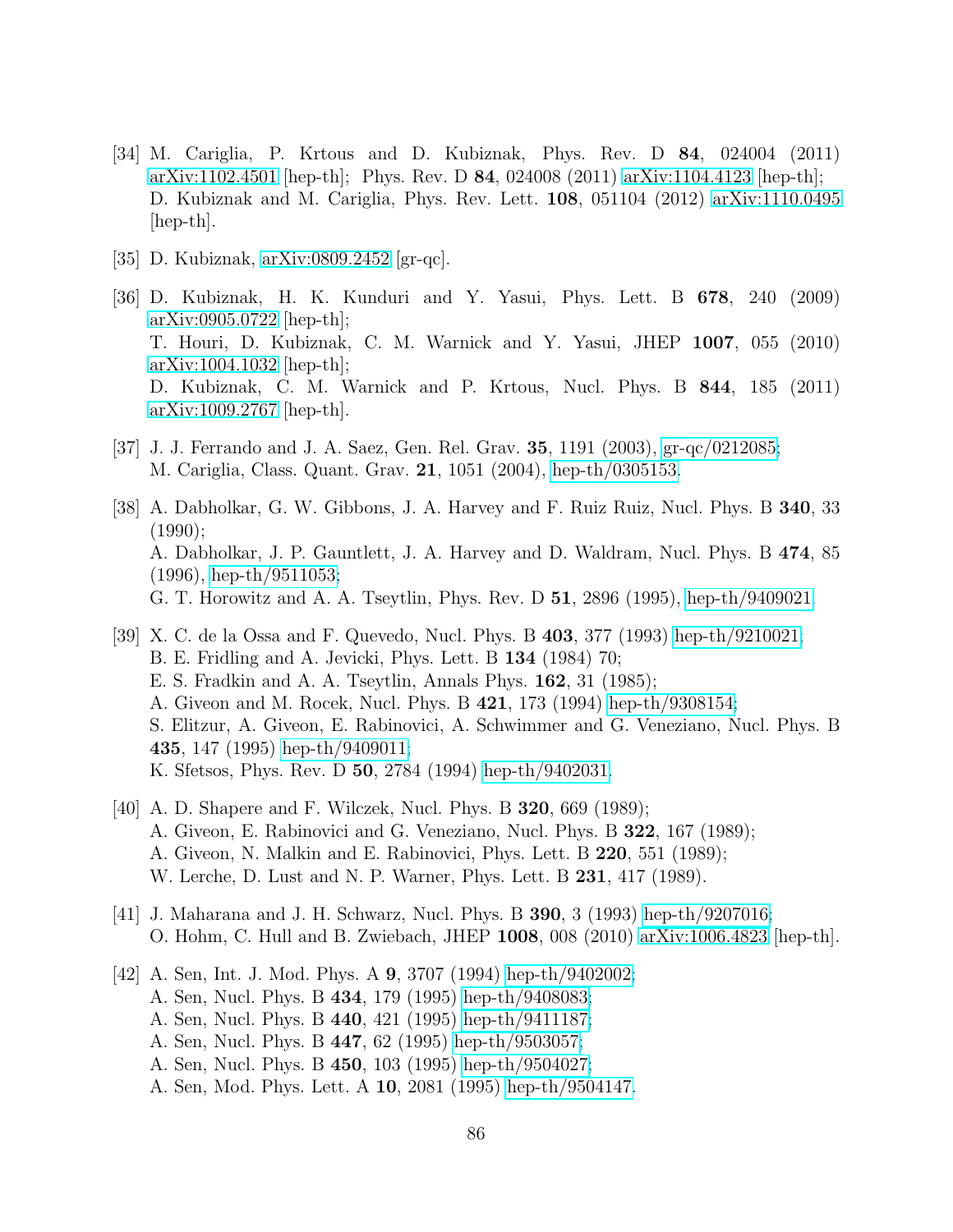- [43] M. Cvetic and D. Youm, Phys. Rev. D 53, 584 (1996) [hep-th/9507090;](http://arxiv.org/abs/hep-th/9507090) M. Cvetic and A. A. Tseytlin, Phys. Rev. D 53, 5619 (1996) [hep-th/9512031;](http://arxiv.org/abs/hep-th/9512031) M. Cvetic and D. Youm, Nucl. Phys. B 472, 249 (1996) [hep-th/9512127;](http://arxiv.org/abs/hep-th/9512127) M. Cvetic and D. Youm, Nucl. Phys. B 477, 449 (1996) [hep-th/9605051;](http://arxiv.org/abs/hep-th/9605051) M. Cvetic and D. Youm, Phys. Rev. D 54, 2612 (1996) [hep-th/9603147;](http://arxiv.org/abs/hep-th/9603147) M. Cvetic and D. Youm, Nucl. Phys. B 499, 253 (1997) [hep-th/9612229.](http://arxiv.org/abs/hep-th/9612229)
- <span id="page-86-2"></span>[44] A. Hashimoto and N. Itzhaki, Phys. Lett. B 465, 142 (1999) [hep-th/9907166;](http://arxiv.org/abs/hep-th/9907166) J. M. Maldacena and J. G. Russo, JHEP 9909, 025 (1999) [hep-th/9908134.](http://arxiv.org/abs/hep-th/9908134)
- [45] O. Lunin and S. D. Mathur, Nucl. Phys. B 610, 49 (2001) [hep-th/0105136.](http://arxiv.org/abs/hep-th/0105136)
- <span id="page-86-6"></span>[46] O. Lunin and S. D. Mathur, Nucl. Phys. B 623, 342 (2002) [hep-th/0109154.](http://arxiv.org/abs/hep-th/0109154)
- [47] A. Strominger, Nucl. Phys. B **274**, 253 (1986).
- [48] P. K. Townsend, In Duff, M.J. (ed.): "The world in eleven dimensions" 375-389 [hep-th/9507048;](http://arxiv.org/abs/hep-th/9507048) E. Bergshoeff, R. Kallosh, T. Ortin, D. Roest and A. Van Proeyen, Class. Quant. Grav. 18, 3359 (2001) [hep-th/0103233.](http://arxiv.org/abs/hep-th/0103233)
- <span id="page-86-1"></span>[49] M. Cvetic and D. Youm, Nucl. Phys. B 476, 118 (1996) [hep-th/9603100.](http://arxiv.org/abs/hep-th/9603100)
- [50] M. Banados, C. Teitelboim and J. Zanelli, Phys. Rev. Lett. 69, 1849 (1992) [hep-th/9204099;](http://arxiv.org/abs/hep-th/9204099) M. Banados, M. Henneaux, C. Teitelboim and J. Zanelli, Phys. Rev. D 48, 1506 (1993), [gr-qc/9302012.](http://arxiv.org/abs/gr-qc/9302012)
- <span id="page-86-0"></span>[51] S. Giusto, S. D. Mathur and A. Saxena, Nucl. Phys. B 701, 357 (2004) [hep-th/0405017.](http://arxiv.org/abs/hep-th/0405017)
- [52] M. Cvetic and F. Larsen, Phys. Rev. D 56, 4994 (1997) [hep-th/9705192;](http://arxiv.org/abs/hep-th/9705192) M. Cvetic and F. Larsen, Nucl. Phys. B 506, 107 (1997) [hep-th/9706071.](http://arxiv.org/abs/hep-th/9706071)
- [53] J. M. Maldacena and A. Strominger, Phys. Rev. D 56, 4975 (1997) [hep-th/9702015;](http://arxiv.org/abs/hep-th/9702015) M. Cvetic and F. Larsen, Nucl. Phys. B 531, 239 (1998) [hep-th/9805097;](http://arxiv.org/abs/hep-th/9805097) O. Lunin and S. D. Mathur, Nucl. Phys. B 615, 285 (2001) [hep-th/0107113;](http://arxiv.org/abs/hep-th/0107113) B. D. Chowdhury and S. D. Mathur, Class. Quant. Grav. 25, 135005 (2008) [arXiv:0711.4817](http://arxiv.org/abs/0711.4817) [hep-th]; M. Cvetic and F. Larsen, JHEP 0909, 088 (2009) [arXiv:0908.1136](http://arxiv.org/abs/0908.1136) [hep-th].
- <span id="page-86-4"></span><span id="page-86-3"></span>[54] J. F. Plebanski and M. Demianski, Ann. Phys. (N.Y.) 98, 98 (1976).
- [55] O. Hohm, C. Hull and B. Zwiebach, JHEP 1008, 008 (2010) [arXiv:1006.4823](http://arxiv.org/abs/1006.4823) [hep-th]; O. Hohm and B. Zwiebach, JHEP 1302, 075 (2013) [arXiv:1207.4198](http://arxiv.org/abs/1207.4198) [hep-th]; C. M. Hull, JHEP 1504, 109 (2015) [arXiv:1406.7794](http://arxiv.org/abs/1406.7794) [hep-th].
- <span id="page-86-5"></span>[56] C. Hull and B. Zwiebach, JHEP 0909, 090 (2009) [arXiv:0908.1792](http://arxiv.org/abs/0908.1792) [hep-th].